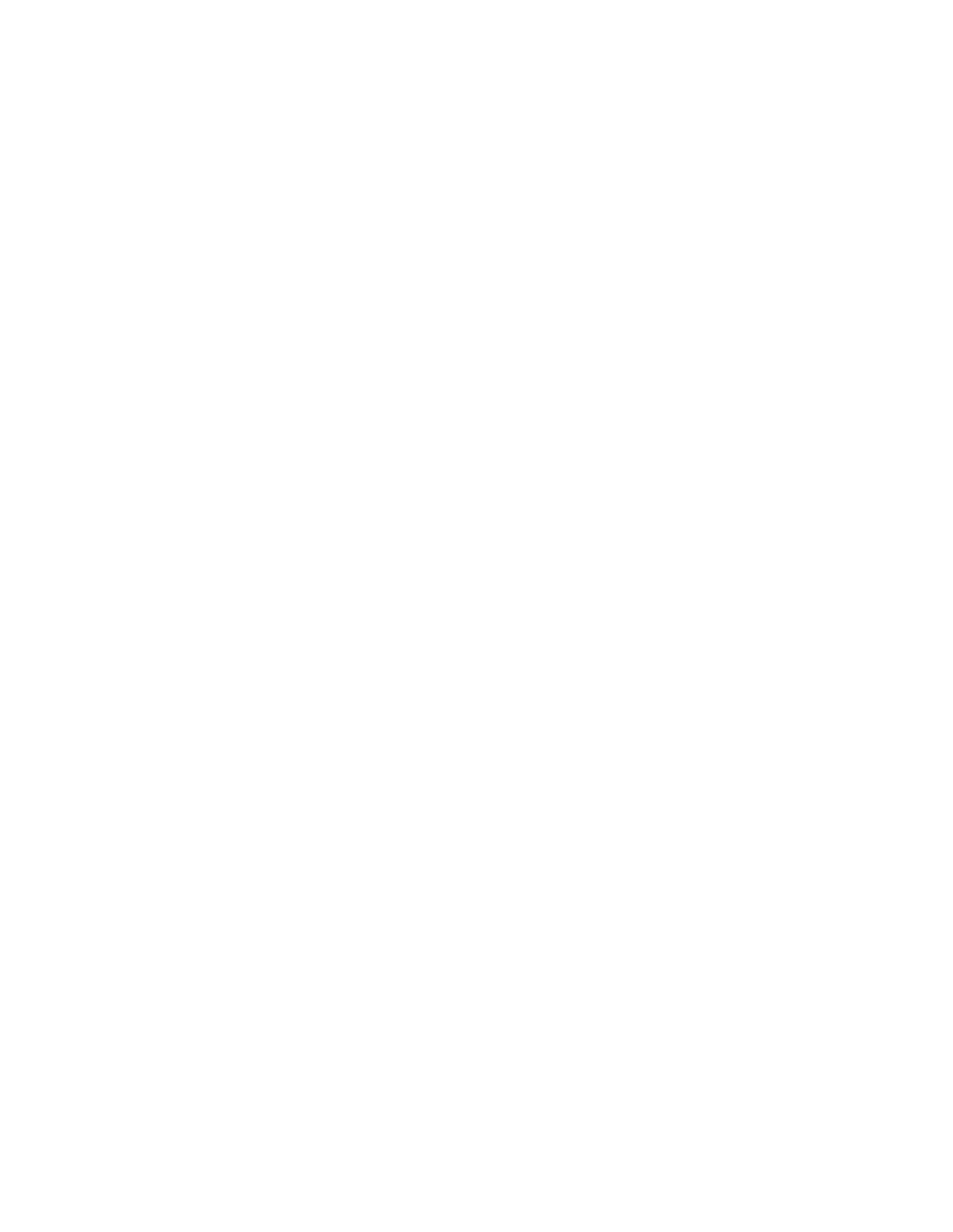### **MANAGEMENT REPORT AND RECOMMENDATION IN RESPONSE TO THE INSPECTION PANEL INVESTIGATION REPORT OF THE INDIA – MUMBAI URBAN TRANSPORT PROJECT (LOAN NO. 4665-IN; CREDIT NO. 3662-IN)**

Pursuant to paragraph 23 of the Resolution Establishing the Inspection Panel (IBRD Resolution 93-10 and IDA Resolution 93-6), attached for consideration by Executive Directors is Management's Report and Recommendation in response to the findings set out in the Investigation Report No. 34725 dated December 21, 2005, of the Inspection Panel on the captioned Project (India Mumbai Urban Transport Project, Loan No. 4665-IN; Credit No. 3663-IN).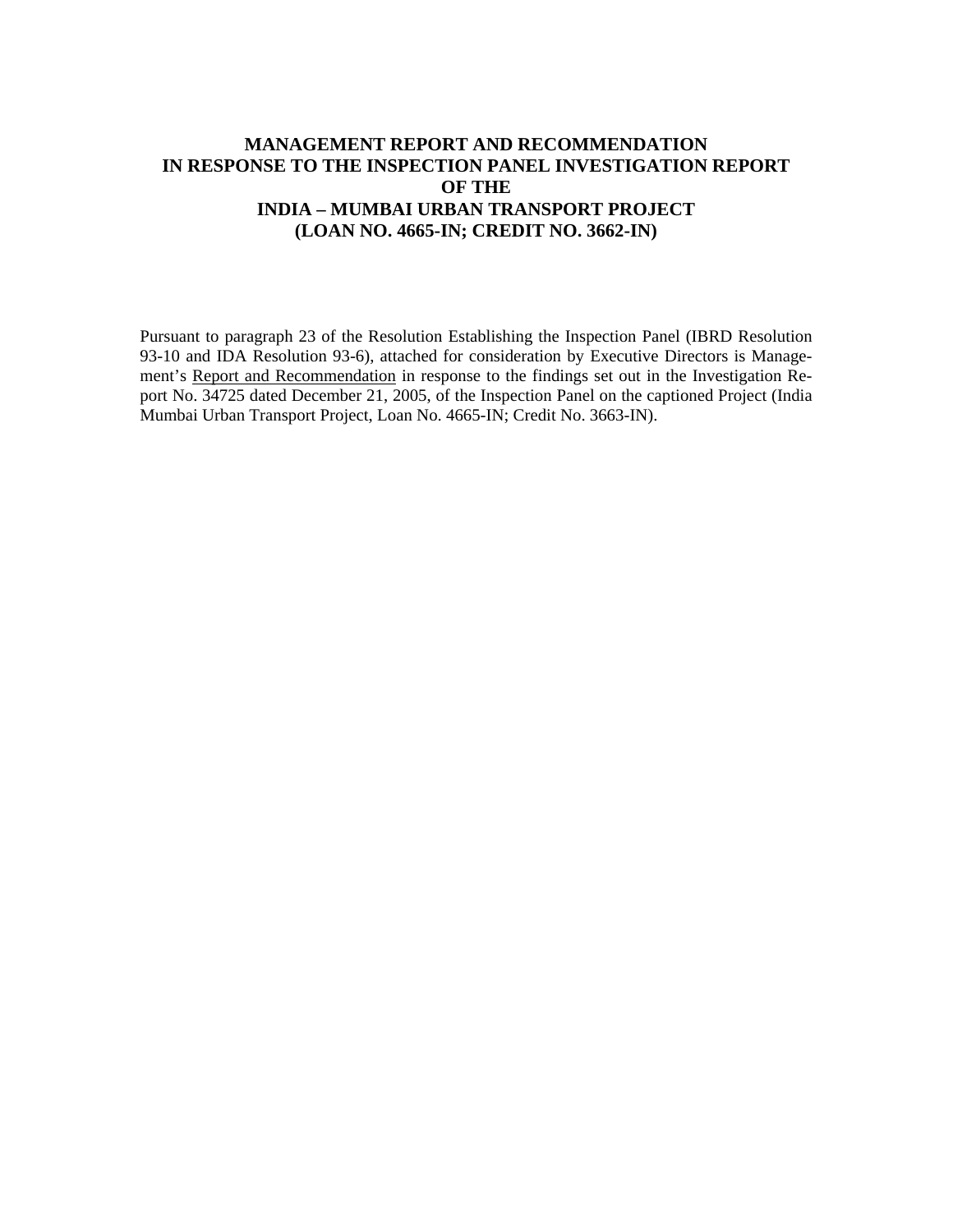### **MANAGEMENT REPORT AND RECOMMENDATION IN RESPONSE TO THE INSPECTION PANEL INVESTIGATION REPORT NO. 34725**

### **INDIA**

### **MUMBAI URBAN TRANSPORT PROJECT (LOAN NO. 4665-IN; CREDIT NO. 3662-IN)**

#### **CONTENTS**

|      | List of Operational Manual Statements, Operational Policies and |  |
|------|-----------------------------------------------------------------|--|
| I.   |                                                                 |  |
|      |                                                                 |  |
| III. |                                                                 |  |
|      |                                                                 |  |
| V.   |                                                                 |  |
|      | VI. Recent Resettlement and Demolitions on SCLR, and            |  |
|      |                                                                 |  |
|      |                                                                 |  |
|      |                                                                 |  |

### **Tables**

| Table 1.     | Project At A Glance                                             |
|--------------|-----------------------------------------------------------------|
| Table 2.     | Selected Key Indicators for End of Project                      |
| Table 3.     | <b>Resettlement: Key Figures</b>                                |
| Table 4.     | <b>Summary of Panel Findings</b>                                |
| Table 5.     | Status of Resettlement (Mid-February 2006)                      |
| <b>Boxes</b> |                                                                 |
| Box 1.       | <b>Impact Evaluation of Initial Resettlement Implementation</b> |
|              |                                                                 |
| <b>Maps</b>  |                                                                 |
| Map $1$ .    | IBRD 33538R Mumbai Urban Transport Project – Project Location   |
| Map $2$ .    | IBRD 33539R Mumbai Urban Transport Project – Santacruz-Chembur  |
|              | Link Road                                                       |
| Map $3.$     | IBRD 33314R Mumbai Urban Transport Project – Santacruz-Chembur  |
|              | Link Road – Shopkeeper Locations                                |
| Map 4.       | IBRD 33540R Mumbai Urban Transport Project – Mankhurd Site      |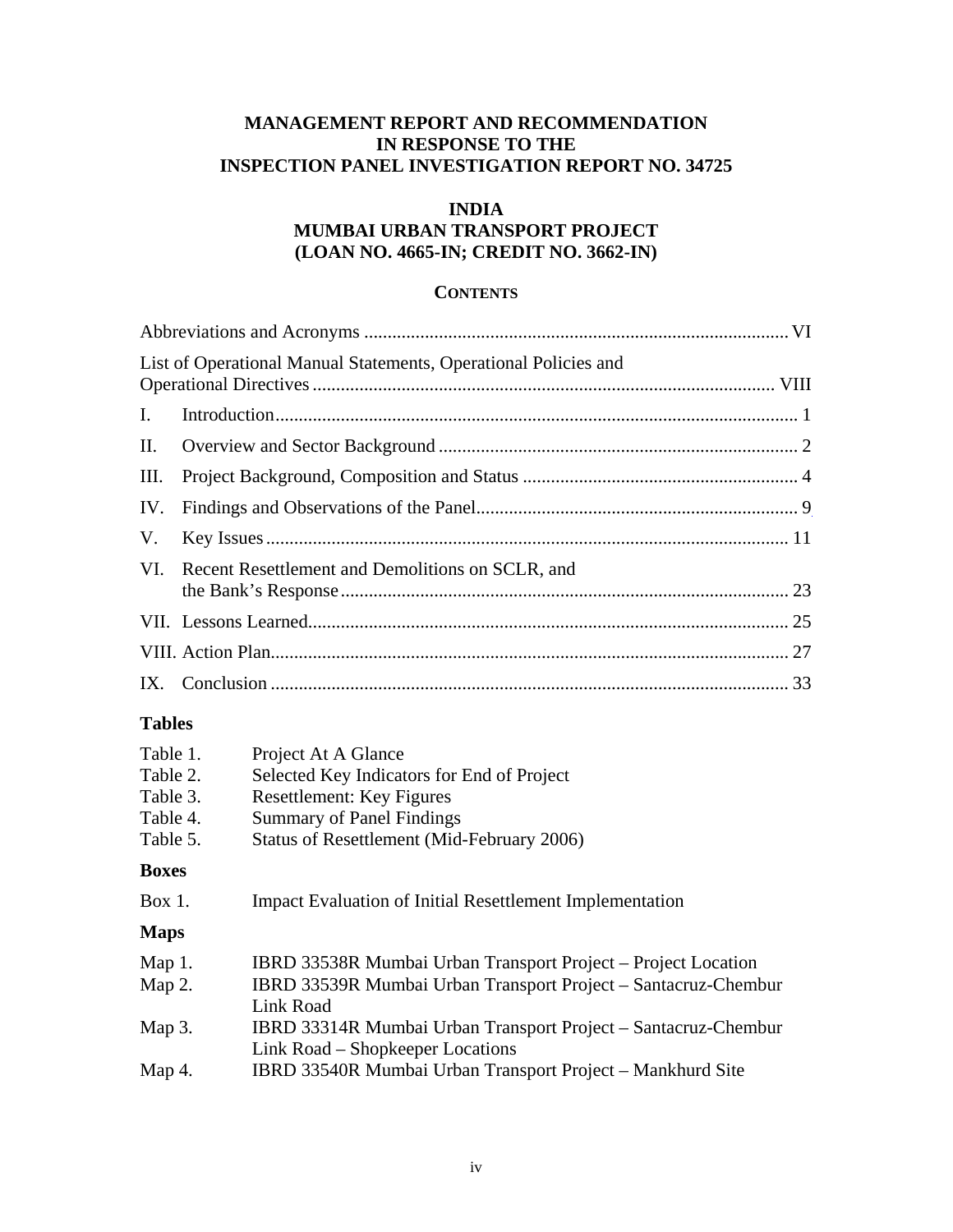### **Annexes**

| Annex 1. | Findings, Comments and Actions                                         |
|----------|------------------------------------------------------------------------|
| Annex 2. | Tables:                                                                |
|          | (1) Status of Occupation of Housing/Shop Units at Various Resettlement |
|          | Sites;                                                                 |
|          | (2) Resettlement Implementation Status; and                            |
|          | (3) Status of Resettlement of PAHs by Sub-Project                      |
| Annex 3  | Business Needs Study – Terms of Reference                              |
| Annex 4. | List of Supervision and Other Key Technical Missions                   |
| Annex 5. | <b>Key Documents:</b>                                                  |
|          | Table 1: Environmental Assessment Documents;                           |
|          | Table 2: Key Socio-Economic Documents; and                             |
|          | Table 3: Other Documents                                               |
| Annex 6  | <b>Action Plan</b>                                                     |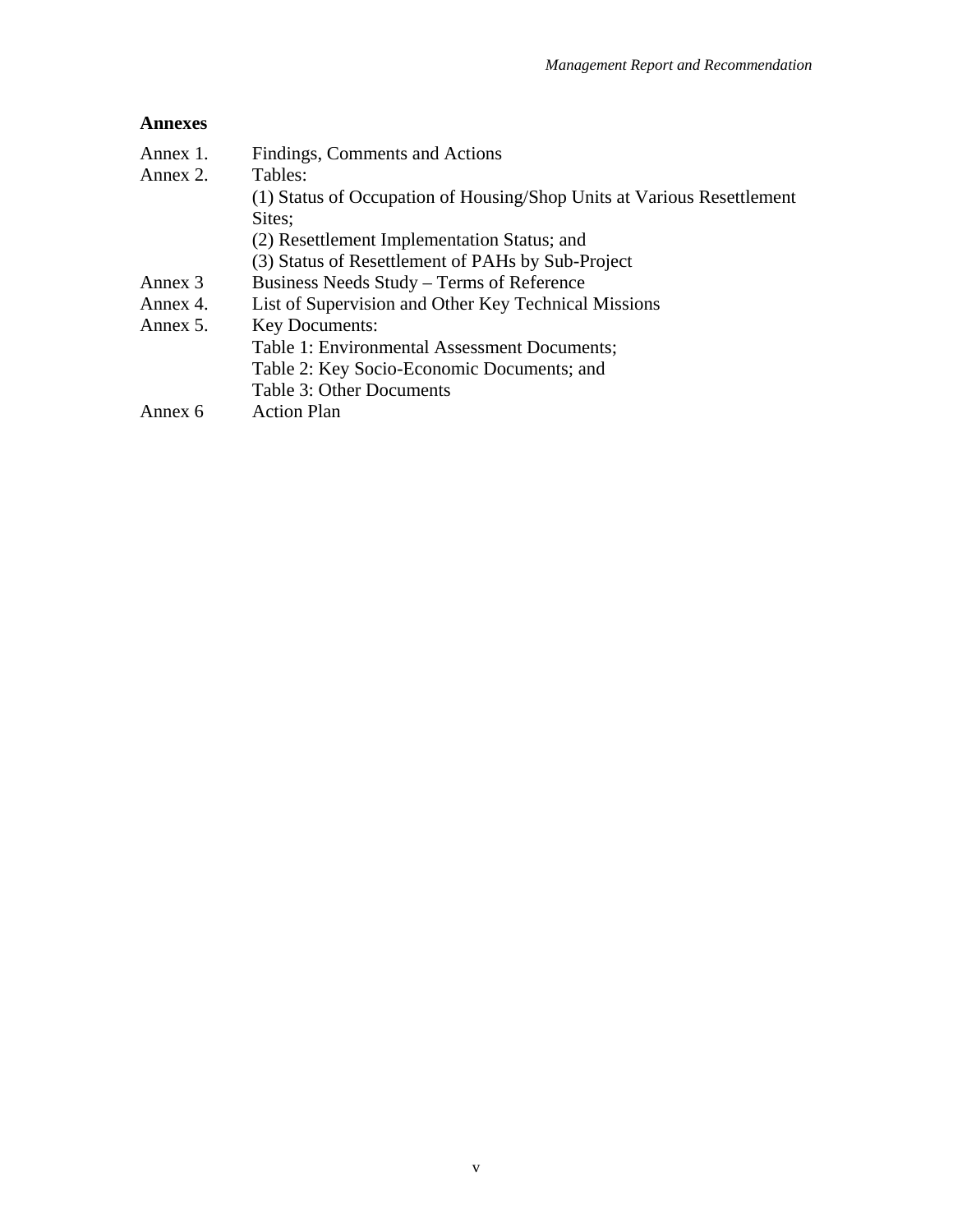### **ABBREVIATIONS AND ACRONYMS**

| <b>ATC</b>   | Area Traffic Control                                         |
|--------------|--------------------------------------------------------------|
| <b>BNS</b>   | <b>Business Needs Study</b>                                  |
| <b>BP</b>    | <b>Bank Procedures</b>                                       |
| <b>BSES</b>  | <b>Baseline Socio-Economic Survey</b>                        |
| <b>CBO</b>   | <b>Community Based Organization</b>                          |
| <b>CEMP</b>  | <b>Community Environmental Management Plan</b>               |
| <b>CRF</b>   | <b>Community Revolving Funds</b>                             |
| EA           | <b>Environmental Assessment</b>                              |
| <b>EMC</b>   | <b>Environmental Management Committee</b>                    |
| <b>EMCB</b>  | <b>Environmental Management and Capacity Building</b>        |
| <b>EMP</b>   | <b>Environmental Management Plan</b>                         |
| <b>EMU</b>   | <b>Electric Motor Unit</b>                                   |
| <b>FSI</b>   | Floor Space Index                                            |
| GoI          | Government of India                                          |
| GoM          | Government of Maharashtra                                    |
| <b>GRC</b>   | <b>Grievance Redress Committee</b>                           |
| <b>IBRD</b>  | <b>International Bank for Reconstruction and Development</b> |
| <b>ICR</b>   | <b>Implementation Completion Report</b>                      |
| <b>IDA</b>   | <b>International Development Association</b>                 |
| <b>IMP</b>   | <b>Independent Monitoring Panel</b>                          |
| <b>JVLR</b>  | Jogeshwari-Vikhroli Link Road                                |
| <b>MCGM</b>  | Municipal Corporation of Greater Mumbai                      |
| <b>MLEA</b>  | Micro Level Environmental Assessment                         |
| <b>MMRDA</b> | Mumbai Metropolitan Regional Development Authority           |
| <b>MRVC</b>  | Mumbai Railway Vikas Corporation                             |
| <b>MSRDC</b> | Maharashtra State Roads Development Corporation              |
| <b>MUIP</b>  | Mumbai Urban Infrastructure Project                          |
| <b>MURP</b>  | Mumbai Urban Rehabilitation Project                          |
| <b>MUTP</b>  | Mumbai Urban Transport Project                               |
| <b>MVECS</b> | <b>Motor Vehicle Emission Control Strategy</b>               |
| <b>NGO</b>   | Non-Governmental Organization                                |
| <b>NSDF</b>  | <b>National Slum Dwellers Federation</b>                     |
| <b>OD</b>    | <b>Operational Directive</b>                                 |
| <b>OMS</b>   | <b>Operational Manual Statement</b>                          |
| <b>OP</b>    | <b>Operational Policy</b>                                    |
| PAD          | <b>Project Appraisal Document</b>                            |
| PAH          | Project Affected Household                                   |
| PAP          | Project Affected Person                                      |
| <b>PCD</b>   | <b>Project Concept Document</b>                              |
| <b>PIC</b>   | <b>Public Information Center</b>                             |
| PIP          | Project Implementation Plan                                  |
| <b>PLEA</b>  | Programmatic Level Environmental Assessment                  |
| <b>PPF</b>   | <b>Project Preparation Facility</b>                          |
| QACU         | Quality Assurance and Compliance Unit                        |
| R&R          | <b>Resettlement and Rehabilitation</b>                       |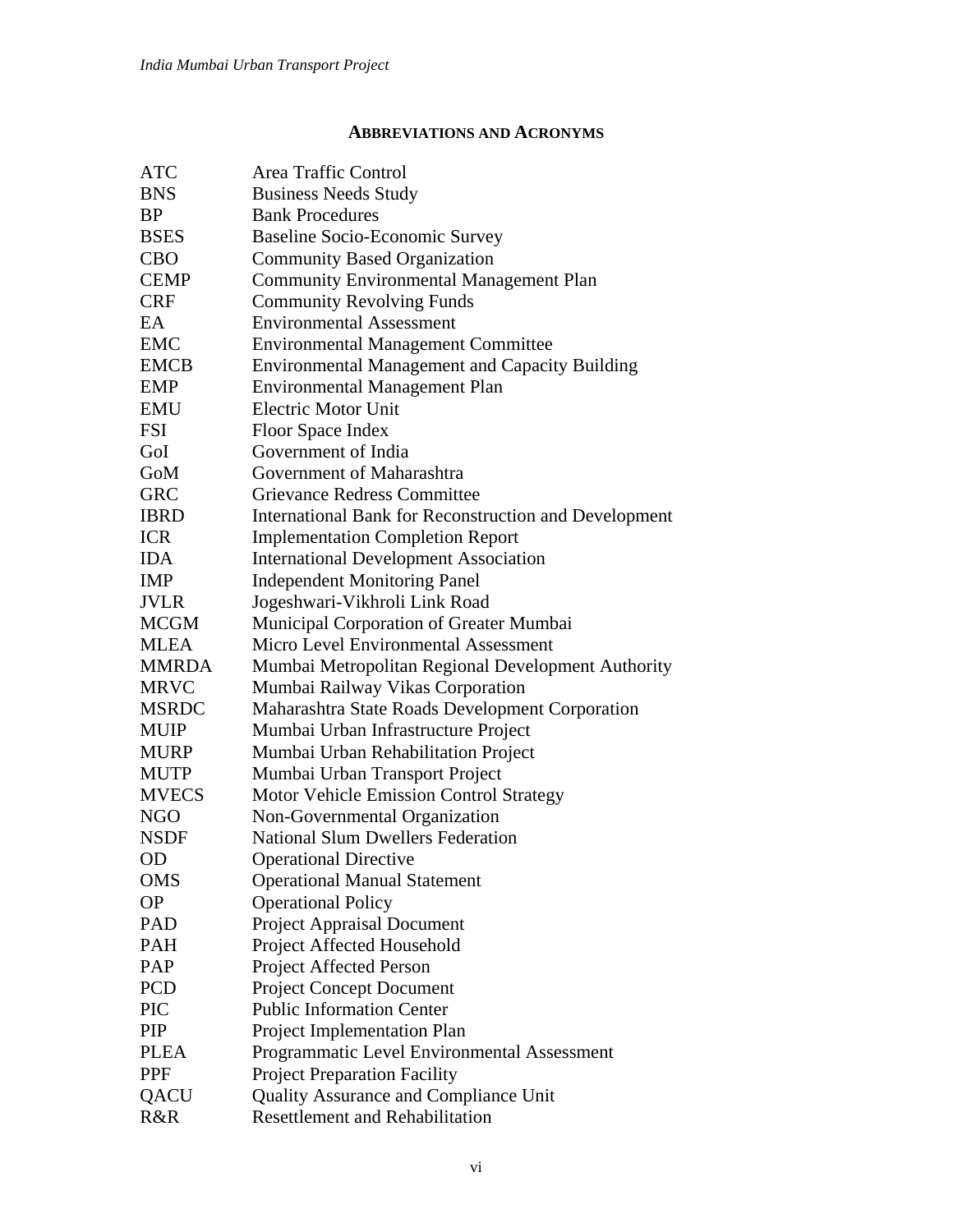| <b>RAP</b>   | <b>Resettlement Action Plan</b>                    |
|--------------|----------------------------------------------------|
| <b>RIP</b>   | <b>Resettlement Implementation Plan</b>            |
| <b>ROB</b>   | Road-Over-Bridge                                   |
| <b>SATIS</b> | <b>Station Area Traffic Improvement Schemes</b>    |
| <b>SDR</b>   | <b>Special Drawing Rights</b>                      |
| <b>SCLR</b>  | Santacruz-Chembur Link Road                        |
| <b>SLEA</b>  | Sector Level Environmental Analysis                |
| <b>SPARC</b> | Society for Promotion of Area Resources Centers    |
| <b>SOE</b>   | <b>Statements of Expenditure</b>                   |
| <b>SRA</b>   | <b>Slum Rehabilitation Authority</b>               |
| <b>SRS</b>   | <b>Slum Rehabilitation Scheme</b>                  |
| <b>TDR</b>   | <b>Transfer of Development Rights</b>              |
| <b>TOR</b>   | Terms of References                                |
| <b>USAID</b> | United States Agency for International Development |
|              |                                                    |

#### **MEASUREMENTS**

| Кm      | kilometer    |  |  |
|---------|--------------|--|--|
| Sq. m   | square meter |  |  |
| Sq. ft. | square foot  |  |  |

## **CURRENCY EQUIVALENTS**

(Exchange Rate Effective February 15, 2006) Currency Unit = Indian Rupee USD  $1.00 = \text{INR } 44.25 / \text{INR } 1.00 = \text{USD } 0.022$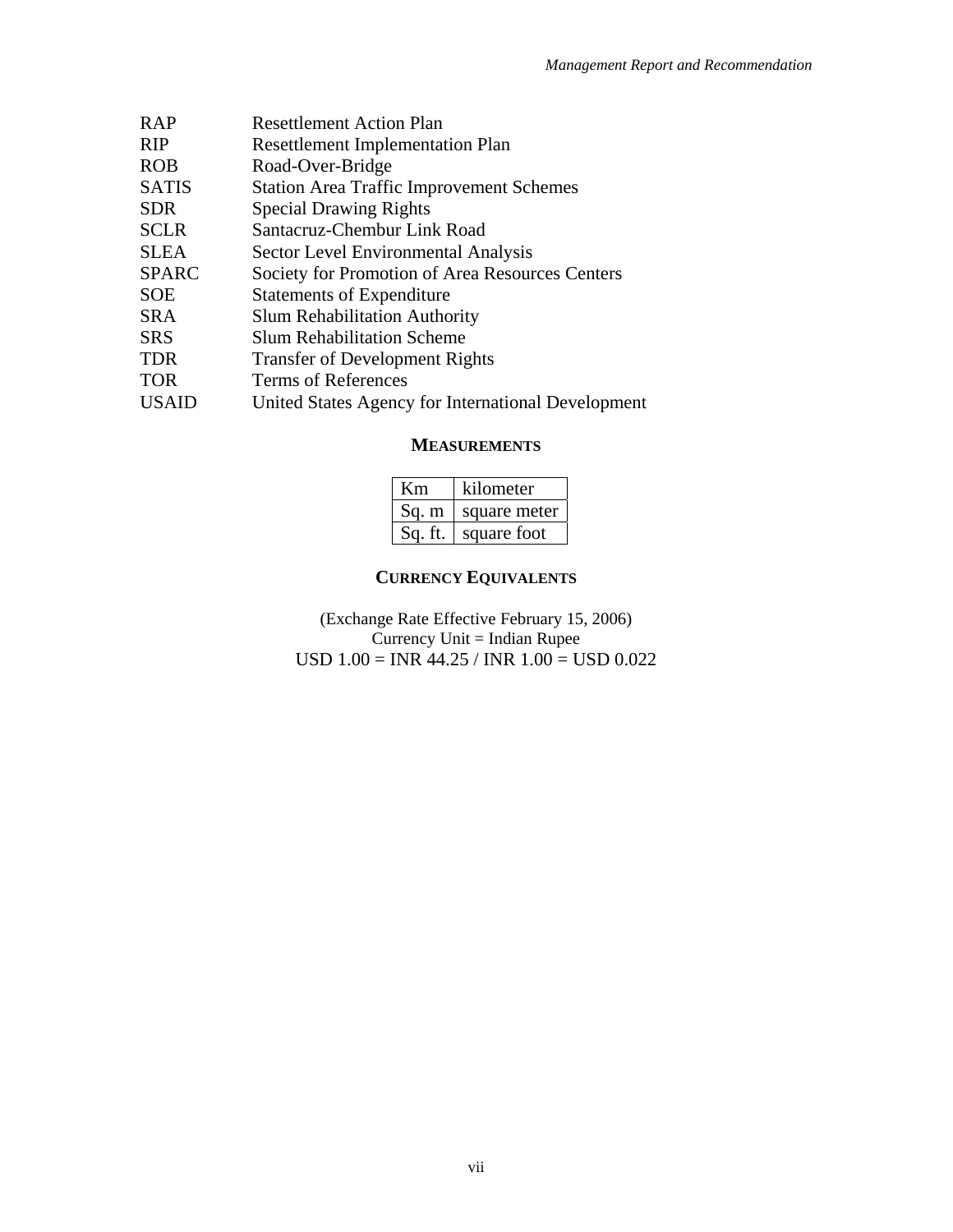### **LIST OF OPERATIONAL MANUAL STATEMENTS, OPERATIONAL POLICIES AND OPERATIONAL DIRECTIVES**

| <b>OMS 2.20</b>                                                                 | Project Appraisal, January 1984                                               |  |  |  |
|---------------------------------------------------------------------------------|-------------------------------------------------------------------------------|--|--|--|
| OP/BP 4.01                                                                      | Environmental Assessment, October 1991                                        |  |  |  |
| OD 4.30                                                                         | Involuntary Resettlement, June 1990                                           |  |  |  |
| <b>OP/BP 10.00</b>                                                              | <b>Investment Lending: Identification to Board Presentation, June</b><br>1994 |  |  |  |
| OP/BP 10.04                                                                     | Economic Evaluation of Investment Operations, September 1994                  |  |  |  |
| OD/OP/BP 13.05<br>Project Supervision, January 1996 and July 2001, respectively |                                                                               |  |  |  |
| World Bank Policy on Disclosure of Information, 2001                            |                                                                               |  |  |  |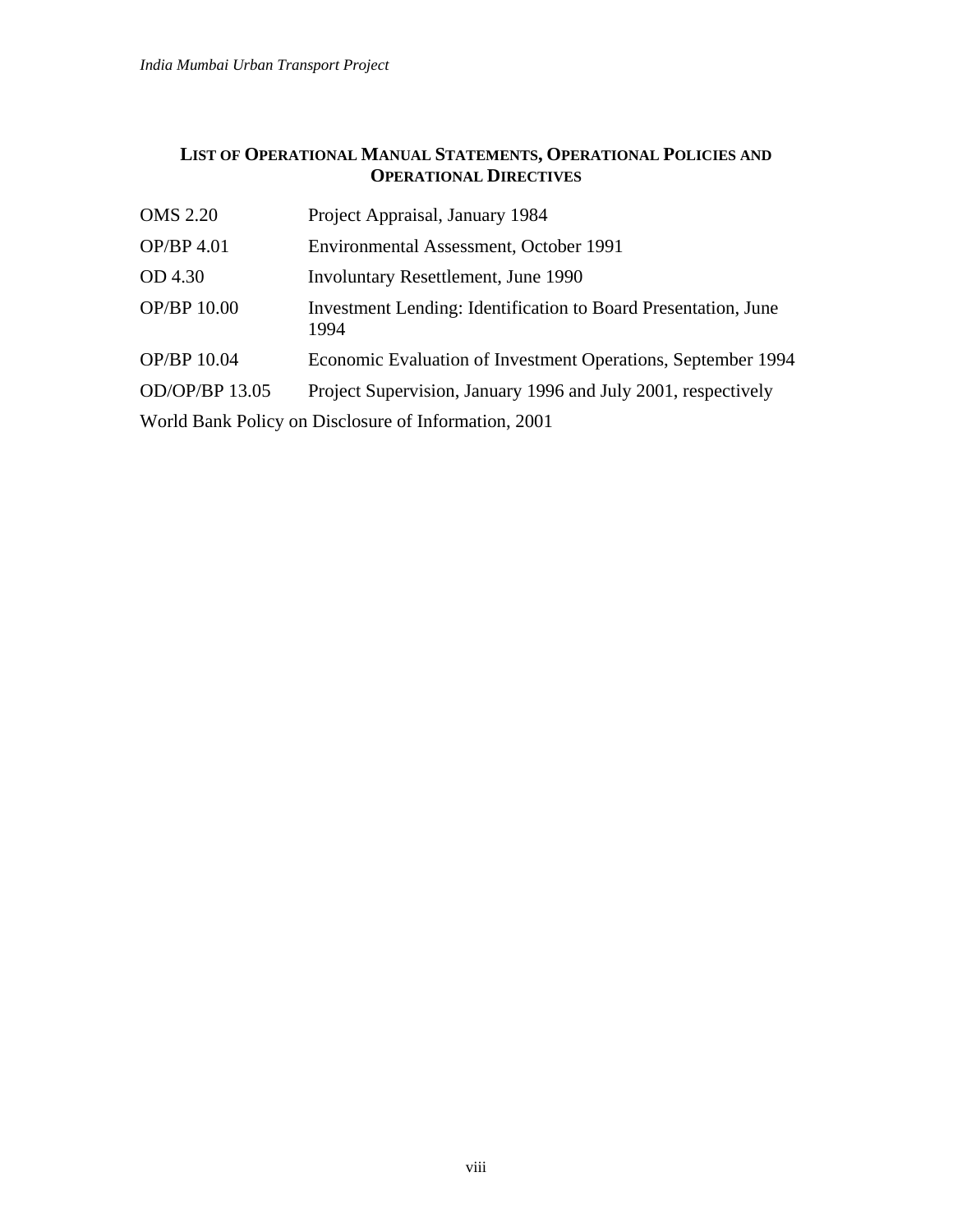### **I. INTRODUCTION**

1. On April 29, 2004, the Inspection Panel (hereafter referred to as "the Panel") registered a Request for Inspection, IPN Request RQ04/03 ("the First Request"), concerning the India-Mumbai Urban Transport Project (MUTP, or "the Project") financed by the International Bank for Reconstruction and Development (IBRD) and the International Development Association (IDA). The First Request was submitted by the United Shop Owners Association on its own behalf and on behalf of 118 residents of Mumbai (hereafter referred to as the "Requesters"). The Executive Directors and the President of the IBRD were notified by the Panel of receipt of the Request. Management responded to the Request on May 27, 2004.

2. On June 24, 2004, the Panel registered a second Request for Inspection, IPN Request RQ04/04 ("the Second Request"), concerning the Project. The Second Request was submitted by three non-governmental organizations (NGOs) located in the Kurla West District of Mumbai – the Hanuman Welfare Society, the Gazi Nagar Sudhar Samiti, and the Jai Hanuman Rahiwasi Sewa Sangh – on their own behalf and on behalf of about 350 residents living in the area known as Gazi Nagar. $<sup>1</sup>$ </sup>

3. The Executive Directors and the President of IBRD were notified by the Panel of receipt of the Request. Management responded to the claims in the Request on July 28, 2004. On June 29, 2004, the Panel sent to the Board of Executive Directors a recommendation to approve the Panel submitting a single Report and Recommendation on whether or not an investigation of the issues raised in either the First or Second Requests or both was warranted. The Board approved the Panel's recommendation on a non-objection basis on July 13, 2004. The Panel found the Requests and Requesters eligible, and as previously approved by the Board, submitted a single report to the Board on September 3, 2004 that recommended an investigation. The Board authorized the Panel's investigation on September 24, 2004.

4. On November 29, 2004, the Panel received another Request for Inspection (the "Third Request") related to the Project, submitted by the Bharathi Nagar Association on its own behalf and on behalf of the residents living in the area known as Bharathi Nagar in Mumbai. Shortly thereafter, on December 23, 2004, the Panel received a "Fourth Request" for Inspection, submitted by the organization Ekta Wyapari Jan Seva Sangh, acting on its own behalf and on behalf of residents and shopkeepers of the area of Bandrekar Wadi, Bhavbani Chowk in the Jogeshwari district of Mumbai. Fifty-eight members of the organization living in the area signed the Request.<sup>2</sup>

 $\overline{a}$ 

<sup>&</sup>lt;sup>1</sup> As explained in the Executive Summary of the Inspection Panel Investigation Report, on November 1, 2004, the Panel received a letter from the Aman Chawl Welfare Association asking that the Association be added to the second group of Requesters. The Association represents 118 Project affected people. On February 19, 2005, 21 more residents asked to be added to the Request. All of these parties are part of the Gazi Nagar Request.

 $2$  On January 24, 2005 the Inspection Panel received a letter from the Pratap Nagar Welfare Association, a NGO located in the area called Pratap Nagar, representing 41 residents and shopkeepers. The Inspection Panel subsequently added the Association and members to the processing of the four Requests.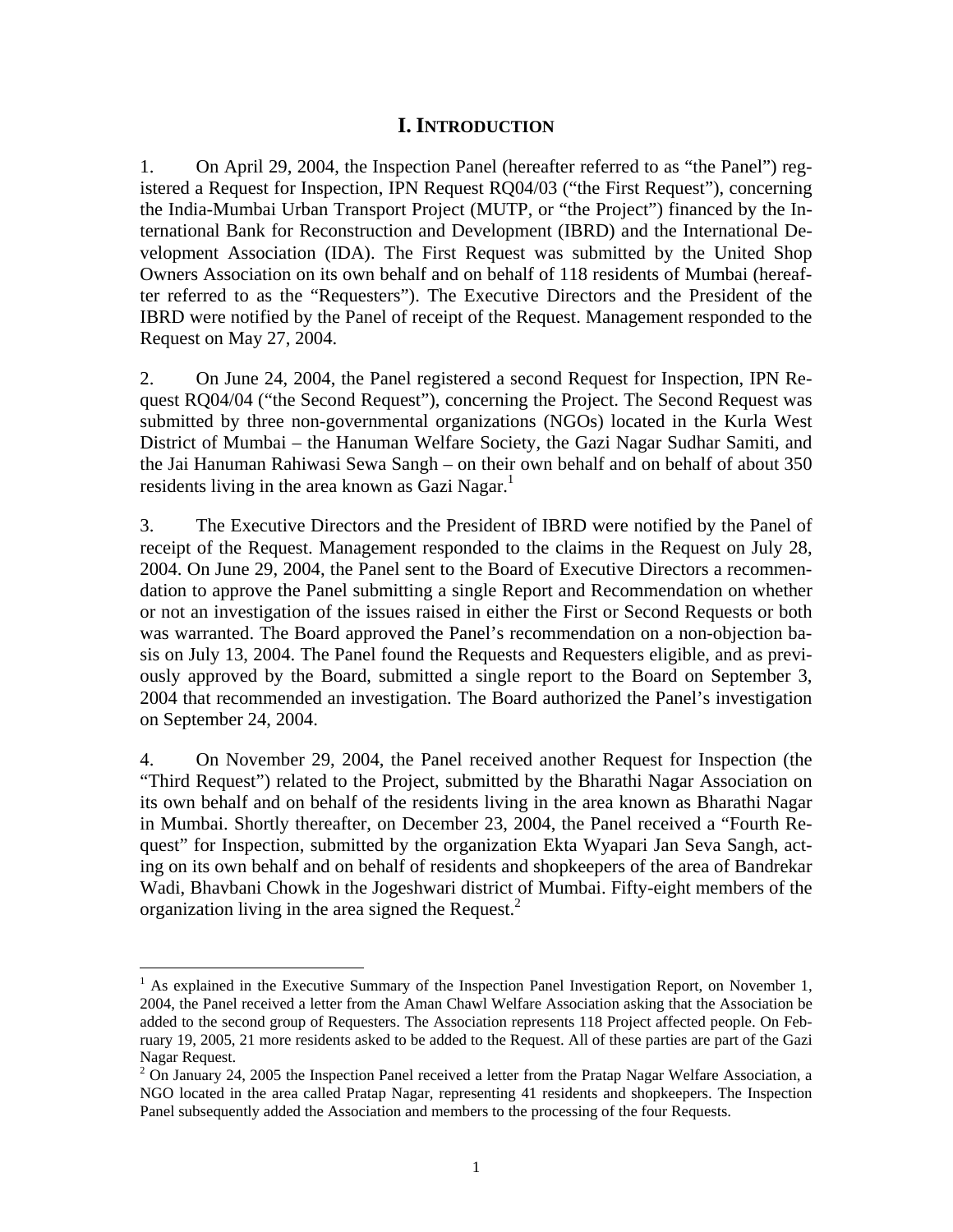5. On December 29, 2004, the Panel notified the Executive Directors, the President and Management that it had received the Third and Fourth Requests. At the same time, the Panel recommended that the Third and Fourth Requests should be processed jointly with the two previous Requests as they all related to the same components of the Project. The Board approved the Panel's recommendation on January 11, 2005.

6. On December 21, 2005, the Panel issued its report outlining the findings of the investigation. As the report was lengthy, dealt with a complex project, and was received during the 2005 holiday period, Management requested an extension to the deadline for its response, from February 7 to February 20, 2006, to give Management sufficient time to prepare and consult on the Action Plan. The Panel did not object to the extension, with the understanding that it would not be detrimental to the Requesters. The Board approved the extension on January 20, 2006. Management subsequently requested a second extension, in light of recent developments concerning the Project and ongoing efforts to prepare a feasible Action Plan. The Board approved the second extension until February 27, 2006.

7. This report, responding to the findings of the Panel and including the Action Plan, is organized as follows; Section II provides an overview of the context in which the Project was developed; Section III briefly describes the Project and provides an update on Project status; Section IV summarizes the findings and observations of the Panel; Section V provides additional background information on several key issues; Section VI summarizes the recent resettlement and demolitions in the Santacruz-Chembur Link Road (SCLR), and the Bank's response to these developments; Section VII discusses lessons learned; Section VIII outlines the Action Plan; and Section IX presents Management's conclusion. A detailed matrix containing the Panel's findings, along with Management's responses, is provided in Annex 1. Annexes 2 to 5 contain supporting materials, and the full Action Plan is found in Annex 6. Maps 1 through 4 provide an overview of the key elements of the Project and detailed information on key sites mentioned in the text.

# **II. OVERVIEW AND SECTOR BACKGROUND**

8. The growth of the urban economy in India is central to its future development and is closely associated with poverty reduction efforts. As in other Asian countries, Indian cities are typically centers of economic growth. Today the urban population stands at 285 million or 28 percent of the total population. This share is expected to grow as high as 40 percent by 2021. It is estimated that by 2011 urban areas would contribute 65 percent of the national Gross Domestic Product. In most large urban areas many people live in unauthorized and unplanned settlements and work in the informal sector. Recently, the Government of India (GoI) approved a National Urban Renewal Mission that recognizes the importance of these issues and plans to allocate about USD 10 billion equivalent over a 7-year period to support investments in urban development and slum improvement by municipal and state governments, along with commitments to undertake reforms aimed at improving urban management and efficient development of urban centers.

9. Transport demand in most Indian cities has increased substantially in recent years, due to population growth, increase in household income, availability of low cost motor-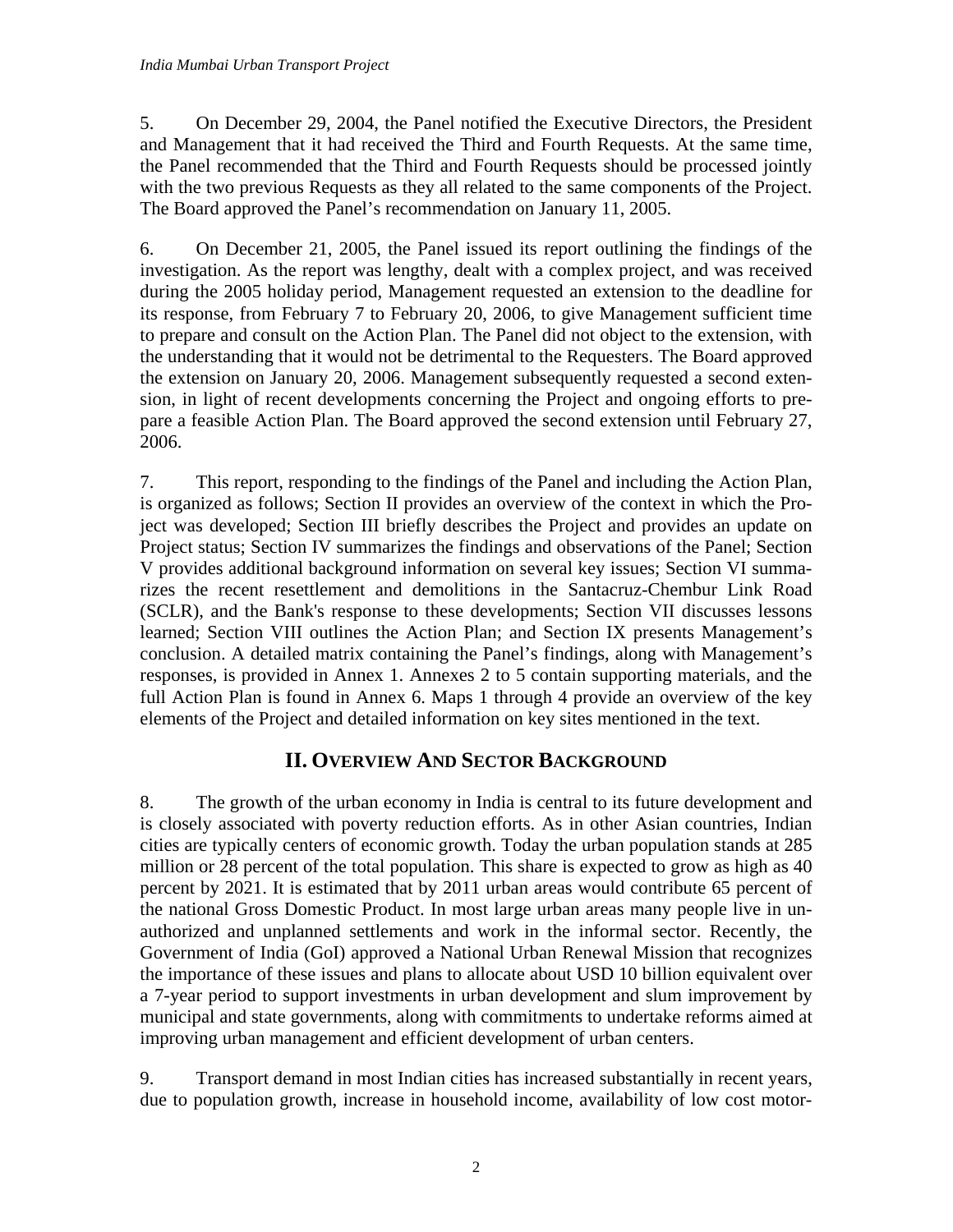ized vehicles, intensified commercial and industrial activities, and unplanned development of cities. Cities where travel traditionally was based on walking, bicycling, and buses have thus experienced drastic changes, towards greater use of motorized vehicles, mainly personal motorcycles, auto-rickshaws, or more recently, private cars. The growth in travel and recent changes in the various modes of travel by commuters place heavy pressure on available road infrastructure and on the institutions in charge of traffic management, safety, public transport operations, and road planning. Greater congestion, which is widespread in Indian cities, has led to longer and less predictable travel times, and more traffic accidents. These urban transport problems, if unresolved, are likely to seriously constrain India's economic growth, and in turn undermine the GoI's poverty alleviation efforts.

10. Mumbai is India's main center of urban economic growth and one of the largest and most crowded metropolitan areas of the world. It accounts for 10 percent of India's industrial employment, 33 percent of its income tax revenues, and is the financial capital of the country. Mumbai is a complex urban environment characterized by diverse economic development, high population density, extensive unauthorized settlement and very high land costs. Its population is currently estimated at 13 million. Within its 1,467 square kilometer area enclosed in a narrow north-south corridor, population density varies between 12,000 and more than 45,000 people per square kilometer. Like most large cities in India, Greater Mumbai is experiencing rapid population growth, much of which is in unplanned, informal settlements. Buses carry over 4.5 million passengers per day, 60 percent of whom transfer to rail. Together, the rail and bus services carry 88 percent of metropolitan Mumbai's motorized personal trips.

11. MUTP is a key project in the overall development of Mumbai, with potential benefit for commercial trucking, commuters and residents, resulting in an economic rate of return of an estimated 37 percent. Efficient transport is vital to realize the growth potential in Mumbai. The Project is designed as a major effort to unlock Mumbai's transport bottleneck and to pilot ways to improve the overall urban fabric along the way. Given the density of settlement it is virtually impossible to improve the transport network within Mumbai without relocation of businesses of varying sizes and involuntary resettlement and rehabilitation of residents with all types of land tenure and income levels.

12. MUTP has already improved the quality of life for some. Among the approximately 20,000 households identified for resettlement, many were among the city's poorest, living along the railway tracks in dangerous and squalid conditions. More than ten thousand such households were successfully moved to secure dwellings over a period of 12 to 18 months. This in turn made possible improvements to rail transport and commuter times for hundreds of thousands of middle- and low-income rail passengers. The increased speed of the commuter trains as a result of MUTP supported improvements has reduced travel times from 4 to 9 minutes, increased peak time passenger capacity by 7-10 percent and significantly improved the operational efficiency of the rail system.

13. Following the publication of a report called "Vision Mumbai" in 2003 by a civic group, the Government of Maharastra (GoM) has embarked on the preparation of an ambitious action plan for the development of the Metropolitan Region of Mumbai, with the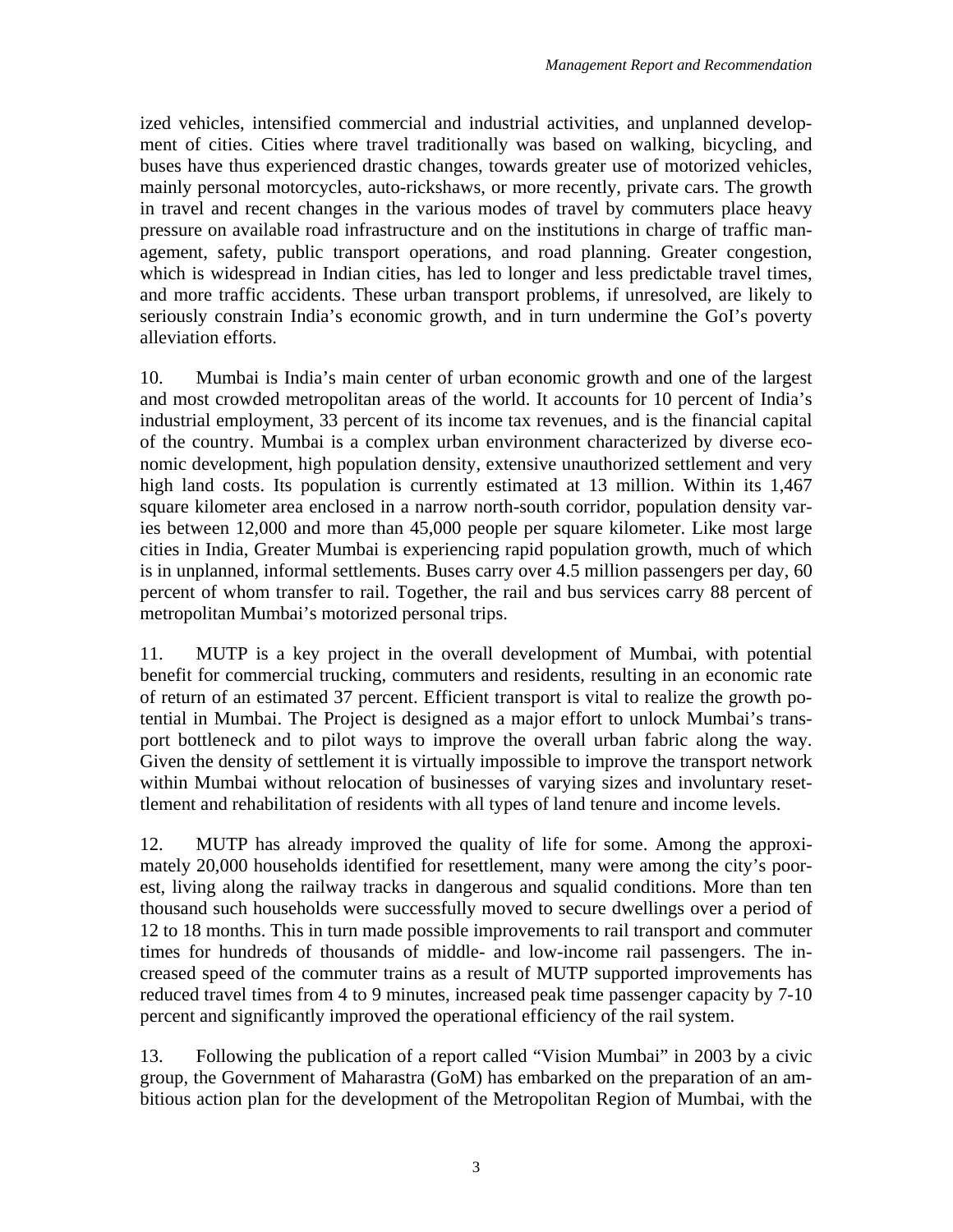technical assistance of the Bank and other donor agencies (Cities Alliance, United States Agency for International Development, USAID). The goal is to transform Mumbai into a world class city with a vibrant economy and globally comparable quality of life for its citizens. Essential elements of this plan, which is now in outline draft and is expected to be the subject of intensive consultation over the next year, include making basic services available to all and reducing drastically the slum population over a span of 15 years (from 48 percent to less than 20 percent). Implementing this vision would require major reforms and billions of dollars of investments in transport and other types of infrastructure. MUTP has contributed to the preparation of this plan in several respects, including the realization of a comprehensive transport master plan. It also has the potential to contribute the lessons of its experience in implementation of resettlement to the realization of this vision.

14. Almost every major infrastructure improvement in urban India involves land acquisition and significant resettlement of people. The problem is more acute in densely congested areas like Mumbai due to the exceptionally high proportion of the population living in unauthorized settlements – many of them on public land. More than 6 million people live in slums without proper titles. The absence of policy and institutional capacity to deal with these issues is one of the key challenges of urban development in Mumbai. The Mumbai Urban Infrastructure Project (MUIP) currently being implemented by Mumbai Metropolitan Regional Development Authority (MMRDA) is likely to involve the resettlement of an even larger number of households than MUTP.

15. The preparation of MUTP marked a new approach to resettlement in Mumbai that improved both the capacity and standards for resettlement in the city. This approach included a consultative process for developing policy through a task force consisting of members from Government, private sector, NGOs and civil society. NGOs were also involved directly in the implementation of the resettlement aspects of the Project. Many aspects of the overall implementation of the Resettlement and Rehabilitation (R&R) Component of the Project have gone well; for example, about 14,000 households, including over 350 shopkeepers, have already been resettled to permanent houses and shops (71 percent of the Project Affected Households, or PAHs). They have benefited from improved accommodation and amenities and, very importantly, access to ownership rights. If Vision Mumbai is to be realized, undertakings like MUTP will be critical. Urban renewal on this scale will be an imperfect process requiring constant adjustment based on experience. Lessons learned from the Project will help urban planners not only in Mumbai, but in other large, congested cities in India and beyond.

# **III. PROJECT BACKGROUND, COMPOSITION AND STATUS**

16. *The Project.* MUTP was prepared during the period 1994-2002, and approved by the Bank's Board of Executive Directors on June 18, 2002 (Loan No. 4665-IN; Credit No. 3662-IN).<sup>3</sup> The total Project cost is USD 945.0 million, of which USD 463.0 million

<sup>1</sup> <sup>3</sup> It should be noted that the resettlement and rehabilitation aspects were for some time during the preparation phase considered as a separate, but complementary project, the Mumbai Urban Rehabilitation Project (MURP).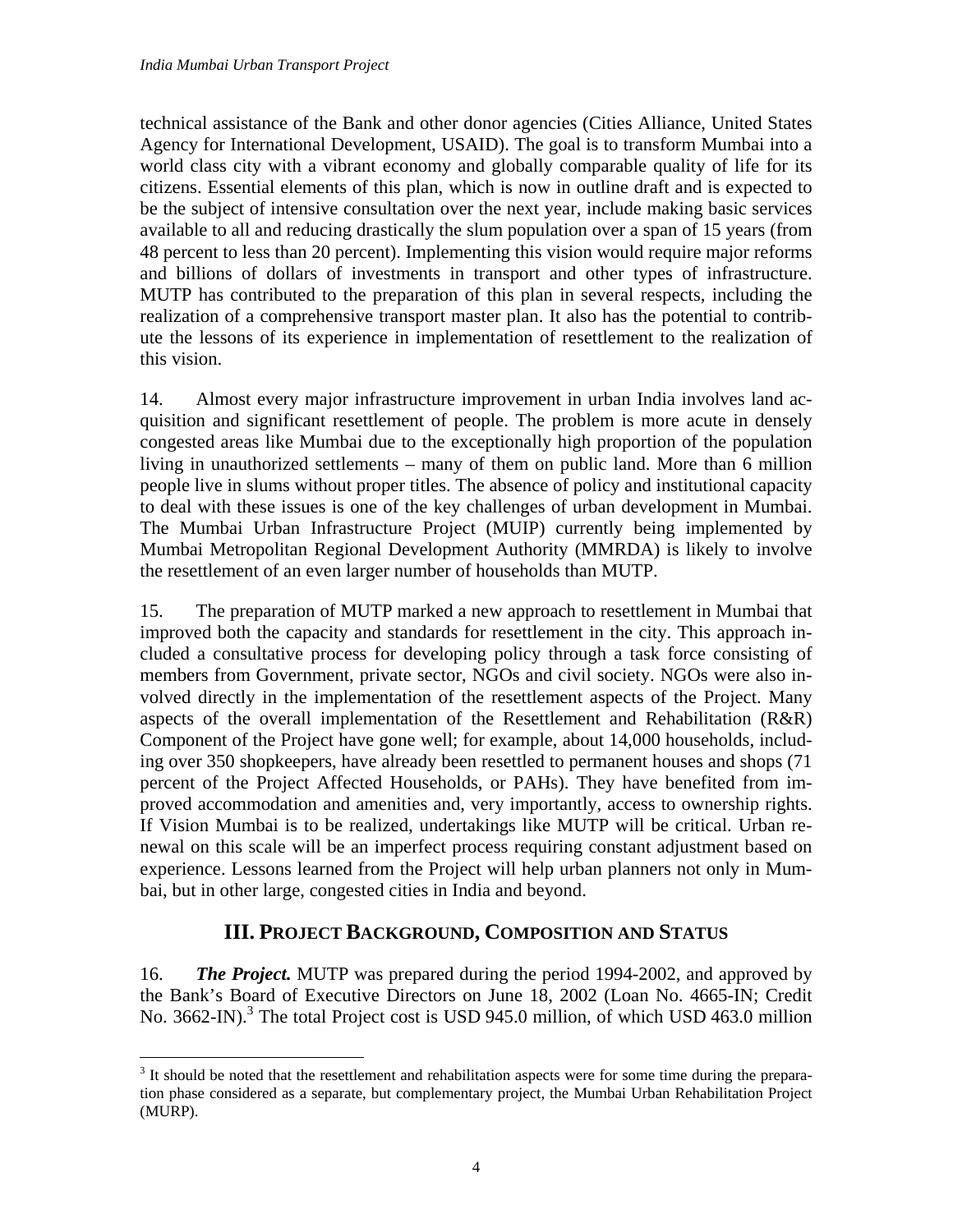is financed by an IBRD Loan, SDR 62.5 million (USD 79 million equivalent) by an IDA Credit, and additional financing of USD 403.0 million from the GoI. Four legal agreements are pertinent to the Project: the IBRD Loan and IDA Credit Agreements, the Maharashtra Project Agreement, and the Mumbai Railway Vikas Corporation (MRVC) Project Agreement. All of the Agreements were signed on August 5, 2002 and the Project became effective on November 6, 2002. The Project is being implemented by the: MRVC; Municipal Corporation of Greater Mumbai (MCGM); Bombay Electricity and Suburban Transport Corporation (BEST); Maharashtra State Roads Development Corporation (MSRDC); Traffic Police of Mumbai; and the MMRDA on behalf of the GoM and the Borrower, the GoI. MMRDA is the coordinating agency and is responsible for implementing the R&R Component on behalf of all the implementing agencies.

- 17. The Project consists of three components:
- *Component 1. Rail Transport* USD 654.27 million, of which USD 304.90 million is financed by the IBRD Loan: Improvement of the capacity and performance of the suburban railway system through service efficiency improvements (increasing existing track capacity, converting from DC to AC, improving signaling, electrical and telecommunications systems), procurement of new rolling stock and upgrading of existing rolling stock, and expansion of network capacity. The component also supports studies and technical assistance to improve, among other things, Indian Railways capabilities with regard to railway track and rolling stock maintenance, financial management and control systems, railway safety and quality assurance systems.
- *Component 2. Road-Based Transport* USD 183.02 million, of which USD 150.47 million is financed by the IBRD Loan. This component supports increases in the capacity, efficiency and safety of the road network; better facilities for pedestrians; improvement in the operating efficiency and quality of bus services; and reductions in motor vehicle emissions. It also strengthens the capacity of the responsible agencies to plan, deliver, maintain and operate efficiently road based urban transport infrastructure and services. Sub-components will: (a) support traffic management programs including Area Traffic Control (ATC) to optimize the functioning of traffic signals, pedestrian facilities, Station Area Traffic Improvement Schemes (SATIS) and parking control; (b) increase road network functionality by improving two east-west link roads (Jogeshwari-Vikhroli Link Road, or JVLR, and SCLR) and eliminating the main road level crossings of railway tracks; (c) improve the bus system through support of organizational reforms, efficiency measures and procurement of environmentand user-friendly buses; and (d) strengthen the capacity of transport agencies in Mumbai in traffic management, road maintenance, road safety, communication and air quality monitoring, including provision of technical assistance for updating the Comprehensive Transport Study, reviewing User Charges, and developing a Motor Vehicle Emission Control Strategy (MVECS).
- *Component 3. Resettlement and Rehabilitation* USD 100.00 million, of which USD 79.00 million is financed by the IDA Credit: This component enables the GoM to implement the Resettlement Action Plan (RAP) to resettle those affected by investments under Components 1 and 2. It also provides assistance to those displaced to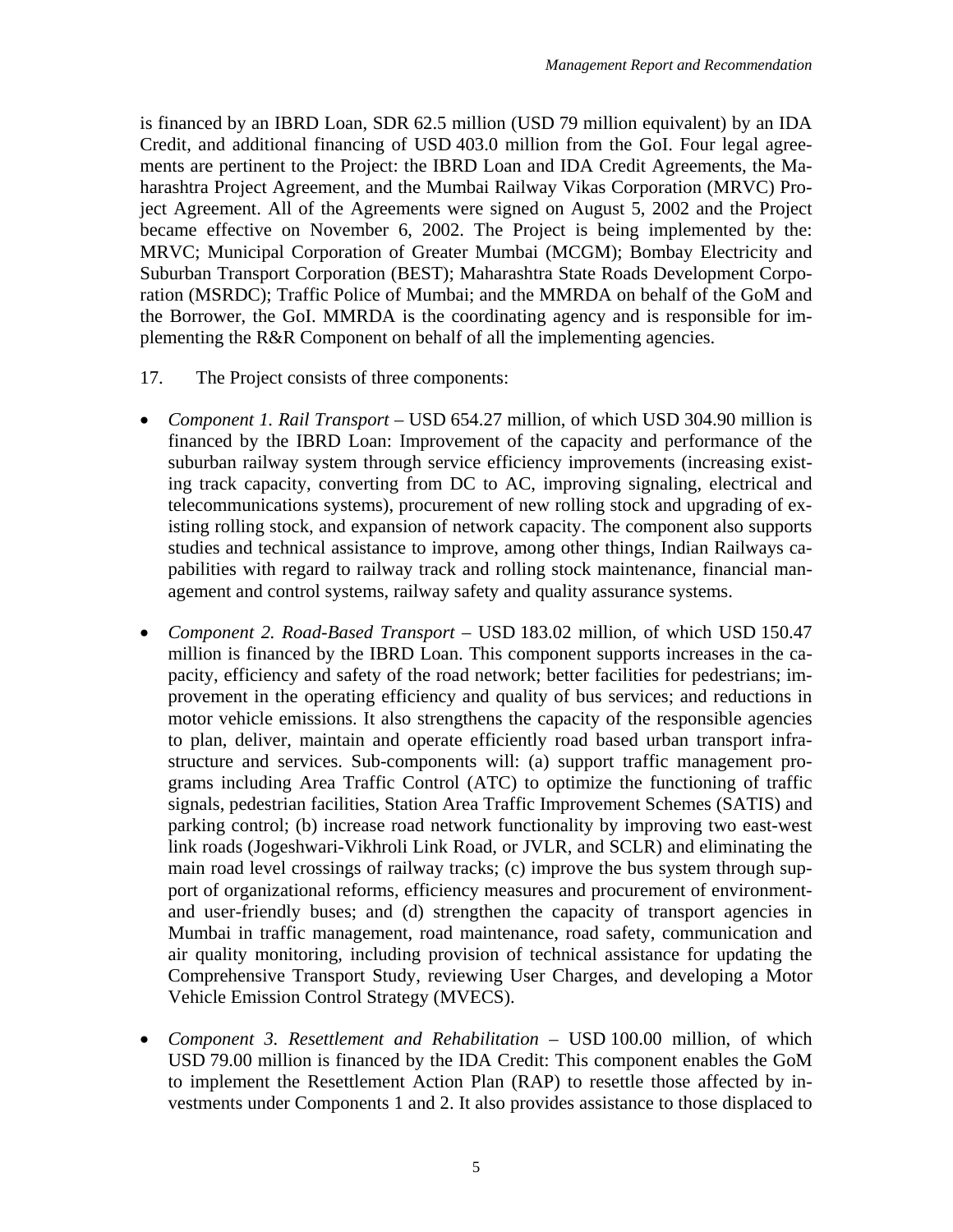improve their overall living standards. This component further provides for procurement of housing and shops to resettle those affected by the Project. Other activities under this component include the acquisition of a limited amount of land for civil works and construction of basic services, such as water, electricity, sanitation and community facilities. The Project also provides for the establishment of co-operatives and Community Revolving Funds (CRFs) to assure sustainable rehabilitation of those resettled. The technical assistance under this component includes consultancies for baseline surveys, Project supervision and Environmental Management and Capacity Building (EMCB), such as support for supervision of environmental aspects of construction and related environmental training/capacity building for the Project implementing agencies, and training of Project staff/NGOs involved with implementation.

18. The balance of the IBRD/IDA financing is accounted for by refinancing of a Project Preparation Facility (PPF) advance (USD 3.00 million) and a front end fee (USD 4.63 million).

| <b>Table 1: Project At A Glance</b>   |                    |                  |  |  |  |
|---------------------------------------|--------------------|------------------|--|--|--|
| <b>Project Financing at Appraisal</b> | <b>USD million</b> |                  |  |  |  |
| $(2002)$ :*                           |                    |                  |  |  |  |
| IBRD:                                 | 463.00             |                  |  |  |  |
| Component 1 (Rail)                    | 304.90             |                  |  |  |  |
| Component 2 (Road)                    | 150.50             |                  |  |  |  |
| IDA:                                  |                    | 79.00 (SDR 62.5) |  |  |  |
| Component 3 (R&R)                     | 79.00              |                  |  |  |  |
| Gol:                                  | 403.00             |                  |  |  |  |
| <b>TOTAL</b>                          | 945.00             |                  |  |  |  |
| <b>Project Cost Increase:</b>         | 213.00             |                  |  |  |  |
|                                       |                    |                  |  |  |  |
| <b>REVISED TOTAL PROJECT COST:</b>    | 1158.00            |                  |  |  |  |
| Disbursed (February 13, 2006):        |                    |                  |  |  |  |
|                                       |                    |                  |  |  |  |
| IBRD:                                 | 69.70 (15%)        |                  |  |  |  |
| IDA:                                  | 64.20 (81%)        |                  |  |  |  |
| TOTAL                                 | 133.90 (24.7%)     |                  |  |  |  |

| 19. | <b>Current Status.</b> Table 1 below provides key information on the Project: |  |  |
|-----|-------------------------------------------------------------------------------|--|--|
|     |                                                                               |  |  |

\* excluding the PPF and Front End Fee of USD 7.63 million.

20. The Project has been effective for a little over three years. As of February 13, 2006, 24.7 percent of the Loan and Credit had been disbursed. Most of the components have started, but implementation has been slow, with significant delays in infrastructure works due to resettlement difficulties and in the procurement of the Electric Motor Unit trains (EMUs) and other goods and services. The Project's estimated cost has increased from USD 945.00 million to USD 1.158 billion, i.e., a USD 213.00 million increase. Most of this increase is generated by the Rail Component (USD 164 million) as a result of a revision of the EMU train procurement and the network expansion. A change in accounting method of the Transfer of Development Rights (TDR) resulted also in an apparent cost increase of USD 30 million for the R&R Component. Because of the differential increases in the cost estimates for the various Project components, it is currently estimated that USD 16.00 million of the IDA credit may remain uncommitted, despite an in-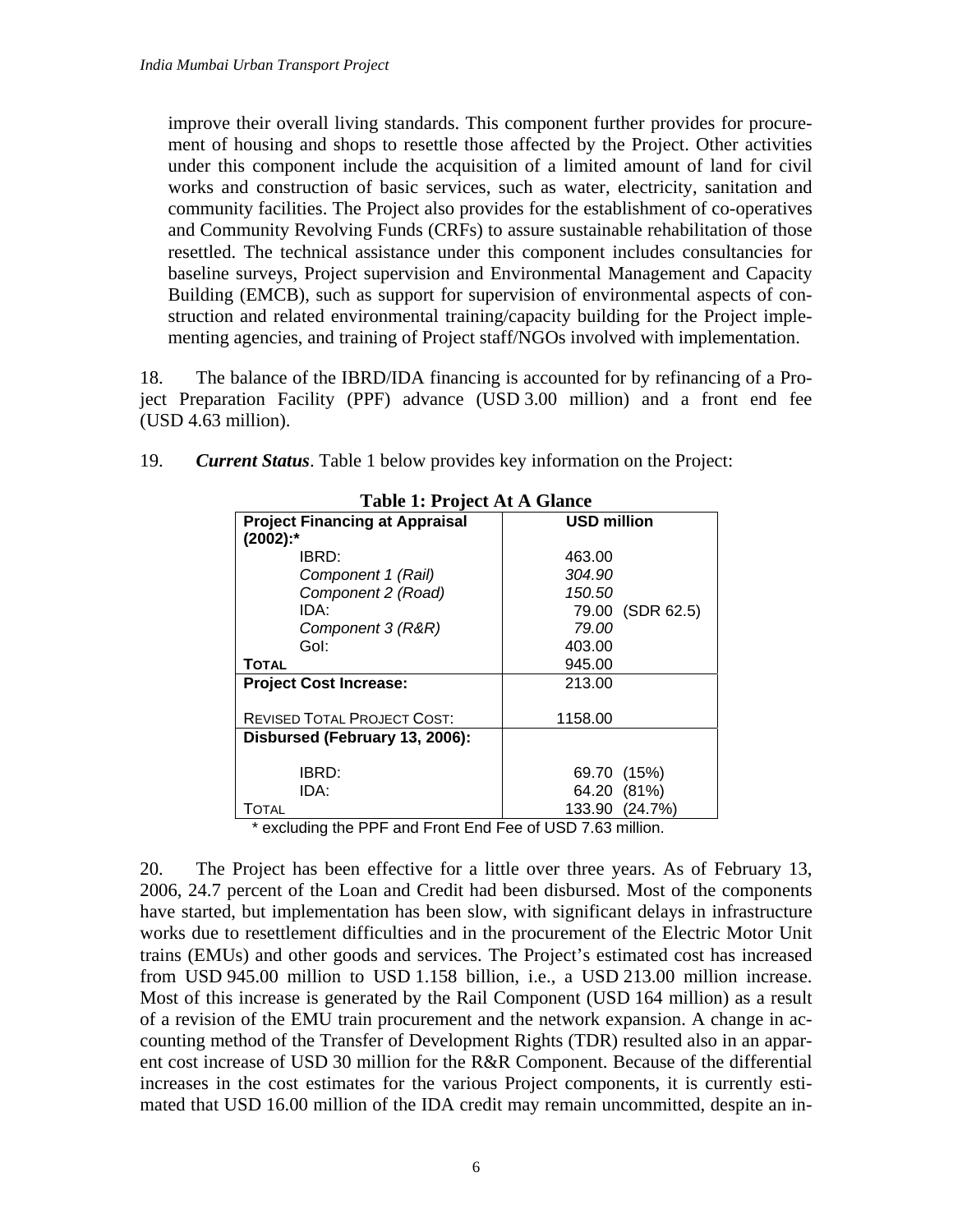crease in the overall Project costs of USD 213.00 million. The additional financing required is being provided by the GoM. Despite the delay so far, most Project activities are expected to be completed before the current closing date of the Loan/Credit. The main exceptions concern the procurement of EMU trains (for which lengthy rebidding was required) and the conversion from DC to AC electrical current of the railway lines, for which a one-year extension may be necessary.

21. *Overall Progress.* Despite delays in implementation, the Project was rated overall as moderately satisfactory following the Mid-Term Review in October 2005. Some progress also has been made towards achieving the Project development objectives. The scope of several activities was adjusted, however, during the Mid-Term Review to take into account factors such as variation of cost compared to the planned estimates. With a one year extension of the closing date, the Project's objectives can still be met. See Table 2.

|                | Sub-project                                                  | Planned in<br><b>PAD</b>                | <b>Revised Value</b>    | <b>Status/Comments</b>                                                                    |
|----------------|--------------------------------------------------------------|-----------------------------------------|-------------------------|-------------------------------------------------------------------------------------------|
|                | Rail cars                                                    | 101 trains                              | 101 trains              | No revision                                                                               |
| 2              | <b>JVLR</b> road                                             | About 11 km<br>(5.75 km Bank<br>funded) | $10.3 \text{ km}$       | No revision                                                                               |
| 3              | <b>SCLR</b>                                                  | About 6 km<br>(3.4 km Bank<br>funded)   | 3.4 km Bank<br>funded   | No revision                                                                               |
| 4              | <b>Station Area Traffic</b><br>Improvement<br><b>Schemes</b> | 6                                       | $\overline{4}$          | 2 schemes deleted due to cost<br>increases and cost sharing<br>issue with Indian Railways |
| 5              | Pedestrian Grade<br>Separators                               | 26 (Rs 710)<br>million)                 | 6 (Rs 750 mil-<br>lion) | 20 separators deleted due to<br>substantial cost increases                                |
| 6              | <b>Buses</b>                                                 | 450                                     | 644                     | Additional purchase due to<br>reduced unit costs                                          |
| $\overline{7}$ | <b>ATC</b>                                                   | 250 junctions                           | 250 junctions           | No revision                                                                               |

**Table 2: Selected Key Indicators for End of Project** 

22. Safeguard management performance was also rated moderately satisfactory on the grounds that, although 80 percent of residential Project Affected Persons (PAPs) were successfully relocated, progress in post resettlement actions for those already residing in permanent housing was slow, resolution of the issue of transit housing was delayed, difficulties were experienced in resolving issues with the owners of larger shops, and there were deficiencies in reporting.

23. *Component 1.* The overall progress of Component 1 is 22 percent and implementation of the four sub-components is more than two years behind schedule. Nevertheless, the trains are running more efficiently than was the case before the Project started. The resettlement of about 10,000 households living along the railway tracks in a short period of about 12-18 months during 2000-2001 made possible important improvements in the suburban rail system, resulting in major benefits to the city by increasing the speed from 65 kilometers per hour to about 75 kilometers per hour and reducing travel time for suburban trains by more than 5 minutes; increasing the passenger carrying capacity during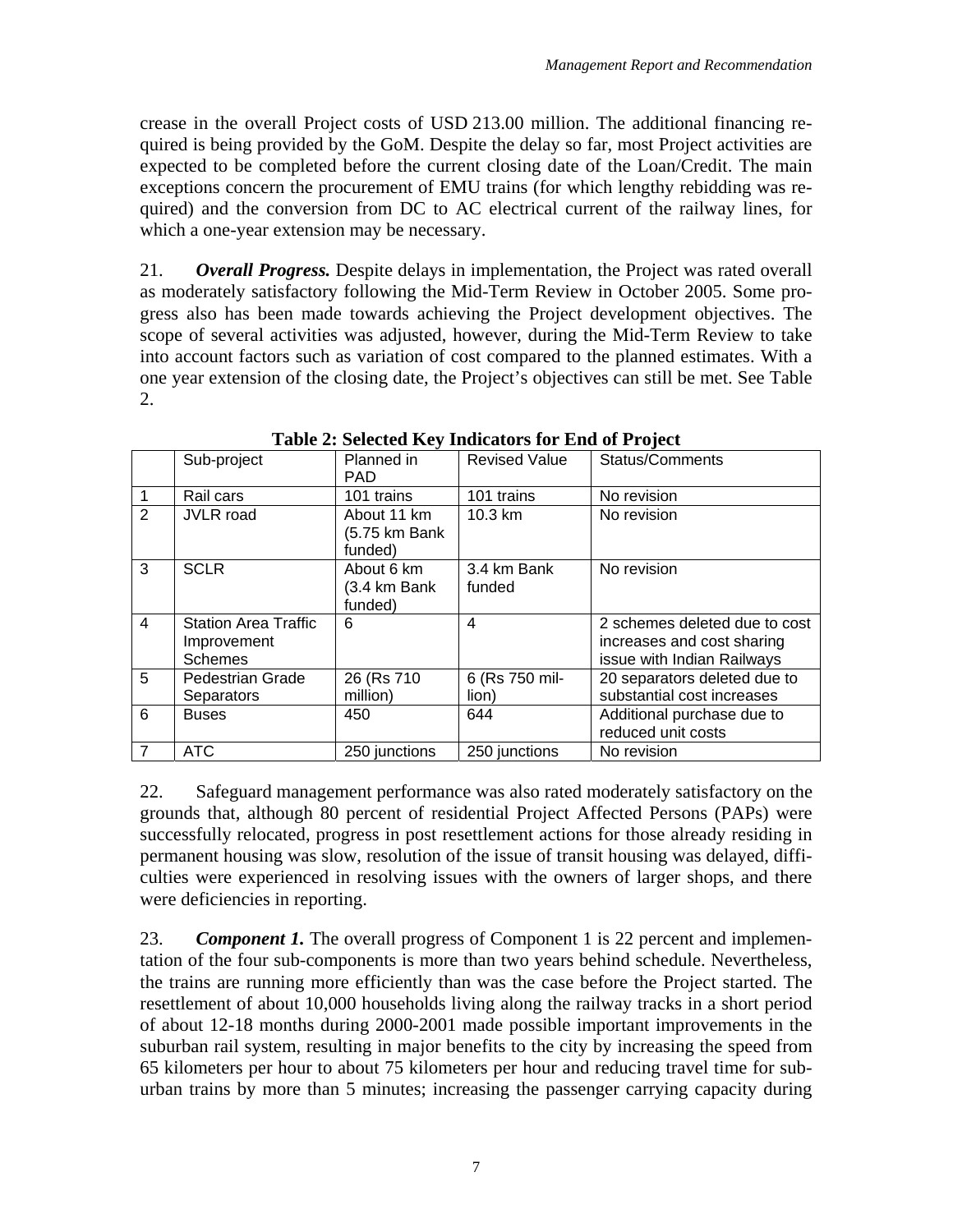$\overline{a}$ 

peak hours by more than 7 percent; and reducing accidents along the railway tracks. It is expected that the other sub-components would be implemented well before the delivery of the EMU hardware. The delivery period for components of the EMUs will extend beyond the Project's closing date of June 2009. The cost to completion of this component is projected to be about USD 818.00 million, compared to USD 654.00 million at appraisal. This 20 percent increase is due principally to unforeseen increases in the cost of the EMU trains and the network expansion program.

24. *Component 2.* The overall progress of Component 2 is about 10 percent and implementation is about 18 months behind schedule largely because of delays in resettlement and utility relocation, but also because of the complexities of inter-agency coordination. This component could still be completed by the end of 2008, subject to resolution of outstanding problems in resettlement, progress in the implementation of JVLR and SCLR, and satisfactory arrangements for cost-sharing with the railways for some traffic management sub-components. The cost to completion of Component 2 is projected at about USD 207.00 million, compared to USD 183.00 million at appraisal, with the increase largely due to implementation delays.

| 25. |  |  |  |  | <b>Component 3.</b> Table 3 sets out the current situation with respect to resettlement: |
|-----|--|--|--|--|------------------------------------------------------------------------------------------|
|-----|--|--|--|--|------------------------------------------------------------------------------------------|

| Tuble of Incocentement, Inc. I Indian |             |                         |                       |  |  |
|---------------------------------------|-------------|-------------------------|-----------------------|--|--|
|                                       | Units to be | Units shifted as of     | <b>Units already</b>  |  |  |
|                                       | shifted     | <b>January 31, 2006</b> | shifted as % of total |  |  |
| <b>Households</b>                     |             |                         |                       |  |  |
| <b>Rail Component</b>                 | 12,744      | 11,305                  | 89%                   |  |  |
| Road Component                        | 4,620       | 2,558                   | 55%                   |  |  |
| Host community at Anik                | 14          | 14                      | 100%                  |  |  |
| <b>Sub-Total</b>                      |             |                         |                       |  |  |
|                                       | 17,378      | 13,877                  | 80%                   |  |  |
| <b>Shops</b>                          |             |                         |                       |  |  |
| Rail Component                        | 632         | 150                     | 24%                   |  |  |
| Road Component                        | 1.918       | 200                     | 10%                   |  |  |
| Host community at Anik                | 19          | 19                      | 100%                  |  |  |
| <b>Sub-Total</b>                      |             |                         |                       |  |  |
|                                       | 2,569       | 369                     | 14%                   |  |  |
| <b>TOTAL</b>                          | 19,947      | 14,246                  | 71%                   |  |  |

**Table 3: Resettlement: Key Figures** 

26. Many aspects of the overall implementation of the R&R Component of the Project have gone well, and so far 13,877 households and 369 shopkeepers have already been resettled to permanent houses and shops (71 percent of the almost 20,000 affected). Indeed, the resettlement in permanent housing of the many thousands of people who were living in very dangerous conditions beside the railway tracks is a significant achievement. About 98 percent of the proposed 21,300 units needed for resettlement have been built or purchased.<sup>4</sup> (For more details, See Annex 2.)

<sup>&</sup>lt;sup>4</sup> This number is greater than the number of households because it includes community spaces and cushion for changes in the number of PAHs. In addition, some housing units and shop units have been made avail-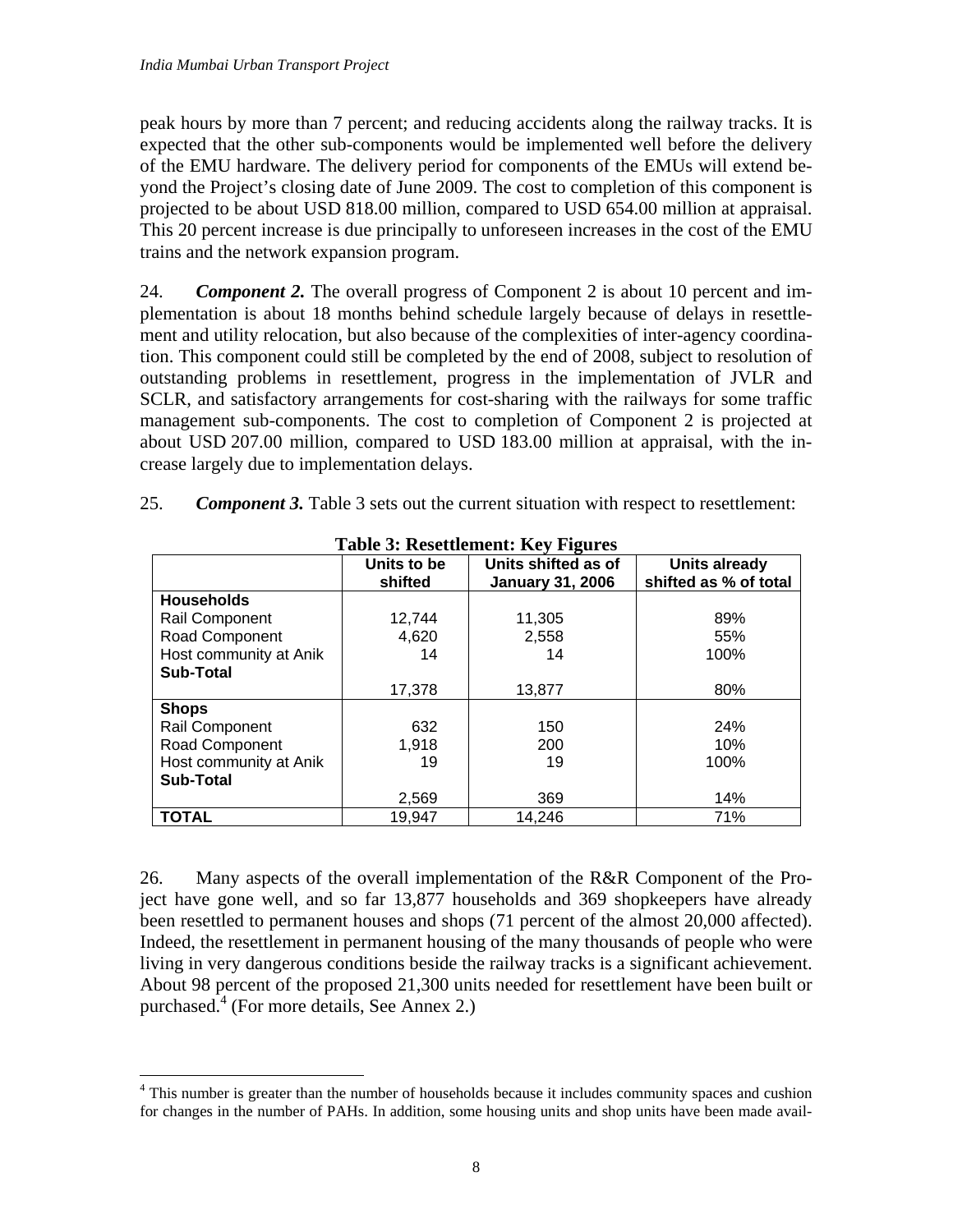27. Each household and shop unit has been allocated 225 square feet; shopkeepers have been allocated units equivalent to the size of shops lost up to a maximum of 225 square feet free of charge, with the option of purchasing additional space up to a total of 750 square feet. It is expected that the remaining households and shopkeepers will be resettled by December 2006. About 60 percent of the approximately 6,000 households living in transit housing have moved to permanent housing within the three year time limit stipulated in the Maharashtra Project Agreement; the remaining 40 percent will have spent 4 to 5 years in transit housing before being shifted to permanent housing. The cost to completion of this component is expected to remain within the originally estimated amount of USD 100 million. In general, when effectively implemented, the Project supported resettlement has the potential for a major positive impact on the majority of PAHs, as they will have received larger and better quality housing units with secure ownership rights, and access to basic amenities, such as potable water, drainage, sanitation, etc.

28. However, the implementation of the R&R Component is encountering serious difficulties. These include the challenge of finding suitable alternative locations and opportunities to restore income for medium- and large-sized shopkeepers, particularly those affected by SCLR; management of the R&R process; and, more recently, addressing post resettlement issues, such as provision of utilities and services, access to transportation, management of the cooperative societies, administering CRFs, delays in transferring maintenance funds, and delays in the transfer of title and conveyance deeds. The current status of implementation of key resettlement actions is summarized in the Tables in Annex 2.

# **IV. FINDINGS AND OBSERVATIONS OF THE PANEL**

29. The Panel's findings regarding Bank compliance with its policies and procedures in relation to the issues raised by the Requesters are summarized in Table 4 below. The issues raised by the Panel were well-known to Management, which had spent more than a year trying to address significant challenges with respect to resettlement, environmental management, and supervision of the Project.

| <b>OD 4.01 - ENVIRONMENTAL ASSESSMENT</b> |                                                                                                                                                                                                                                                                                                                                                                                                                                                                                                                                                                                                                                       |  |  |  |
|-------------------------------------------|---------------------------------------------------------------------------------------------------------------------------------------------------------------------------------------------------------------------------------------------------------------------------------------------------------------------------------------------------------------------------------------------------------------------------------------------------------------------------------------------------------------------------------------------------------------------------------------------------------------------------------------|--|--|--|
| In compliance                             | - Designation of Category A for Project.<br>- Environmental Assessment (EA) process commenced early in the Project cycle.                                                                                                                                                                                                                                                                                                                                                                                                                                                                                                             |  |  |  |
| Not in<br>compliance                      | - Shopkeepers were not consulted regarding alternatives to resettlement sites for their shops.<br>- Final EA for SCLR was not completed until well after initiation of the Project.<br>- Necessary documentation to ensure that all environmental consequences were recognized<br>early in Project cycle was not available.<br>- EA did not consider ambient environmental and social conditions when identifying sites for<br>resettlement.<br>- No consideration in an integrated way of natural and social aspects of the environment.<br>- No consideration of alternatives for Road Component and individual resettlement sites. |  |  |  |
| OD 4.30 - Involuntary Resettlement        |                                                                                                                                                                                                                                                                                                                                                                                                                                                                                                                                                                                                                                       |  |  |  |
| In compliance                             | - Consultations held subsequent to the selection of resettlement sites with regard to the char-                                                                                                                                                                                                                                                                                                                                                                                                                                                                                                                                       |  |  |  |

### **Table 4. Summary of Panel Findings**

 able at sites developed by MMRDA under the MUIP. Some commercial units have been also made available to MUTP by the builder of Powai.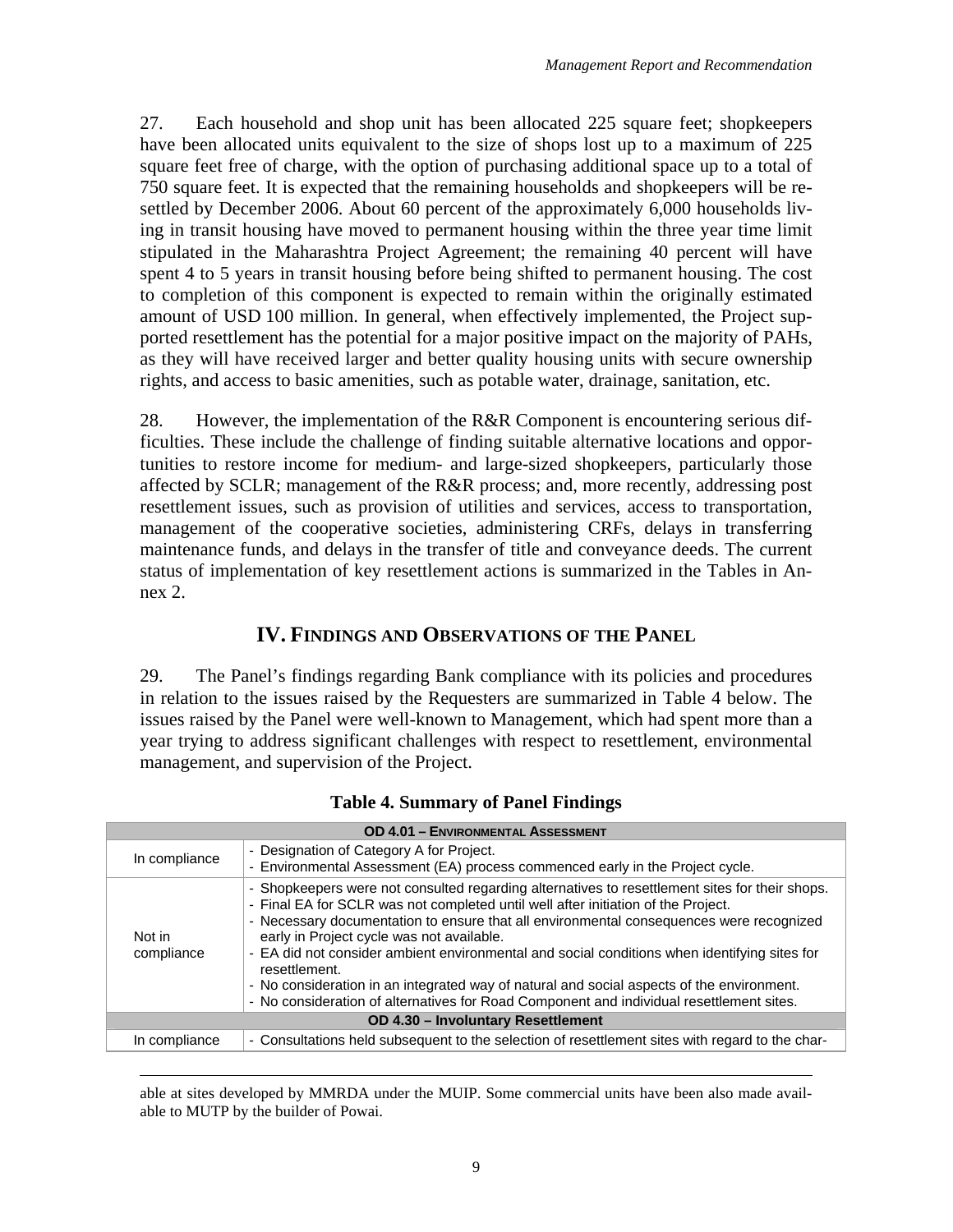|                                                            | acteristics of buildings and shops.<br>- Withholding of "No Objection" for changes to the technical design of the Project (widening of<br>SCLR).<br>- Quality of housing edifices.                                                                                                                                                                                                                                                                                                                                                                                                                                                                                                                                                                                                                                                                                                                                                                                                                                                                                                                                                                                                                                                                                                                                                                                                                                                                                                                                                                                                                                                                                                                                                                                                                                                                                                                                                                                                                                                                                                                                                                                                                                                                                                                                                            |  |  |  |  |
|------------------------------------------------------------|-----------------------------------------------------------------------------------------------------------------------------------------------------------------------------------------------------------------------------------------------------------------------------------------------------------------------------------------------------------------------------------------------------------------------------------------------------------------------------------------------------------------------------------------------------------------------------------------------------------------------------------------------------------------------------------------------------------------------------------------------------------------------------------------------------------------------------------------------------------------------------------------------------------------------------------------------------------------------------------------------------------------------------------------------------------------------------------------------------------------------------------------------------------------------------------------------------------------------------------------------------------------------------------------------------------------------------------------------------------------------------------------------------------------------------------------------------------------------------------------------------------------------------------------------------------------------------------------------------------------------------------------------------------------------------------------------------------------------------------------------------------------------------------------------------------------------------------------------------------------------------------------------------------------------------------------------------------------------------------------------------------------------------------------------------------------------------------------------------------------------------------------------------------------------------------------------------------------------------------------------------------------------------------------------------------------------------------------------|--|--|--|--|
|                                                            |                                                                                                                                                                                                                                                                                                                                                                                                                                                                                                                                                                                                                                                                                                                                                                                                                                                                                                                                                                                                                                                                                                                                                                                                                                                                                                                                                                                                                                                                                                                                                                                                                                                                                                                                                                                                                                                                                                                                                                                                                                                                                                                                                                                                                                                                                                                                               |  |  |  |  |
| Not in<br>compliance                                       | <b>Overall Management:</b><br>- Resettlement in Mumbai was precisely type of resettlement that, under OD 4.30, was in-<br>tended as a free-standing project. While Bank initially broadly complied with OD 4.30, it did<br>not do so after the merger of the two projects.<br>- For substantially different sub-categories of populations affected by Road and Rail Compo-<br>nents of the Project, Bank did not ensure that Project design complied with policy.<br>- Preparation, appraisal, and implementation of resettlement operations.<br>- Concern about transfer of the main implementation responsibilities from the state Govern-<br>ment and municipal agencies to NGOs with insufficient institutional capacity and knowledge.<br>Surveys:<br>- Discrepancies regarding estimated numbers of commercial units that need to be constructed<br>for shopkeepers.<br>- Surveys of affected population, immovable assets affected by resettlement, and income of<br>affected people were deficient and did not provide reliable baseline data.<br>- Bank did not address lack of R&R capacity within implementing agency to deal with tenure<br>issues.<br><b>Consultation and Public Information:</b><br>- PAPs and shopkeepers were not consulted in advance about resettlement sites or alterna-<br>tives to resettlement sites.<br>- Lack of consultation on alternative alignments of the road.<br>- Lack of information disclosure on MUTP.<br><b>Middle income Shopkeepers:</b><br>- Bank overlooked middle income shopkeepers in planning for their resettlement and failed to<br>notice differences in their situation from that of others to be resettled.<br>- With regard to middle income shopkeepers, no appropriate assessment of employee PAPs<br>was undertaken.<br><b>Post Resettlement:</b><br>- Failure to address income and living standard restoration for PAPs in the Road Component.<br>- Sewerage and water connections not working properly and no collection for garbage and<br>waste.<br>- Implementation Manual is not complete, although people have already been moved to the<br>resettlement sites.<br>- Bank did not ensure requisite institutional capacity was in place for implementing and moni-<br>toring operational arrangements at the resettlement location after the PAHs had been reset- |  |  |  |  |
|                                                            | tled.                                                                                                                                                                                                                                                                                                                                                                                                                                                                                                                                                                                                                                                                                                                                                                                                                                                                                                                                                                                                                                                                                                                                                                                                                                                                                                                                                                                                                                                                                                                                                                                                                                                                                                                                                                                                                                                                                                                                                                                                                                                                                                                                                                                                                                                                                                                                         |  |  |  |  |
|                                                            | OP/BP 10.00 - Investment Lending: Identification to Board Presentation                                                                                                                                                                                                                                                                                                                                                                                                                                                                                                                                                                                                                                                                                                                                                                                                                                                                                                                                                                                                                                                                                                                                                                                                                                                                                                                                                                                                                                                                                                                                                                                                                                                                                                                                                                                                                                                                                                                                                                                                                                                                                                                                                                                                                                                                        |  |  |  |  |
| Not in<br>compliance                                       | - Project Appraisal Document (PAD) was incorrect and incomplete regarding the actual magni-<br>tude of the envisaged displacement of people and on several other important matters of Bank<br>policy, strategy, and agreements reached with the GoM.                                                                                                                                                                                                                                                                                                                                                                                                                                                                                                                                                                                                                                                                                                                                                                                                                                                                                                                                                                                                                                                                                                                                                                                                                                                                                                                                                                                                                                                                                                                                                                                                                                                                                                                                                                                                                                                                                                                                                                                                                                                                                          |  |  |  |  |
| OP/BP 10.04 - Economic Evaluation of Investment Operations |                                                                                                                                                                                                                                                                                                                                                                                                                                                                                                                                                                                                                                                                                                                                                                                                                                                                                                                                                                                                                                                                                                                                                                                                                                                                                                                                                                                                                                                                                                                                                                                                                                                                                                                                                                                                                                                                                                                                                                                                                                                                                                                                                                                                                                                                                                                                               |  |  |  |  |
| Not in<br>compliance                                       | - PAD was incorrect and incomplete regarding the actual magnitude of the envisaged dis-<br>placement of people and on several other important matters of Bank policy, strategy, and<br>agreements reached with the GoM.<br>- Insufficient analysis of resettlement and impoverishment risks.                                                                                                                                                                                                                                                                                                                                                                                                                                                                                                                                                                                                                                                                                                                                                                                                                                                                                                                                                                                                                                                                                                                                                                                                                                                                                                                                                                                                                                                                                                                                                                                                                                                                                                                                                                                                                                                                                                                                                                                                                                                  |  |  |  |  |
|                                                            | OD/OP/BP 13.05 - Project Supervision                                                                                                                                                                                                                                                                                                                                                                                                                                                                                                                                                                                                                                                                                                                                                                                                                                                                                                                                                                                                                                                                                                                                                                                                                                                                                                                                                                                                                                                                                                                                                                                                                                                                                                                                                                                                                                                                                                                                                                                                                                                                                                                                                                                                                                                                                                          |  |  |  |  |
| Not in<br>compliance                                       | - Inadequate supervision of resettlement operations.<br>- Discrepancies regarding estimated numbers of commercial units that need to be constructed<br>for shopkeepers.<br>- Failure to identify special problems of shopkeepers affected by the road widening and align-<br>ment and to take corrective action.<br>- Failure to address income restoration.                                                                                                                                                                                                                                                                                                                                                                                                                                                                                                                                                                                                                                                                                                                                                                                                                                                                                                                                                                                                                                                                                                                                                                                                                                                                                                                                                                                                                                                                                                                                                                                                                                                                                                                                                                                                                                                                                                                                                                                  |  |  |  |  |
| OMS 2.20 - Project Appraisal                               |                                                                                                                                                                                                                                                                                                                                                                                                                                                                                                                                                                                                                                                                                                                                                                                                                                                                                                                                                                                                                                                                                                                                                                                                                                                                                                                                                                                                                                                                                                                                                                                                                                                                                                                                                                                                                                                                                                                                                                                                                                                                                                                                                                                                                                                                                                                                               |  |  |  |  |
| Not in<br>compliance                                       | - Insufficient analysis of risk when scope of resettlement changed.<br>- PAD contained incorrect information on several key issues, including PAPs.                                                                                                                                                                                                                                                                                                                                                                                                                                                                                                                                                                                                                                                                                                                                                                                                                                                                                                                                                                                                                                                                                                                                                                                                                                                                                                                                                                                                                                                                                                                                                                                                                                                                                                                                                                                                                                                                                                                                                                                                                                                                                                                                                                                           |  |  |  |  |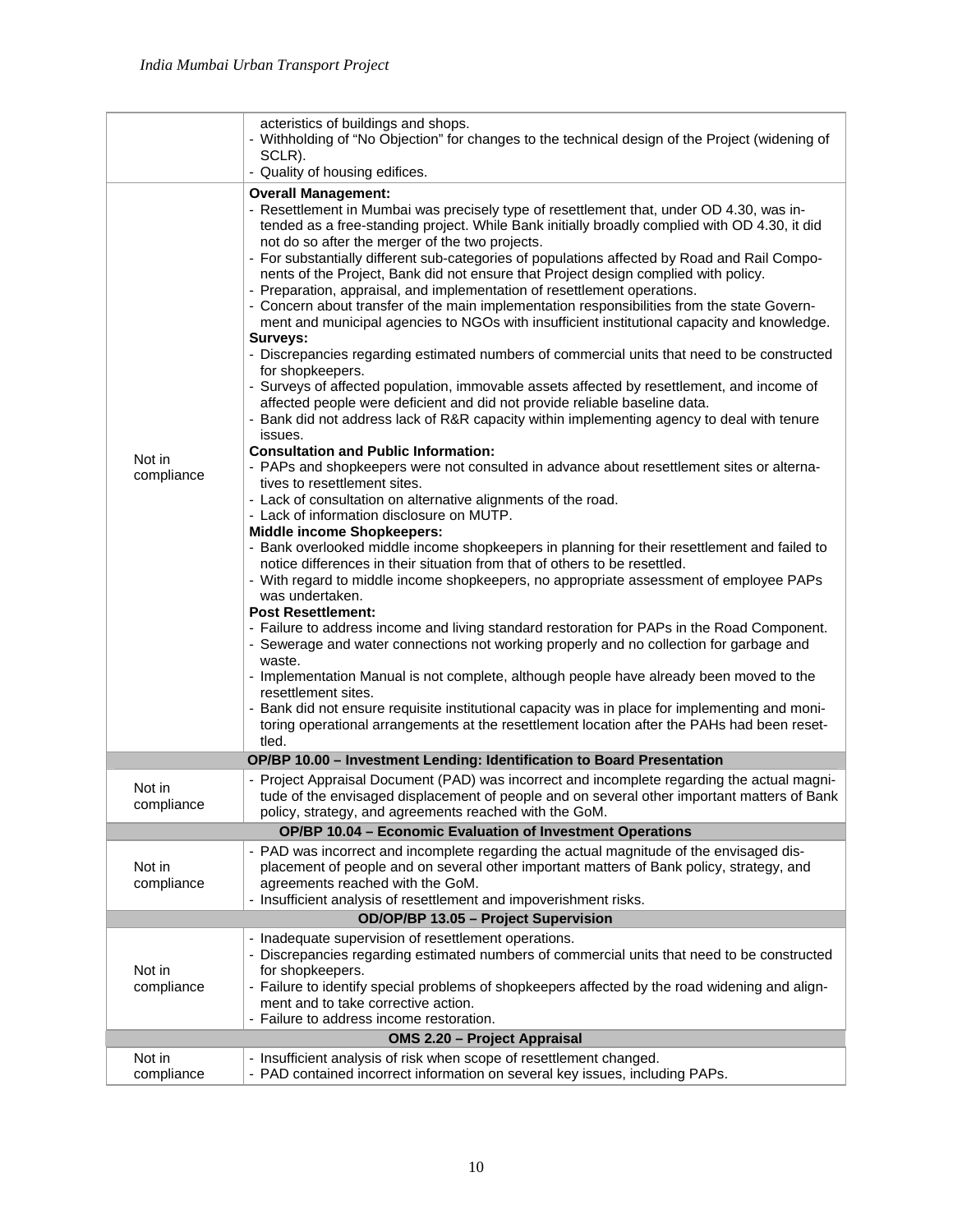| <b>Bank Policy on Disclosure</b> |                                                                                                                                                                                                                       |  |  |  |  |
|----------------------------------|-----------------------------------------------------------------------------------------------------------------------------------------------------------------------------------------------------------------------|--|--|--|--|
| Not in<br>compliance             | - Bank did not consult with and inform the very large number of PAPs about its change in ap-<br>proach (from two projects to one project), and thus did not comply with provisions on disclo-<br>sure of information. |  |  |  |  |

# **V. KEY ISSUES**

30. This section addresses five sets of issues identified in the Panel investigation – Resettlement, Environmental Issues, Institutional Issues, Project Design, and Supervision – and provides additional background information related to the Action Plan in Section VIII below. The attached matrix (Annex 1) lists each of the Panel's observations or findings along with Management's comments and clarifications. This section does not, therefore, discuss all of the issues raised in the Panel's report.

### **Resettlement**

#### *Overview*

31. Resettlement of almost 20,000 households and shops is a challenge in the context of a dense and complex urban setting. As shown in Table 5 below, just over 80 percent of the affected households and about 15 percent of shops have been resettled as of February 2006. Most of the resettlement to date relates to the Rail Component of the Project.

| Table 5. Status of Resettlement (Mild-February 2000) |                  |                  |                        |  |  |
|------------------------------------------------------|------------------|------------------|------------------------|--|--|
| <b>Unit Type</b>                                     | Totals           | <b>Resettled</b> | <b>To be Resettled</b> |  |  |
| <b>Households</b>                                    | 17,378           | 13,877 (80%)     | 3,501 (20%)            |  |  |
| Shops:<br>$J$ Of which $>$<br>225 sq.ft].            | 2,569<br>$[800]$ | 369 (14%)        | 2,200 (86%)<br>[800]   |  |  |
| Total:                                               | 19.947           | 14,246 (71%)     | 5,701 (29%)            |  |  |

**Table 5. Status of Resettlement (Mid-February 2006)** 

32. The nearly 14,000 households resettled to date (most of whom were illegally settled in various sites) have received 225 square foot apartments or shops to which they will have title. Staff supervision and independent follow-up studies by the Tata Institute of Social Sciences have confirmed that resettlement of the initial groups of affected people (about 10,000 households) along the railways has been highly successful, while recommending further improvements mainly in post-resettlement activities (see Box 1 and paragraphs below).

### *Quality of Baseline Socio-economic Data*

33. *The Panel has noted that baseline data were not adequately recorded (Annex 1, Item 4*). Management agrees that greater attention should have been paid by the Bank and MMRDA to developing a better methodology for defining, locating, counting, collecting and recording data. Currently, MMRDA is strengthening its database and consolidating the baseline information it has collected or obtained to date and has committed to have the tracking and retrieval database operational by May 15, 2006. In order to ensure transparency and accountability, MMRDA will post the list of eligible people on its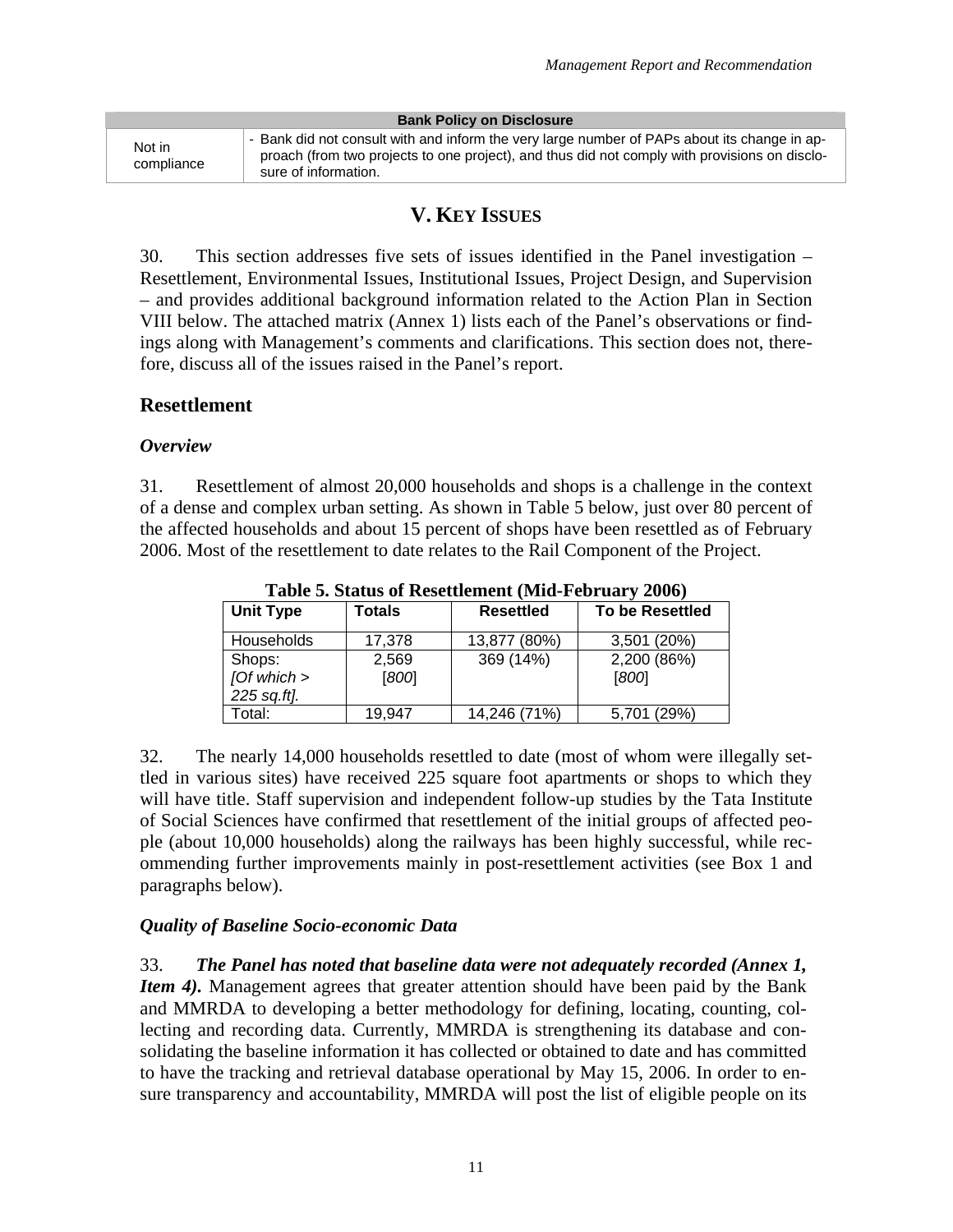website as soon as it is available and will issue identity cards to all PAHs who have already moved by April 30, 2006 and prior to all future displacement. The list of people who have already moved into the new houses/shops has been posted on MMRDA's website, and by March 31, 2006, the list of PAHs shifted prior to December 2005 will also be posted on the website. Any deficiencies in the baseline socio-economic data will be corrected on a "recall" basis during impact assessment studies to be conducted after one year of occupying the new houses and shops. The second round of impact assessment for about 4,000 families who have completed one year of stay after resettlement is due to be completed by August 2006.

#### **Box 1: Impact Evaluation of Initial Resettlement Implementation**

 MMRDA undertook an impact assessment through independent consultants in 2003 (Tata Institute of Social Sciences, Mumbai). The study was carried out among those who were already resettled in the initial phase. It was based on a survey of 2,116 sample households (20 percent) and 36 focus group discussions. The findings indicated an overall improvement in living standards of PAPs in terms of housing and access to basic amenities. More than 90 percent expressed satisfaction with the delivery of entitlements. The study concluded that the participatory process adopted in the resettlement process had been exemplary in the context of urban resettlement. Permanent housing, improved access to basic amenities and security against eviction, accidents and thefts were perceived as the major gains of resettlement. The disadvantages reported include increased distance to the work place, loss of supplementary income opportunities and increased maintenance charges.

 The resettlement did not affect the location of occupation of main earners of the family. Eighty-five percent of the main earners continued to retain their earlier jobs. The average incomes fell marginally mainly due to loss of supplementary job opportunities for women in the new sites. Seventeen percent of the households have acquired additional household assets. As regards access to basic amenities, 77 percent reported this as better than the previous place. Neighborhood relations remained more or less the same, or improved, for the majority of households. The physical environment in terms of light, water, noise, garbage removal and overall health conditions were reported to be comparatively better than previously. The report indicated that the overall living conditions in the transit housing were generally poor.

 Based on the study findings, the MMRDA prepared and implemented a remedial action plan for addressing some of the deficiencies identified in the report. The remedial measures mostly included improvement of water supply, rectification of defects in sewer systems, improvement in garbage disposal services, construction of boundary walls, repair of lifts to bring to them to working condition, expediting the completion of registration of housing co-operatives, transfer of maintenance funds and creation of CRFs for economic rehabilitation. Except for the transfer of maintenance funds (interest on maintenance funds has been transferred to 28 societies) most of the remedial measures are substantially completed.

### *Rehabilitation of Affected Shopkeepers*

34. *The Panel found that the specific needs of some groups of shopkeepers were not recognized and addressed (Annex 1, Item 7); that the differences between resettlement in the Road and Rail Components were not adequately identified and addressed (Annex 1, Item 2), and that the Bank has overlooked the issues related to middle income and specialized shopkeepers in respect of number of shopkeepers affected, location, allotment of limited floor space, inventory of assets and income restoration measures (Annex 1, Item 7)*.

35. The latest estimate is that 2,569 shopkeepers will be affected by the Project, of whom about 800 are medium- and large-sized shopkeepers with shops larger than 225 square feet in size. This accounts for about 4 percent of the total number of PAHs to be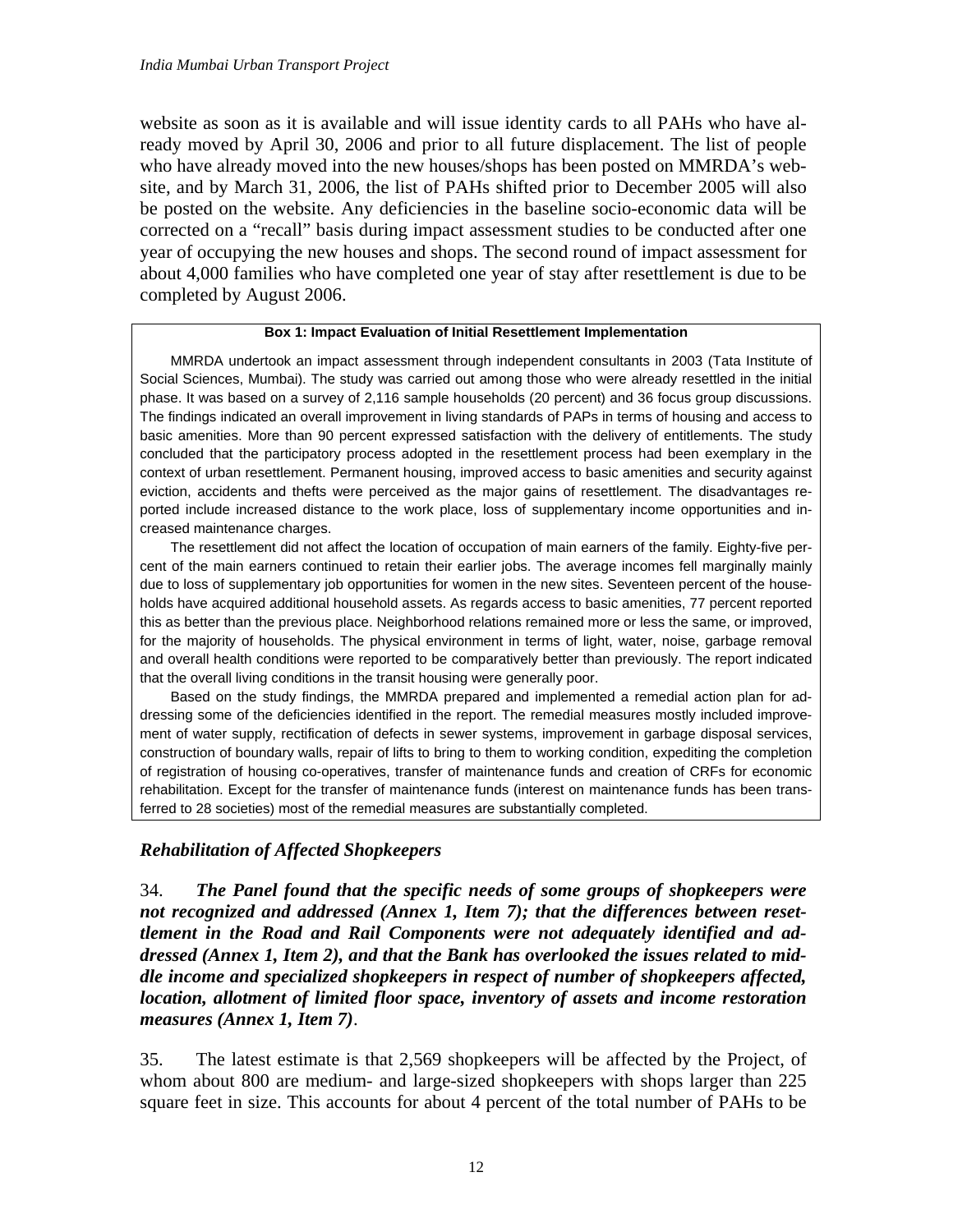resettled. At present, the overwhelming majority of the shopkeepers have not yet been resettled. The issues related to the medium- and large-sized shopkeepers (very few of whom have already been resettled) were identified during Project implementation as the focus of civil works shifted from the Rail Component to the critical link roads, where diverse and intense commercial activity is a predominant characteristic of the urban landscape.

36. Management agrees with the Panel that the specific circumstances of the medium- and large-sized shopkeepers were not identified in the baseline surveys. It also agrees with the need for special attention to the specific needs of these shopkeepers before they are shifted, and has been working to address this issue with MMRDA since it first emerged in March 2004. A Bank supervision mission in March 2004 (just before the First Request was received by the Inspection Panel) identified a number of issues related to the shopkeepers on the SCLR. These were further investigated during a follow-up mission in April 2004, which advised MMRDA and the Chief Secretary, GoM, that these issues – including improved dialogue and a focus on problem-solving with the affected shopkeepers – required urgent attention. It was clear that the resettlement options in place at that time would not be sufficient to fully compensate some groups of shopkeepers. Given that this would involve a change to the resettlement arrangements under the Project, MMRDA was initially reluctant to consider special provisions to meet the specific situation of the medium- and large-sized shopkeepers. It was also concerned that this might establish a precedent that would be very costly to replicate retroactively. After considerable debate it was agreed that the Bank would undertake a Business Needs Study (BNS), which was eventually contracted in August 2005 to a reputable professional property company, to inform decision-making and facilitate policy compliant outcomes for the shopkeepers. The preparation of the BNS was delayed due to the need to reach an agreement with the Borrower on the use of an innovative problem solving approach to address the issue.

37. The specific objective of the BNS was to determine whether the resettlement options being offered to the shopkeepers with medium- and large-sized shops (i.e., more than the originally agreed allocation of 225 square feet or which have special location needs) would restore income in the new resettlement sites. Where income restoration was not feasible, the study would document what financial and other resources would be required to reinstate the business. In each case, the BNS would propose measures appropriate for restoration of business incomes. Terms of reference (TORs) for this study are attached as Annex 3. The final report of phase one of the study covering SCLR was delivered to the Bank and to MMRDA in mid-December 2005, and a draft report for other sub-projects was submitted in the third week of December 2005.

38. The study developed 15 "business parameters"<sup>5</sup> to assess need, and considered 15 types of businesses, based on which the consultants concluded that certain businesses,

 $\overline{a}$ 

<sup>&</sup>lt;sup>5</sup> These are: location advantage; connectivity and linkages; foot fall (number of clients visiting); quality of foot fall and potential market; availability of frontage and height; floor space; physical condition of the structure; warehousing and storage facility; access to raw material and suppliers; compatibility with adjacent business activities; access to power; access to water disposal and treatment; access to skilled manpower; and access to communication.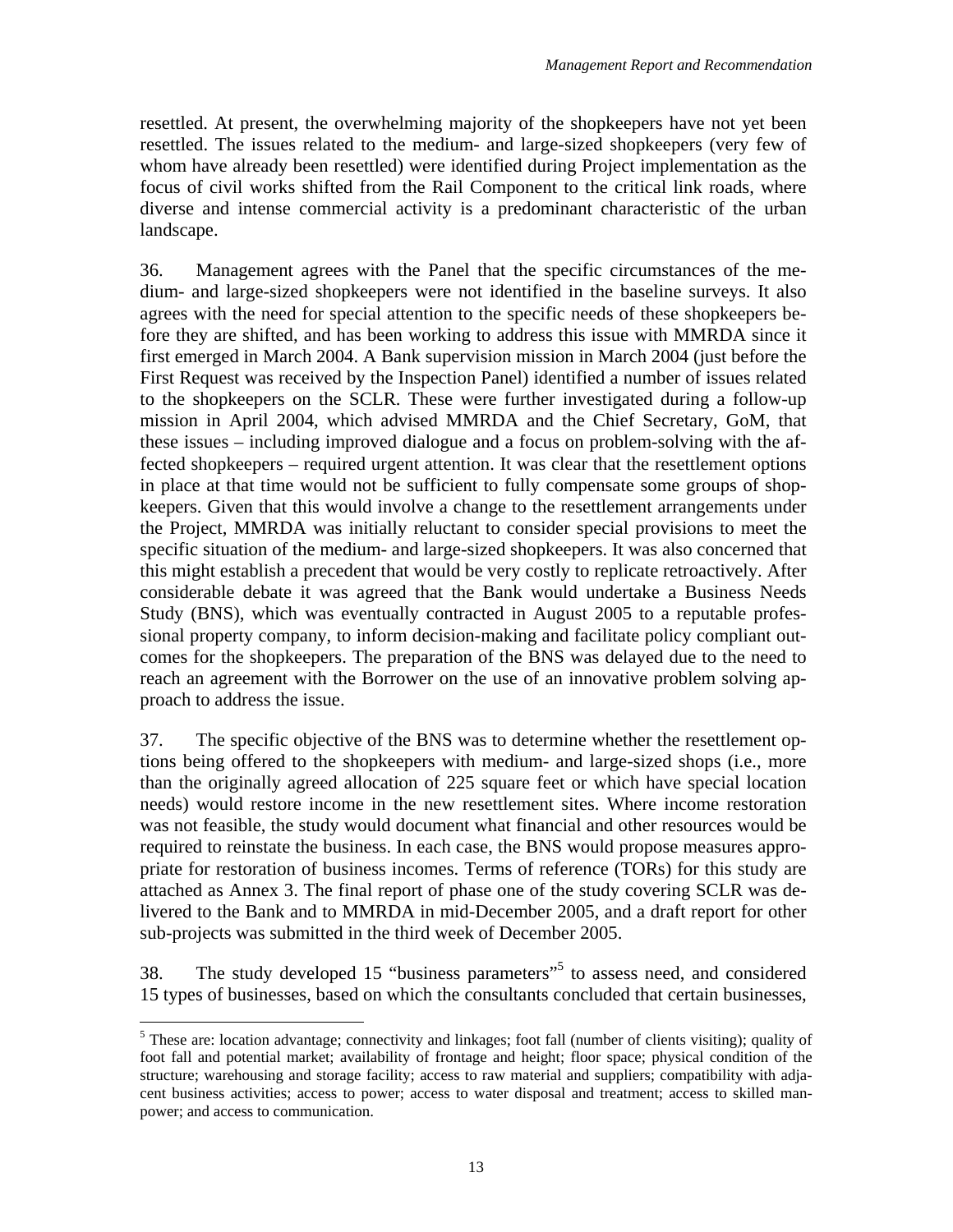mostly industrial/large mechanical in nature,<sup>6</sup> will not be able to restore income at the new sites in the case of SCLR. Income restoration for some other businesses, particularly in the services sector, $\frac{7}{1}$  will be difficult in the short term. There will be no noticeable impact for smaller shops that are shifted to the resettlement sites.<sup>8</sup>

39. The BNS proposed various options for consideration by MMRDA to arrive at a solution for the resettlement of shopkeepers affected by SCLR. These include: (a) in-situ resettlement by changing the land use reservations, including allowing the partially affected shopkeepers to continue in the site with necessary permission; (b) segregating business types and identifying suitable alternative sites, including the Wadala Truck Terminal for auto-related activities; (c) finding another suitable location and constructing a separate shopping complex, perhaps at the Wadala Truck Terminal; (d) resettling the shopkeepers at the Bandra Kurla complex by identifying a suitable land parcel; and, (e) offering cash supplements through negotiations on a case-by-case basis.

40. After consideration of the conclusions of the BNS, MMRDA has proposed the following options to address the concerns of medium- and large-sized shopkeepers: (a) allowing them to choose any resettlement site available under MUTP/MUIP (15 possible locations for shopkeepers in contrast to the single location previously available); (b) helping the SCLR shopkeepers to join the Motilal Nehru Slum Rehabilitation Scheme (SRS) being developed at the Bandra Kurla complex and the JVLR shopkeepers to move to premises at Hiranandani complex at Powai; (c) offering a developed plot at the Wadala Truck Terminal for auto-related activities and manufacturing units; (d) obtaining MCGM's permission and support for increasing the height of partially affected structures up to 17 feet and enabling the shopkeepers to continue their businesses at the site itself; (e) allotting municipal markets on long-term lease for shopkeepers affected by SATIS schemes; and (f) on a case-by-case basis, consider allowing immediate salability of title, for those shopkeepers who can demonstrate that none of the other options will restore their livelihoods. To address concerns about floor space, MMRDA proposes to offer additional space beyond 225 square feet, up to a total of 750 square feet at actual construction costs. The impact of resettlement on shopkeepers will be measured in terms of volume of turnover which is an indicator for income of business establishments. Options (d) and (f) will require formal approval by MCGM and GoM respectively, but approval in principle has already been given.

41. These expanded options to address the concerns of the shopkeepers constitute a significant step forward. However, achieving the objective of restoring shopkeepers' income will largely depend on the success of the consultations and negotiations between the MMRDA and the shopkeepers, which MMRDA plans to complete by the end of May 2006 for the SCLR shopkeepers and by October 31, 2006 for the shopkeepers in other areas, such as JVLR. MMRDA has undertaken to ensure that all of the shopkeepers are

 $\overline{a}$ <sup>6</sup> Timber and plywood; printing and related works; auto garage and auto parts; chemical and related trades; and metal forging and blacksmithing.

<sup>&</sup>lt;sup>7</sup> Rubber and related works; paper and related works; hotel and restaurant; medical and related works; and mechanic and related works.

<sup>&</sup>lt;sup>8</sup> Stationery; groceries; tailors and dressmakers; electrical related works; and other miscellaneous activities (e.g., sweets stalls and related shops).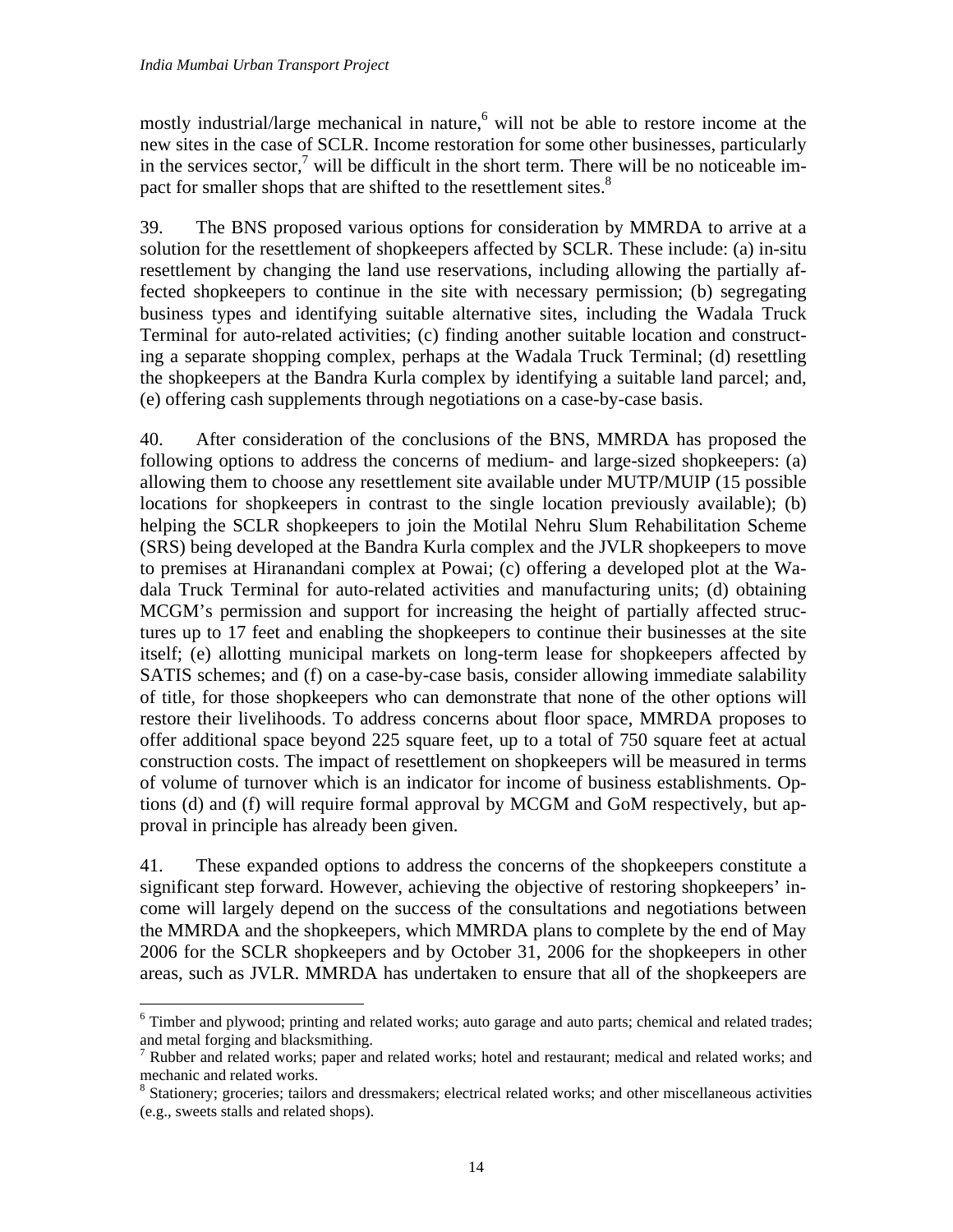fully informed of the new options prior to these negotiations. Along with the other significant risks of the Project (see Risks section below), there also remains some risk that MMRDA may not provide the needed flexibility in assigning the demanded option to each concerned shopkeeper. As well, it is possible that not all of the shopkeepers will be satisfied that these options provide a solution to their cases. MMRDA has agreed to consider additional proposals to address exceptional situations on a case-by-case basis.

42. The Bank has indicated to MMRDA that it would need to obtain the Bank's no objection prior to any future resettlement, including resettlement of these shopkeepers.

### *Post Resettlement Activities*

43. *The Panel expressed concerns over the implementation of post resettlement activities (Annex 1, Items 24, 25, 38, 39, and 52).* The Bank has raised many of the same post resettlement issues in various Aides Memoires and in direct communications with both MMRDA and with the Society for Promotion of Area Resources Centers (SPARC), and agrees that they require priority attention. Post resettlement activities are those activities intended to ensure that the standard of living of resettled households is maintained, that services are provided in the resettlement sites (water supply, electricity, solid waste, access to transport and social services) and that the structures and services are maintained in a sustainable way.

44. The model for longer-term management and sustainability of these sites is based on creating sustainable housing co-operatives to manage the sites at the community level. Specific activities include supporting the registration and functioning of housing co-operatives, the transfer of maintenance funds to pay for taxes, management of expenses associated with living in apartment buildings, transfer of titles to the community associations, and establishment and management of common services. There has been some progress in a number of areas (e.g., 48 housing co-operative societies have been registered, 28 of which have received interest from the maintenance funds; CRFs have been set up by 48 co-operative societies, 14 of which have been using them productively). However, progress to date overall and in some specific areas has been slow, as articulated in the Panel's report and in Bank supervision mission reports. There have been delays for example in the transfer of maintenance funds and titles to the societies; and problems persist with electricity payments and water supply (which is a big issue in all of Mumbai) and with the management and maintenance of common facilities. The Action Plan includes steps to address these issues in a sequential way, and outlines concrete targets for achieving specific outcomes. For example, by May 31, 2006, MMRDA will complete the registration of an additional 80 cooperative societies. By April 30, 2006, the maintenance funds (Rs. 20,000 per PAP) will be transferred to the first 48 cooperative societies; by July 31, 2007, the funds will be transferred to the next 80 cooperative societies.

45. The approach to management of post resettlement issues (based on community organization) remains valid; the challenge is to accelerate implementation. MMRDA has submitted a detailed Action Plan to the Bank, with specific milestones to address these issues in a defined timeframe. MMRDA has also agreed to contract a professional agency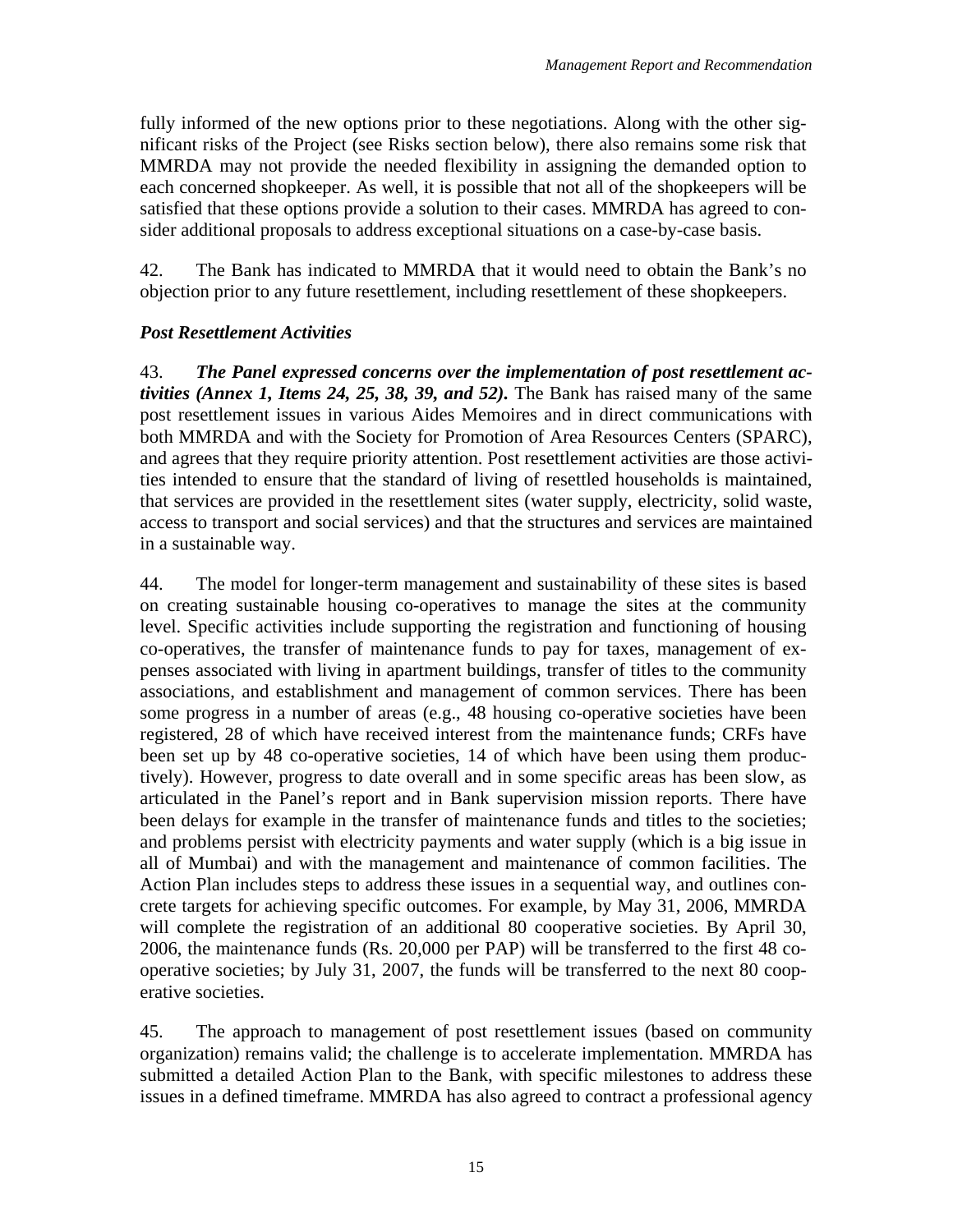by May 31, 2006 to assist in the management of these activities, including consultations with the various societies to help them to develop and implement action plans and to complete the steps for the establishment and financing of the societies. As detailed in the Action Plan, significant progress is expected by the end of 2006 on strengthening post resettlement.

46. Provision of key services, such as water supply and transport to and from the sites, and social services (e.g., schools) are a concern of those who have been resettled in the newer sites, especially at Mankhurd. MMRDA has agreed to work with the Bank, GoM and MCGM to ensure that adequate services are provided to all sites. MMRDA will increase the supply of water and availability of buses to those sites requiring the services, and undertake medium-term solutions thereafter. By 2007, MMRDA intends to have a fully functioning water supply system for Mankhurd. A time-bound action plan for the provision of social services at the resettlement sites will be submitted to the Bank with the deadline to complete construction by July 2007.

47. Impact assessments to track what has happened to a sample of households and to assess changes in income and living standards are being carried out one year after resettlement on a rolling basis. As explained earlier, to date, one independent follow-up survey has been carried out by the Tata Institute of Social Sciences (see Box 1). The survey found that the PAHs' living standards and access to basic amenities had improved overall, and that resettlement did not affect the location of occupation of primary wage earners. Disadvantages included increased distance to the work place, loss of supplementary income, and increased maintenance charges. MMRDA subsequently implemented an action plan for remedial measures identified in the follow-up survey. The next survey, covering about 4,000 households at Anik and Majas, is due to be completed by August 31, 2006. MMRDA has undertaken in the Action Plan to implement any remedial actions that are required as a result of the evaluation. A final overall impact assessment is planned prior to loan closure. This final assessment will identify any outstanding issues requiring further action and provide inputs to the Implementation Completion Report (ICR).

### *Grievance Process*

48. *The Panel found that the grievance system lacks clear accountabilities, procedures and rules and has not been independent, that its procedures were not well known to many PAPs (Annex 1, Item 13), and that the Bank was slow to identify the problems and to follow up (Annex 1, Item 46), but that since the Request, steps have been taken to strengthen the system.*

49. Management fully agrees that an independent, transparent and accessible grievance process is critical to the success of the Project. Since mid-2004, there was substantial dialogue between the Bank and MMRDA regarding the establishment and maintenance of an effective grievance process. While it took MMRDA some time to respond effectively on this matter, a number of actions have been taken to strengthen both the field level and senior level grievance redress committees (GRCs). At the field level, an MMRDA official, not associated with the Project, has been designated to chair the committee; at the senior level, an independent non-MMRDA chairperson was appointed.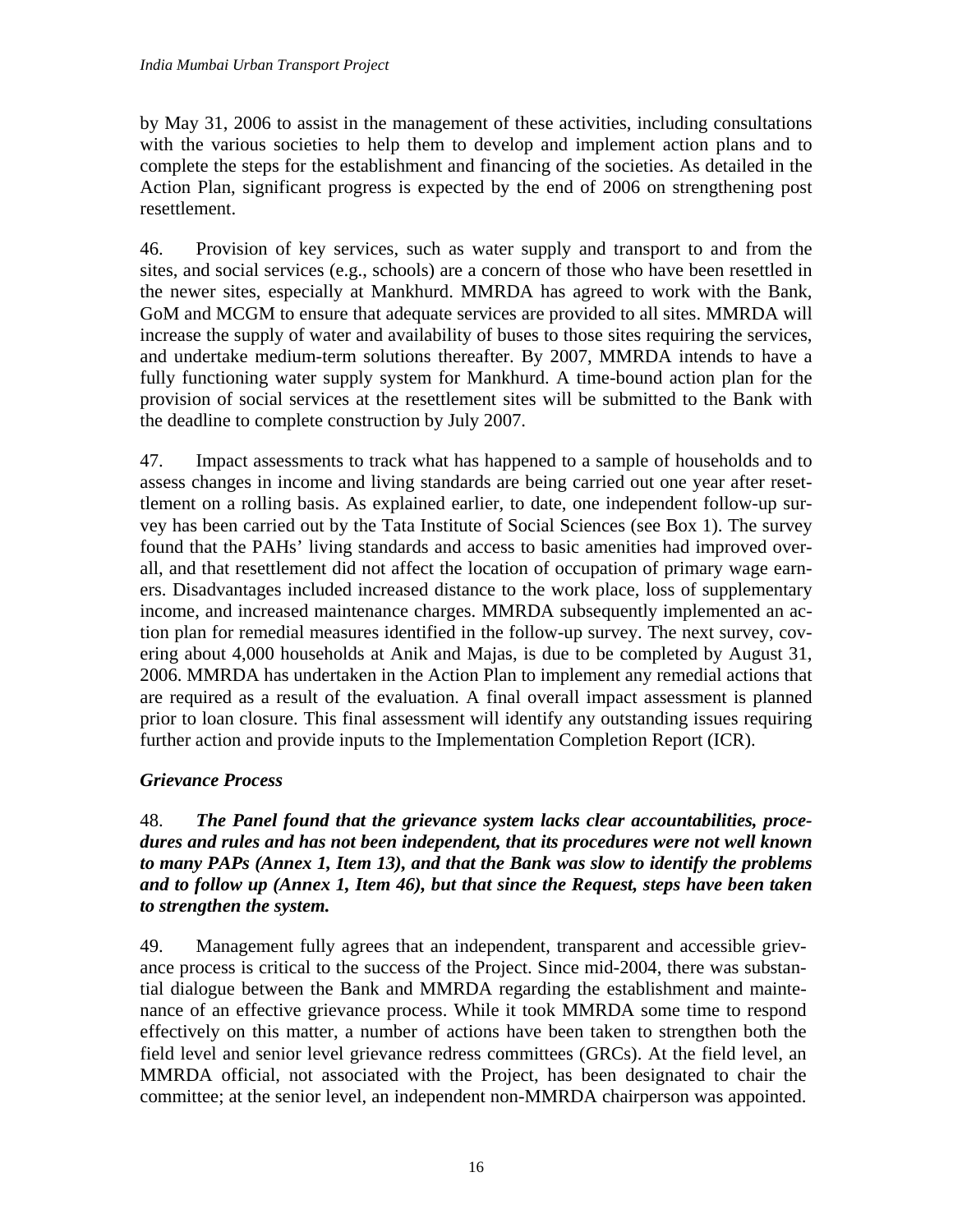A comprehensive booklet on resettlement was prepared (in Marathi and English) and made available to affected people through the Project Information Centers (PICs) and via the NGOs.

50. As part of the Action Plan, MMRDA has committed to further strengthen the process by providing additional staff to support the management of grievances, especially with regard to record-keeping and reporting. The GRCs will be delegated more administrative powers and the composition of the committees will be reviewed to ensure their independence. A Bank team visited Mumbai in February 2006 to work with MMRDA to agree on revised procedures. Detailed instructions on the updated grievance management procedures will be included in the updated Resettlement and Rehabilitation Implementation Manual, which will be issued by May 2006. The procedures for the operation of both the field and senior level GRCs and their membership will be made available on the web and through an additional one-page brochure that will be widely distributed to the PAPs, including through the PICs.

51. The Independent Monitoring Panel (IMP) ensures the implementation of social and environment policy provisions and monitors the implementation process. It is empowered to modify its scope of work to realize the broader objectives of resettlement implementation. The IMP consists of eminent persons from Mumbai in various professions, such as administration, law, environment, and social work. IMP members are not government employees and are not beneficiaries of the process. The IMP was actively involved in holding meetings with the Requesters to find solutions to their concerns, but there were considerable delays in issuing its minutes. Its functioning has come to a temporary halt due to the resignation of its Chairperson in June 2005, but MMRDA and GoM have committed to refine the TORs for the IMP to improve its effectiveness, and to appoint a new Chairman by April 30, 2006. The Bank has requested that the IMP findings also be made available on the web and through the PICs. All of these actions should be completed by June 2006. Bank supervision will ensure that the IMP findings are available on the web.

# **Environmental Assessment**

52. *The Panel found that the tiered structure of the EA process, and the fact that the EAs for some components were finalized significantly later than others means that the ability to consider and integrate all social and natural environmental consequences*  was compromised, that the use of TDRs did not allow the Bank to consider ambient *environmental conditions in selecting resettlement sites on a case-by-case basis (and that some sites are now experiencing environmental problems), and that there is no evidence that a sufficiently wide range of options was considered, taking into account environmental and social issues for road alignments (Annex 1, Items 28-33).*

53. As a multi-component project, MUTP had a relatively long preparation process and several EAs — Sectoral Level EA, Consolidated EA, Programmatic Level EAs (PLEAs), and Sub-Project Level EAs — were prepared, all by independent firms. Given that the large number of potential sub-projects could not be fully determined at the time of appraisal, the Bank relied on the Sectoral Level EA and other framework documents at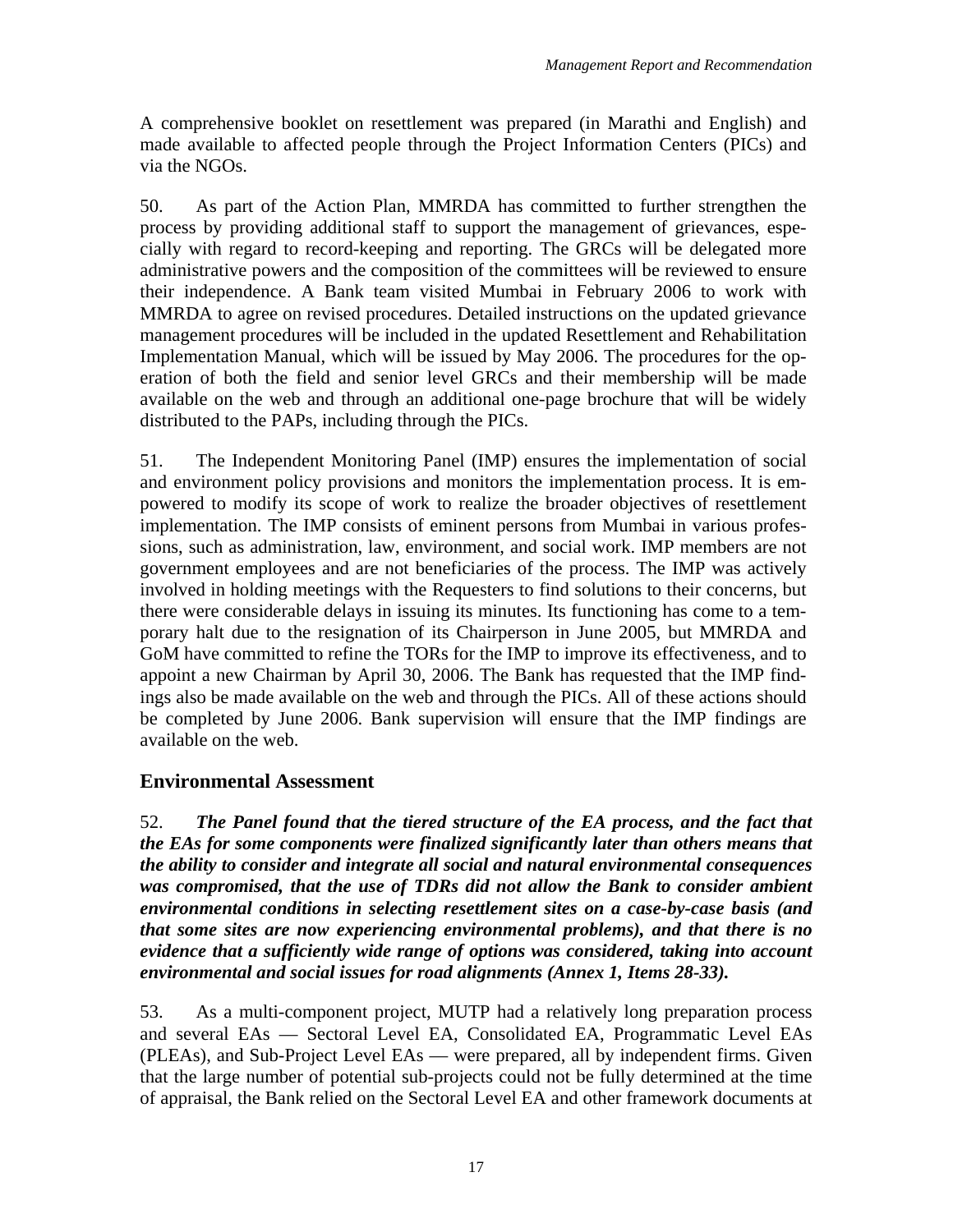that stage; Sub-Project EAs were then undertaken on a rolling basis during implementation, and Community Environmental Management Plans (CEMPs) were prepared for the resettlement sites. The CEMPs (which were prepared in order to satisfy requirements for environmental assessment of the resettlement sites) had to take into account the fact that the selection of sites was severely constrained by the cost and availability of land either in Mumbai or within commuting distance of the city. The various EA and CEMP documents are listed in Table 1 of Annex 5.

54. The CEMPs propose specific actions for improving environmental management at the resettlement sites. Their objective is to assist the resettled communities to effectively access basic urban environmental infrastructure services and, through community initiative and participation, to mitigate environmental health risks. MMRDA is working to address environmental problems related to the construction of the remaining resettlement sites, organizing communities (in housing co-operatives and other units) to deal with environmental issues at resettlements sites (such as household waste management and pest control) and more broadly in the municipality (such as sanitation, landscaping). The Bank is working with MMRDA to resolve urgent problems regarding solid waste management at the resettlement sites and management of storm water drains. Activities are being undertaken in many communities to clean up water sources, improve drainage, and remediate sites by planting trees, including mangroves, after construction.

55. Management acknowledges that while the use of TDR mechanisms provided an innovative way to manage and fund the resettlement activities, it did limit the range of site options available to resettled communities. However, if the post resettlement activities are implemented, and the resettlement impact assessments undertaken and followed up, then, in Management's view, there should be limited negative impacts on the PAHs.

56. The MMRDA has included in the Action Plan measures to address water supply and wastewater disposal, solid waste management, clearance of storm water drains, tree planting programs, and community awareness activities for health and sanitation. The Bank will work with MMRDA and other authorities to accelerate implementation of key actions, especially those related to improving access to water supply, for resettlement communities. Increased emphasis will be given to development of the local capacity to implement the CEMPs and supplemental EAs will be prepared for sub-projects or major revisions to sub-projects as appropriate.

# **Institutional Issues**

### 57. *The Panel has noted the weaknesses in the implementation capacity of SPARC and MMRDA, in the Bank's assessment of the institutional capacity of these implementing agencies, and in the Bank's disclosure of related implementation risks in the PAD (Annex 1, Items 45 and 57).*

58. The role of SPARC, a Mumbai-based NGO, under a consultant services contract to MMRDA, includes, but is not limited to: preparation of the baseline socio-economic surveys (BSES); consultations; social mobilization of affected people; explaining entitlements and policy provisions to affected people; forming women's savings groups;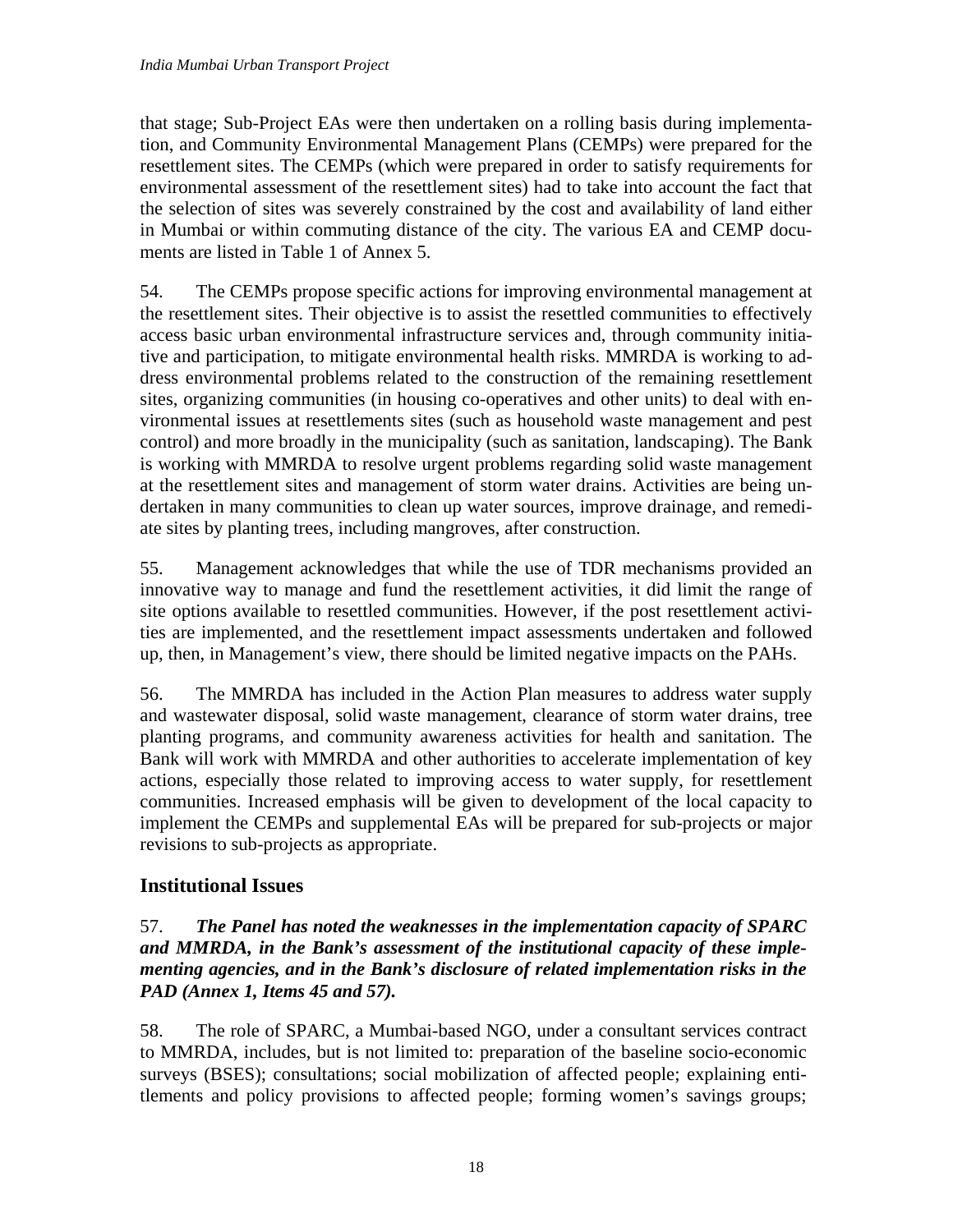serving as members in the GRCs; acting as catalysts between people and government; providing support for post resettlement activities, such as registration of housing cooperatives, facilitating the transfer of maintenance funds, forming neighborhood committees for managing co-operative societies, training and orientation for managing housing co-operatives, etc. Except for payment of transportation allowances, SPARC has no role in transferring funds to PAPs, or managing funds on their behalf. The National Slum Dwellers Federation (NSDF) is a community based organization (CBO) that has been working with slum dwellers affected by the Project in its capacity as a CBO to provide counseling services, but none of this work has been on behalf of or under contract to either MMRDA or the Bank.

59. SPARC's initial performance in assisting with the resettlement of households related to the Rail Component was strong, resulting in the resettlement of around 10,000 poor households from very poor slum housing into modern serviced structures, with minimal problems. Indeed, it was this early performance (evident before appraisal) that led the Bank to believe that large-scale urban resettlement was indeed feasible and formed the basis for awarding the contract to SPARC to manage the resettlement under MUTP. However, as the workload of SPARC increased, serious weaknesses in the quality of the R&R baseline surveys and data management became apparent, as did weaknesses in its ability to manage both the consultation process and the more complex shopkeeper resettlement related to the Road Component. Both MMRDA and the Bank recognized the limited capacity of the NGOs to undertake these complex resettlement activities. The Bank has raised these issues in various Aides Memoires and in direct communications with both MMRDA and SPARC and worked intensively with MMRDA to rectify these weaknesses, mainly by contracting out related services to other providers. For example, the Bank contracted the BNS to inform decision-making on shopkeeper resettlement and MMRDA has contracted resettlement support consultants (ECOSMART) to supplement NGO implemented R&R activities such as reporting, inputs for preparation of Resettlement Implementation Plans (RIPs), drafting a detailed Implementation Manual, improving database management, etc.

60. Despite these various efforts there has been limited improvement in performance, and the role of the NGOs in the Project is being phased out. In the Action Plan, MMRDA has now agreed to bring in a professional agency by May 31, 2006 to do much of the work in support of the post resettlement activities. MMRDA has also agreed to work with the Bank to review, in the context of an assessment of NGO capacity requirements, the future role of NGOs in executing the Project in light of the changing skill requirements.

61. As the Project has progressed, Bank supervision missions have also noted weaknesses in MMRDA's oversight of the NGOs and in its own implementation of the resettlement components. While MMRDA's capacity had been assessed during the appraisal phase, the different types of demand of the diverse shopkeepers on the road sections were not anticipated, nor was the impact of substantial additional non-Bank-funded activities. In addition to the Bank-financed MUTP, MMRDA commenced implementation of the MUIP in 2003. Similar in design to MUTP, this project has involved the resettlement of about 30,000 additional households. These additional activities placed signifi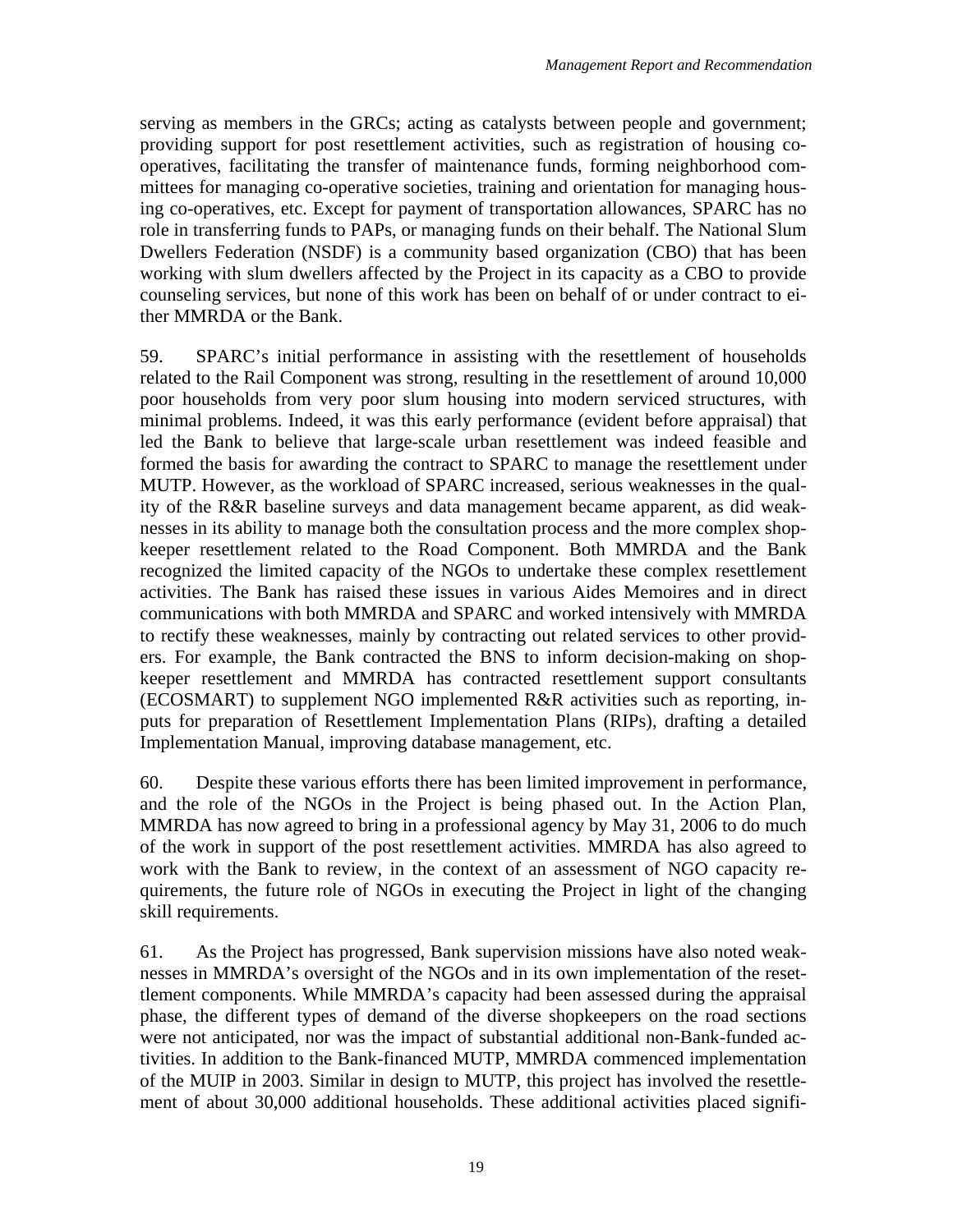cantly increased demands on MMRDA, resulting in the need for further strengthening of capacity for the agency. The complexity of what is being implemented in the MUTP cannot be underestimated – with multiple stakeholders in a very densely populated environment, with different interest groups and political pressures, and many utilities providing services.

62. MMRDA has, at the recommendation of the Bank, already taken a number of steps to help strengthen its own capacity by: (a) recruiting short-term professional expertise in resettlement and social development issues; (b) bringing in professional staff having experience and familiarity with resettlement and social development aspects; (c) strengthening its own data management capabilities and interactions with PAPs; and (d) strengthening the PICs through the services of a public relations firm and improving communications through newsletters, brochures, and media relations.

63. MMRDA has agreed to strengthen its capacity to: (a) further increase its staff complement in R&R to twelve by April 2006; (b) place the leadership of the Resettlement and Development Section under the oversight of a Chief Officer (R&R), already assigned and in post; (c) expand the Implementation Manual to cover environmental and post resettlement activities and provide the expanded manual by May 2006; and (d) install a new database management system by May 2006.

64. Finally, the GoM has assigned a senior officer reporting to the Chief Secretary to oversee the implementation of the Action Plan and to facilitate greater integration with other urban initiatives in Mumbai, including Vision Mumbai.

# **Project Design**

65. *The Panel is of the view that OD 4.30 required that MUTP resettlement be addressed through a freestanding project (Annex 1, Item 56).* Under the provisions of OD 4.30, which was in effect when the Project was prepared, Bank financing of resettlement could be provided as follows: (a) as a component of the main investment project that is causing displacement and requiring resettlement; (b) if large enough, as a free-standing resettlement project with appropriate cross-conditionalities, processed and implemented in parallel with the investment project that causes the displacement; such a project may better focus country and Bank attention on the effective resolution of resettlement issues; or (c) as a sector investment loan. Measures to address the resettlement aspects of the MUTP were initially considered by the Bank to be undertaken as a separate, but linked, project – the Mumbai Urban Rehabilitation Project (MURP). It was anticipated that this proposed project would provide a policy as well as an institutional basis for dealing with resettlement, not only for transport-related investments, but also for other infrastructure investments in Mumbai and other parts of Maharashtra.

66. When it was envisaged as a separate project, the proposed MURP anticipated resettlement of a substantially larger number of households than was eventually included in the MUTP, included more sub-projects, and would have provided a policy as well as an institutional basis for dealing with all infrastructure investments in Mumbai as well as parts of urban Maharashtra. Given the reluctance of the GoM to adopt this broader ap-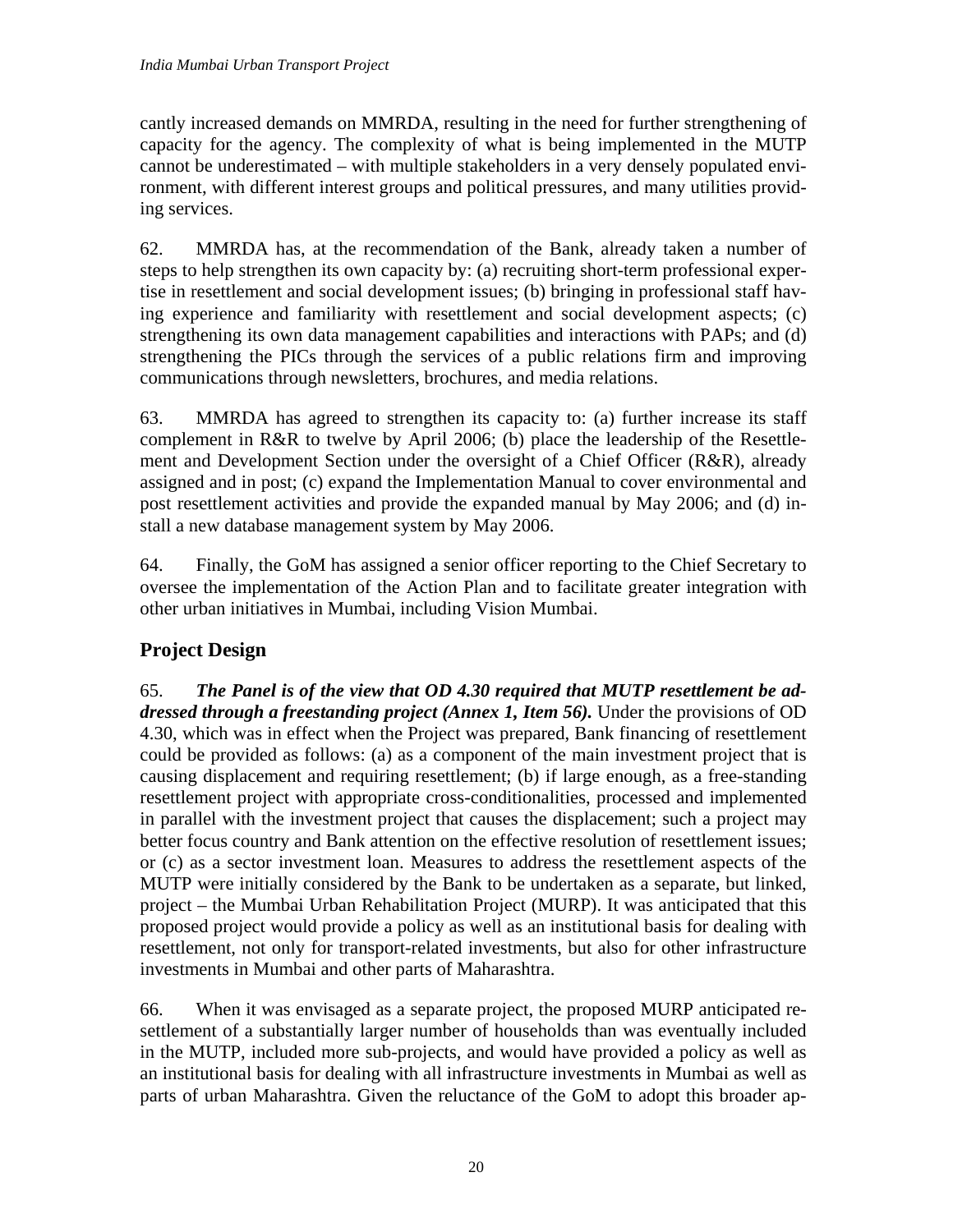proach to addressing resettlement issues, and the need to ensure close coordination between the transport and resettlement aspects of the Project as a whole, Management decided to adopt a single project approach. This decision, which included input from Bank resettlement specialists, reflected the view that implementation outcomes would be more effectively achieved in an integrated project where resettlement results could be considered as part of overall project goals, budgeting, implementation schedule, and monitoring and supervision process.

67. It should be noted that the Bank has successfully used a combined approach to project implementation for both construction and R&R activities in numerous major projects (in South Asia as well as other regions) and that Management continues to view the use of a "free-standing resettlement project" as an option to be considered on a case-bycase basis. This approach was used under OD 4.13 and continues to be used under OP 4.12, *Involuntary Resettlement*, which was approved in December 2001.

68. Management acknowledges that there were a number of issues that should have been better addressed by the Bank at the preparation and appraisal stage, most important of which would have been ensuring better baseline socio-economic data and social analysis, and earlier identification of the issues related to the medium- and large-sized shopkeepers on the Road Component. These two oversights, perhaps, in hindsight, resulting from the strong focus on the relative early successes on the Rail Component, contributed significantly to some of the other issues that the Panel has identified – including the issues of risk and the institutional capacity of the NGOs and MMRDA to address the needs of these different groups.

### **Supervision**

69. *The Panel has found weaknesses in the Bank's supervision of the Project including: that the Bank's matrix management system may be contributing to delays in Bank actions and dilute accountability (Annex 1, Item 42); that staffing and mission composition has not been adequate (Annex 1, Item 54); and that a number of issues identified elsewhere in the report have not been adequately supervised, including correctly estimating and tracking the number of PAPs, identifying and addressing the special needs of the shopkeepers, assessing the institutional capacity and risks of the resettlement aspects, and addressing income restoration, the grievance mechanism and post resettlement issues (Annex 1, Items 43-53). The Panel also found, however, that since March 2004, around the time of the Requests, supervision has improved (Annex 1, Item 55).*

70. As the Project progressed and issues were identified, Management strengthened the team by engaging additional Delhi-based and Washington-based technical staff, and has intensified supervision. The Bank allocated substantial resources to supervision – projected at over USD 300,000 in FY06 (excluding over USD 150,000 associated directly with Inspection Panel Responses), USD 200,000 in FY05, USD 181,000 in FY04, and USD 190,000 in FY03 – nearly three times the South Asia regional average and double the average for projects in India. The mission Aides Memoires and communica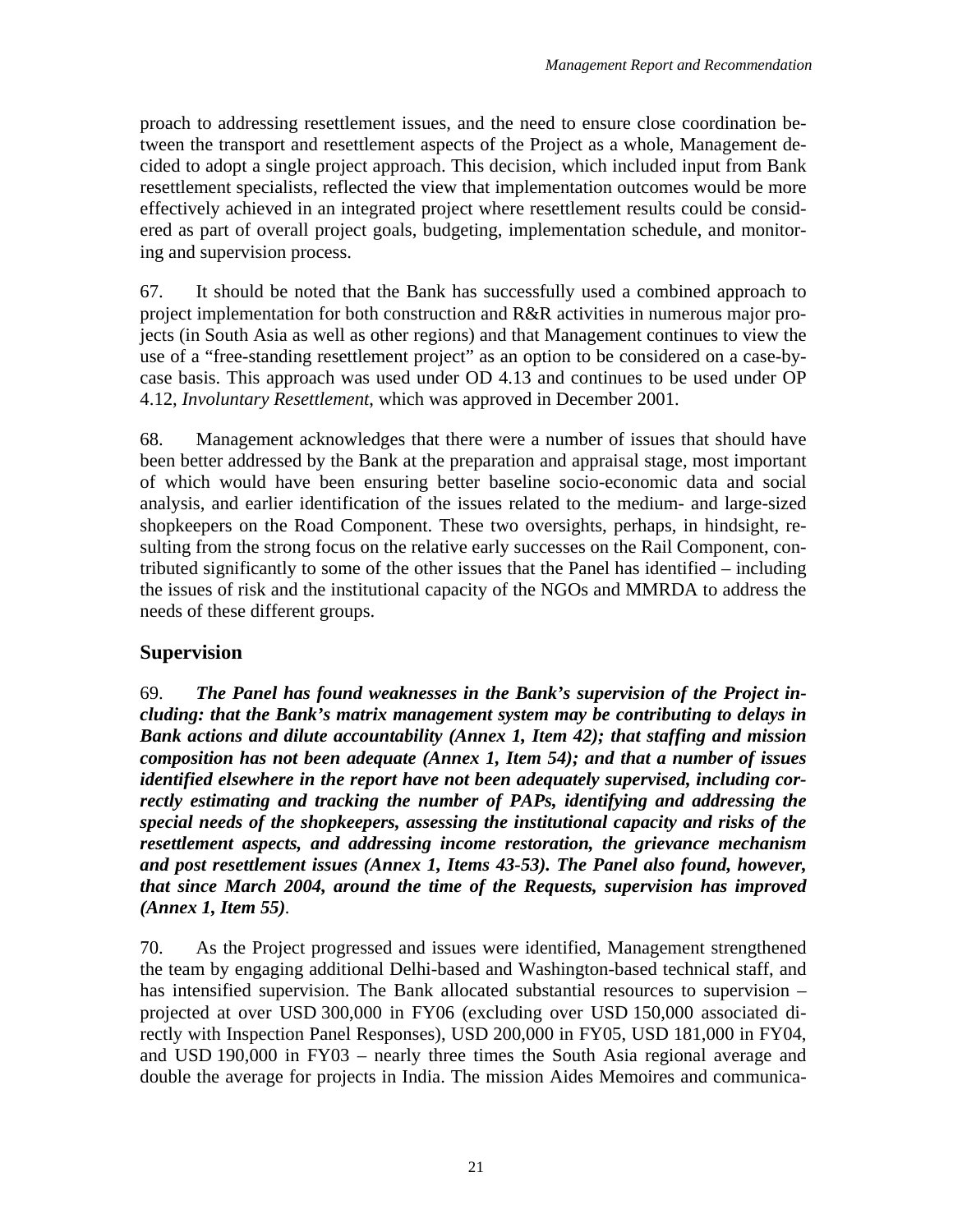tions between the Bank and the GoM attest to the active engagement of Bank staff with the Project authorities. See Annex 4 for mission timing and composition.

71. As a result of the March 2004 supervision mission, which identified resettlement issues that warranted further scrutiny, additional senior resettlement staff were mobilized to help address the issues. The Lead Social Development Specialist (responsible for resettlement) from the Quality Assurance and Compliance Unit (QACU) and the Regional Safeguards Adviser (a social scientist) traveled to Mumbai in April 2004 to examine the situation in more detail with the Delhi based Senior Resettlement Specialist. That mission concluded that there were significant issues concerning resettlement that required priority attention, including: (a) transfer of PAHs from transit sites to permanent housing units; (b) establishment of co-operatives and completion of other post resettlement activities; (c) strengthening implementation capacity in MMRDA, especially regarding the role of NGOs; (d) focusing on the special issues related to the shopkeepers; (e) strengthening the grievance redress process; and (f) reconstituting or replacing members of the IMP. The July 2004 supervision mission worked with MMRDA to prepare an Action Plan to address the Requesters' concerns and improve the management of the resettlement implementation process. This included strengthening the GRCs, revamping the IMP, and strengthening MMRDA's resettlement capacity.

72. More recently, the Bank, in its November 10, 2005 letter to the Chief Secretary following up on the findings of the October 2005 Mid-term Review mission, stressed several key issues requiring urgent attention: (a) the use of the BNS methodology for assessing requirements for business sustainability and devising individually tailored compensation packages; (b) resumption of construction work in SCLR only after Bank clearance of the resettlement arrangements; (c) steps to strengthen transparency and accountability in the resettlement process; and (d) compliance with the Maharashtra Project Agreement covenant related to the demolition of transit housing. The mission's Aide Memoire covered other resettlement issues such as: limited progress in post resettlement activities; strengthening institutional capacity with additional staff; the need for developing community facilities at resettlement sites; and an accurate assessment of land acquisition needs.

73. Since then, there has been continued close support for the R&R component. The team in Delhi (Task Team Leader, Senior Resettlement Specialist, Senior Environmental Specialist, and Communications Specialist) has continued to be supported by staff from Washington, D.C. (including the Regional Safeguards Adviser).

74. Management recognizes that the Bank could have been more effective in a number of areas of supervision, including having a more intensive resettlement supervision presence on the ground in Mumbai, and providing more support to MMRDA on how to fix problems, rather than just identifying them.

75. Recently supervision has been further strengthened through the following actions: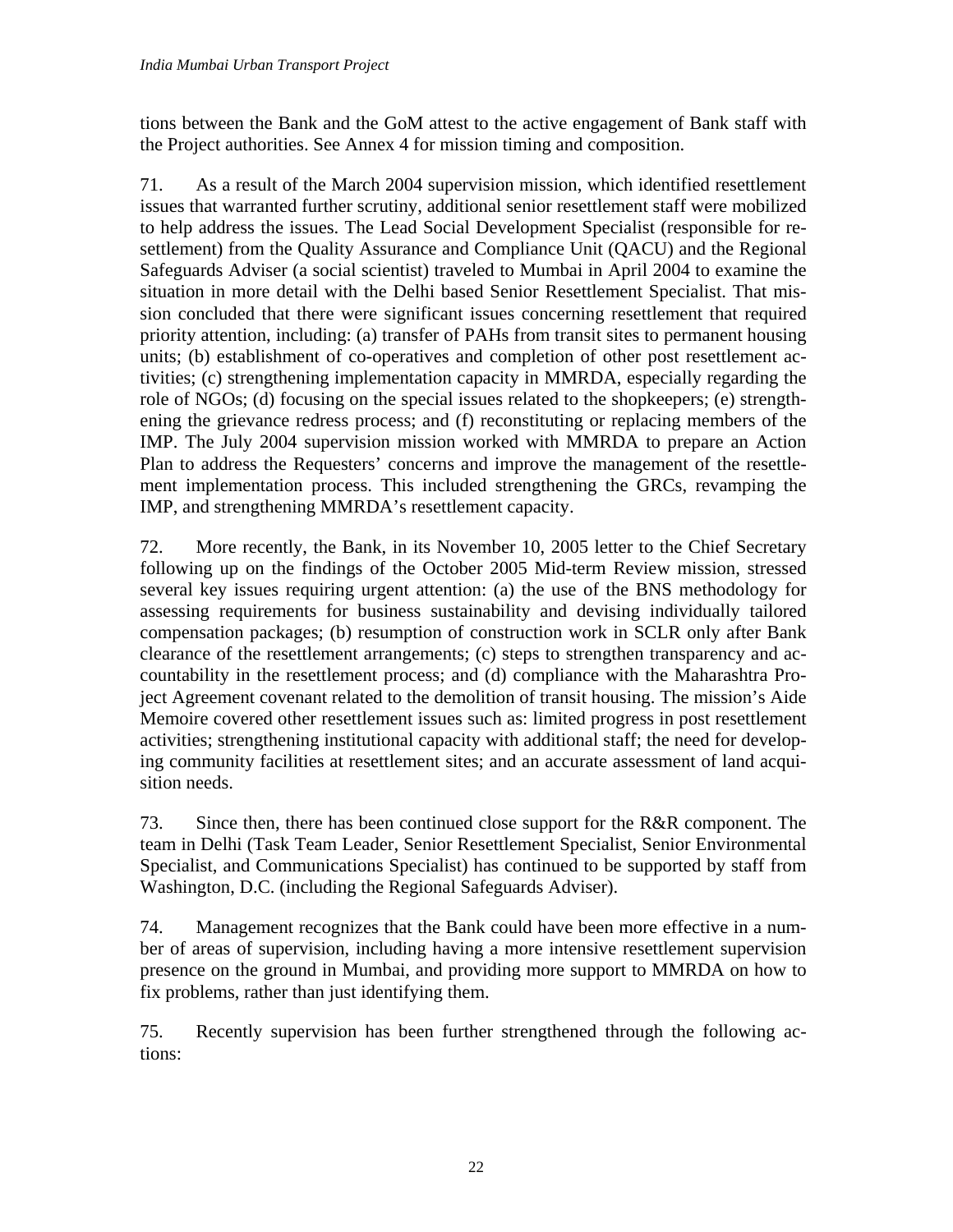- There has been high level dialogue concerning MUTP issues, especially R&R, between the Country Director for India and the Department of Economic Affairs (DEA) in Delhi, and the GoM in Mumbai;
- When the team leader was changed in September 2005, a decision was made to place an international staff member with strong multi-country experience in Delhi for this purpose;
- A Sector Manager for Social Development was appointed in November 2004;
- The Senior Manager for the India Program has, since January 2006, taken on specific responsibility for Bank supervision of the Project reporting to the Management Oversight Committee to ensure that key issues are responded to in an integrated and timely manner; and
- Preparation of the responses to the Inspection Panel Requests have been monitored by the Management Oversight Committee recently established to oversee the Project. It is comprised of the South Asia Region Operations Director, India Country Director, Senior Manager for India Operations, Sector Director for Environment and Social Development, Sector Manager for Transport, MUTP Task Team Leader, Regional Safeguards Adviser and the Bank's Senior Safeguards Adviser in QACU.

# **VI. RECENT RESETTLEMENT AND DEMOLITIONS ON SCLR, AND THE BANK'S RESPONSE**

76. During the week of February 6-10, 2006, MMRDA demolished the structures of about 400 households on SCLR (including at Gazi Nagar and other locations where some of the Requesters reside) and residents were relocated to several resettlement sites. The Bank had previously sought and received assurances from MMRDA that as per the Project Agreement with the GoM it will not undertake any resettlement: (a) in areas where the Bank has not provided its no objection to the related RIP; and (b) unless it is fully in accordance with agreed procedures (which are set out in the Project Implementation Plan (PIP)).

77. The Bank has discussed these demolitions with MMRDA, several groups of PAPs, NGOs and consultants working in the area, and has visited some of the demolition sites. From what the Bank has been able to determine, it seems that although the police were present during the demolitions, there was no violence or forceful resistance. It also seems that those resettled were given due notice of the proposed removals and the serving of these papers was generally in line with agreed procedures. However, it is probable that there were a number of concerned PAHs with claims still in the grievance process<sup>9</sup>

1

<sup>&</sup>lt;sup>9</sup> The Bank has recently determined that there are significant gaps in MMRDA's resettlement documentation and approval process, including but not limited to a lack of cross referencing in MMRDA's system between resettlement/eviction/demolition authorizations and cases still pending in the grievance process. As a result the Bank is currently undertaking a detailed review of the MMRDA resettlement and grievance process in the specific context of the recent resettlement activities.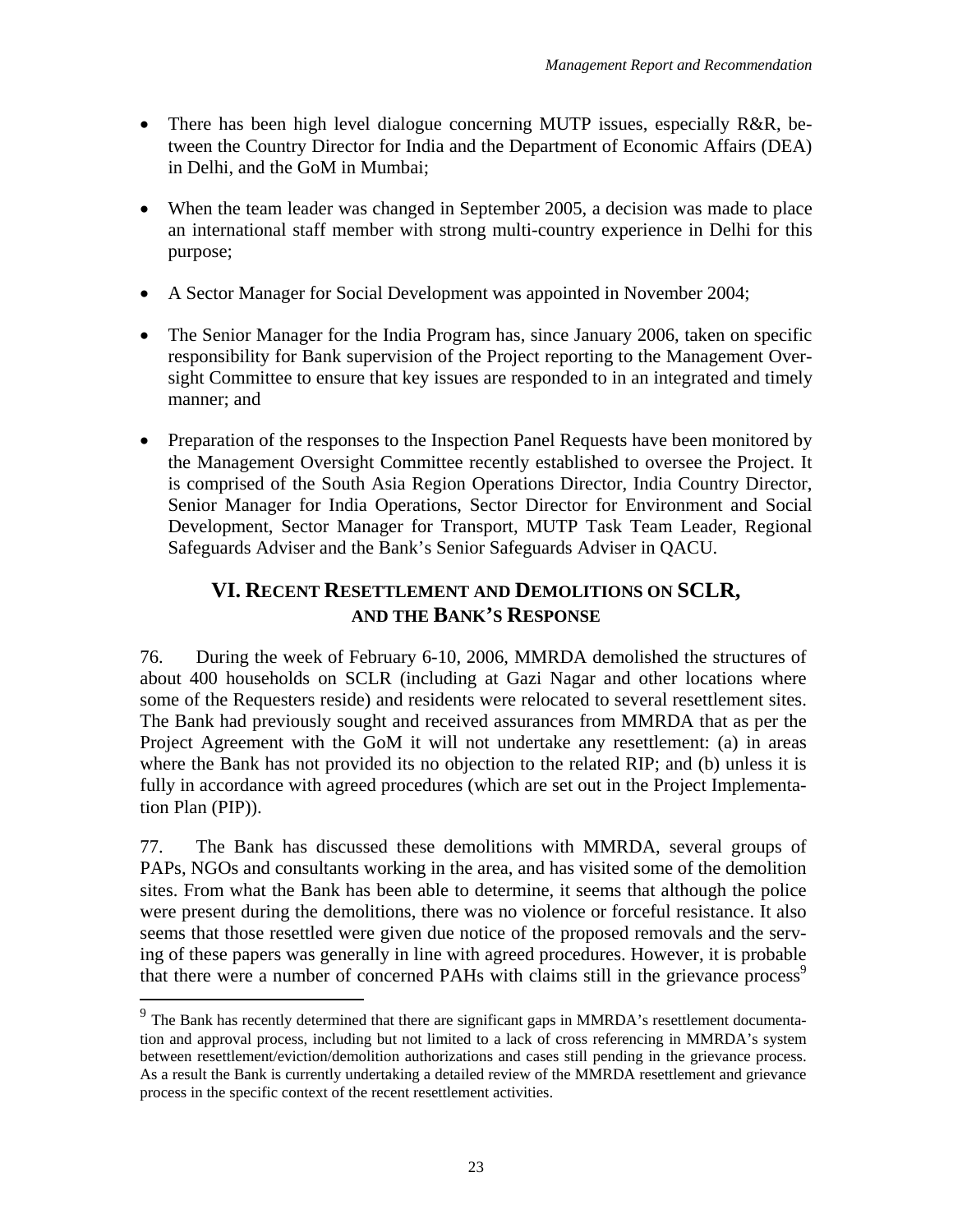(including some appealing against non-eligibility for resettlement). A number of PAHs have voiced concerns about: (a) the sites to which they were located (all part of the approved list, but some preferring alternative, closer, resettlement sites); (b) the services provided or to be provided at the sites (water supply, access to transport, proximity to medical services, schools, etc.); and (c) transitional arrangements (continuation of schooling in the middle of the year, pending examinations, etc.). Until such time as a detailed analysis has been completed it is not possible to determine the extent of these problems and the validity of the concerns that have been raised.

78. A number of households in the "widening zone" of the SCLR between widths of 39 meters and 45.7 meters have been resettled in this process, even though the corresponding supplemental RIP has not yet been approved by the Bank, and the Bank had advised MMRDA on numerous occasions not to undertake such resettlement in this zone prior to getting the Bank's approval of the RIP.

79. Management has conveyed in a letter to MMRDA on February 15, 2006 that in accordance with the Maharashtra Project Agreement and prior assurances, MMRDA should refrain from undertaking any further shifting, demolition or eviction along the SCLR beyond the Bank approved 39 meter right of way until such time as the Bank has provided its no objection to the SCLR RIP up to 45.7 meters (even if on a section by section basis). It also sought assurances that: (a) MMRDA will refrain from any such resettlement until a revised resettlement and grievance tracking system has been reviewed and found by the Bank to be acceptable; and (b) in the case of violations of the R&R procedures that have had a negative impact on the PAPs concerned, MMRDA will undertake remedial actions. MMRDA has subsequently provided assurances in a letter on February 16, 2005 that it will refrain from undertaking any further resettlement in the widening section of the SCLR until the end of February 2006, while it works with the Bank team to try to resolve these issues.

80. A Bank team has commenced work in Mumbai to undertake a detailed review of these recent resettlement activities. This will include working with MMRDA and consulting with the concerned people. The team will: (a) review the resettlement approval process and documentation and work with MMRDA on actions to reform the process to ensure that the grievance process is fully aligned with the resettlement process – so that in future PAHs with claims still in the grievance process will not be resettled; (b) obtain a more detailed systematic understanding of how many households were relocated, to where, and the nature and extent of the concerns they have; (c) agree with MMRDA on additional measures to be undertaken in implementing the Action Plan, to reflect these findings, and (d) agree with MMRDA on any specific remedial actions that may be required for the concerned PAHs.

81. The Bank has notified MMRDA that it will only provide no objections to commence construction works in a particular section of road once MMRDA has demonstrated to the satisfaction of the Bank that: (a) relocation of people on that section has been undertaken in accordance with the agreed procedures and the Bank approved RIP for the section, and all outstanding grievances for PAHs on that section have been resolved to the satisfaction of the Bank in accordance with the procedures set out in the PIP and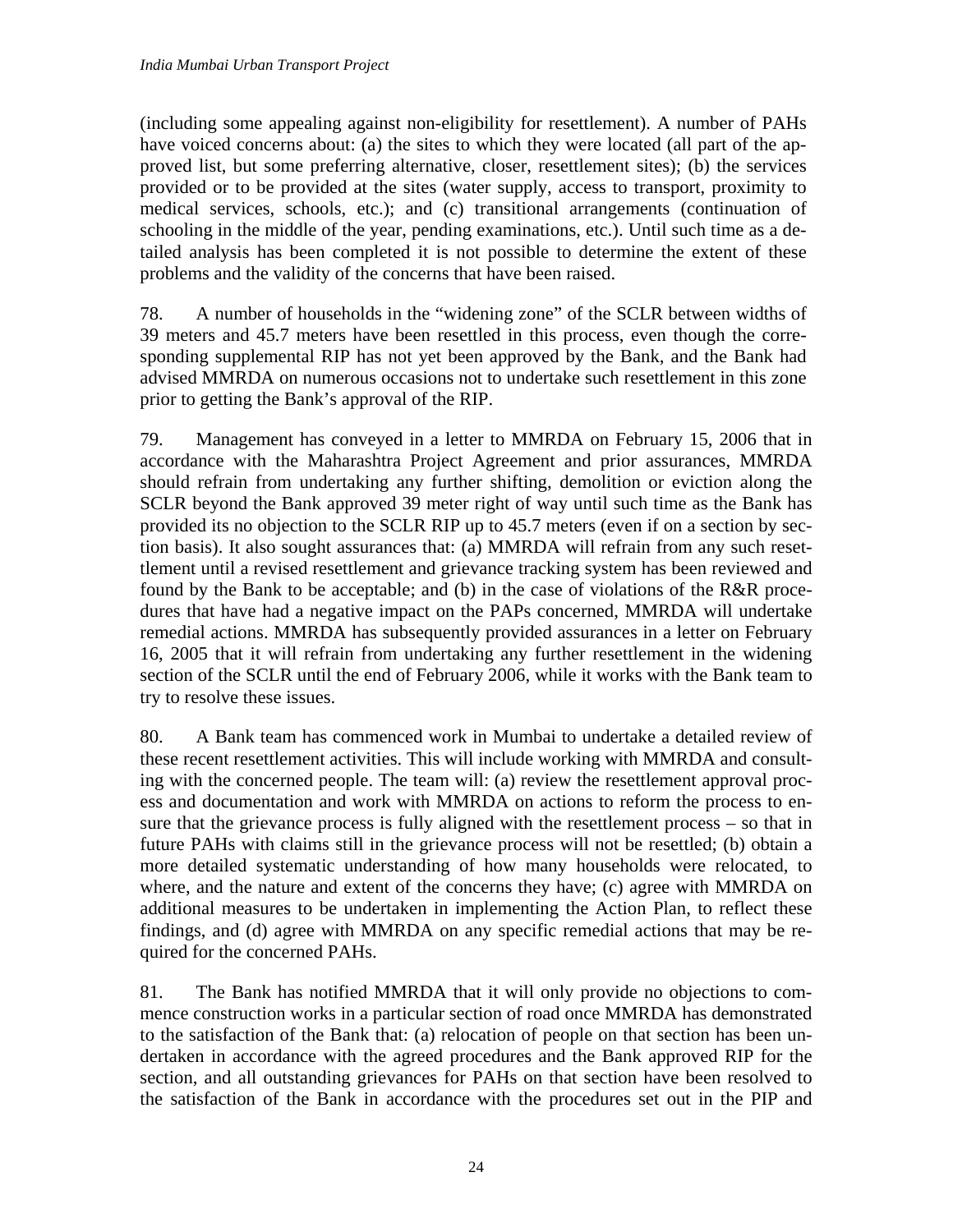based on the implementation of the Action Plan; and (b) the section has been cleared of structures, is safe for work, and work can commence without negative environmental impacts. In effect, this means that MMRDA will not be authorized to mobilize the contractor, and any work on a section of road will not be eligible for Bank financing until such time as these issues have been resolved.

82. Management will carefully monitor progress over the coming weeks and is prepared to take further actions as needed to ensure compliance with the legal agreements. Management will update the Board on these activities prior to its discussion of the Panel's Report and the Management Response.

## **VII. LESSONS LEARNED**

83. Management has reflected on the experience with MUTP to date and has identified a number of lessons of experience important for the design of future operations in India involving substantial urban resettlement, in addition to specific remedial activities as set out in the Action Plan:

- *Importance of an Urban Vision and/or Strategy.* Successful participation in urban development and redevelopment programs in large municipalities, including the transport sector, requires an understanding of the larger urban vision and/or strategy by the cooperating parties. While this vision may be implemented over time, its broad principles should underpin and guide the strategic approach adopted for major interventions. In the context of MUTP, such an approach would have ensured a better incorporation of the current and future nature of the urban fabric and the wide range of linkages in an urban environment. A key element of this approach is the identification and integration into the planning and implementation process of resettlement and rehabilitation issues together with the planning of economic development, spatial restructuring and provision of infrastructure services. The Vision Mumbai initiative, led by public and private entities in Mumbai, and supported by the Bank, provides exactly the sort of vision and strategy which, if available at the start of MUTP, would have made a number of issues easier to manage.
- *Capacity to Implement the Overall Investment Program, including those elements outside the Bank-funded projects.* A review of institutional capacity of the implementing agency needs to include the entire portfolio of activities, both Bank and non-Bank funded, in order to obtain an accurate evaluation of capacity that takes into account the concurrent demands on available staff when all investment programs are considered. The cooperating parties need to reach an understanding concerning the measures required to achieve adequate management capacity for concurrent major projects, including arrangements for use of specialized organizations or consultants to provide adequate management skills. In some cases it may be necessary to have agreements on a phased approach to investments, and on the manner in which additional future commitments will be factored in, to avoid overextension of capacity. At the very least the Bank should increase supervision focus on its own projects when implementing agencies take on additional activities. While the use of NGOs provides an innovative approach for undertaking some types of project activities, careful assessment should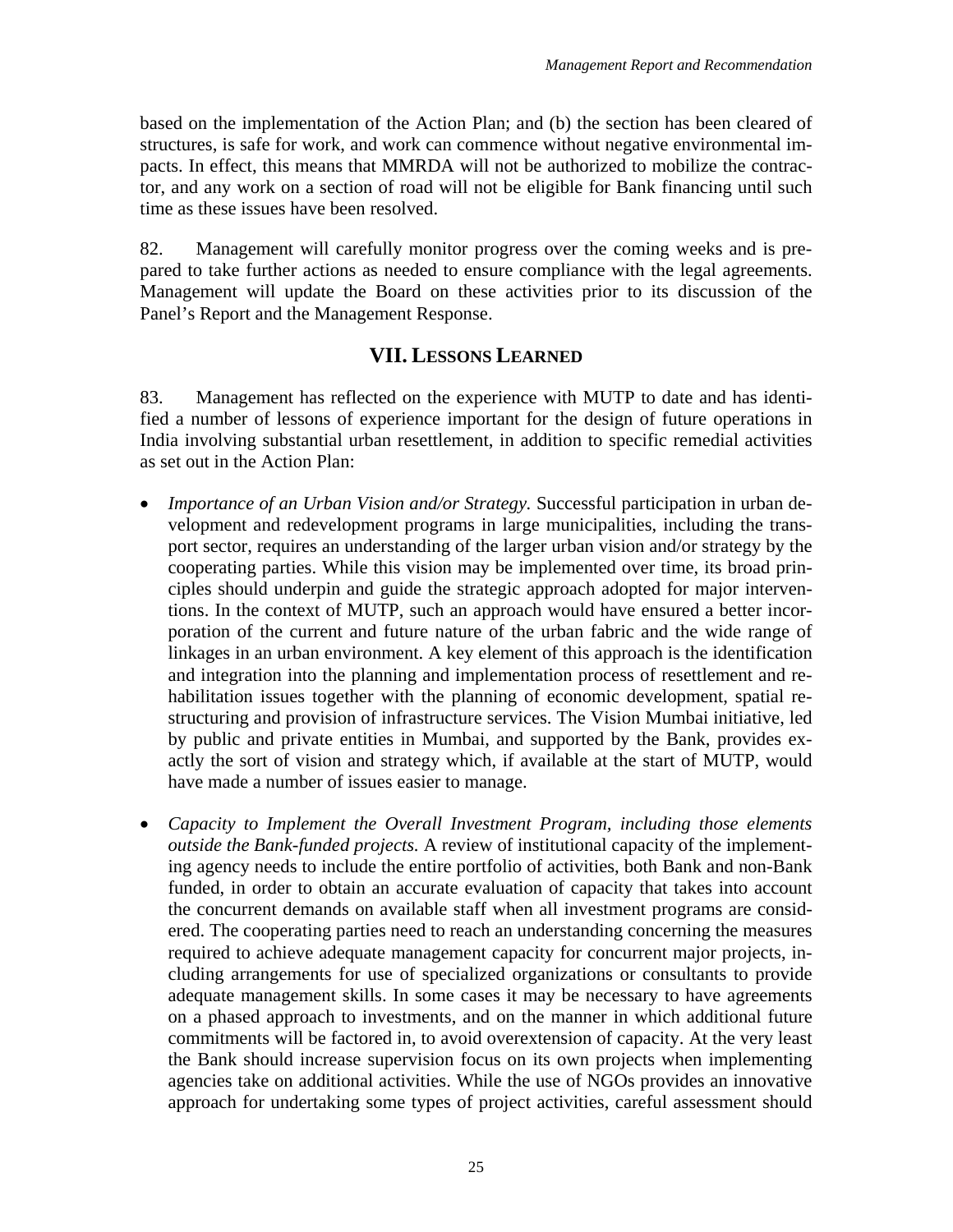be made of their overall capacity and the specific skills required for the assignment, including their ability to transfer successes attained working with one social group to another. Care should be taken not to prematurely expand the scope of activities of such NGOs, even if their initial activities are successful.

- *Increased Emphasis on Consultation.* Recognizing the spatial constraints in already highly developed urban areas, increased emphasis should be given to consultation as part of the preparation and implementation process by all parties. This is especially important given the often very limited site options for key infrastructure and the reduced options for major changes in alignment of road and rail transport. The increased use of consultation would allow for more transparent planning and implementation processes, provide for a better understanding of the concerns and interests of potentially affected communities, support better targeted mitigation measures for affected communities, and reduce conflict over project implementation which often results in delays and cost increases. The use of consultations should be complemented by effective and timely dissemination of project related information.
- *Proactive Management and Rapid Response to Issues.* For complex projects like MUTP, it is especially important that both the implementing agency and the Bank have a proactive approach that can manage issues effectively, identify new concerns, deal with changes and resolve them in a rapid, fair and transparent manner. For such projects, the Bank should take an interactive approach to supervision that provides for continuous engagement with the implementing agencies and project affected communities both formally and informally. In such situations, it is important for the Bank to have one or more members of the Task Team based close to the project area (not just in the same country) to provide advisory support and undertake monitoring activities, especially concerning issues related to R&R.
- *Quality Assurance of Baseline Data.* The Bank should take an active role in working with the implementing agency and its consultants in the design, collection and quality assurance of environmental and socio-economic baseline data. In the case of baseline data for R&R programs, this should include review of the survey methodology, training of survey teams, compilation of data, issuance of identification cards and quality assurance measures. The Bank should work with the implementing agency to ensure that a robust management information system needed to generate accurate data for planning, implementation, monitoring and evaluation purposes, is in place in a timely manner. Such a database should be used to facilitate the coordination of construction and resettlement activities during all phases of the project.
- *Ensuring A Clear Understanding on Principles for Resettlement.* Undertaking resettlement in a complex and highly charged atmosphere such as that in Mumbai is inevitably a challenging task and is made more so by the fact that the Bank's requirements and procedures for resettlement differ from the usual practices prevailing in India. For a project where significant resettlement is likely, this increases the importance of ensuring that the underlying principles for resettlement, conforming to Bank policy, are discussed and formally recorded as early as possible in project preparation and that these principles are reflected appropriately in project documentation.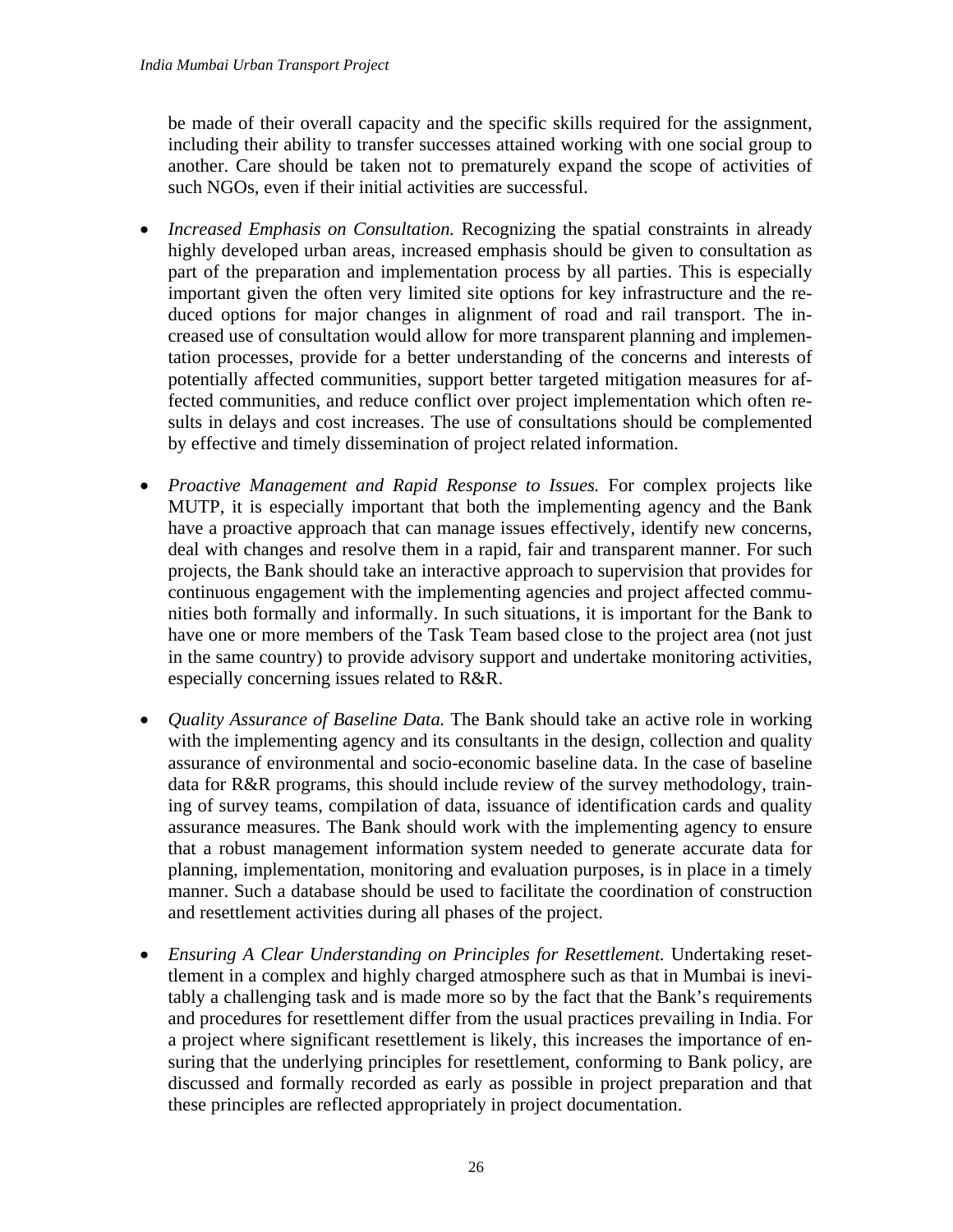In addition, Management plans to prepare a comprehensive ICR in order to assess, inventory and disseminate the lessons learned from this complex intervention.

# **VIII. ACTION PLAN**

84. Management appreciates the Panel's findings of broad concurrence with Bank policy in key areas such as the categorization of the Project, early commencement of the EA process, environmental impacts of the Project, consultations regarding housing structures, quality of the edifices, and addressing changes to the technical design of the Project. Management also welcomes the Panel's observations on specific areas for further strengthening the Project and oversight of its implementation and agrees that a range of actions is necessary to achieve this goal. This section presents a proposed Action Plan consisting of actions by MMRDA and Management.

### **Actions by the Borrower**

85. Starting with the Mid-Term Review in December 2005 and in subsequent Bank missions in January and February of 2006, the Task Team and MMRDA agreed on a range of actions that, if implemented, will go a long way in addressing the issues associated with: (a) the resettlement of the shopkeepers; (b) provision of services at resettlement sites; (c) environmental management at the resettlement sites; (d) the overall management of the resettlement and rehabilitation process; and (e) the Bank's supervision of the Project.

86. Specifically, MMRDA has proposed (see full Action Plan in Annex 6), and the Bank has agreed to, the following set of actions:

- Shopkeepers:
	- o Expand the choices of R&R sites, including some highly desirable ones, and options to acquire additional space;
	- o Allow shopkeepers to continue operating in their current location in cases of partially affected structures while granting them permission to construct a second floor to compensate for lost space;
	- o Consider the immediate salability of titles (selectively and on a case-by-case basis);
	- o Provide one-year income on a one-time basis to shopkeepers' employees who are not re-employed as a result of Project resettlement;
- Services at resettlement sites:
	- o Take short- and medium-term steps to improve water supply at the resettlement sites;
	- o Improve the transport connectivity of the resettlement sites;
	- o Complete the registration of housing co-operatives, transfer conveyance deeds, and implement the co-operative management action plan;
	- o Facilitate the transfer of maintenance funds;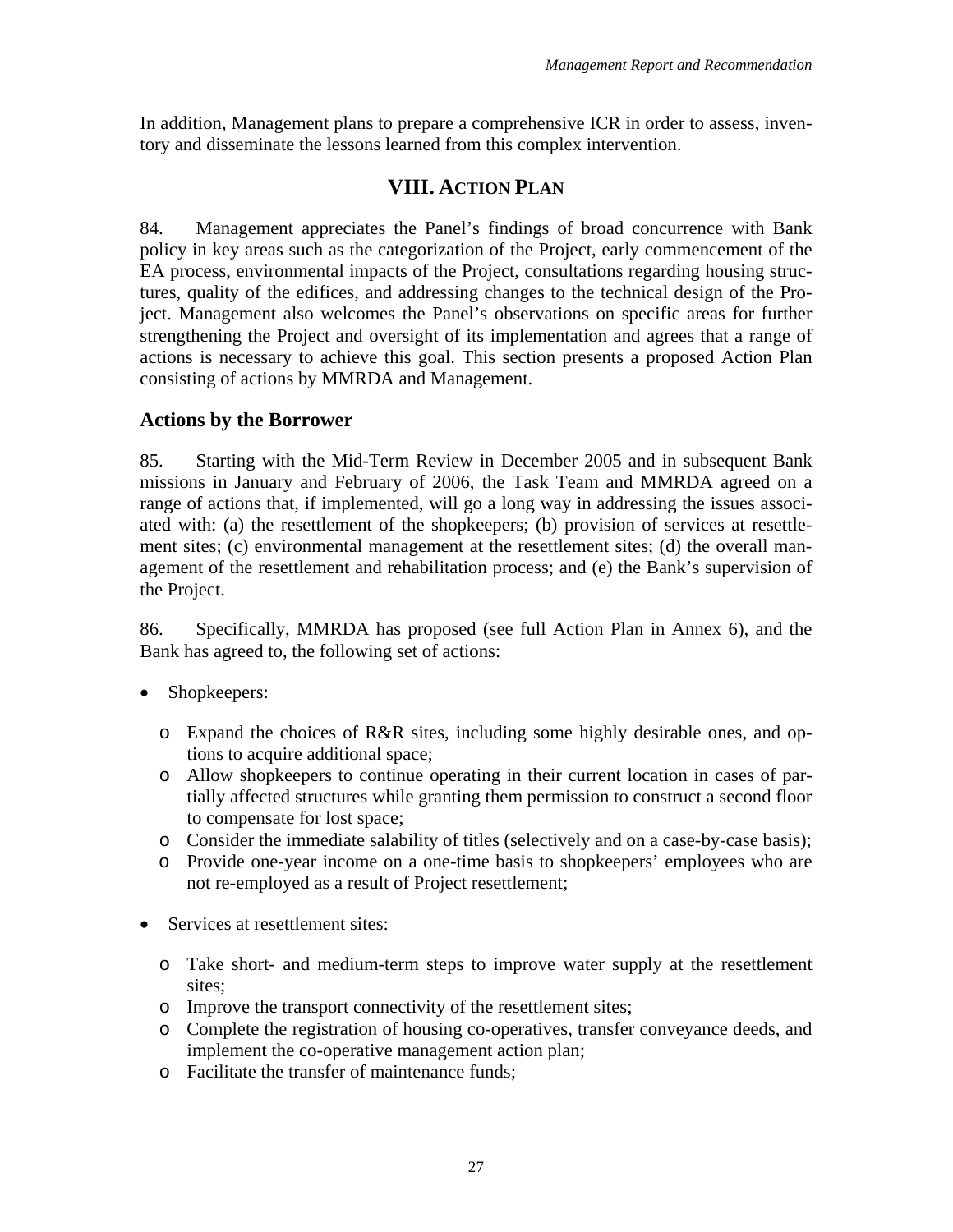- o Provide the training and building facilities maintenance manuals to the cooperative societies;
- Environmental management at resettlement sites:
	- o Facilitate the routing of solid waste collection vehicles to the resettlement sites;
	- o Facilitate the provision of community facilities including tree plantation;
	- o Survey and repair plumbing and sewerage networks at resettlement sites;
- Overall management of R&R implementation:
	- o Strengthen the institutional arrangement for the R&R process including the appointment of a Chief R&R Officer reporting to the Project Director;
	- o Further refine the procedures in the R&R implementation manual;
	- o Improve database management;
	- o Strengthen communications and consultations with affected people;
	- o Ensure the proper functioning and transparency of the grievance process; and
	- o Review the role of NGOs in the implementation of the R&R component.

## **Actions by Management**

87. Management believes that the Action Plan developed by MMRDA in discussion with the Bank, and endorsed by the GoM, should address the concerns raised by the Panel. The challenge lies in the implementation of the proposed Action Plan. The Bank is fully committed to continue working with MMRDA to help it implement the Action Plan and to achieve compliance with Bank policies. However, history shows that the MMRDA and the GoM have found it difficult, in this Project's complex setting, to always deliver on commitments in a timely manner. In addition, the Bank still has concerns about the ability of MMRDA and some of its contracted consultants/NGOs to implement the resettlement components in an effective, sustainable way. Although an agreement has been reached with MMRDA to review options and to take some actions in this regard, the details of the path forward have yet to be agreed and concrete actions yet to be taken to address these issues in a sustainable way.

88. In addition, there are areas, as observed by the Panel, in which MMRDA/GoM are no longer in compliance with the provisions of the Loan, Credit and/or Project Agreements.

89. Therefore, to ensure compliance with the Agreements and to ensure implementation of key actions, the Bank has notified the Borrower that it has suspended financing of Component 2 – Road-Based Transport (part of the IBRD Loan) and Component 3 – Resettlement and Rehabilitation (the IDA Credit) until such time as MMRDA has demonstrated, to the satisfaction of the Bank, that it has: (a) delivered on a number of key commitments/actions contained in the Action Plan and listed below; and (b) put in place acceptable revised implementation arrangements for the Resettlement Component. The Bank has also notified the Borrower that it has downgraded the Project ratings for Development Objectives and Implementation Progress to "Unsatisfactory."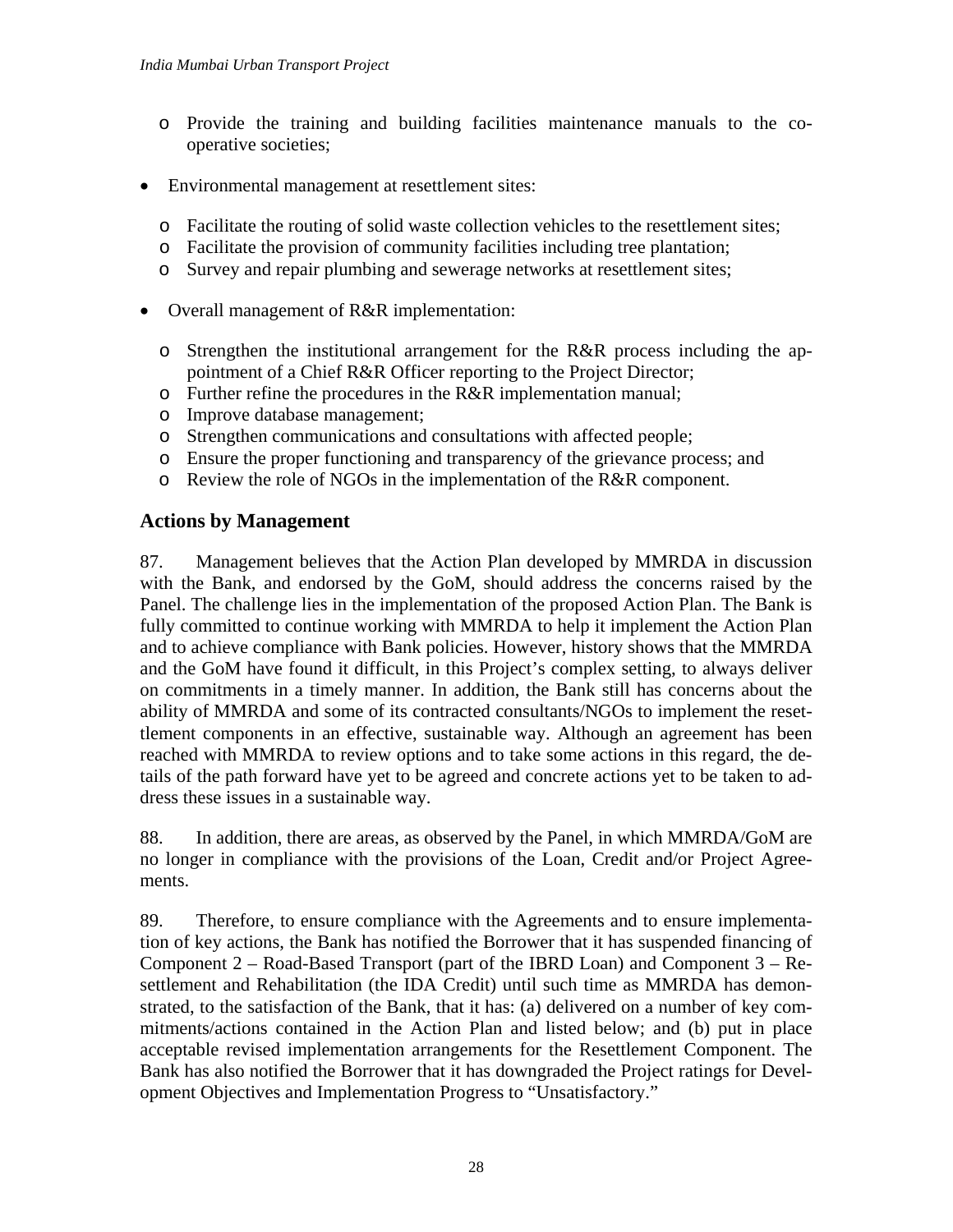90. The key items from the Action Plan that would need to be completed, to the satisfaction of the Bank, before the suspension is lifted are:

- Resolution of issues on the demolitions that took place in the week of February 6-10, 2006, including documenting the status of all households affected, the sites to which they were relocated, and resolution, to the satisfaction of the Bank, of any grievances that were outstanding at the time;
- Implementation and publication of an upgraded grievance process;
- Appointment of a new chairman for, and resumption of meetings of, the IMP;
- Appointment of a professional agent to manage the post resettlement program and address the longer-term sustainability issue for the communities living in the resettlement apartments;
- Transfer of maintenance funds and common facilities to 48 cooperative societies;
- Increase in temporary water supply and in bus services for resettlement communities, based on a plan acceptable to the Bank;
- Making the revised Implementation Manual and the Resettlement Policy, including the provisions applicable to employees, available on the web and in the PICs;
- A computerized database in place and functional for tracking all PAHs;
- Completion of negotiations with the shopkeepers on the SCLR, to the satisfaction of the Bank; and
- Revised and strengthened institutional arrangements in place to manage R&R in the MMRDA, including staffing, satisfactory to the Bank. This would include MMRDA taking direct responsibility for remaining resettlement activities and an agreement with the Bank on which consultancy contracts to maintain and which to terminate on the basis of a joint review of all such contracts.

91. During the period of the suspension of Bank and IDA financing for the Road and Resettlement Components, the Bank will remain actively involved in the supervision of these components (which MMRDA is likely to continue to implement from its own funds). The objective would be to help address the non-compliance issues that have arisen, and to ensure that further problems are avoided. In this context, given the importance of the resettlement issues, as noted above in section VI concerning the SCLR, the Bank has requested that MMRDA:

• Refrain from undertaking any further resettlement, demolition or eviction, subsequent to February 15, 2006, until: (a) MMRDA's revised resettlement and grievance tracking system has been reviewed and found by the Bank to be acceptable; and (b) the Bank has reviewed the supporting documentation for any such proposed activities,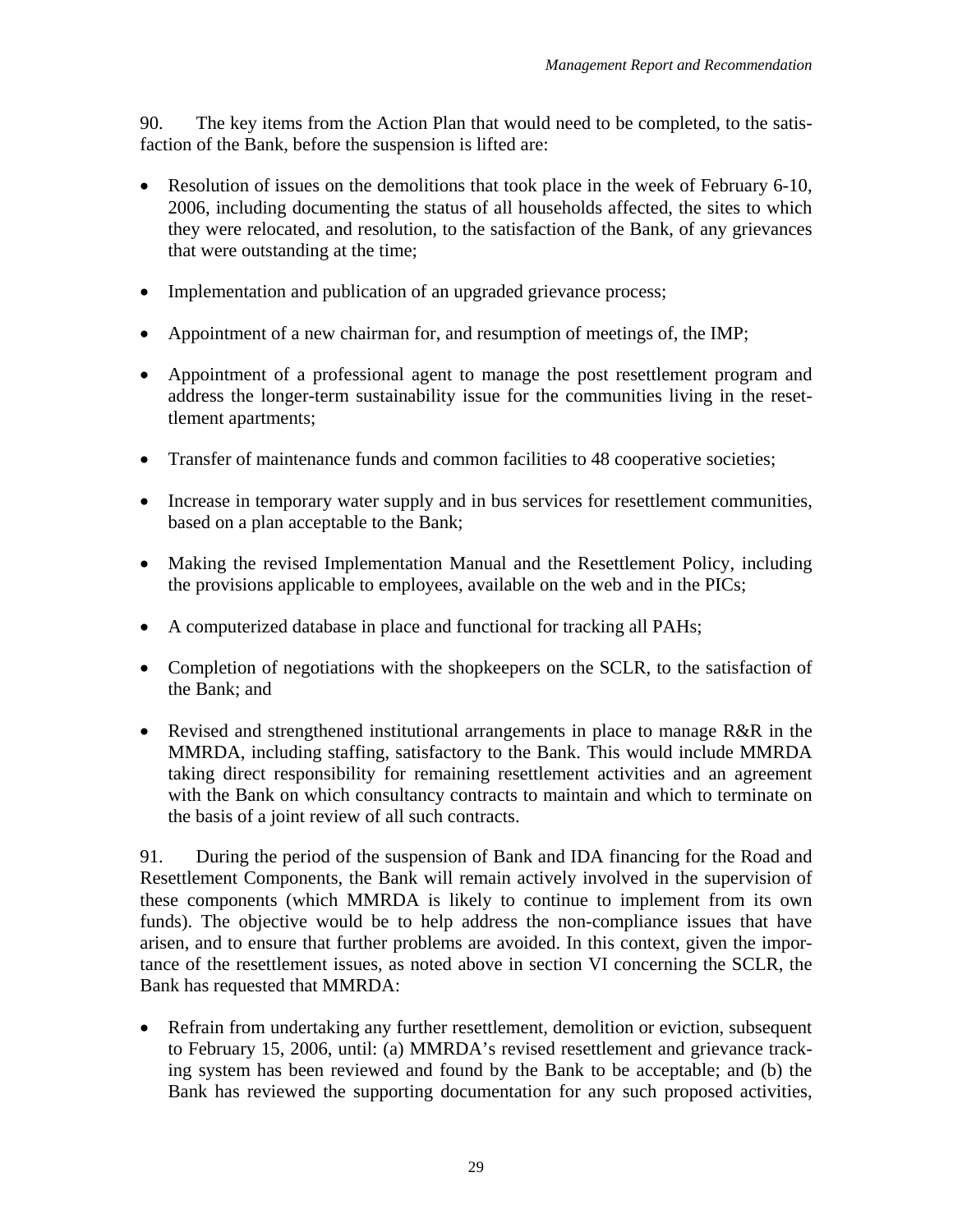and has confirmed compliance with the new procedures, and the agreed MMRDA policies; and

• Refrain from commencing construction works, subsequent to February 15, 2006, in a particular section of road until MMRDA has demonstrated to the satisfaction of the Bank that: (a) relocation of people on that section has been undertaken in accordance with the agreed procedures and the Bank approved RIP for the section, and all outstanding grievances for PAHs on that section have been resolved to the satisfaction of the Bank in accordance with the procedures set out in the PIP and based on the implementation of the Action Plan; and (b) the section has been cleared of structures, is safe for work, and that work can commence without negative environmental impacts.

92. In the case of the demolitions, evictions and resettlements that took place February 6-10, 2006, including at Gazi Nagar, this will mean that, before the Bank gives its no objection for construction to start on each section of the SCLR, MMRDA will be required to document, for that section, the status of all households affected and the sites to which they were relocated, and the resolution, to the satisfaction of the Bank of any grievances that were outstanding at the time.

93. The Bank has also notified the Borrower that it will suspend the entire Loan and Credit, if, at any time, MMRDA acts in a manner that is not consistent with the undertakings requested in the paragraphs above.

94. In parallel, Management recognizes the need to restructure and strengthen its supervision of MUTP in order to achieve the Project objectives, successfully address R&R issues and set the stage for an expanded engagement in the urban sector. In this context, the South Asia Region has, since January 2006, appointed the Senior Manager for the India Program to oversee Bank supervision of Project implementation, reporting to the Management Oversight Committee. The Task Team will include both international and national staff with field based experience in the design and implementation of R&R programs. In addition, Mumbai based consultants will be appointed to allow for intensified supervision of R&R activities. The Task Team will also be strengthened by the addition of staff with urban housing and slum upgrading expertise to focus on some of the post resettlement issues, including a specialist in public consultation and dissemination of information, as well as a legal specialist with specific knowledge of the complex legal status of informally developed homes and businesses in the Indian urban setting.

95. The Bank-wide Management Oversight Committee will be maintained to oversee implementation of the Action Plan. The replacement for the departing internationally recruited Senior Social Development Specialist based in Delhi will have TORs including close focus on MUTP. The Regional Safeguards Adviser's work program will be managed to ensure adequate time for close attention to the Project.

96. The approach used in the supervision of the Project will be both more proactive and more interactive with an emphasis on working with MMRDA and other authorities in the joint identification and timely resolution of issues. There will be a strong emphasis on getting tangible results in the next six months.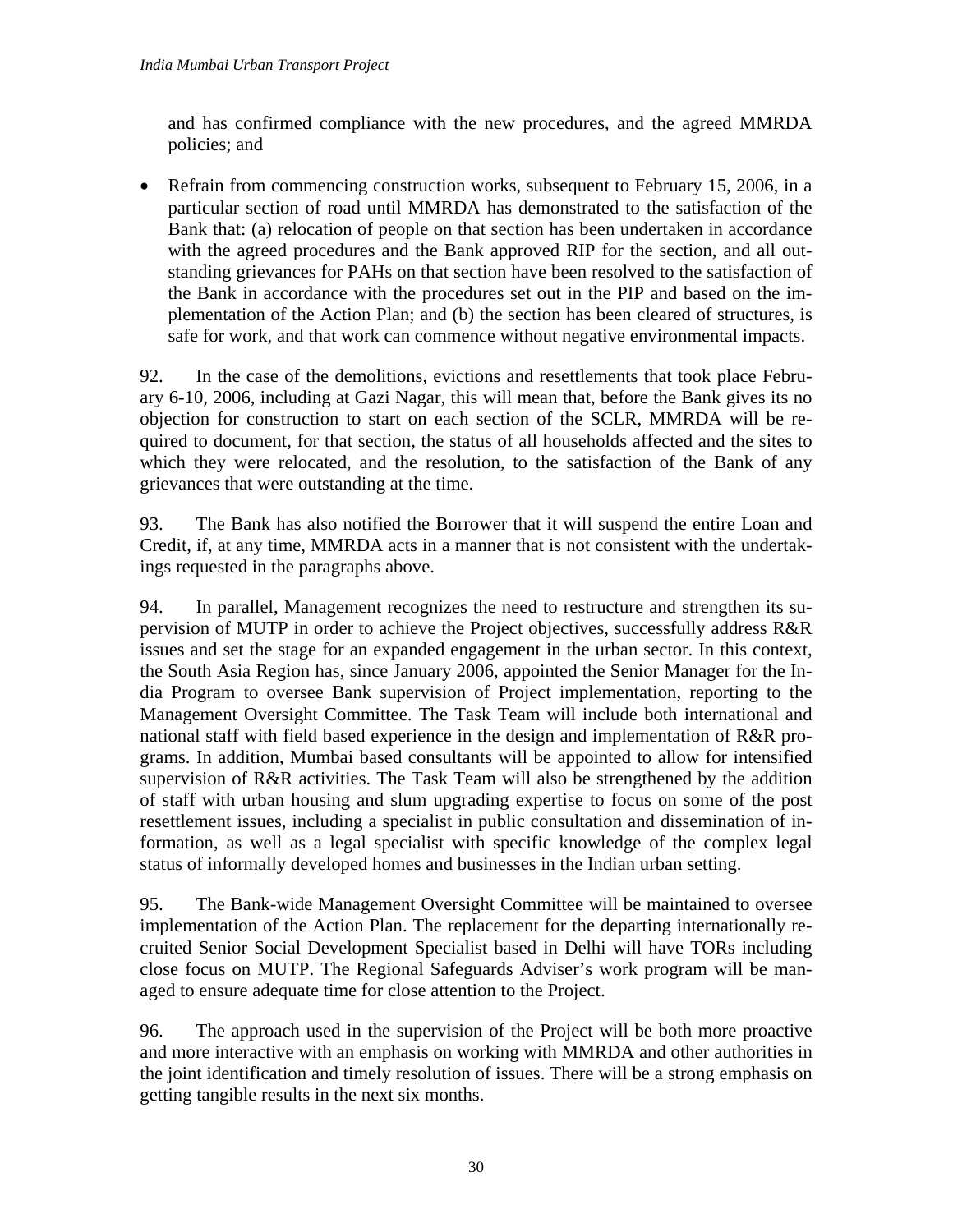97. In order to ensure the maximum effectiveness of, and to re-energize implementation going forward, the Bank will undertake a series of intensive implementation review and support missions, covering the social and fiduciary aspects of Project implementation, in particular for the Road and Resettlement Components. The Bank teams will focus on: (a) reviewing in more depth some of the issues raised by the Panel; and (b) working with counterparts in a manner that focuses on the transfer of knowledge and support for improvement of the overall capacity of MMRDA to address key concerns both in the context of the Project and in its broader development program.

98. In this context, MMRDA and the Bank will jointly focus on a closely monitored program to rapidly undertake actions to address the outstanding concerns related to improvement of the overall process for R&R. This will include the documentation of the R&R process; resolution of the issues related to the relocation of shopkeepers; actions to address income restoration; measures to improve post resettlement conditions with emphasis on provision of water supply and sanitation, access to schools and improved transport links; establishment of a grievance mechanism that is transparent and timely in its operation; and improved use of consultations and dissemination of information. Work on this program commenced in mid February and preliminary work has already been completed on the resettlement documentation review and on strengthening the grievance process.

99. The Bank will also conduct an investigation into the quality issues identified in the baseline socio-economic surveys, and will agree with MMRDA on a time bound action plan to retroactively resolve any issues that may arise from such a study.

100. As part of its ongoing fiduciary oversight, the Bank has already started selection of consultants to carry out an Independent Procurement Review of seven projects in India, one of which is MUTP. These reviews of contracts include physical inspections and verification of quality and quantity of goods, works and services procured. The review will also cover the capacity of the concerned implementing agencies in handling procurement efficiently and an assessment of the quality of the procurement process and the contracting. The Bank will phase this work such that the preliminary Independent Procurement Review findings for MUTP will be available by March 31, 2006.

101. In addition, under the direct guidance of the Regional Procurement Manager, the Bank will carry out a special intensive review of: the quality of post and prior reviews conducted; the quality of filing; deviations from procurement plans; follow up on procurement actions identified in Aides Memoires; level of compliance with procurement requirements in the legal agreements; correctness of contracts and contract amendments and extent of variations; reasons for delay in contract execution; number and trends in complaints; clarity of documents presented to the Bank; quality and independence of the support provided by the consultants who assist the implementing agencies in procurement; and any other actual or impending procurement issues or problems that may affect project implementation in the future.

102. MUTP will be included as a priority in the ongoing Statements of Expenditure (SOEs) review of higher risk projects in the India portfolio. This will examine a sample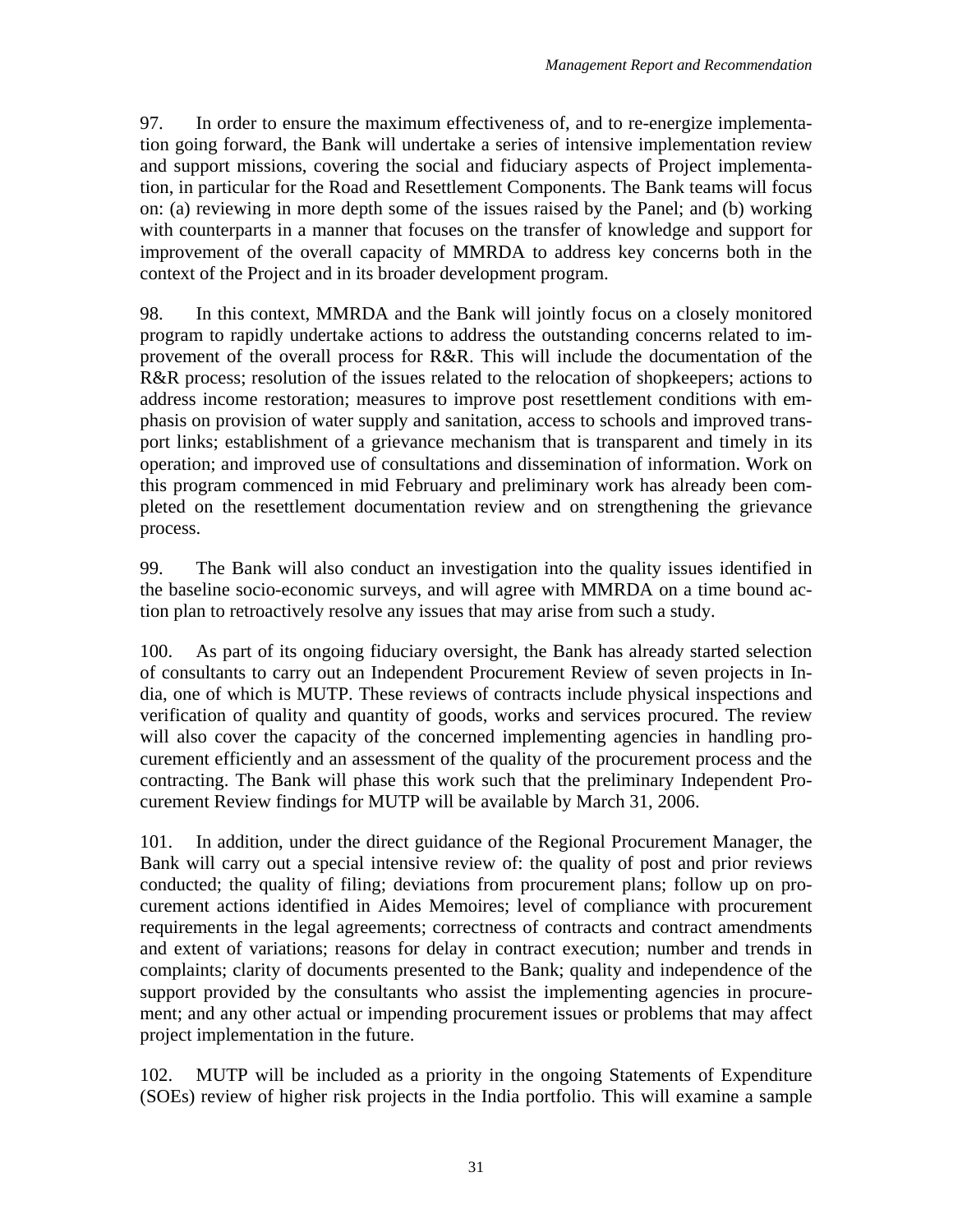of the transactions and related supporting documents that are summarized in the SOEs for eligibility, adequacy of the supporting documentation and any indications of wider systemic internal control issues.

103. With an objective of reviewing the continuing adequacy of the overall Project financial management arrangements, a team including the Regional Manager (Financial Management) will review: (a) all audited financial statements to identify any systemic internal control issues or specific concerns; (b) supporting documentation for SOEs that have been used as the basis of disbursement; (c) the continuing adequacy of internal controls; (d) compliance with legal covenants; (e) specific issues that have been identified; and (f) follow up on previously agreed actions. In addition, the mission will liaise with the auditors of the Project financial statements to follow up on issues raised in the audit reports and any other accountability issues that have emerged.

104. The teams will discuss their findings with the implementing agencies and a procurement and financial management risk mitigation action plan will be drafted by the Bank by March 31, 2006 for discussion with the Borrower to ensure strengthened implementation and supervision going forward.

105. Given the importance of the Project and the broad interest in its successful implementation, Management proposes to provide the Board with a Progress Report every six months starting in October 2006.

# **Risks**

106. MUTP is a complex project that addresses important development issues in urban India. The Project has made progress on a number of issues, and has also successfully implemented significant resettlement and social development for about 14,000 households in a very complex environment, constrained by the scarcity of space. The Panel and Bank missions have identified important issues which Management is committed to address. The Action Plan outlined above represents in Management's view an appropriate response to these issues. However, in a project as complex as this one, challenges are likely to remain, and implementation of the Action Plan involves important risks:

- MMRDA and Management believe that the expanded range of options made available under the Action Plan will go a long way to addressing the concerns of most if not all of the shopkeepers. However, the process of consultation and negotiation still needs to take place and may not yield outcomes agreeable to all parties in all instances; and
- Actions have been proposed by MMRDA to address the post resettlement issues. While these represent credible actions, the fact remains that the PAHs concerned are generally poor, there is limited choice of alternative resettlement locations, and the city of Mumbai has major structural problems with water and sewerage beyond the scope of this Project. There is therefore a risk that it may not be possible to address all of the post resettlement concerns of the PAHs in the short term and that it may take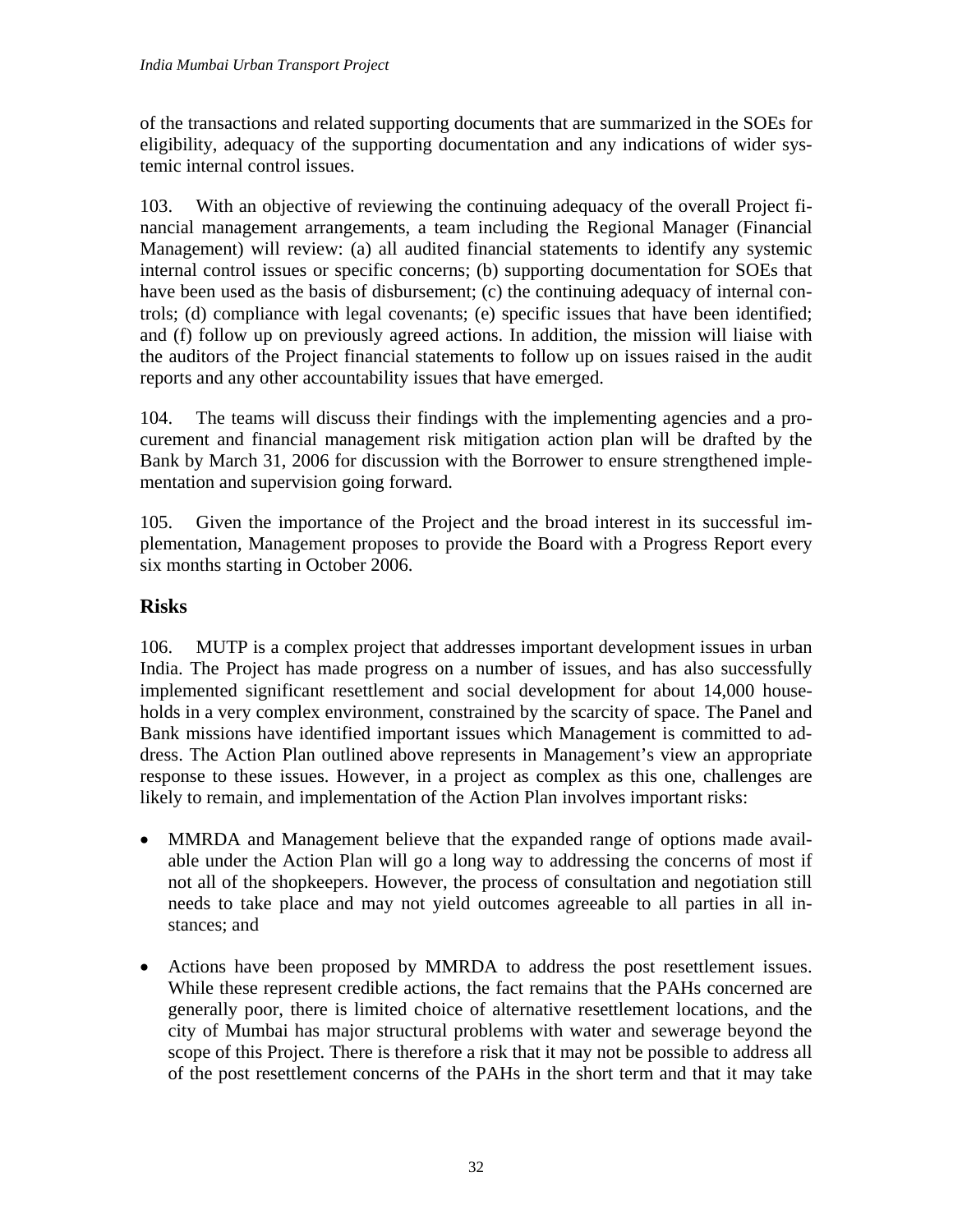some of the PAHs quite a while to regain their living standards unless they get incremental transitional support.

107. There are a number of stakeholders in this process, all of whom are negotiating and competing for additional benefits from the Project. It is, therefore, probable that parties will try to use the grievance processes and the Bank to increase negotiating leverage. Some of the claims are likely to be completely legitimate, others less so. Either way the Bank is likely to continue to be used as a vehicle through which some of the competing claims will be contested – with the result that the Bank will not be able to insulate itself from controversy with respect to this Project.

108. MMRDA will continue to face the challenge of applying policies to Bank funded projects that may not be the same as those applied to MMRDA activities more generally. In this context, the risk remains that MMRDA may have difficulties in ensuring timely implementation of actions required to become fully compliant with Bank policies. There is also a risk that MMRDA may take new actions that are not fully compliant with Bank policies.

# **IX. CONCLUSION**

109. In Management's view, the Bank has attempted to apply its policies and procedures and to pursue its mission statement in the context of a very challenging Project which, even if not yet meeting all of the Bank's policies and standards, is delivering significant benefits to large numbers of people in Mumbai. It agrees that there are very important issues and deficiencies that need to be addressed, both by the Bank and the GoM and its agency, the MMRDA. Looking ahead, Management believes that the central challenge is to ensure outcomes for all resettled households and shopkeepers that the Bank can judge to be satisfactory, and Management is committed to taking the actions required to achieve this overarching objective. It is Management's judgment that the Borrower's proposed Action Plan provides a pragmatic approach to address the issues identified in the Panel's report. The Bank's suspension of the Road and Resettlement Components until key actions have been taken underlines the importance of implementing the Action Plan and addressing the institutional issues related to implementation of the Resettlement Component. It also demonstrates the importance that the Bank attaches to ensuring compliance with its policies and agreements with its Borrowers.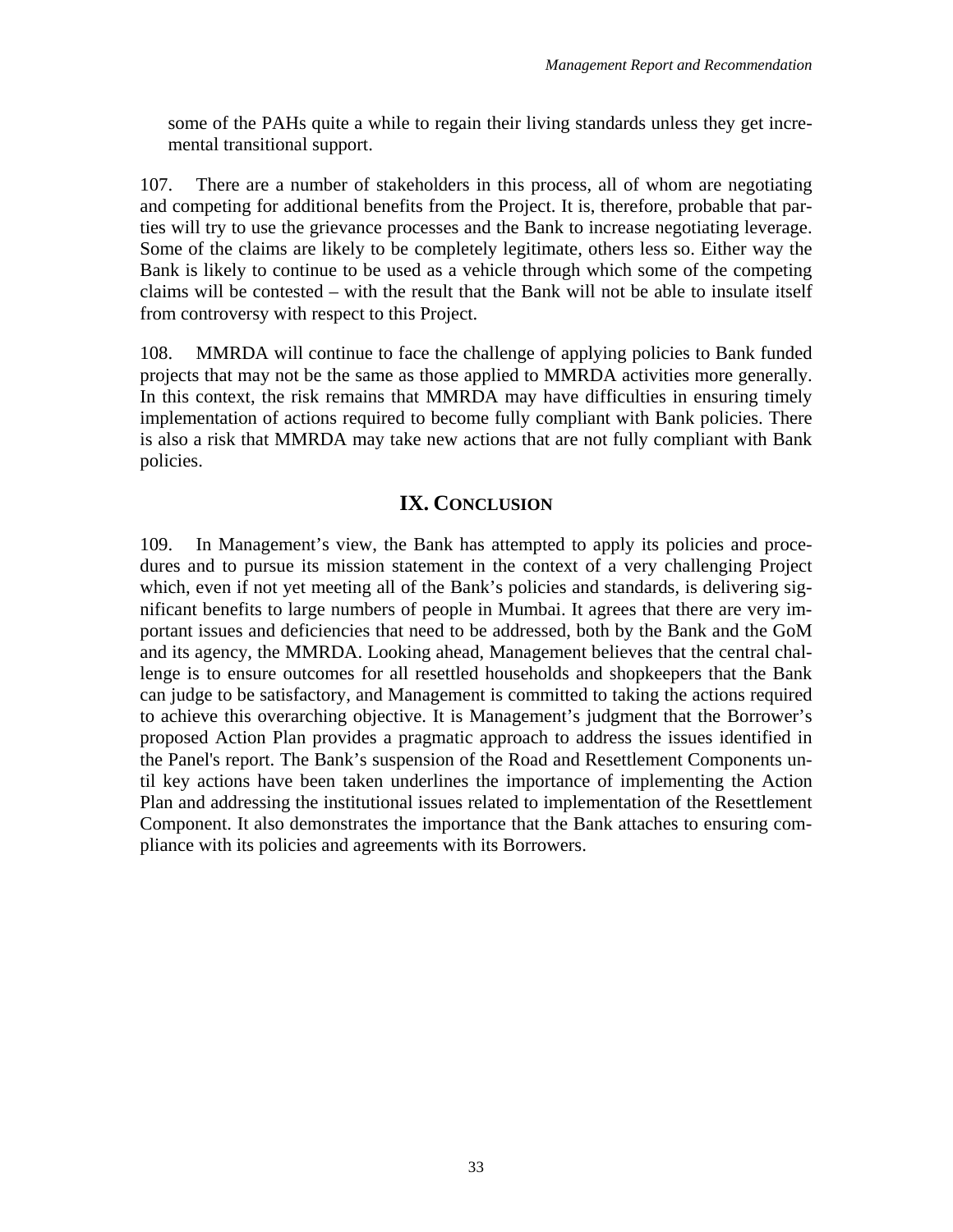### **MANAGEMENT REPORT AND RECOMMENDATION IN RESPONSE TO THE INSPECTION PANEL INVESTIGATION REPORT ON INDIA – MUMBAI URBAN TRANSPORT PROJECT**

### **ANNEX 1**

### **FINDINGS, COMMENTS AND ACTIONS**

# **Note: Actions in Annex 1 refer the reader to the Action Plan which is provided in Annex 6**

| No. | <b>ISSUE / FINDINGS</b>                                                                                                                                                                                                                                                                                                                                  | Para<br>No. | <b>COMMENT / ACTION</b>                                                                                                                                                                                                                                                                                                                                                                                                                                                                                                                                                                                                                                                                                |
|-----|----------------------------------------------------------------------------------------------------------------------------------------------------------------------------------------------------------------------------------------------------------------------------------------------------------------------------------------------------------|-------------|--------------------------------------------------------------------------------------------------------------------------------------------------------------------------------------------------------------------------------------------------------------------------------------------------------------------------------------------------------------------------------------------------------------------------------------------------------------------------------------------------------------------------------------------------------------------------------------------------------------------------------------------------------------------------------------------------------|
|     | <b>Social Compliance</b>                                                                                                                                                                                                                                                                                                                                 |             |                                                                                                                                                                                                                                                                                                                                                                                                                                                                                                                                                                                                                                                                                                        |
| 1.  | <b>MUTP R&amp;R Policy Framework and</b><br><b>RAP</b><br>Resettlement under MUTP was<br>strongly based on respective provi-<br>sions of SRA, assuming all PAPs<br>would be slum-dwellers. As conse-<br>quence, Project failed to adequately<br>identify heterogeneity of PAPs and<br>their distinctive needs.<br>RAP fails to pay adequate attention to | 228,<br>230 | <b>Comment:</b> When the R&R policy for the Project was<br>formulated, the GoM had already introduced SRS<br>overseen by the Slum Rehabilitation Authority (SRA).<br>Consistency with the SRA's ongoing slum rehabilitation<br>program was considered appropriate given the heavy<br>focus on the relocation of slum dwellers. The Project's<br>R&R policy, however, is not limited to slum dwellers<br>and explicitly covers several categories of PAHs: (a)<br>non-resident land owners and non-resident lessees;<br>(b) resident landlords (land and building) and resident                                                                                                                         |
|     | some of most important aspects of<br>resettlement, such as restoration of<br>income.                                                                                                                                                                                                                                                                     |             | lessees of land and buildings; (c) resident lessees,<br>tenants or sub-tenants of buildings; (d) squatters; (e)<br>pavement dwellers and (f) employees and entrepre-<br>neurs. The R&R policy requires that "displaced per-<br>sons are assisted in improving or at least restoring<br>their former living standards [and] income earning ca-<br>pacity" The RAP also provides for "support for rees-<br>tablishing their livelihoods, and that the standard of<br>living of PAHs is improved or at least restored" Thus,<br>the objectives of the R&R policy and the RAP were to<br>ensure restoration for any PAH, including shopkeep-<br>ers.                                                       |
|     |                                                                                                                                                                                                                                                                                                                                                          |             | Management acknowledges that the needs of middle<br>income shopkeepers, in particular, had not been ade-<br>quately addressed during Project preparation, at which<br>time the focus was chiefly on issues related to railway<br>right of way encroachers. Subsequently, the issue of<br>medium- and large-sized shopkeepers arose as the<br>Road Component was better defined. This issue was<br>identified during the March 2004 supervision mission.<br>MMRDA's decision to further widen the right of way<br>from 39 to 45.7 meters exacerbated the impacts on<br>these shopkeepers. Actions were identified at that<br>time, but progress by MMRDA in undertaking these<br>actions has been slow. |
|     |                                                                                                                                                                                                                                                                                                                                                          |             | Income restoration for the bulk of the PAHs was con-<br>sidered to have been addressed, because the PAHs<br>were being resettled in Mumbai within commuting dis-<br>tance to their employment. In the selection of resettle-<br>ment sites, specific attention was paid to access to<br>public transportation. Initially, provisions were made for                                                                                                                                                                                                                                                                                                                                                     |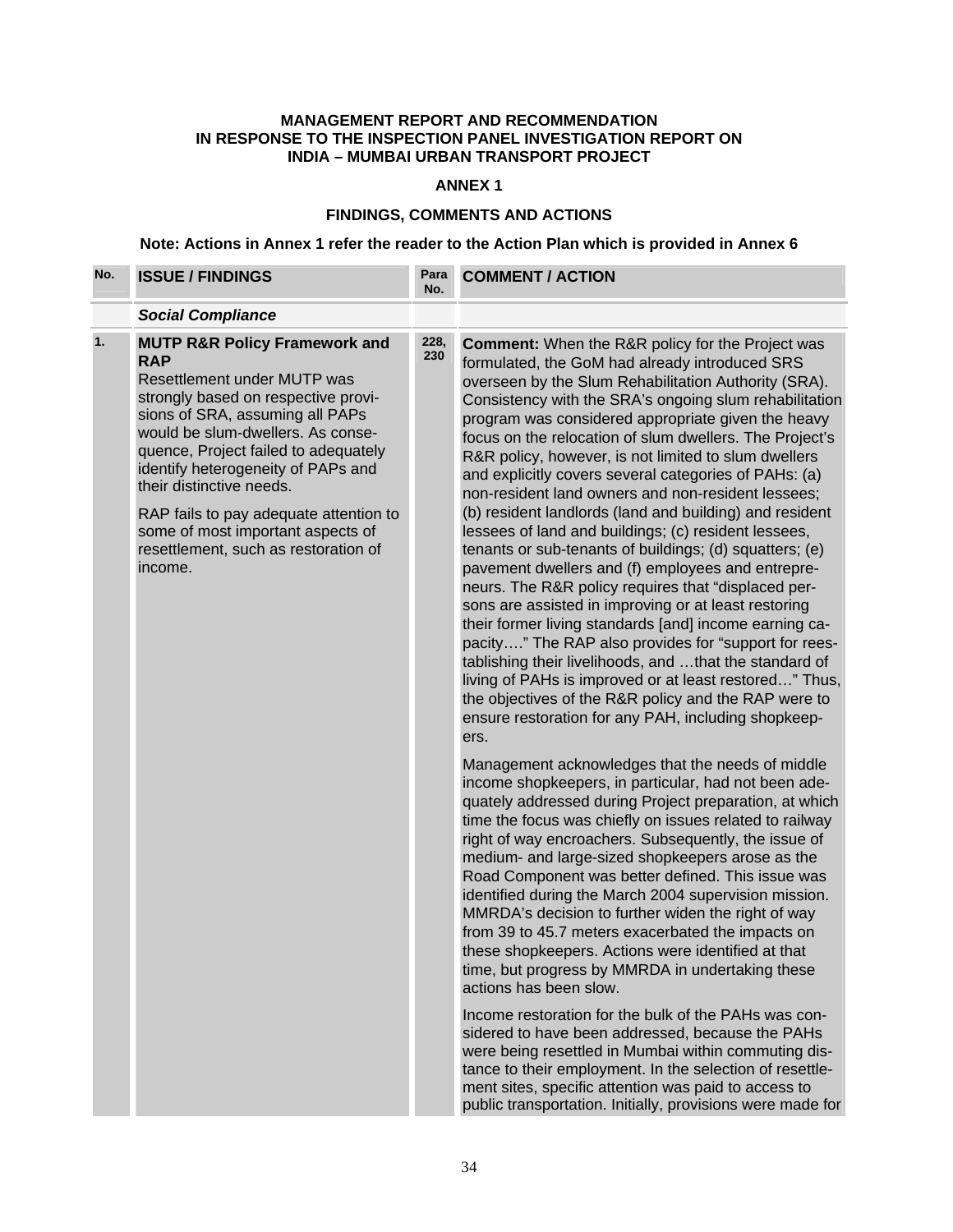| No. | <b>ISSUE / FINDINGS</b>                                                                                                                                                                                                                                                                                                                                                                                                                                                                                                                                                                                                                                                                                                                                                                                                                                                            | Para<br>No. | <b>COMMENT / ACTION</b>                                                                                                                                                                                                                                                                                                                                                                                                                                                                                                                                                                                                                                                                                                                                                                                                                                                                                                                                                                                                                                                                                                                                                                                                                                                                                                                                                                                                                                                                                                                                                                                                                                                                                                                                                                                                                                                                                                                                                                                                                                                                             |
|-----|------------------------------------------------------------------------------------------------------------------------------------------------------------------------------------------------------------------------------------------------------------------------------------------------------------------------------------------------------------------------------------------------------------------------------------------------------------------------------------------------------------------------------------------------------------------------------------------------------------------------------------------------------------------------------------------------------------------------------------------------------------------------------------------------------------------------------------------------------------------------------------|-------------|-----------------------------------------------------------------------------------------------------------------------------------------------------------------------------------------------------------------------------------------------------------------------------------------------------------------------------------------------------------------------------------------------------------------------------------------------------------------------------------------------------------------------------------------------------------------------------------------------------------------------------------------------------------------------------------------------------------------------------------------------------------------------------------------------------------------------------------------------------------------------------------------------------------------------------------------------------------------------------------------------------------------------------------------------------------------------------------------------------------------------------------------------------------------------------------------------------------------------------------------------------------------------------------------------------------------------------------------------------------------------------------------------------------------------------------------------------------------------------------------------------------------------------------------------------------------------------------------------------------------------------------------------------------------------------------------------------------------------------------------------------------------------------------------------------------------------------------------------------------------------------------------------------------------------------------------------------------------------------------------------------------------------------------------------------------------------------------------------------|
|     |                                                                                                                                                                                                                                                                                                                                                                                                                                                                                                                                                                                                                                                                                                                                                                                                                                                                                    |             | a three-year increased travel distance payment; sub-<br>sequently, housing societies were allowed to establish<br>CRFs or a cash supplement for travel. In hindsight,<br>greater attention should have been given to this issue,<br>including the journey to work, home-based employ-<br>ment, opportunities for employment in or near the re-<br>settlement site and women's employment.                                                                                                                                                                                                                                                                                                                                                                                                                                                                                                                                                                                                                                                                                                                                                                                                                                                                                                                                                                                                                                                                                                                                                                                                                                                                                                                                                                                                                                                                                                                                                                                                                                                                                                           |
|     |                                                                                                                                                                                                                                                                                                                                                                                                                                                                                                                                                                                                                                                                                                                                                                                                                                                                                    |             | Action: See Annex 6, Action Plan, Sections 1, 2, and<br>3.                                                                                                                                                                                                                                                                                                                                                                                                                                                                                                                                                                                                                                                                                                                                                                                                                                                                                                                                                                                                                                                                                                                                                                                                                                                                                                                                                                                                                                                                                                                                                                                                                                                                                                                                                                                                                                                                                                                                                                                                                                          |
| 2.  | Differences between Rail and Road<br>Component<br>Bank failed to recognize substantial<br>differences between the rail and the<br>road components and to incorporate<br>these differences into Project prepara-<br>tion and implementation. Differences<br>involved both the identification of<br>those affected by the road widening<br>and road construction, the surveying<br>of their assets, and their requirements<br>for resettlement. The Panel finds that<br>for the substantially different sub-<br>categories of populations, Bank did<br>not ensure that the Project design met<br>the Bank's Policy OD 4.30.<br>This failure had particular conse-<br>quences in overlooking fact that many<br>of the road PAPs are middle income<br>shopkeepers. Bank did not display<br>sufficient diligence in this respect in<br>ensuring that the Project design met<br>OD 4.30. | 233,<br>432 | <b>Comment: Management concurs with the Panel's find-</b><br>ing.<br>When the resettlement of people affected by the rail<br>improvements began, the urgency to resettle was<br>driven by the strict deadline, March 2001, set by the<br>Bombay High Court to move encroachers from the<br>safety zone adjacent to suburban railway lines. On<br>average, one person a day was dying in accidents re-<br>lated to the extremely hazardous conditions of people<br>residing in locations right up to the edge of the railway<br>tracks.<br>For the 10,000 rail-affected PAHs, the GoM purchased<br>about 4,000 housing units and constructed about 6,000<br>transit housing units under agreed procedures, prior to<br>Board approval, with expectations of retroactive financ-<br>ing from the Bank. Hence, priority focus was placed on<br>the resettlement of people affected by the court order,<br>including their relocation from transit to permanent<br>housing, and rail improvements.<br>The Project was prepared on a rolling basis with the<br>Rail Component moving forward first while the Road<br>Component was under preparation. This included the<br>collection of baseline data, preparation of the environ-<br>mental assessments, and development of the RIPs for<br>the JVLR and the SCLR. The decision of MMRDA to<br>expand the width of the right of way from 39.0 meters<br>to 45.7 meters increased the impact on the shopkeep-<br>ers and complicated the resettlement planning proc-<br>ess.<br>While the housing needs of the PAPs in the Rail and<br>Road Components are similar, supervision missions<br>since March 2004 have pointed out that the space<br>needs of medium- and large-sized shopkeepers con-<br>ducting business along roads being improved are sub-<br>stantially different. The application of the R&R policy,<br>which uses a square foot criterion for compensation<br>that is limited to 225 sq. feet, does not take into ac-<br>count the specialized location needs and space re-<br>quirements for shopkeepers and industrial type facili- |

ties. Item 17 describes the surveying of their assets.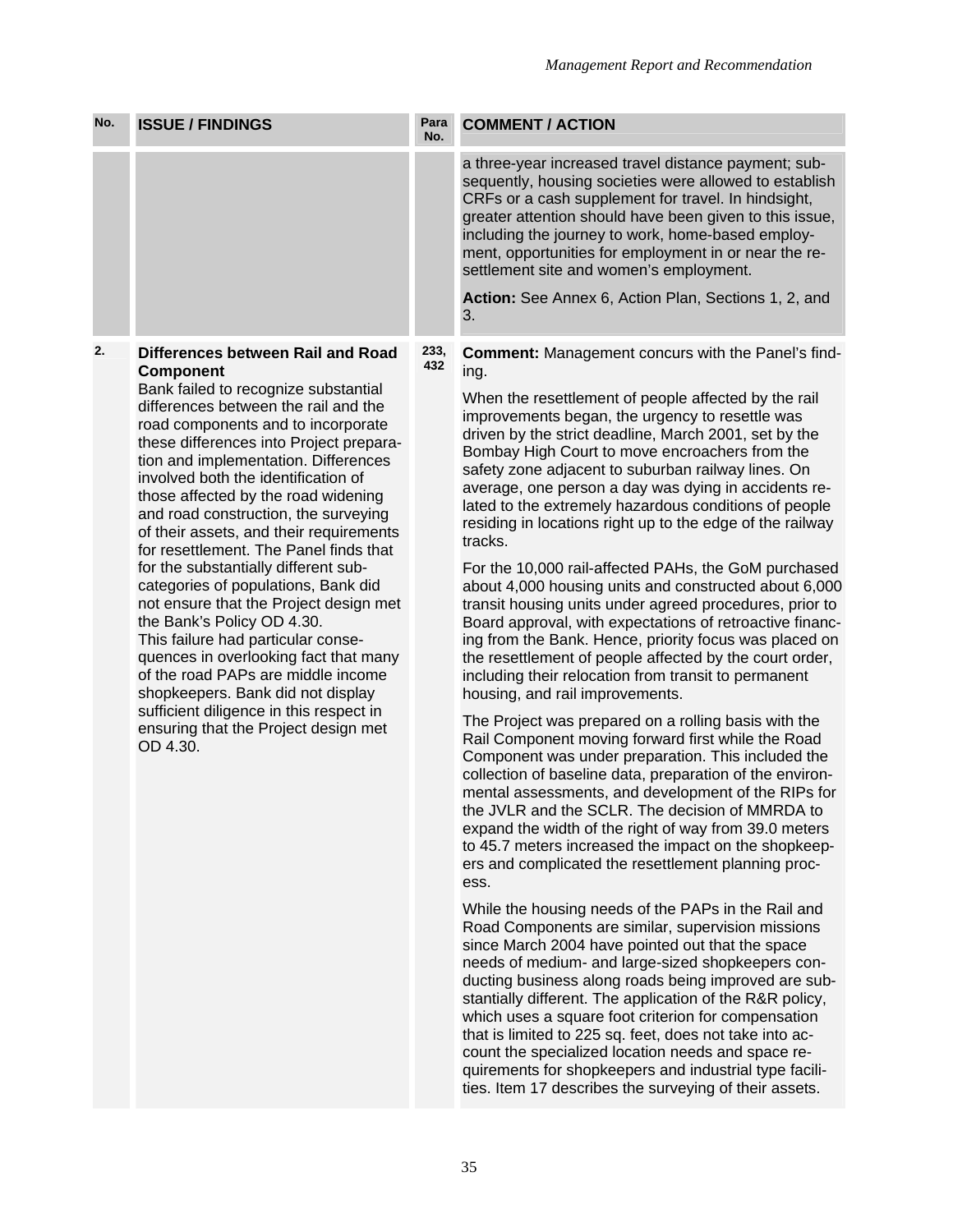| No. | <b>ISSUE / FINDINGS</b> | Para<br>No. | <b>COMMENT / ACTION</b>                                                                                                                                                                                                                                                                                                                                                                                                                                                                                                                                                                                                                                                                                                                                                                                                                                                                                                                        |
|-----|-------------------------|-------------|------------------------------------------------------------------------------------------------------------------------------------------------------------------------------------------------------------------------------------------------------------------------------------------------------------------------------------------------------------------------------------------------------------------------------------------------------------------------------------------------------------------------------------------------------------------------------------------------------------------------------------------------------------------------------------------------------------------------------------------------------------------------------------------------------------------------------------------------------------------------------------------------------------------------------------------------|
|     |                         |             | Of the PAHs in the MUTP, about 13 percent are shop-<br>keepers (2,569 out of 19,947 as of January 31, 2006).<br>Those shopkeepers with a floor space above 225 sq.<br>feet represent some 4 percent of the total PAHs. In the<br>Road Component, shopkeepers are more prevalent,<br>representing about 30 percent of the PAHs in contrast<br>to 5 percent in the Rail Component. About 40 percent<br>of the shopkeepers in the Road Component have<br>shops with floor area greater than 225 square feet,<br>compared to about 7 percent of the shopkeepers af-<br>fected by the Rail Component.                                                                                                                                                                                                                                                                                                                                               |
|     |                         |             | In March 2004, prior to the registration of the First Re-<br>quest for Inspection, the Bank identified the issues of<br>the shopkeepers and other inadequacies in resettle-<br>ment implementation. Beginning in April-May 2004 and<br>in July 2004 (see Management Response to the Sec-<br>ond Request for Inspection), the Bank agreed with<br>MMRDA on an Action Plan to address these issues.<br>Because the part of the Action Plan that called for dis-<br>cussions with middle income shopkeepers was not<br>achieving success, the Bank subsequently agreed with<br>MMRDA in April 2005 to pursue a BNS (contracted by<br>the Bank in August 2005). The purpose of this study<br>was to determine objectively what alternatives could<br>provide opportunities for restoration of incomes and,<br>accordingly, propose suitable measures to restore<br>shopkeepers' income levels. The TORs for this study<br>are provided in Annex 3. |
|     |                         |             | The BNS developed business typologies and groups<br>all affected shops under the following 15 typologies:<br>metal forging and blacksmith; timber and plywood;<br>chemical and related industries; tailors and dress mak-<br>ers; mechanic and related trades; electrical and related<br>trades, rubber and related trades; paper and related<br>works; printing and related trades; medical and related<br>professions; hotel and restaurant; stationery; grocery;<br>auto garage and auto parts; and miscellaneous. The<br>study distinguishes different types of shopkeepers with<br>different level of impacts and concludes:                                                                                                                                                                                                                                                                                                              |
|     |                         |             | The types of shopkeepers which may be particu-<br>larly disadvantaged by the policy are those en-<br>gaged in the following activities: (a) timber and<br>plywood; (b) printing and related works; (c) auto<br>garage and auto parts; (d) chemical and related;<br>and (e) metal forging and blacksmithing;                                                                                                                                                                                                                                                                                                                                                                                                                                                                                                                                                                                                                                    |
|     |                         |             | Income restoration for those engaged in activities<br>such as: (a) rubber and related works; (b) paper<br>and related works; (c) hotel and restaurant; (d)<br>medical and related works; and (e) mechanic and<br>related works, would be difficult in the short term;                                                                                                                                                                                                                                                                                                                                                                                                                                                                                                                                                                                                                                                                          |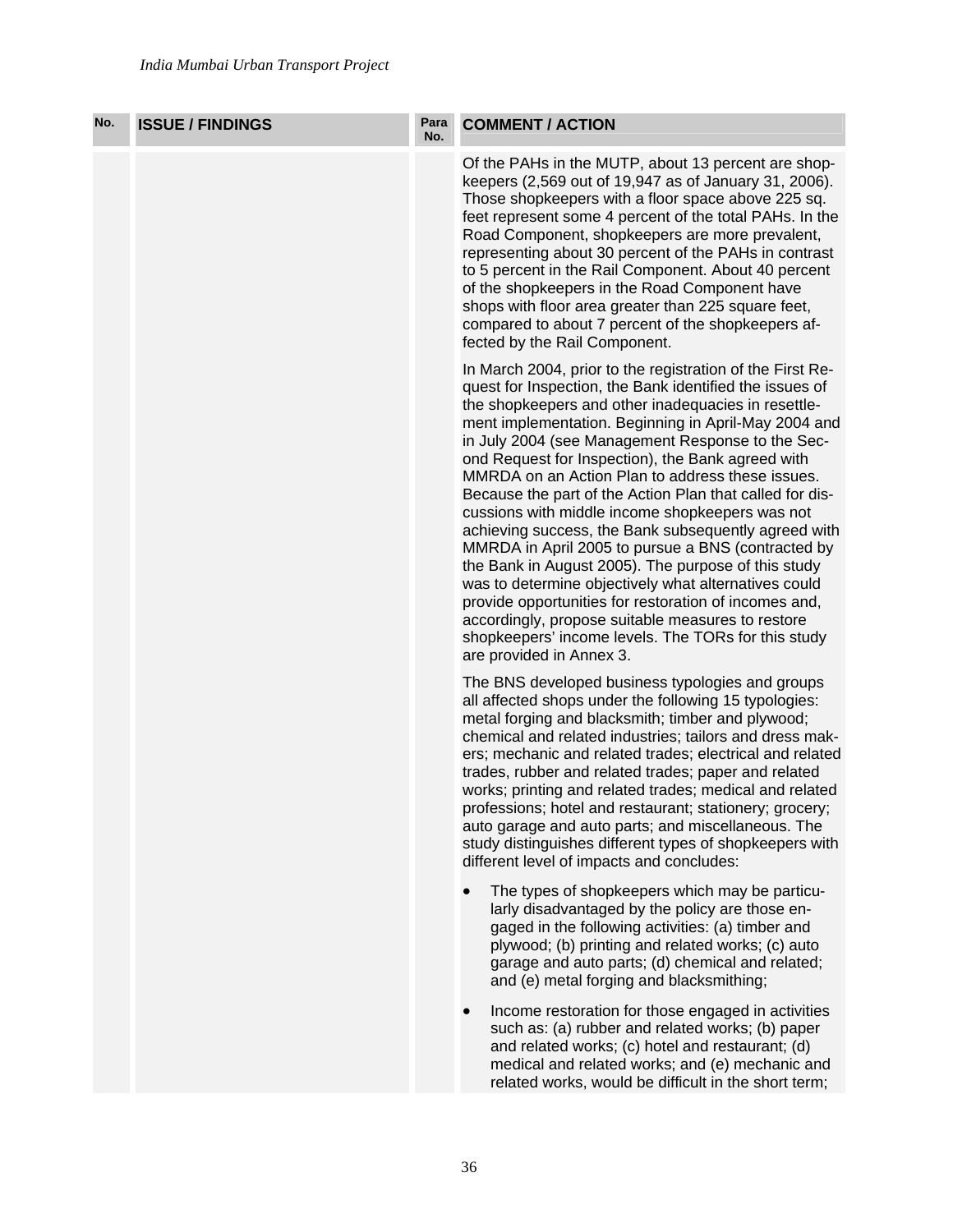| No. | <b>ISSUE / FINDINGS</b>                                                                                                                                                                                                                                                                                                                                                                                                                                                                                                                                                                                                                                                                                                                                                                                                                                                                                                                                                                                                                                                                                                                                                 | Para<br>No.                 | <b>COMMENT / ACTION</b>                                                                                                                                                                                                                                                                                                                                                                                                                                                                                                                                                                                                                                                                                                                                                                                                                                                                                                                                                                                                                                                                                                                                                                                                                                                                                                                                                                                                                                                                                                                                                                                   |
|-----|-------------------------------------------------------------------------------------------------------------------------------------------------------------------------------------------------------------------------------------------------------------------------------------------------------------------------------------------------------------------------------------------------------------------------------------------------------------------------------------------------------------------------------------------------------------------------------------------------------------------------------------------------------------------------------------------------------------------------------------------------------------------------------------------------------------------------------------------------------------------------------------------------------------------------------------------------------------------------------------------------------------------------------------------------------------------------------------------------------------------------------------------------------------------------|-----------------------------|-----------------------------------------------------------------------------------------------------------------------------------------------------------------------------------------------------------------------------------------------------------------------------------------------------------------------------------------------------------------------------------------------------------------------------------------------------------------------------------------------------------------------------------------------------------------------------------------------------------------------------------------------------------------------------------------------------------------------------------------------------------------------------------------------------------------------------------------------------------------------------------------------------------------------------------------------------------------------------------------------------------------------------------------------------------------------------------------------------------------------------------------------------------------------------------------------------------------------------------------------------------------------------------------------------------------------------------------------------------------------------------------------------------------------------------------------------------------------------------------------------------------------------------------------------------------------------------------------------------|
|     |                                                                                                                                                                                                                                                                                                                                                                                                                                                                                                                                                                                                                                                                                                                                                                                                                                                                                                                                                                                                                                                                                                                                                                         |                             | and<br>Those types of shopkeepers for whom there would<br>be no noticeable impacts and who could be shifted<br>to the resettlement sites are those engaged in ac-<br>tivities such as: (a) stationery; (b) grocery; (c) tai-<br>lors and dress makers; (d) sweets stalls and re-<br>lated; (e) electrical related works; and (f) other<br>miscellaneous activities. The shopkeepers' con-<br>cerns have been partly addressed by opportunities<br>for alternative resettlement sites, but this is not yet<br>complete and is being addressed by the Action<br>Plan.<br>Developing equitable solutions for the shopkeepers<br>poses a challenge for MMRDA, for it either has to seek<br>an exemption to its internal resettlement policies, or<br>change the policy, possibly creating a precedent to be<br>managed in the future. However, the Action Plan pro-<br>vided by MMRDA provides a way forward.<br>Action: See Annex 6, Action Plan, Section 1.                                                                                                                                                                                                                                                                                                                                                                                                                                                                                                                                                                                                                                                 |
| 3.  | Institutional capacity and delega-<br>tion of responsibilities to NGOs<br>The Panel believes that the lack of<br>capacity within MMRDA was one of<br>the reasons why MMRDA delegated<br>substantial parts of its responsibili-<br>ties for R&R to outside NGOs. Panel<br>appreciates effort to involve NGOs in<br>the Project, but is concerned about the<br>transfer of main implementation re-<br>sponsibilities from State Government<br>and Municipal Agencies to NGOs with<br>insufficient institutional capacity and<br>knowledge to deal with overwhelming<br>magnitude of responsibilities trans-<br>ferred.<br>Regarding involvement in post-<br>resettlement actions, Panel was in-<br>formed that contract was awarded on<br>a sole source basis. NSDF indicated<br>to the Panel that it does not generally<br>keep receipts of or otherwise docu-<br>ment expenditures.<br>With regard to the resettlement capac-<br>ity of the NGOs, the Panel foundthat<br>the NGOs tasked with conducting the<br>surveys on the road component and<br>later charged with implementing reset-<br>tlement operations did not have the<br>requisite institutional capacity. | 250,<br>240,<br>608,<br>703 | <b>Comment:</b> The NGOs were considered, at the time, to<br>be better equipped than government agencies to im-<br>plement the day-to-day resettlement activities on the<br>ground. At the time, the Project implementers thought<br>the use of NGOs was an appropriate and innovative<br>approach. MMRDA retained the responsibility for policy<br>issues, monitoring, resettlement related construction<br>activities, following up with municipal agencies for pro-<br>viding basic amenities, grievance redress and over-<br>sight.<br>At the time of Project appraisal, 10,000 PAHs from<br>along the railway lines had already been moved either<br>into purchased housing or into the transit housing. This<br>move had been accomplished with the assistance of<br>the NGOs. This experience led Management to con-<br>sider that the NGOs had the capacity to undertake the<br>resettlement for the Project and that MMRDA had the<br>capacity to supervise it. The contract was awarded to<br>the NGO, SPARC, on a sole-source basis, given its<br>pre-MUTP experience in the areas along the railway<br>lines.<br>As the Project progressed, the gaps in the NGOs' ca-<br>pacity and MMRDA's ability to supervise post resettle-<br>ment activities became clearer and were noted in sev-<br>eral supervision reports since March 2004. MMRDA<br>was slow to respond in mobilizing sufficient resources<br>to fill these gaps when SPARC became over extended,<br>following the award of other contracts within India and<br>beyond.<br>No Project funds flow to NSDF or through it. NSDF is a |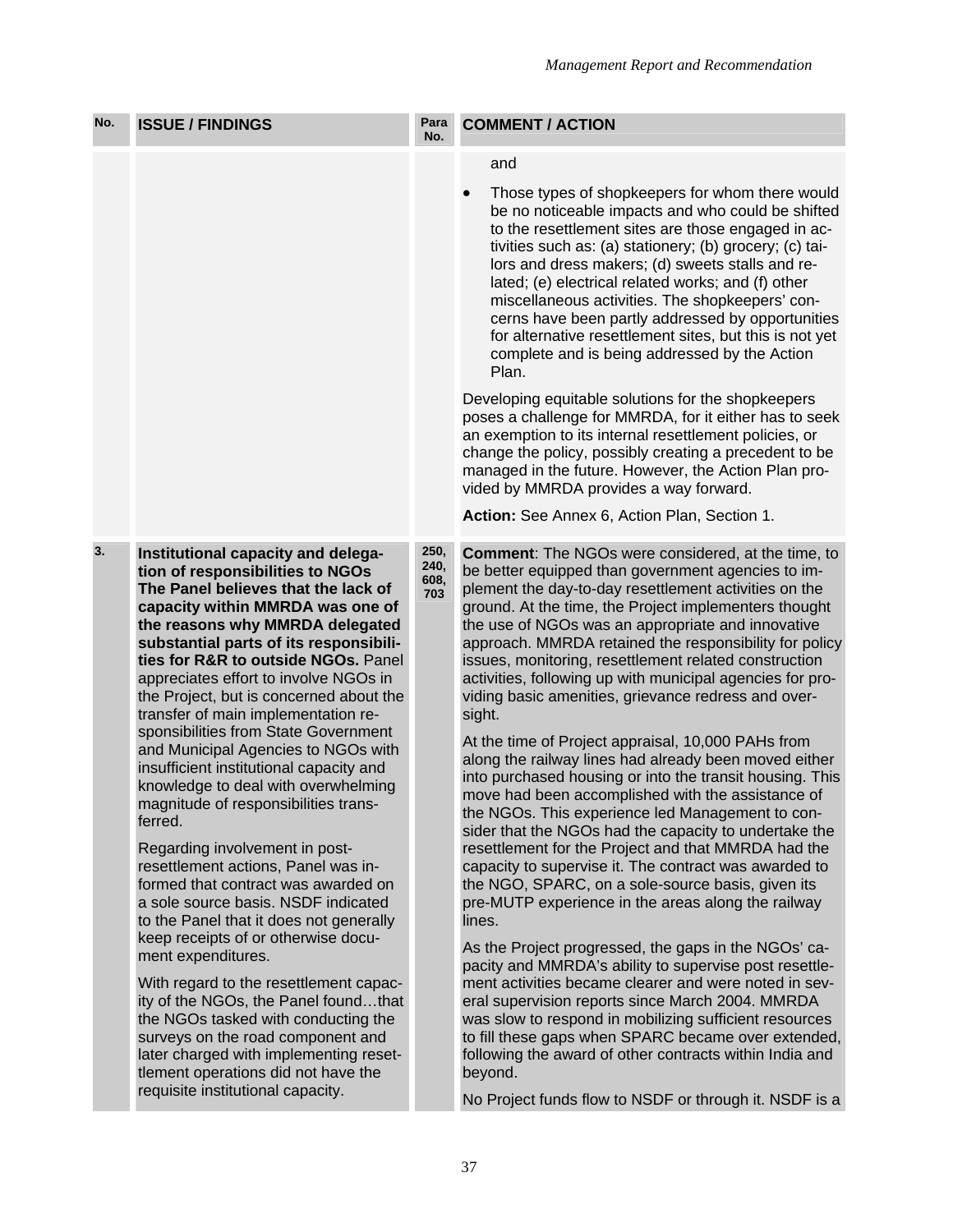ing numbers that dominate the history

| vide counseling services, but none of this work has<br>and maintenance of receipts.<br>4.<br>262,<br><b>Surveys and Conflicting Descrip-</b><br><b>Comment: Management acknowledges the Panel's</b><br>$277-$<br>tions of PAHs:<br>findings that the NGOs conducting the baseline sur-<br>279,<br><b>Entities conducting surveys of</b><br>290,<br>ing.<br><b>PAPs and PAHs</b><br>295,<br>310<br>NGOs lacked capacity to deal with<br>task of such a large scale, and did not<br>receive adequate training.<br><b>Methodology used for surveys</b><br>the number of 13,000 PAHs and used an estimated<br>Methodology used for population<br>counts from early phases of prepara-<br>80,000 PAPs. The number of PAHs was revised up-<br>tion was structurally imprecise and<br>flawed. This resulted inevitably in in-<br>exact physical data and in highly con-<br>flicting demographic estimates, with<br>negative consequences for Project<br>planning.<br>Bank staff did not carry out their pro-<br>fessional responsibility: they paid<br>of 5.0 PAP /PAH was used to make an estimate of<br>scant attention to the method of pre-<br>120,000 PAPs. The multiplier of 5.0 PAP/PAH was<br>paring population surveys, and were<br>based on 2001 population census data, which was<br>remiss in exercising quality-control<br>from the preliminaries of the survey to<br>their reported final results.<br><b>Consequences of problems in</b><br>methodologies of surveys: Con-<br>flicting descriptions of affected<br>populations<br>Flaws in gathering data appear to<br>have resulted in major misstatements<br>about overall size of displacement,<br>and eventually loss of control by Bank<br>staff over aggregate proportions of<br>mated multiplier at the time of the PCD.<br>displacement under Project. | No. | <b>ISSUE / FINDINGS</b> | Para<br>No. | <b>COMMENT / ACTION</b>                                                                                                                                                                                                                                                                                                                                                                                                                                                                                                                                                                                                                                                                                                                                                                                                                                                                                                                                                                                                                                                                                                                                                                                                                                                                                                                                                                                                                                         |
|-----------------------------------------------------------------------------------------------------------------------------------------------------------------------------------------------------------------------------------------------------------------------------------------------------------------------------------------------------------------------------------------------------------------------------------------------------------------------------------------------------------------------------------------------------------------------------------------------------------------------------------------------------------------------------------------------------------------------------------------------------------------------------------------------------------------------------------------------------------------------------------------------------------------------------------------------------------------------------------------------------------------------------------------------------------------------------------------------------------------------------------------------------------------------------------------------------------------------------------------------------------------------------------------------------------------------------------------------------------------------------------------------------------------------------------------------------------------------------------------------------------------------------------------------------------------------------------------------------------------------------------------------------------------------------------------------------------------------------------------------------------------------------------------------------------------------|-----|-------------------------|-------------|-----------------------------------------------------------------------------------------------------------------------------------------------------------------------------------------------------------------------------------------------------------------------------------------------------------------------------------------------------------------------------------------------------------------------------------------------------------------------------------------------------------------------------------------------------------------------------------------------------------------------------------------------------------------------------------------------------------------------------------------------------------------------------------------------------------------------------------------------------------------------------------------------------------------------------------------------------------------------------------------------------------------------------------------------------------------------------------------------------------------------------------------------------------------------------------------------------------------------------------------------------------------------------------------------------------------------------------------------------------------------------------------------------------------------------------------------------------------|
|                                                                                                                                                                                                                                                                                                                                                                                                                                                                                                                                                                                                                                                                                                                                                                                                                                                                                                                                                                                                                                                                                                                                                                                                                                                                                                                                                                                                                                                                                                                                                                                                                                                                                                                                                                                                                       |     |                         |             | CBO that does not have any contractual relationship<br>with either MMRDA or with the Bank. It has been work-<br>ing with slum dwellers in its capacity as a CBO to pro-<br>been on behalf of either MMRDA or the Bank. All pay-<br>ments to PAPs are made directly by MMRDA and ap-<br>propriate procedures are in place for these payments                                                                                                                                                                                                                                                                                                                                                                                                                                                                                                                                                                                                                                                                                                                                                                                                                                                                                                                                                                                                                                                                                                                     |
|                                                                                                                                                                                                                                                                                                                                                                                                                                                                                                                                                                                                                                                                                                                                                                                                                                                                                                                                                                                                                                                                                                                                                                                                                                                                                                                                                                                                                                                                                                                                                                                                                                                                                                                                                                                                                       |     |                         |             | Action: See Annex 6, Action Plan, Sections 3 and 5.                                                                                                                                                                                                                                                                                                                                                                                                                                                                                                                                                                                                                                                                                                                                                                                                                                                                                                                                                                                                                                                                                                                                                                                                                                                                                                                                                                                                             |
| Panel observes an imprecision and<br>7.<br>variability of population data in this<br>Project that exceeds any normal de-<br>gree, and does not comply with OD<br>4.30.<br>The analysis by the Panel found at<br>least two basic causes of the conflict-                                                                                                                                                                                                                                                                                                                                                                                                                                                                                                                                                                                                                                                                                                                                                                                                                                                                                                                                                                                                                                                                                                                                                                                                                                                                                                                                                                                                                                                                                                                                                               |     |                         |             | veys lacked capacity and did not have adequate train-<br>The Inspection Panel observed a change in the num-<br>ber of PAHs and PAPS at the Project Concept Docu-<br>ment (PCD) and the PAD stages. The PCD assumed<br>multiplier for family size of 6.15 PAP/PAH for a total of<br>wards at the time of appraisal (as reflected in the PAD)<br>to 19,228 PAHs; the multiplier was corrected, based on<br>actual survey data, downwards to 4.16 PAP/PAH for a<br>total of 80,000 PAPs. Subsequently, by April 2004, the<br>number of PAHs increased from 19,228 to 23,800 (a<br>rise of 24 percent) due to inclusion of additional sub-<br>projects, mainly rail station area improvements. At the<br>time of the April 2004 supervision mission, a multiplier<br>available at that time. Subsequently it was decided not<br>to include the additional sub-projects and the number<br>of PAHs declined to 19,947. The key driver in estimat-<br>ing the number of PAPs is the number of PAHs. The<br>48 percent increase in the number of PAHs from the<br>initial PCD stage to the PAD stage and a 48 percent<br>decrease in the multiplier coincided with an outcome of<br>80,000 PAPs in both instances. Statistics from subse-<br>quent RIP surveys give an average PAH/PAP ratio of<br>between 4.0 to 5.0. Management regrets any misun-<br>derstanding caused by the initial use of a higher esti-<br>Action: See Annex 6, Action Plan, Sections 5, 6, and |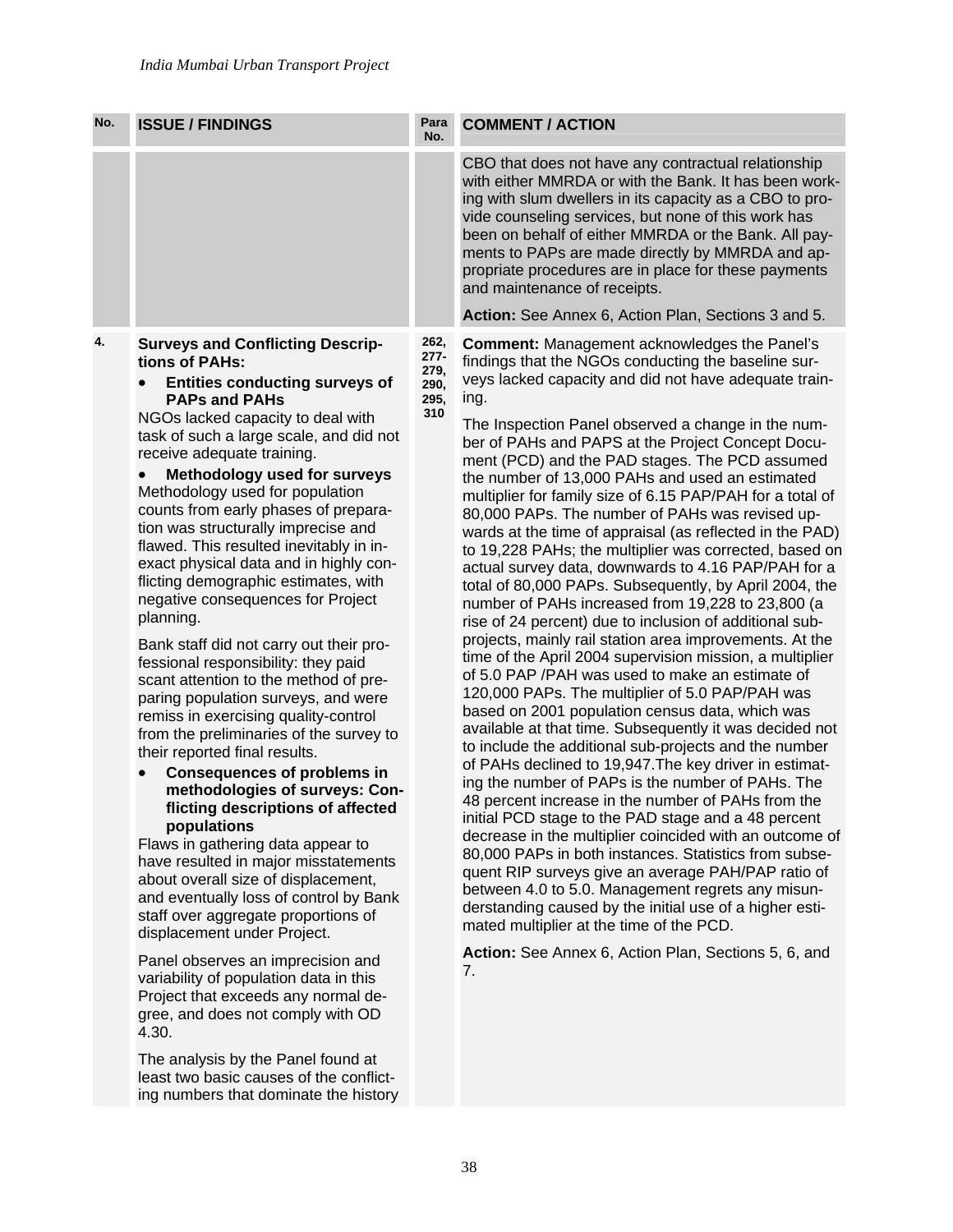**COMMENT / ACTION** 

#### **No.**  of the MUTP's displacement and resettlement component…(1) the conflicting numbers result from the structural imprecision in the basic methodology employed by the hired NGOs for population counting on the ground…(and) (2) these flaws were compounded by incorrect understatements made by some Bank staff in positions of influence when the separate resettlement project was eliminated. In view of the above, the Panel finds that the Bank has not complied with OD 4.30 with respect to a fundamental matter regarding the displacement/resettlement entailed by a Bankassisted project, namely the correct assessment and reporting of the magnitude of the population affected. • **Failure to develop appropriate baseline to assess risks**  Surveys of affected population, immovable assets affected by resettlement, and income of PAPs were significantly deficient and did not provide reliable baseline data, which does not comply with OD 4.30. **5. Problems in assessing the costs and feasibility of resettlement**  Unreliable data on people and physical assets translated into inability to assess realistically the costs of displacement. Even after "discovery" in 2004 of an increase of 50 percent in estimated number of people to be displaced, no re-examination of the component and its costs took place. Only after the Requests, in October 2005, were the figures updated for the R&R component. This appears to be mostly an accounting change in the way items long in-**305- 308 Comment:** Management wishes to highlight that costs and financing are based on PAHs (not PAPs). The PAH is the planning unit which corresponds to the resettlement units and construction needs. The major cost component of resettlement is the construction cost or purchase cost of units and is based on 19,200 units (as in the PAD, page 48), while the actual number of housing units built or under construction as of January 2006 is 21,000 or an 11 percent increase, which includes both extra units for common spaces and a cushion. Costs are within the range expected. There are two major components of costs for resettlement, which were reflected at appraisal and remain as such today:

No. **ISSUE / FINDINGS** Para

cluded in costs, but not monetized previously, are now reflected, and does not appear to represent an increase in financing for resettlement. As a result, Bank failed to comply with basic policies of OD 4.30 regarding the preparation, appraisal and implementation of resettlement operations.

- The cost of the construction or purchase of buildings/units for resettlement is estimated at USD 80 million. The actual bid out prices showed a saving on this cost giving a net IDA saving of about USD 16 million, as reflected in the Mid-Term Review Aide Memoire; and
- The monetary valuation of the TDRs was not included in the appraisal cost calculations (i.e., a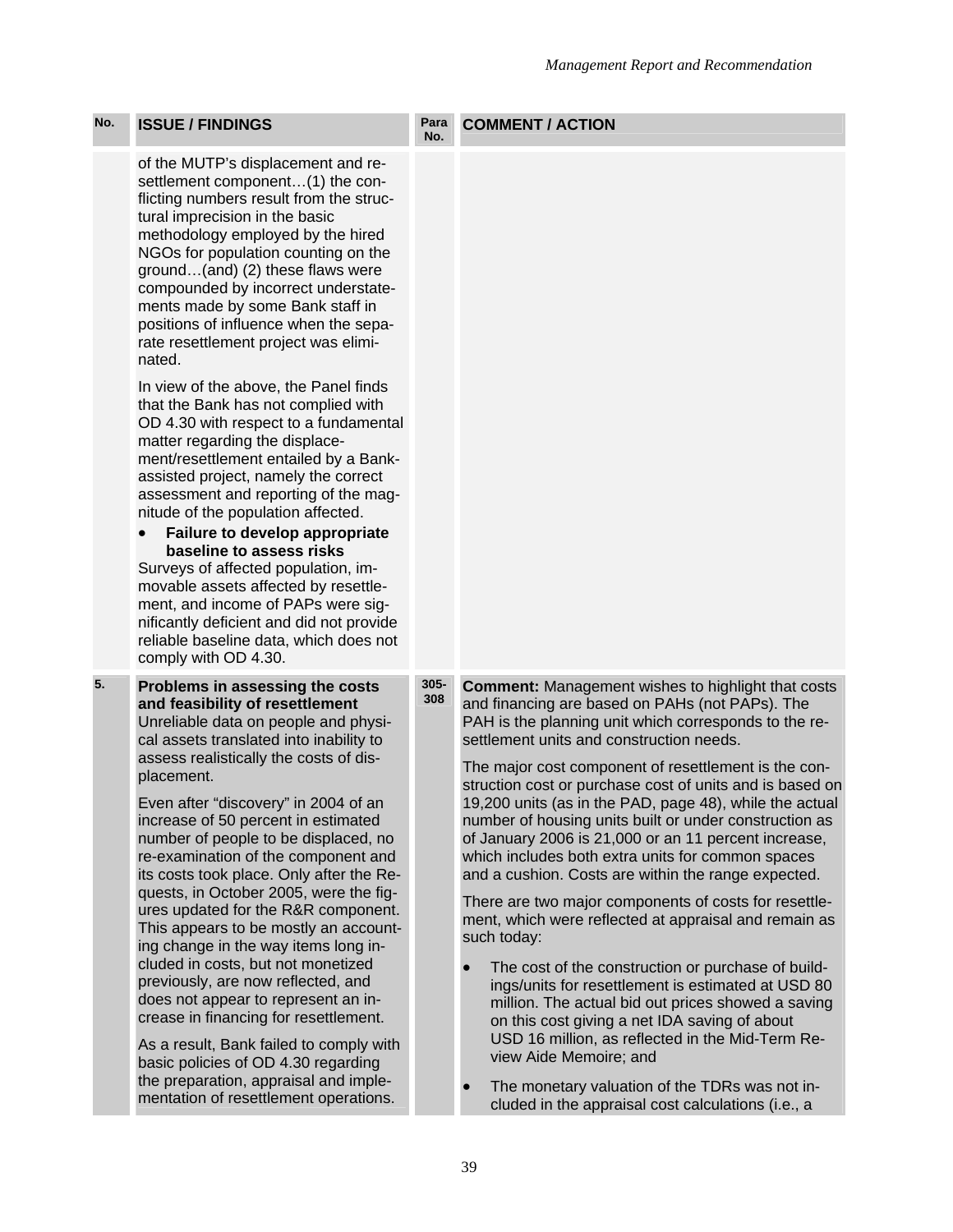| No. | <b>ISSUE / FINDINGS</b>                                                                                                                                                                                                                                                                                                                                                                                                                                                                                                                                                                                                                               | Para<br>No.            | <b>COMMENT / ACTION</b>                                                                                                                                                                                                                                                                                                                                                                                                                                                                                                                                                                                                                                                                                                                                                                                                                                                                                                                                                              |
|-----|-------------------------------------------------------------------------------------------------------------------------------------------------------------------------------------------------------------------------------------------------------------------------------------------------------------------------------------------------------------------------------------------------------------------------------------------------------------------------------------------------------------------------------------------------------------------------------------------------------------------------------------------------------|------------------------|--------------------------------------------------------------------------------------------------------------------------------------------------------------------------------------------------------------------------------------------------------------------------------------------------------------------------------------------------------------------------------------------------------------------------------------------------------------------------------------------------------------------------------------------------------------------------------------------------------------------------------------------------------------------------------------------------------------------------------------------------------------------------------------------------------------------------------------------------------------------------------------------------------------------------------------------------------------------------------------|
|     |                                                                                                                                                                                                                                                                                                                                                                                                                                                                                                                                                                                                                                                       |                        | zero financial cost for about 12,000 units). Since<br>then MMRDA has monetized the TDRs for the<br>purpose of cost sharing between agencies as re-<br>flected in the Mid-Term Review and Aide Memoire.<br>There is no actual cost increase but rather an ac-<br>counting change, which does not impact the costs<br>or financing.                                                                                                                                                                                                                                                                                                                                                                                                                                                                                                                                                                                                                                                    |
|     |                                                                                                                                                                                                                                                                                                                                                                                                                                                                                                                                                                                                                                                       |                        | Action: No action required.                                                                                                                                                                                                                                                                                                                                                                                                                                                                                                                                                                                                                                                                                                                                                                                                                                                                                                                                                          |
| 6.  | <b>Neglecting community assets</b><br>Surveys of community assets were<br>inadequate and did not comply with<br>OD 4.30.                                                                                                                                                                                                                                                                                                                                                                                                                                                                                                                              | 312                    | <b>Comment:</b> Management agrees that surveys of com-<br>munity assets are important and has made every at-<br>tempt to ensure that MMRDA included community as-<br>sets in its surveys.<br>In the RAP and subsequent RIPs, the number of com-<br>munity assets affected, such as places of worship,<br>schools, toilets, etc., have been identified and recorded<br>(para 11 of April 2002, RAP; para 4.17 of draft updated<br>September 2005 RIP for SCLR; para 4.11 of July 2004<br>RIP for JVLR-Phase-II; paras 2.10-11 and 3.22- 3.23<br>of April 2002 RIP for JVLR-phase-I).                                                                                                                                                                                                                                                                                                                                                                                                  |
|     |                                                                                                                                                                                                                                                                                                                                                                                                                                                                                                                                                                                                                                                       |                        | The reconstruction of community facilities is based on<br>consultation with those affected. There has been in-<br>adequate follow-up on the timely reconstruction of the<br>facilities, and the Bank team has been working with<br>MMRDA to rectify this.                                                                                                                                                                                                                                                                                                                                                                                                                                                                                                                                                                                                                                                                                                                            |
| 7.  | The special case of the shopkeep-                                                                                                                                                                                                                                                                                                                                                                                                                                                                                                                                                                                                                     | 429,                   | Action: See Annex 6, Action Plan, Section 3.<br><b>Comment:</b> Management agrees that the commercial                                                                                                                                                                                                                                                                                                                                                                                                                                                                                                                                                                                                                                                                                                                                                                                                                                                                                |
|     | ers<br><b>Commercial rehabilitation</b><br>needs<br>Bank overlooked middle income shop-<br>keepers in planning for resettlement<br>and failed to notice differences in their<br>situation from that of others to be re-<br>settled. This does not comply with OD<br>4.30.<br>Panel is very concerned that unless<br>further actions are taken, shopkeepers<br>will be put in significantly worse condi-<br>tions as a result of the relocation. This<br>would not comply with Bank Policy.<br>Issues in relation to shopkeep-<br>ers and other commercial PAPs<br>Surveys did not appropriately cover<br>employees of middle income shop-<br>keepers. | 443,<br>$322 -$<br>325 | rehabilitation of the middle income shopkeepers is a<br>significant challenge, which the Bank has been pursu-<br>ing since March 2004. Management remains commit-<br>ted to resolving this issue in the Project. See also Item<br>2.<br>Management acknowledges the Panel's findings re-<br>garding surveys of the employees of the shopkeepers.<br>The impacts to employees in business establishments<br>are discussed in all RIPs. For example, this was dis-<br>cussed in paras 3.8 and 4.23 and Annexure VI to Vol-<br>ume II of the draft updated RIP for SCLR; paras 3.7-<br>3.8, 4.13 and Annexure VIII of Volume-II of the July<br>2004 RIP for JVLR-Phase II; para 4.36 and Annexure<br>III of Volume II of the August 2003 RIP for Jogeshwari<br>Road-Over-Bridge (ROB) South; and para 4.26 and<br>Annexure III of Volume II of the August 2003 RIP for<br>Jogeshwari ROB North. It is also addressed in the<br>BNS.<br>Management was concerned that shopkeepers should |
|     | Socio-economic situation of distinct<br>group of middle income and lower-                                                                                                                                                                                                                                                                                                                                                                                                                                                                                                                                                                             |                        | not be relocated until adequate provisions had been<br>agreed. Management further requested and received<br>confirmation from the Borrower (letter of October 24,                                                                                                                                                                                                                                                                                                                                                                                                                                                                                                                                                                                                                                                                                                                                                                                                                    |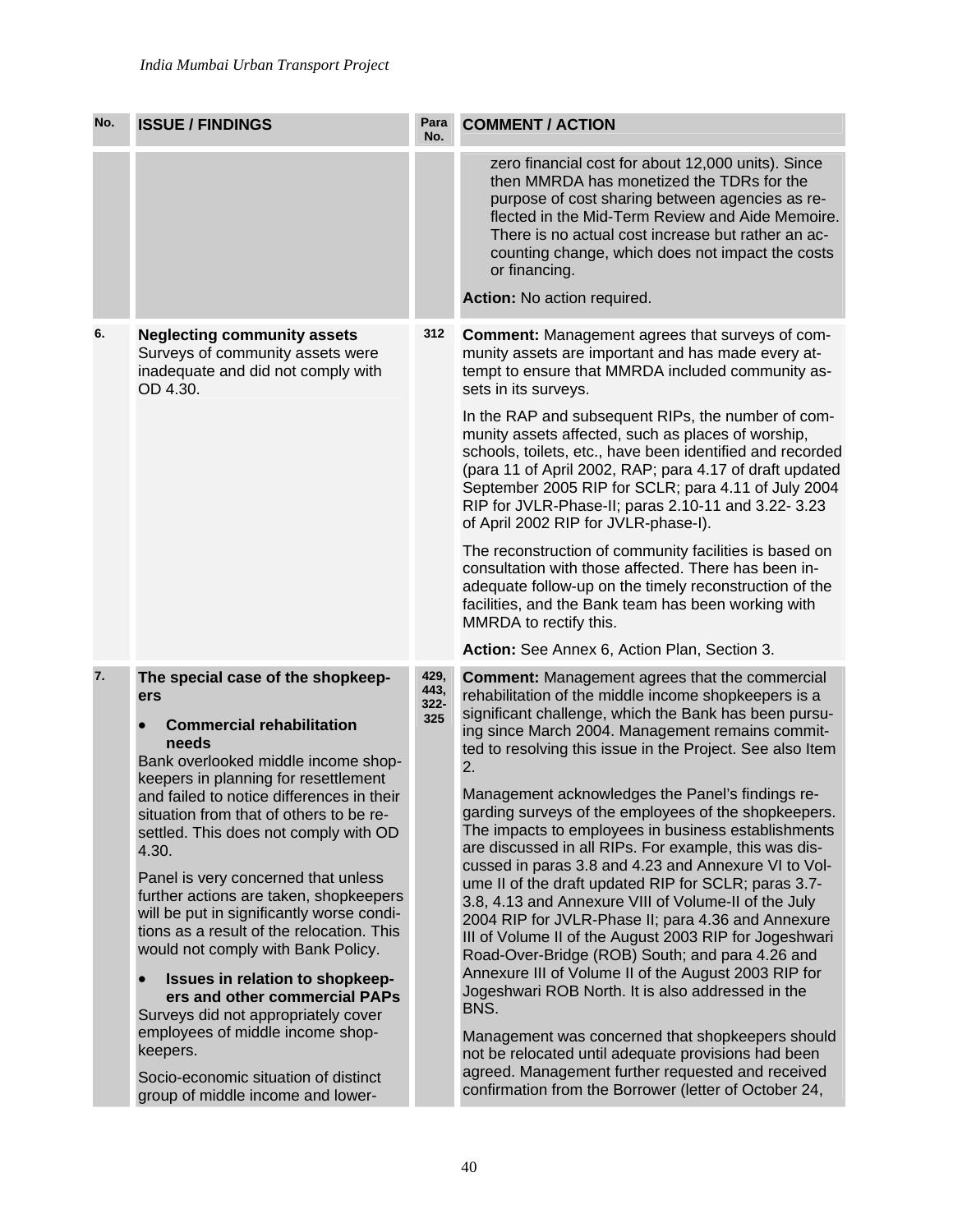| No. | <b>ISSUE / FINDINGS</b>                                                                                                                                                                                                                                                                                                 | Para<br>No. | <b>COMMENT / ACTION</b>                                                                                                                                                                                                                                                                                                                                                                                                                                                                                                                                                                                                                                                                                          |
|-----|-------------------------------------------------------------------------------------------------------------------------------------------------------------------------------------------------------------------------------------------------------------------------------------------------------------------------|-------------|------------------------------------------------------------------------------------------------------------------------------------------------------------------------------------------------------------------------------------------------------------------------------------------------------------------------------------------------------------------------------------------------------------------------------------------------------------------------------------------------------------------------------------------------------------------------------------------------------------------------------------------------------------------------------------------------------------------|
|     | middle income inhabitants, in particu-<br>lar shopkeepers and other commercial<br>PAPs, was not adequately recognized<br>in preparation and planning. This fails<br>to comply with OD 4.30.                                                                                                                             |             | 2005) that PAPs would not be resettled "without reha-<br>bilitating them and [we] fully intend to relocate and re-<br>habilitate the PAPs as per the covenant of our MUTP<br>agreement and as per the established Bank policies on<br><b>R&amp;R.</b> "                                                                                                                                                                                                                                                                                                                                                                                                                                                          |
|     | While Business Needs Study is carried<br>out and its outcomes are being ex-<br>pected, affected groups - who com-<br>plained about their impending and de-<br>capitalizing involuntary displacement -<br>should not be uprooted and relocated<br>as originally envisaged, which would<br>not comply with Bank policies. |             | Action: See Annex 6, Action Plan, Section 1.                                                                                                                                                                                                                                                                                                                                                                                                                                                                                                                                                                                                                                                                     |
| 8.  | Private ownership of land and<br>shops at the old locations<br>Bank failed to address lack of R&R<br>capacity within MMRDA to deal with<br>complex, case-by-case tenure. This is<br>not consistent with OD 4.30.                                                                                                        | 338         | <b>Comment:</b> Management appreciates the complexities<br>of land tenure. Most of the city of Mumbai operates<br>through informal land tenure arrangements. Many of<br>those in the affected area have lived or operated busi-<br>nesses there for a long period of time with informal or<br>customary arrangements. In accordance with OD 4.30,<br>Management also understands that all affected people<br>are entitled to fair treatment, irrespective of their tenure<br>status. To this end, the approach of the Bank team is<br>to treat all PAHs equitably, independent of their status<br>with regard to customary or informal rights, to restore<br>livelihoods.                                        |
|     |                                                                                                                                                                                                                                                                                                                         |             | Management recognized the limited capacity for R&R<br>within MMRDA and sought to partially address this<br>issue through the use of NGOs that had previously<br>achieved success in supporting resettlement of slum<br>residents in Mumbai. Management agrees that steps<br>need to be taken to strengthen the ability of MMRDA to<br>deal with case-by-case tenure situations, especially<br>related to businesses, and is working to address this<br>issue through new actions to provide direct support to<br>MMRDA. It should be noted the MMRDA staff involved<br>with resettlement implementation include employees<br>from the revenue department who are responsible for<br>addressing ownership issues. |
|     |                                                                                                                                                                                                                                                                                                                         |             | Action: See Annex 6, Action Plan, Section 5.                                                                                                                                                                                                                                                                                                                                                                                                                                                                                                                                                                                                                                                                     |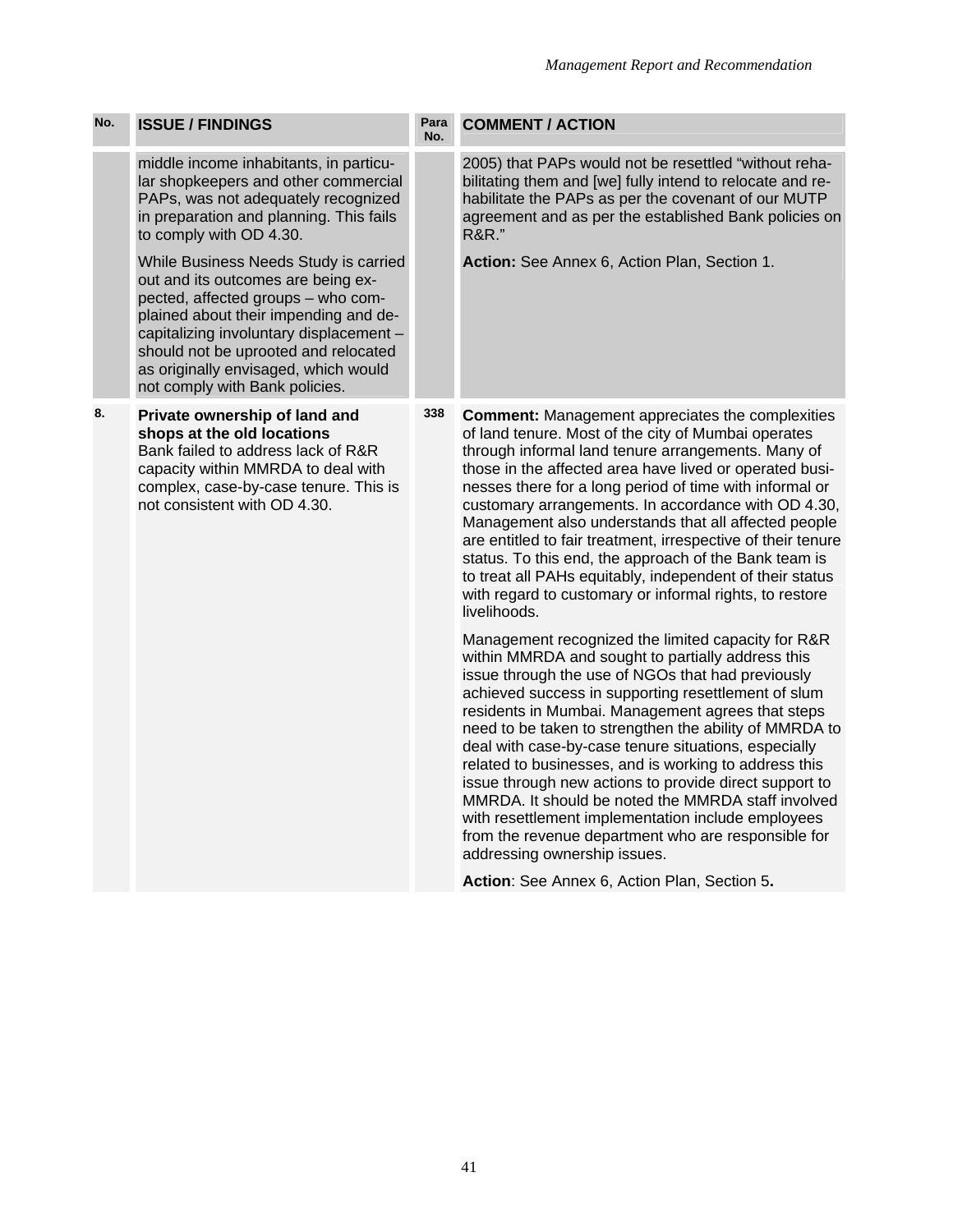#### **9. PAPs access to information: Public Information Centers (PICs)**  Although there were provisions to provide information to PAPs through PICs, these did not operate effectively during crucial period when people

needed to be informed about Project. Dissemination of substantive information about Project was neither timely nor effective. Disclosure of information on MUTP has been inadequate and does not comply with OD 4.30. Panel notes Bank's efforts to improve performance of PICs since April 2004.

#### **No. COMMENT / ACTION**

**355 Comment**: Public consultation processes were included in the Project design at appraisal and three PICs were already open when the Project was approved. However, the Bank recognized in the supervision missions in March 2004 (Aide Memoire) and the Management letter of May 12, 2004, from the Country Director to the Chief Secretary, GoM, that the delivery of information to PAHs was not satisfactory. The Bank requested the following actions, which were subsequently implemented by MMRDA:

- The SCLR PIC was opened on April 22, 2004;
- Additional PICs were opened at the Mankhurd resettlement site (April 2004), JVLR-Majas resettlement site (May 6, 2004), Jogeshwari ROB South (April 25, 2005) and at Kanjur Marg resettlement site (August 17, 2005);
- The October-November 2004 supervision mission focused on the physical aspects and accessibility of the PICs. Weaknesses were not ignored and the need for improvements was regularly pointed out during subsequent field visits. Steps were taken to improve the PIC serving the SCLR, in particular, to ensure that it was staffed and resourced. A public relations firm deployed its representatives at all PICs;
- In order to provide for a broader mechanism of communication, since not all those affected would visit a PIC, MMRDA developed a brochure in English and Marathi outlining the details of resettlement issues; and
- A public relations firm was appointed on April 11, 2005. Its TORs included producing a 60-day Action Plan to improve the physical condition of the existing PICs, as well as to staff and resource them. Two of the additional sites for PICs resulted from the recommendations of this firm. Relevant documents pertaining to resettlement and entitlements were procured and stocked in each PIC. Signage and posters in local languages were put up in the PICs; a booklet of frequently-asked questions was prepared for distribution among those who did not visit the PICs.

As the Panel notes, focused attention on systematic upgrading of the PICs began to show positive results from 2004 onwards. Management expects, however, that timely delivery of information and communication with PAHs will continue to require vigilance.

**Action:** See Annex 6, Action Plan, Section 8.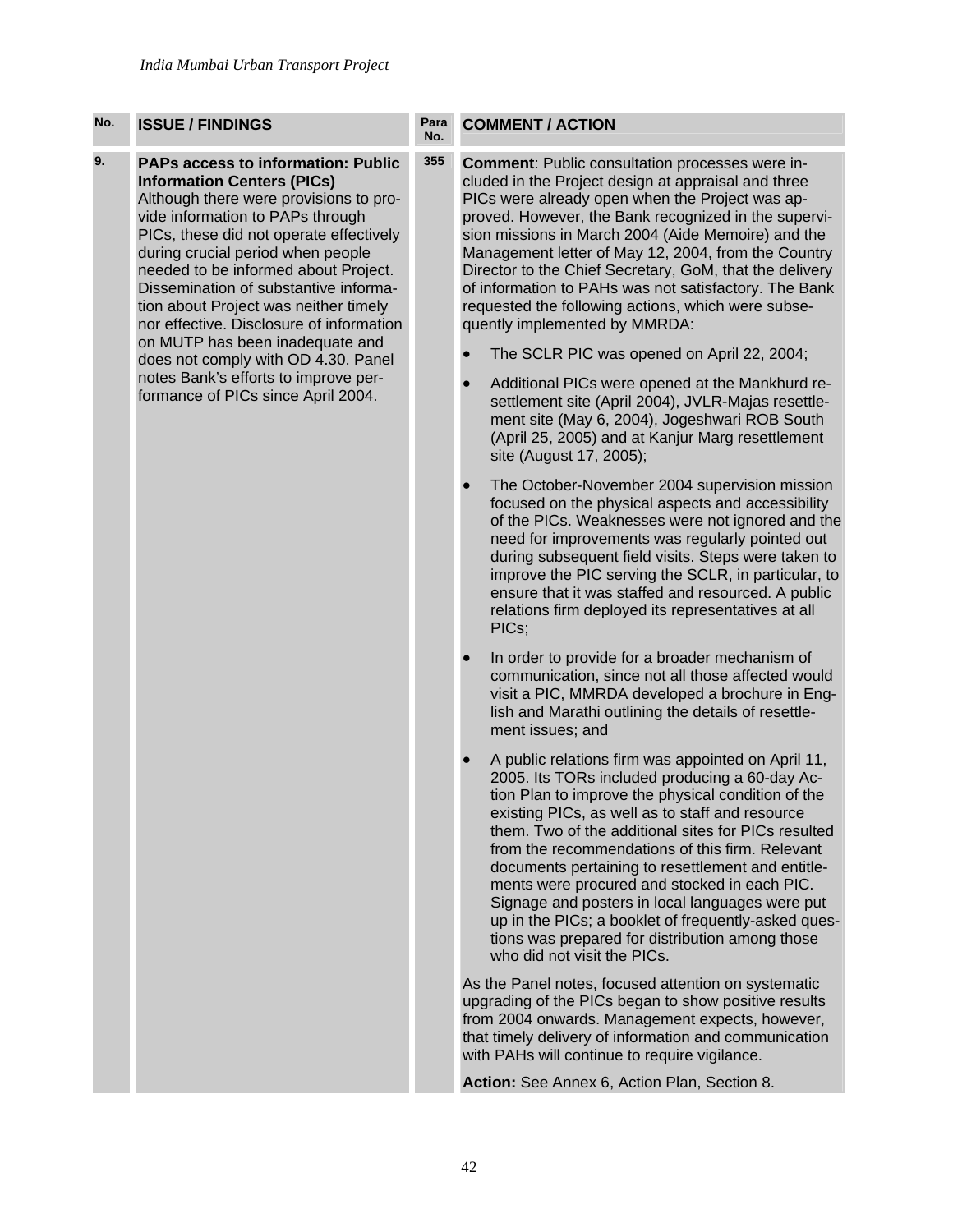**10. Responding to requests for information** 

Information process is inadequate and there is general lack of responsiveness to Requesters' inquiries for information. Disclosure of information on MUTP has been insufficient and not in compliance with Bank Policies.

# **11. Consultation**

Neither shopkeepers nor other PAPs were consulted in advance about resettlement sites. The shopkeepers were not consulted about any possible alternatives to the resettlement sites for their shops. This does not comply with OD 4.30 and OP 4.01.

The Panel finds that, when meetings with PAPs took place, "consultation" with them seemed to be more in the nature of telling them what was to occur than engaging them in meaningful discussion on alternative options that might better meet their needs.

Lack of meaningful consultation on other elements of Project, such as alternative alignments of the road.

## **COMMENT / ACTION**

**No.** 

**361 Comment:** The Bank team recognized the need for adequate disclosure and these mechanisms were agreed in the Project design and reflected in the PAD. The Bank team noted during supervision that methods for responding to requests for information were insufficient and took several steps to address this issue.

- The Bank team has responded to requests for information or clarification that it has received directly, either by requesting MMRDA to respond or by responding itself where information was readily available. The Bank team has maintained a log and tracking system of all requests. For example, from March 2005 to date, the Bank is in receipt of 200 letters. The Bank team also developed its own information brochure to send out directly on request for information;
- The Bank team has consistently urged MMRDA to respond to all requests for information, to be proactive in its outreach and systematic in its communication. A benefit of this Project will be MMRDA's improved capacity to address resettlement and public relations issues, which was initially absent. The management of the Help Desk at the MMRDA office in the Bandra-Kurla Complex has been streamlined with the help of the public relations firm and it now services affected persons and the media; and
- As part of general outreach, MMRDA has substantially improved its website. (http://www.mmrdamumbai.org)

### **Action:** See Annex 6, Action Plan, Section 8.

**EXEC Comment:** Given the limited options available for resettlement sites, advance consultation with PAHs was not possible; however, once the sites were identified the PAHs were consulted on the draft layouts and plans and suitable changes were incorporated, based on their feedback. It should be noted that Mumbai has some of the most expensive real estate in the world (see Item 12).

### *Resettlement Sites*

MMRDA selected resettlement sites in the context of extremely high land prices, strong demand for housing, and limited availability of sites.

The sites selected were described in the RAP, which was disclosed and discussed with PAHs from December 2002 to February 2003. As part of the preparation for the SCLR RIP, the suitability of the sites and the criteria for their selection were explained to PAHs in

**371, 372,** 

**SUM**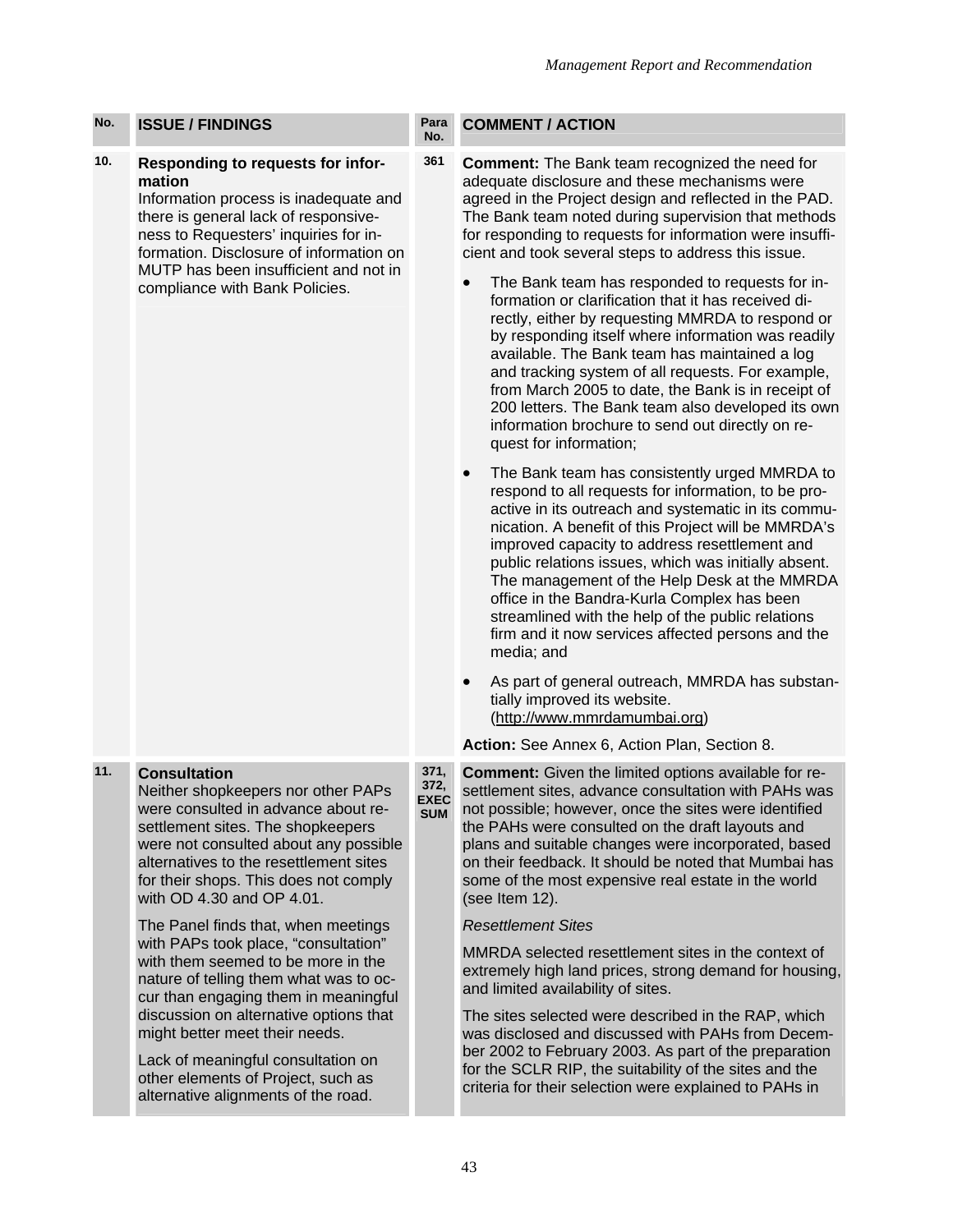| No. | <b>ISSUE / FINDINGS</b>                                                                                                                                                                                                                                                                                                                                                                                                                                                                                                                                                                                                                                                                                                                                                                                                                                                                                                                                                                                                 | Para<br>No. | <b>COMMENT / ACTION</b>                                                                                                                                                                                                                                                                                                                                                                                                                                                                                                                                                                                                                                                                                                                                                                                                                                                                                                                                                                                                                                                                                                                                                                                                                                                                                                                                                                                                    |
|-----|-------------------------------------------------------------------------------------------------------------------------------------------------------------------------------------------------------------------------------------------------------------------------------------------------------------------------------------------------------------------------------------------------------------------------------------------------------------------------------------------------------------------------------------------------------------------------------------------------------------------------------------------------------------------------------------------------------------------------------------------------------------------------------------------------------------------------------------------------------------------------------------------------------------------------------------------------------------------------------------------------------------------------|-------------|----------------------------------------------------------------------------------------------------------------------------------------------------------------------------------------------------------------------------------------------------------------------------------------------------------------------------------------------------------------------------------------------------------------------------------------------------------------------------------------------------------------------------------------------------------------------------------------------------------------------------------------------------------------------------------------------------------------------------------------------------------------------------------------------------------------------------------------------------------------------------------------------------------------------------------------------------------------------------------------------------------------------------------------------------------------------------------------------------------------------------------------------------------------------------------------------------------------------------------------------------------------------------------------------------------------------------------------------------------------------------------------------------------------------------|
|     | Panel notes that certain consultation<br>did take place subsequent to selection<br>of sites with regard to characteristics<br>of buildings and shops, which led to<br>increased height for certain shops or<br>space on the ground level for a limited<br>number of shops. This is consistent<br>with OD 4.30 and OP 4.01. But not all<br>the shopkeepers entitled to consulta-<br>tion were included.                                                                                                                                                                                                                                                                                                                                                                                                                                                                                                                                                                                                                  |             | October-December 2002.<br><b>Alternative Alignments</b><br>Scope for consultation on alternative alignments was<br>constrained by a lack of viable alternatives in a highly<br>dense urban environment. See Item 32.<br>Action: See Annex 6, Action Plan, Section 8.                                                                                                                                                                                                                                                                                                                                                                                                                                                                                                                                                                                                                                                                                                                                                                                                                                                                                                                                                                                                                                                                                                                                                       |
| 12. | <b>Resettlement Sites</b><br><b>Selection of resettlement sites</b><br>Almost no discussion of the social and<br>socioeconomic effects of using TDRs<br>for land acquisition in PAD or RAP.<br>Panel is concerned that use of TDRs<br>in the MUTP has limited availability of<br>sites that were considered. Panel is<br>also concerned that choice of possible<br>resettlement sites was strongly influ-<br>enced by finding sites that suited the<br>developers.<br><b>Consideration of the Request-</b><br>ers' proposals for alternative<br>sites<br>Panel was unable to find in Project<br>files systematic schedule of possible<br>locations for resettlement and analysis<br>of advantages and disadvantages of<br>each. Such analysis should have<br>formed integral part of EA of road<br>component of overall Project, and that<br>problems currently being experienced<br>are in part due to this shortcoming.<br>Failure to consider alternative reset-<br>tlement sites is not consistent with OD<br>4.30. | 389,<br>394 | <b>Comment: Management acknowledges the Panel's</b><br>finding.<br>Selecting sites for resettlement in Mumbai's congested<br>urban environment that are both economically feasible<br>and close to areas from which people have been dis-<br>placed is at the core of the Project's challenges.<br>The use of TDRs is a market-oriented approach that,<br>given the scarcity of land in Mumbai, provides incen-<br>tives for land owners to make their land available for<br>public purposes since the compensation received un-<br>der the land acquisition act is not a real market price.<br>Under the land use regulations in Mumbai, the Gov-<br>ernment has established a maximum floor space (FSI,<br>floor space index) for each location in the city. Devel-<br>opers cannot exceed these maximum limits when con-<br>structing buildings. As an incentive for developers to<br>construct low-cost housing, the Government has given<br>developers the rights to exceed these limits. The TDRs<br>are especially valuable because the right to exceed the<br>legal density can be transferred from slum areas to<br>northern suburb areas and can be used for more in-<br>tensive development. The developer may either use<br>the TDRs to construct and sell the additional space<br>generated from the higher FSI or sell the right to an-<br>other user.<br>A sub-group was formed in MMRDA prior to appraisal |

of the Project with representatives from Government and NGOs to identify various available sites for resettlement. Three options evolved out of this process.

- In Option A, six feasible sites were selected out of a number of sites initially identified. These sites were procured based on transfer from other government departments or using TDRs from land owners. Availability of infrastructure, social services and access to employment opportunity, as well as proximity to the areas from which people were being displaced were taken into consideration in finalizing these sites;
- Under Option B, four large sites were procured from developers and land owners, through an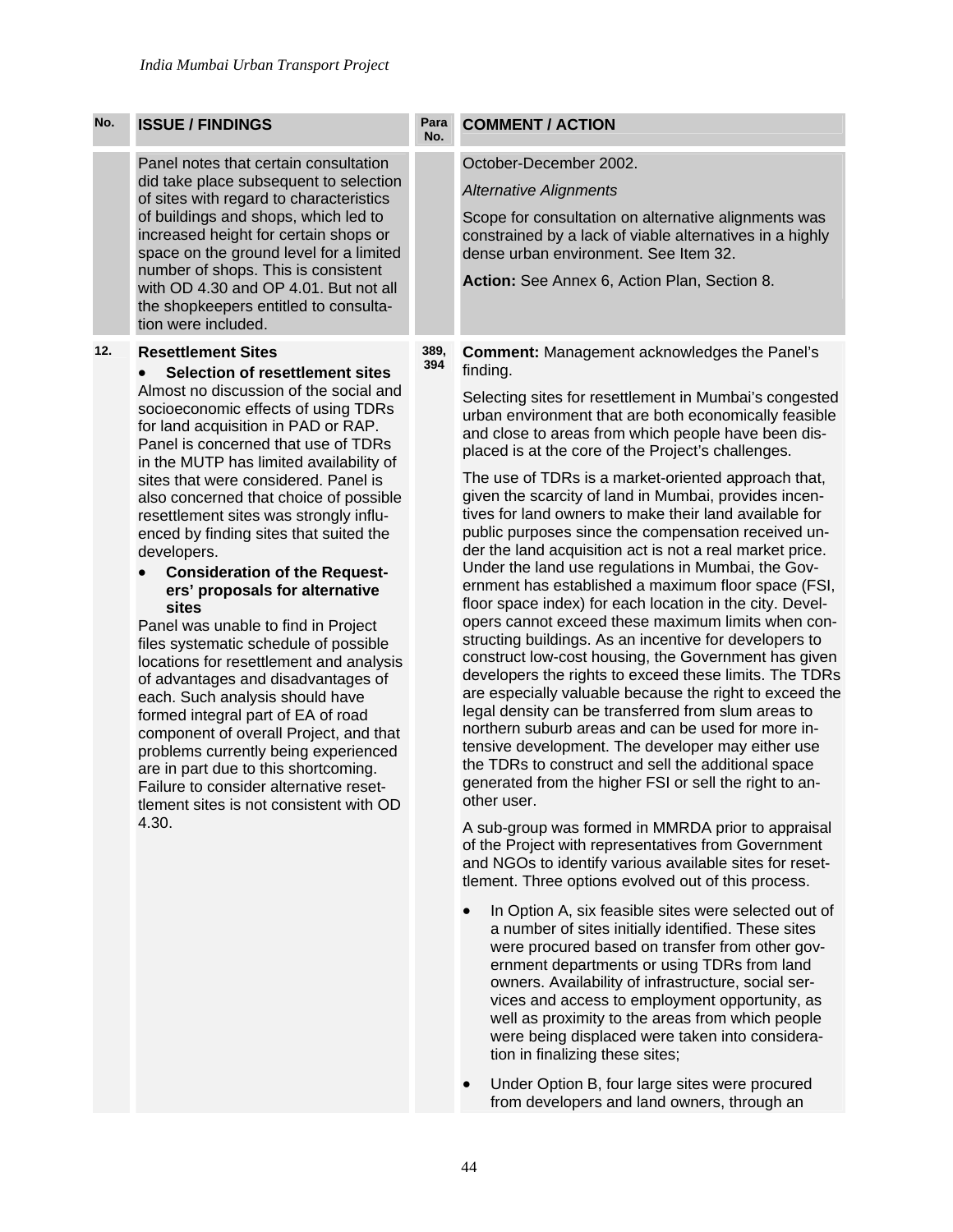| No. | <b>ISSUE / FINDINGS</b>                                                                                                                                                                                                                                                                           | Para<br>No. | <b>COMMENT / ACTION</b>                                                                                                                                                                                                                                                                                                                                                                                                                                                                                                               |
|-----|---------------------------------------------------------------------------------------------------------------------------------------------------------------------------------------------------------------------------------------------------------------------------------------------------|-------------|---------------------------------------------------------------------------------------------------------------------------------------------------------------------------------------------------------------------------------------------------------------------------------------------------------------------------------------------------------------------------------------------------------------------------------------------------------------------------------------------------------------------------------------|
|     |                                                                                                                                                                                                                                                                                                   |             | open advertisement, using TDRs for both land and<br>buildings. The resettlement sites were selected by<br>inviting proposals from land owners and develop-<br>ers through an open advertisement and evaluating<br>them based on a rating system; and                                                                                                                                                                                                                                                                                  |
|     |                                                                                                                                                                                                                                                                                                   |             | Finally, under Option C, 4,000 readily available<br>$\bullet$<br>housing units were purchased from Maharashtra<br>Housing and Area Development Authority, primar-<br>ily to respond to the time-bound Bombay High<br>Court Order to resettle the people along the rail-<br>way tracks in 2000-2001.                                                                                                                                                                                                                                   |
|     |                                                                                                                                                                                                                                                                                                   |             | The use of the various options for procuring houses<br>was considered during 2000 when the urgent shifting<br>of people along the railway tracks was necessary, due<br>to an order from the Bombay High Court. Proximity to<br>the existing location of displaced persons was consid-<br>ered in the purchase of these housing units. Wherever<br>suitable, Government land that was available was used<br>for resettlement sites under the Project (e.g., Asgaon-<br>kar, Kanjur Marg and Ghatkopar).                                |
|     |                                                                                                                                                                                                                                                                                                   |             | The social and economic effects of using TDRs, as<br>suggested by the Panel, limited the availability of sites<br>to those that developers were willing to develop. Nev-<br>ertheless, the sites were evaluated for their suitability,<br>with access to public transport as one of the prime<br>considerations. Other options could have included<br>searching for sites at a much greater distance from the<br>displacement locations, but this would have had<br>greater socio-economic effects on the displaced popu-<br>lations. |
|     |                                                                                                                                                                                                                                                                                                   |             | Management acknowledges that these issues should<br>have been better discussed in the PAD. Focus in su-<br>pervision has been and will continue to be on identify-<br>ing and addressing any problems with the sites.<br>Action: No further action.                                                                                                                                                                                                                                                                                   |
| 13. |                                                                                                                                                                                                                                                                                                   | 415,        |                                                                                                                                                                                                                                                                                                                                                                                                                                                                                                                                       |
|     | Grievance mechanism: structure<br>and functioning<br>Grievance system lacks clear respon-<br>sibilities, procedures and rules and<br>has not been independent. Many<br>PAPs have learned only recently<br>about existence of grievance system<br>and were not aware of details of the<br>process. | 403,<br>416 | <b>Comment:</b> Management acknowledges the Panel's<br>finding regarding the grievance mechanism. The GRCs<br>have been strengthened with the inclusion of inde-<br>pendent officers not associated directly with resettle-<br>ment implementation.<br>The field level GRC was strengthened in mid-2004<br>by including an experienced officer from MMRDA<br>not associated with implementation;<br>The senior level GRC was strengthened by bring-                                                                                   |
|     | During its field visits, the Panel got the<br>impression that there seems to be no<br>clear understanding about the role of<br>the Independent Monitoring Panel                                                                                                                                   |             | ing in a retired Deputy Municipal Commissioner.<br>The complainant can refer his/her grievance to the<br>senior committee only after exhausting the field                                                                                                                                                                                                                                                                                                                                                                             |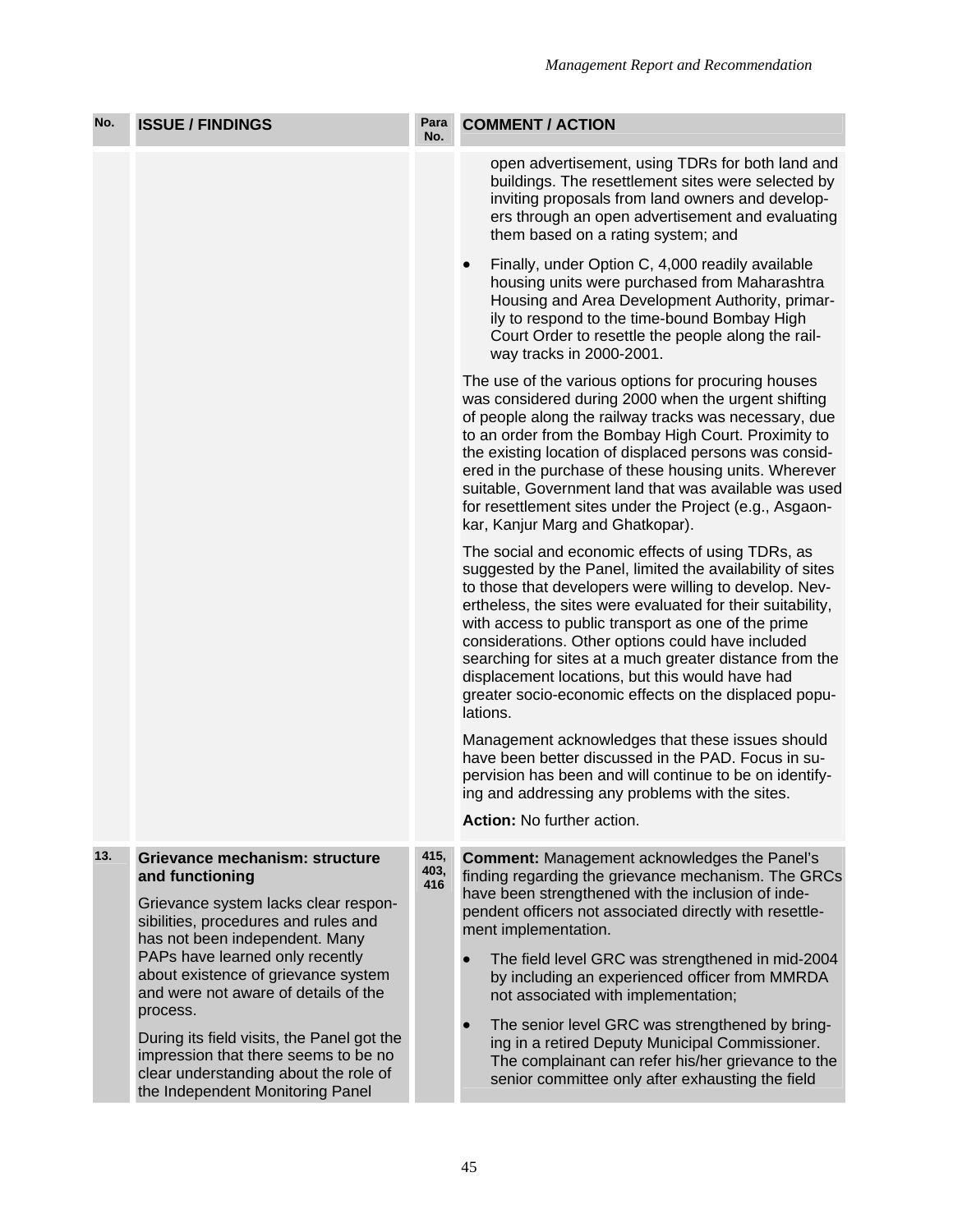| No. | <b>ISSUE / FINDINGS</b>                                                                                                                                                                                                                                                                                                                                                                                                                                                                                                                                                                                                 | Para<br>No. | <b>COMMENT / ACTION</b>                                                                                                                                                                                                                                                                                                                                                                                                                                                                                                                                                                                                                                                                                                                                                                                                                                                                                                                                                                                                                                                                                                                                                                                                                                             |
|-----|-------------------------------------------------------------------------------------------------------------------------------------------------------------------------------------------------------------------------------------------------------------------------------------------------------------------------------------------------------------------------------------------------------------------------------------------------------------------------------------------------------------------------------------------------------------------------------------------------------------------------|-------------|---------------------------------------------------------------------------------------------------------------------------------------------------------------------------------------------------------------------------------------------------------------------------------------------------------------------------------------------------------------------------------------------------------------------------------------------------------------------------------------------------------------------------------------------------------------------------------------------------------------------------------------------------------------------------------------------------------------------------------------------------------------------------------------------------------------------------------------------------------------------------------------------------------------------------------------------------------------------------------------------------------------------------------------------------------------------------------------------------------------------------------------------------------------------------------------------------------------------------------------------------------------------|
|     | (IMP).<br>After Panel's eligibility visit, MMRDA<br>took significant steps to improve the<br>grievance procedures, but Panel finds<br>that Bank has not ensured that the<br>grievance mechanism is independent<br>and objective. The Panel notes that<br>Requesters and other PAPs complain<br>that there is no independent person on<br>the grievance system when the initial<br>complaint is determined, and they do<br>not accept the members of the Inde-<br>pendent Monitoring Panel as inde-<br>pendent persons.                                                                                                  |             | level GRC;<br>The role of the IMP is to ensure the implementa-<br>tion of social and environment policy provisions<br>and to monitor the implementation process. It is<br>empowered to modify its scope of work to realize<br>the objectives of resettlement implementation; and<br>The IMP consists of eminent persons from Mumbai<br>in different fields, such as administration, law, envi-<br>ronment, and social work. The IMP members are<br>neither government staff nor beneficiaries of the<br>process.<br>In spite of these improvements to the grievance proc-<br>ess, Management recognized that the GRCs are not<br>functioning as they should, that they require further<br>strengthening, and has engaged MMRDA on this is-<br>sue.<br>Action: See Annex 6, Action Plan, Section 9.                                                                                                                                                                                                                                                                                                                                                                                                                                                                  |
| 14. | Overall numbers of shops and<br>shopkeepers<br>Panel found it difficult to find coherent<br>and sufficiently detailed numbers of<br>shopkeepers and shops needed for<br>them.<br>With regard to shopkeepers, the Panel<br>found different estimates in different<br>documents of the number of commer-<br>cial units that need to be constructed,<br>without recognition or explanation of<br>the discrepancy in estimates. The<br>Panel finds that this is not consistent<br>with OD 4.30 or with OP/BP 13.05.<br>The Panel hopes that the new Busi-<br>ness Needs Study, mentioned below,<br>will address this issue. | 435,<br>437 | <b>Comment:</b> Management acknowledges the Panel's<br>finding relating to differences in the estimates.<br>In a city as dense and dynamic as Mumbai, a project<br>spanning several years cannot be expected to record<br>the same number of PAHs - shopkeepers or otherwise<br>- over time. Indeed, it would be unlikely for the num-<br>bers to remain constant.<br>As indicated by the Panel's historical review of shops<br>and shopkeeper numbers, the estimated numbers of<br>shops (also referred to as shopkeepers or commercial<br>enterprises) have changed over time. Since the de-<br>tailed surveys for some of the sub-projects were car-<br>ried out during the initial years of the Project, the initial<br>broad estimates have been refined over time.<br>With the completion of surveys for most of the sub-<br>projects, a more accurate number of project affected<br>shopkeepers is now available (currently 2,569). The<br>term "shopkeepers" has been used in Bank reports,<br>since the term describes the bulk of those affected.<br>This term also includes other commercial, residential-<br>cum-commercial and some industrial enterprises. Fur-<br>ther refinements of the numbers are likely to occur.<br>Action: No further action. |
| 15. | <b>Location of new shops</b><br>Given weak economic situation of the<br>PAPs living at the resettlement sites,<br>Panel is concerned about lack of po-<br>tential customers for a number of<br>shopkeepers, particularly for more<br>specialized shopkeepers. Many of the                                                                                                                                                                                                                                                                                                                                               | 442-<br>443 | <b>Comment: Management acknowledges the Panel's</b><br>finding and its concern regarding the location of the<br>new shops.<br>The small shopkeepers resettled thus far serve the<br>needs of the clientele of the residential areas. Given<br>the concern about the location and space needs of the<br>medium- and large-sized shopkeepers, as well as                                                                                                                                                                                                                                                                                                                                                                                                                                                                                                                                                                                                                                                                                                                                                                                                                                                                                                              |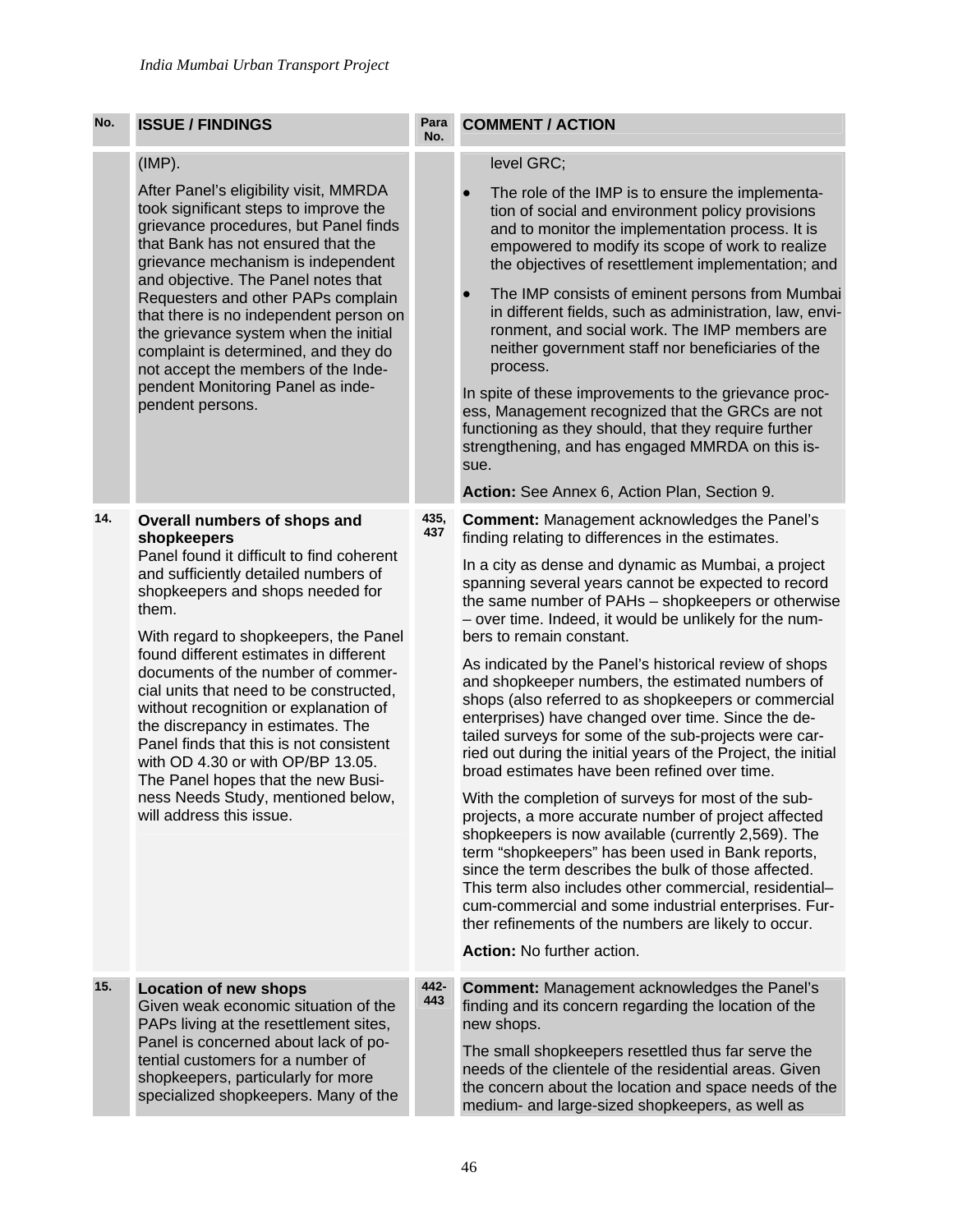| No. | <b>ISSUE / FINDINGS</b>                                                                                                                                                                                                                                                                                                                                                                                                                                                                                                                                    | Para<br>No. | <b>COMMENT / ACTION</b>                                                                                                                                                                                                                                                                                                                                                                                                                                                                                                                                                                                                                                                                                                                                       |
|-----|------------------------------------------------------------------------------------------------------------------------------------------------------------------------------------------------------------------------------------------------------------------------------------------------------------------------------------------------------------------------------------------------------------------------------------------------------------------------------------------------------------------------------------------------------------|-------------|---------------------------------------------------------------------------------------------------------------------------------------------------------------------------------------------------------------------------------------------------------------------------------------------------------------------------------------------------------------------------------------------------------------------------------------------------------------------------------------------------------------------------------------------------------------------------------------------------------------------------------------------------------------------------------------------------------------------------------------------------------------|
|     | shops at resettlement sites are located<br>in rather small corridors inside the<br>housing complexes, away from main<br>streets. Low purchasing power of the<br>PAP population, in combination with a<br>non-strategic location, will lead to se-<br>vere losses in business.                                                                                                                                                                                                                                                                              |             | other specialized shopkeepers, they have yet to be<br>moved and more detailed assessment of suitable re-<br>settlement arrangements are being facilitated by the<br>BNS.<br>Management acknowledges that it will take time for<br>small shopkeepers to recover their businesses. In the                                                                                                                                                                                                                                                                                                                                                                                                                                                                       |
|     |                                                                                                                                                                                                                                                                                                                                                                                                                                                                                                                                                            |             | second year, after one year of resettlement, the im-<br>pacts on PAH income are to be monitored, and if<br>needed, appropriate steps will be taken to address the<br>issue.                                                                                                                                                                                                                                                                                                                                                                                                                                                                                                                                                                                   |
|     |                                                                                                                                                                                                                                                                                                                                                                                                                                                                                                                                                            |             | The Action Plan provides for additional focus on finding<br>appropriate locations for shopkeepers.                                                                                                                                                                                                                                                                                                                                                                                                                                                                                                                                                                                                                                                            |
|     |                                                                                                                                                                                                                                                                                                                                                                                                                                                                                                                                                            |             | Action: See Annex 6, Action Plan, Sections 1 and 2.                                                                                                                                                                                                                                                                                                                                                                                                                                                                                                                                                                                                                                                                                                           |
| 16. | <b>Limited floor space</b><br>Entitlement of 225 square feet regard-<br>less of actual size of the Requesters'<br>structures does not comply with Bank<br>Policies. This approach neglects the<br>fact that many of the Requesters' cur-<br>rent shops are much bigger than 225<br>square feet and that under the afore-<br>said scheme these small enterprises<br>cannot restore their business to pre-<br>project levels due to limited availability<br>of space.<br>The Panel notes that the space limita-<br>tions will affect a significant number of | 453         | <b>Comment: Management acknowledges the Panel's</b><br>finding and shares its concerns regarding suitable<br>space allocation for shops with more than 225 square<br>feet. The estimated number of shops with areas more<br>than 225 square feet, for the Project as a whole, is<br>about 800 (or about 30 percent of the total number of<br>2,569 affected shopkeepers).<br>The Project R&R policy entitles all title-holders to full<br>compensation for the land area lost and, in addition,<br>they are also provided a shop free of cost up to 225<br>square feet and can purchase an additional area up to<br>750 square feet or receive a cash equivalent for the<br>value of 225 sq. feet.<br>In the case of non-title holders, the same entitlements |
|     | shops.                                                                                                                                                                                                                                                                                                                                                                                                                                                                                                                                                     |             | are provided, except cash compensation, since they<br>are not entitled to such compensation under the Land<br>Acquisition Act or the Maharashtra Regional and Town<br>Planning Act, under which private lands are typically<br>acquired for public purposes in Mumbai.                                                                                                                                                                                                                                                                                                                                                                                                                                                                                        |
|     |                                                                                                                                                                                                                                                                                                                                                                                                                                                                                                                                                            |             | Where these remedies are deemed inadequate to re-<br>store livelihoods, the Action Plan provides further op-<br>tions to address these issues. The current Action Plan<br>builds upon the findings of the BNS to more effectively<br>address the needs of these types of shopkeepers. See<br>also item 2.                                                                                                                                                                                                                                                                                                                                                                                                                                                     |
|     |                                                                                                                                                                                                                                                                                                                                                                                                                                                                                                                                                            |             | The Bank has received assurances from MMRDA that<br>no shopkeepers will be moved except in accordance<br>with Bank policy (October 24, 2005). This issue has<br>also been the subject of recent correspondence be-<br>tween the Bank and MMRDA on February 15, 2006.                                                                                                                                                                                                                                                                                                                                                                                                                                                                                          |
|     |                                                                                                                                                                                                                                                                                                                                                                                                                                                                                                                                                            |             | Action: See Annex 6, Action Plan, Section 1.                                                                                                                                                                                                                                                                                                                                                                                                                                                                                                                                                                                                                                                                                                                  |
| 17. | Equipment of the shops, commer-<br>cial licenses, inventory<br>Inventory of fixed investments on shop                                                                                                                                                                                                                                                                                                                                                                                                                                                      | 456-<br>457 | <b>Comment:</b> The BNS survey captures information re-<br>lated to licenses and inventory of assets of 180 shops.<br>Prior to relocation, additional and more detailed data                                                                                                                                                                                                                                                                                                                                                                                                                                                                                                                                                                                  |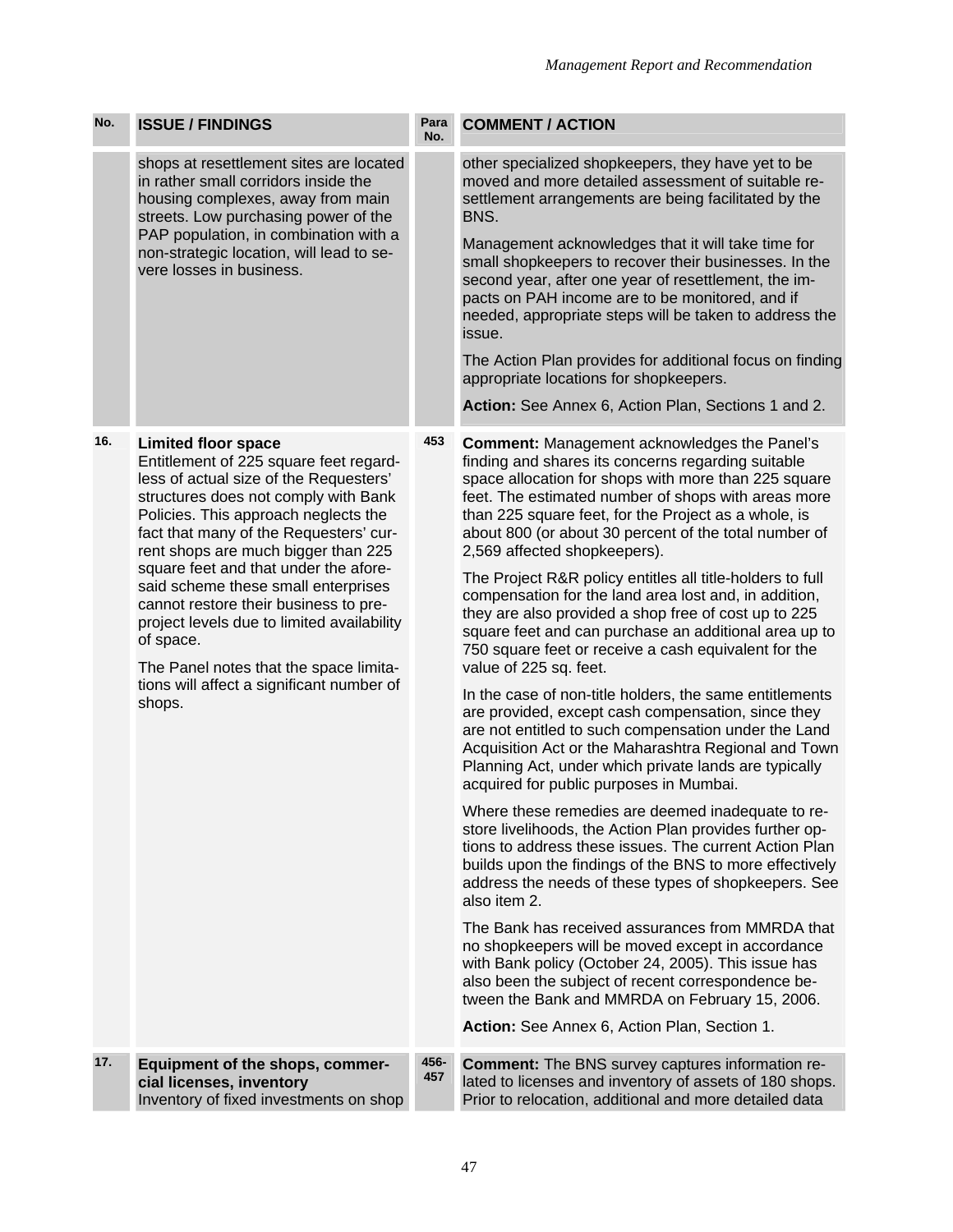| No. | <b>ISSUE / FINDINGS</b>                                                                                                                                                                                                                                                                                                                                                                                                                                                                                                                                                                                                                                                                                                                                                                                                                                      | Para<br>No. | <b>COMMENT / ACTION</b>                                                                                                                                                                                                                                                                                                                                                                                                                                                                                                                                                                                                                                                                                                                                                                                                                                                                                                                                                                                                                                                                                                                                                                                                                                                                                                                                                                                                                                                                                                                                                                                                                                                                                                                                                                                                                                                                  |
|-----|--------------------------------------------------------------------------------------------------------------------------------------------------------------------------------------------------------------------------------------------------------------------------------------------------------------------------------------------------------------------------------------------------------------------------------------------------------------------------------------------------------------------------------------------------------------------------------------------------------------------------------------------------------------------------------------------------------------------------------------------------------------------------------------------------------------------------------------------------------------|-------------|------------------------------------------------------------------------------------------------------------------------------------------------------------------------------------------------------------------------------------------------------------------------------------------------------------------------------------------------------------------------------------------------------------------------------------------------------------------------------------------------------------------------------------------------------------------------------------------------------------------------------------------------------------------------------------------------------------------------------------------------------------------------------------------------------------------------------------------------------------------------------------------------------------------------------------------------------------------------------------------------------------------------------------------------------------------------------------------------------------------------------------------------------------------------------------------------------------------------------------------------------------------------------------------------------------------------------------------------------------------------------------------------------------------------------------------------------------------------------------------------------------------------------------------------------------------------------------------------------------------------------------------------------------------------------------------------------------------------------------------------------------------------------------------------------------------------------------------------------------------------------------------|
|     | interiors has not been included in the<br>BSES. Neither expenses for acquiring<br>new licenses nor application of high<br>assessment taxes on new licenses<br>have been considered.<br>It will be important to ensure that li-<br>censes are transferred on time before<br>PAPs are moved.                                                                                                                                                                                                                                                                                                                                                                                                                                                                                                                                                                   |             | on licenses, fixed assets and inventories will be<br>needed. Information on business turnover and number<br>of workers employed has been collected and will be<br>used for measuring the volume of business and the<br>commercial impact of relocation in the post resettle-<br>ment period. MMRDA is also facilitating the transfer of<br>licenses to the new locations. An additional benefit<br>related to the informal status of most of the shopkeep-<br>ers would be the opportunity to obtain formal licenses<br>for their operations.<br>Action: See Annex 6, Action Plan, Section 1.                                                                                                                                                                                                                                                                                                                                                                                                                                                                                                                                                                                                                                                                                                                                                                                                                                                                                                                                                                                                                                                                                                                                                                                                                                                                                            |
| 18. | Impacts of additional road widening<br>Bank needs to consider viable alterna-<br>tive project designs, e.g., realignment<br>of roads. Bank has not ensured so far<br>that the planning of MUTP addressed<br>Bank policy requirement that involun-<br>tary resettlement should be minimized<br>wherever possible.<br>As of December 13, 2005, Bank had<br>not issued a 'No Objection' statement<br>because it was still reviewing the final<br>draft of the supplemental RIP for the<br>SCLR widening. This position of with-<br>holding the "No Objection" complies<br>with the provisions of OD 4.30. The<br>Panel notes that in considering further<br>action on the proposed road widening,<br>the Bank will need to assess the pro-<br>posal, and possible alternatives to it, in<br>compliance with OP/BP 4.01, OD 4.30<br>and other relevant policies. | 470-<br>471 | <b>Comment: Management acknowledges the Panel's</b><br>finding of compliance regarding the withholding of the<br>'No Objection' statement.<br>During the feasibility study carried out in 2002, four<br>alternative cross-sections and configurations of inter-<br>sections and interchanges were examined. Resettle-<br>ment impacts and costs were evaluated in an eco-<br>nomic cost-benefit analysis and considered in the<br>selection of the final alignment (See Feasibility Study<br>Report, SCLR, October 2002).<br>Concerning alternative project designs to minimize<br>resettlement, there was limited scope to develop alter-<br>native alignments since the alignment for the SCLR<br>runs in the reserved corridor marked in the Develop-<br>ment Plan (1994) for Mumbai.<br>The GoM informed the Bank in early 2004 that it was<br>contemplating increasing the road width of the SCLR<br>from the agreed 39 meters to the full Development<br>Plan width of 45.7 meters. During the March 2004 su-<br>pervision mission, the Bank team expressed concern<br>about the additional cost, increased resettlement and<br>utility relocation impacts associated with the further<br>widening. The team urged MMRDA/MSRDC to con-<br>sider the technological and economic feasibility of wid-<br>ening the corridor before making a final decision.<br>Given the importance of the resettlement issues, as<br>noted above in section VI concerning the SCLR, the<br>Bank has requested that MMRDA:<br>Refrain from undertaking any further resettlement,<br>demolition or eviction, subsequent to February 15,<br>2006, until: (a) MMRDA's revised resettlement and<br>grievance tracking system has been reviewed and<br>found by the Bank to be acceptable; and (b) the<br>Bank has reviewed the supporting documentation<br>for any such proposed activities, and has con- |

• Refrain from commencing construction works, sub-

the agreed MMRDA policies; and

firmed compliance with the new procedures, and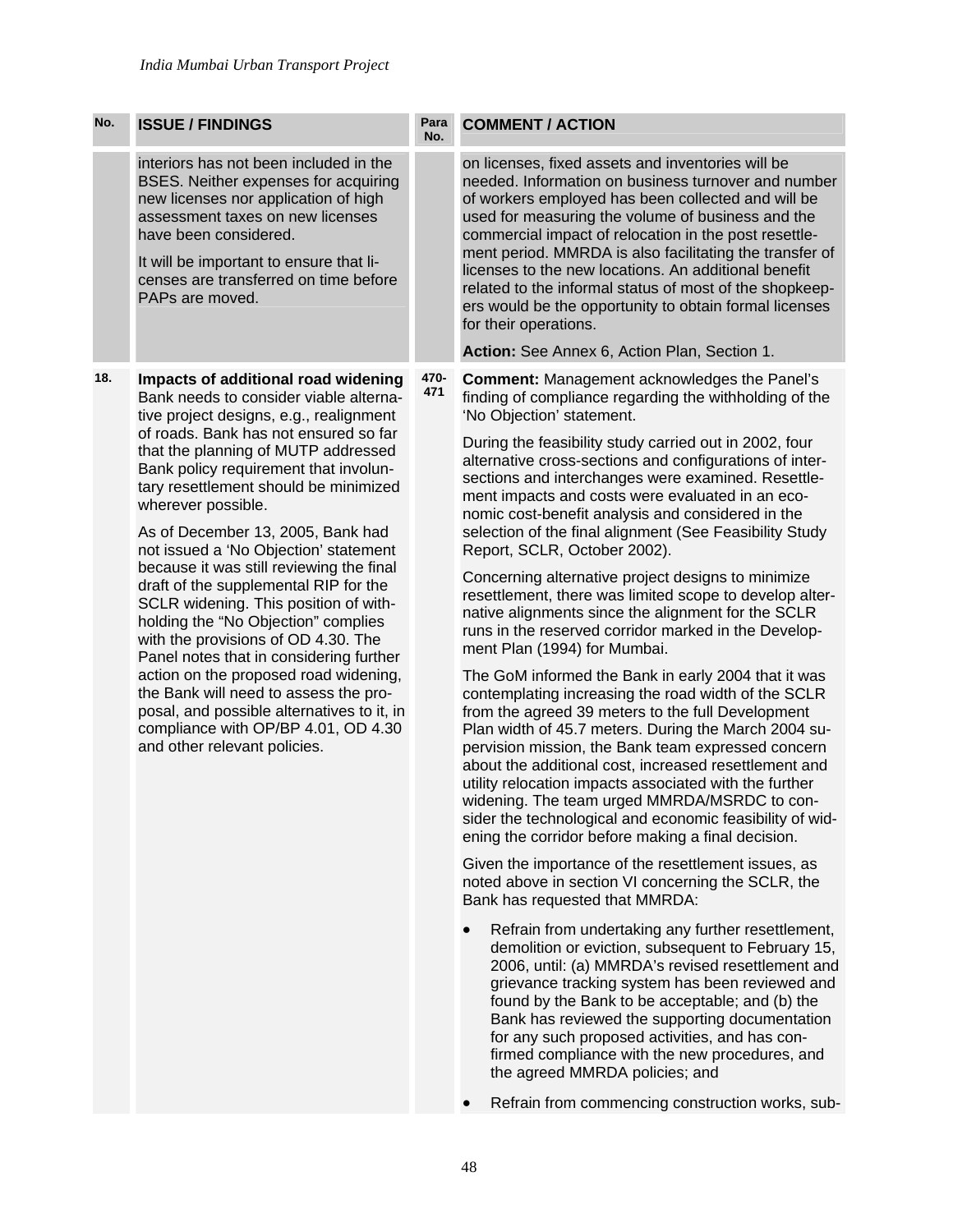| No. | <b>ISSUE / FINDINGS</b>                                                                                                                                                                                                                                                                                                                                                                                                                                                                                                                                                                               | Para<br>No.         | <b>COMMENT / ACTION</b>                                                                                                                                                                                                                                                                                                                                                                                                                                                                                                                                                                                                                                                                                                                                                                                                                                                                                                                                   |
|-----|-------------------------------------------------------------------------------------------------------------------------------------------------------------------------------------------------------------------------------------------------------------------------------------------------------------------------------------------------------------------------------------------------------------------------------------------------------------------------------------------------------------------------------------------------------------------------------------------------------|---------------------|-----------------------------------------------------------------------------------------------------------------------------------------------------------------------------------------------------------------------------------------------------------------------------------------------------------------------------------------------------------------------------------------------------------------------------------------------------------------------------------------------------------------------------------------------------------------------------------------------------------------------------------------------------------------------------------------------------------------------------------------------------------------------------------------------------------------------------------------------------------------------------------------------------------------------------------------------------------|
|     |                                                                                                                                                                                                                                                                                                                                                                                                                                                                                                                                                                                                       |                     | sequent to February 15, 2006, in a particular sec-<br>tion of road until MMRDA has demonstrated to the<br>satisfaction of the Bank that: (a) relocation of peo-<br>ple on that section has been undertaken in accor-<br>dance with the agreed procedures and the Bank<br>approved RIP for the section, and all outstanding<br>grievances for PAHs on that section have been re-<br>solved to the satisfaction of the Bank in accor-<br>dance with the procedures set out in the PIP and<br>based on the implementation of the Action Plan;<br>and (b) the section has been cleared of structures,<br>is safe for work, and that work can commence<br>without negative environmental impacts.<br>The Bank has also notified the Borrower that it will sus-<br>pend the entire Loan and Credit, if, at any time,<br>MMRDA acts in a manner that is not consistent with<br>the undertakings requested above.<br>Action: See Annex 6, Action Plan, Section 6. |
| 19. | Recent actions regarding shop-                                                                                                                                                                                                                                                                                                                                                                                                                                                                                                                                                                        | 476                 | <b>Comment:</b> Management acknowledges the Panel's                                                                                                                                                                                                                                                                                                                                                                                                                                                                                                                                                                                                                                                                                                                                                                                                                                                                                                       |
|     | keepers<br>Panel considers that successful com-<br>pletion of the "Business Needs" study<br>and subsequent implementation of<br>measures and necessary changes<br>likely to result from study, may help<br>bring the Project into compliance on<br>some of the provisions of Bank reset-<br>tlement policy.                                                                                                                                                                                                                                                                                           |                     | finding regarding the contribution of the BNS to ensur-<br>ing that the planned resettlement of shopkeepers takes<br>place in compliance with Bank policy.<br>Action: See Annex 6, Action Plan, Section 1.                                                                                                                                                                                                                                                                                                                                                                                                                                                                                                                                                                                                                                                                                                                                                |
| 20. | Income restoration and improve-<br>ment                                                                                                                                                                                                                                                                                                                                                                                                                                                                                                                                                               | 494,<br>558,        | <b>Comment:</b> In the context of Mumbai, the problem of<br>housing is more severe than unemployment, and Man-                                                                                                                                                                                                                                                                                                                                                                                                                                                                                                                                                                                                                                                                                                                                                                                                                                            |
|     | Assessment and risk analysis of<br>income loss<br>In MUTP, Bank assumed that jobs<br>would not be a problem in Mumbai<br>and thus did not anticipate major in-<br>come losses. As a result, Bank paid<br>scant attention to income restoration.<br>Evidence demonstrates, however, that<br>income loss and impoverishment risks<br>are major problems in this resettle-<br>ment action. This particularly applies<br>to shopkeepers, as described above. It<br>also is expected to be the case of<br>other PAPs from road component as<br>they are relocated, unless significant<br>changes are made. | 496,<br>505,<br>466 | agement did indeed devote more attention to housing<br>needs.                                                                                                                                                                                                                                                                                                                                                                                                                                                                                                                                                                                                                                                                                                                                                                                                                                                                                             |
|     |                                                                                                                                                                                                                                                                                                                                                                                                                                                                                                                                                                                                       |                     | Shopkeepers. See Items 2, 7, 14-17 and 19 and the<br>Action Plan.                                                                                                                                                                                                                                                                                                                                                                                                                                                                                                                                                                                                                                                                                                                                                                                                                                                                                         |
|     |                                                                                                                                                                                                                                                                                                                                                                                                                                                                                                                                                                                                       |                     | Employees. A profile of the employees has been in-<br>corporated in each RIP. In the event they are not re-<br>employed, the R&R policy provides for assistance<br>equivalent to one year's income and other assistance.<br>The absence of any such cases to date suggests that<br>implementation has been lacking. In the case of com-<br>bined residential and commercial structures, ground<br>floor structures are allotted, to the extent feasible, so<br>that the space can be used for both purposes.<br>No assessment has been made of employees who<br>have family in rural areas.                                                                                                                                                                                                                                                                                                                                                               |
|     | Income loss due to reduced<br>earnings/ job losses                                                                                                                                                                                                                                                                                                                                                                                                                                                                                                                                                    |                     | Action: See Annex 6, Action Plan, Section 2.                                                                                                                                                                                                                                                                                                                                                                                                                                                                                                                                                                                                                                                                                                                                                                                                                                                                                                              |
|     | Field research indicates that many<br>PAPs have experienced and will face                                                                                                                                                                                                                                                                                                                                                                                                                                                                                                                             |                     |                                                                                                                                                                                                                                                                                                                                                                                                                                                                                                                                                                                                                                                                                                                                                                                                                                                                                                                                                           |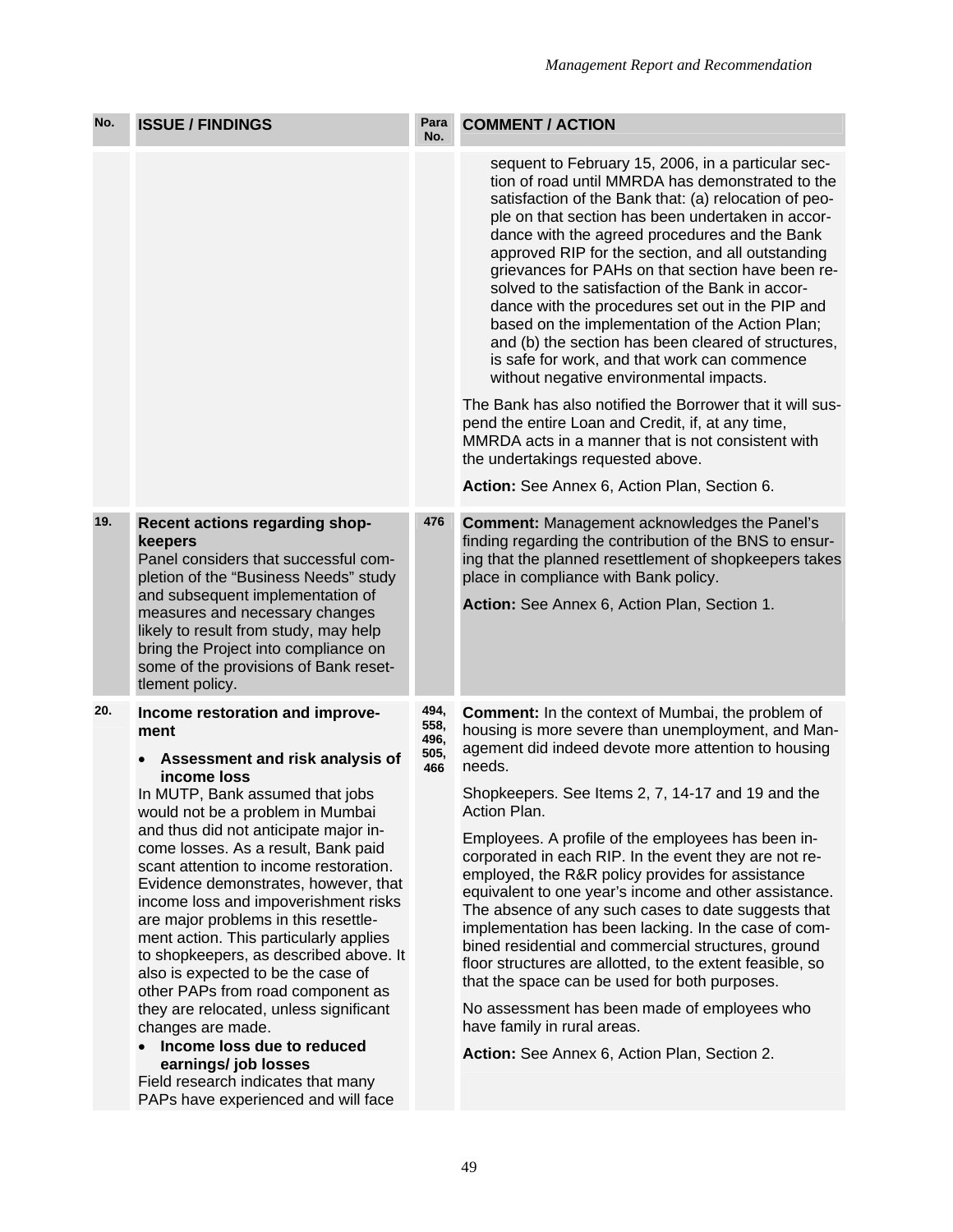| No. | <b>ISSUE / FINDINGS</b>                                                                                                                                                                                                                                                                                                                                                           | Para<br>No.                 | <b>COMMENT / ACTION</b>                                                                                                                                                                                                                                                                                                                                                                                                                                                                                                  |
|-----|-----------------------------------------------------------------------------------------------------------------------------------------------------------------------------------------------------------------------------------------------------------------------------------------------------------------------------------------------------------------------------------|-----------------------------|--------------------------------------------------------------------------------------------------------------------------------------------------------------------------------------------------------------------------------------------------------------------------------------------------------------------------------------------------------------------------------------------------------------------------------------------------------------------------------------------------------------------------|
|     | significant financial hardship as a re-<br>sult of relocation.                                                                                                                                                                                                                                                                                                                    |                             |                                                                                                                                                                                                                                                                                                                                                                                                                                                                                                                          |
|     | Project has failed to address appropri-<br>ately needs of PAPs with home-based<br>commercial activities in residential-<br>plus-commercial (R+C) structures.                                                                                                                                                                                                                      |                             |                                                                                                                                                                                                                                                                                                                                                                                                                                                                                                                          |
|     | <b>Assessments of employee PAPs</b><br>With regard to middle income shop-<br>keepers, no appropriate assessment<br>of employee PAPs was undertaken.<br>Employees who are not resident in<br>area but rather support family in rural<br>areas have not been adequately ad-<br>dressed. This does not comply with<br>OD 4.30.                                                       |                             |                                                                                                                                                                                                                                                                                                                                                                                                                                                                                                                          |
| 21. | Effects on income of costs and ex-<br>penses associated with resettle-<br>ment                                                                                                                                                                                                                                                                                                    | 559,<br>560,<br>522,<br>561 | <b>Comment: Management acknowledges the Panel's</b><br>finding and shares its concerns regarding increased<br>transportation costs.                                                                                                                                                                                                                                                                                                                                                                                      |
|     | Erosion of income from higher<br>travel expenses<br>Combination of lesser incomes and<br>higher costs is having major effects on<br>living standards. Some PAPs are<br>forced to rent out their flats. Some are<br>pulling children out of school; others<br>are losing water and electricity con-<br>nections due to inability to make pay-<br>ments. These problems apply espe- |                             | Management recognizes that for some PAHs it will be<br>difficult to afford the payment of increased transport<br>costs due to their new residential locations as well as<br>the cost of services associated with this new type of<br>tenement occupancy. It is expected that the housing<br>co-operative societies will provide transitional financial<br>support through the CRF, and facilitate training and<br>identification of job opportunities to members.<br>While approximately 15-20 percent of relocated PAHs |
|     | cially to most vulnerable.<br>Panel is concerned that PAPs will not<br>be able to deal with increased trans-<br>portation costs related to relocation.<br>Increased travel costs will not only be<br>necessary to reach work places but                                                                                                                                           |                             | are less than 2 kilometers from their original homes,<br>some initial disruption is to be expected. It is antici-<br>pated that, over time, people will switch to the social<br>services in their new neighborhood, as they become<br>available. In the meantime, it may be necessary to<br>maintain links with previous locations, such as schools,<br>ration shops, etc.                                                                                                                                               |
|     | also social services.<br>Project has taken some steps in rela-<br>tion to these problems, including pro-<br>viding for travel allowances funds.<br>Panel notes these efforts, but its in-<br>vestigation indicates that they are fal-                                                                                                                                             |                             | The transition is being eased through the following<br>measures: providing transport for children to continue<br>in their former schools until the end of the academic<br>year; setting up temporary schools in the new loca-<br>tions, and allowing PAHs to continue purchasing ra-<br>tions from the shops in their former neighborhoods.                                                                                                                                                                              |
|     | ling far short of what is needed to<br>meet provisions of OD 4.30, and that<br>there are significant delays in imple-<br>mentation.                                                                                                                                                                                                                                               |                             | Social services are available within the neighborhood<br>or are expected to become available, based on the<br>size of the population. In order to meet demand, it may<br>be necessary to create certain facilities within the re-<br>settlement sites themselves.                                                                                                                                                                                                                                                        |
|     |                                                                                                                                                                                                                                                                                                                                                                                   |                             | Action: See Annex 6, Action Plan, Section 3.                                                                                                                                                                                                                                                                                                                                                                                                                                                                             |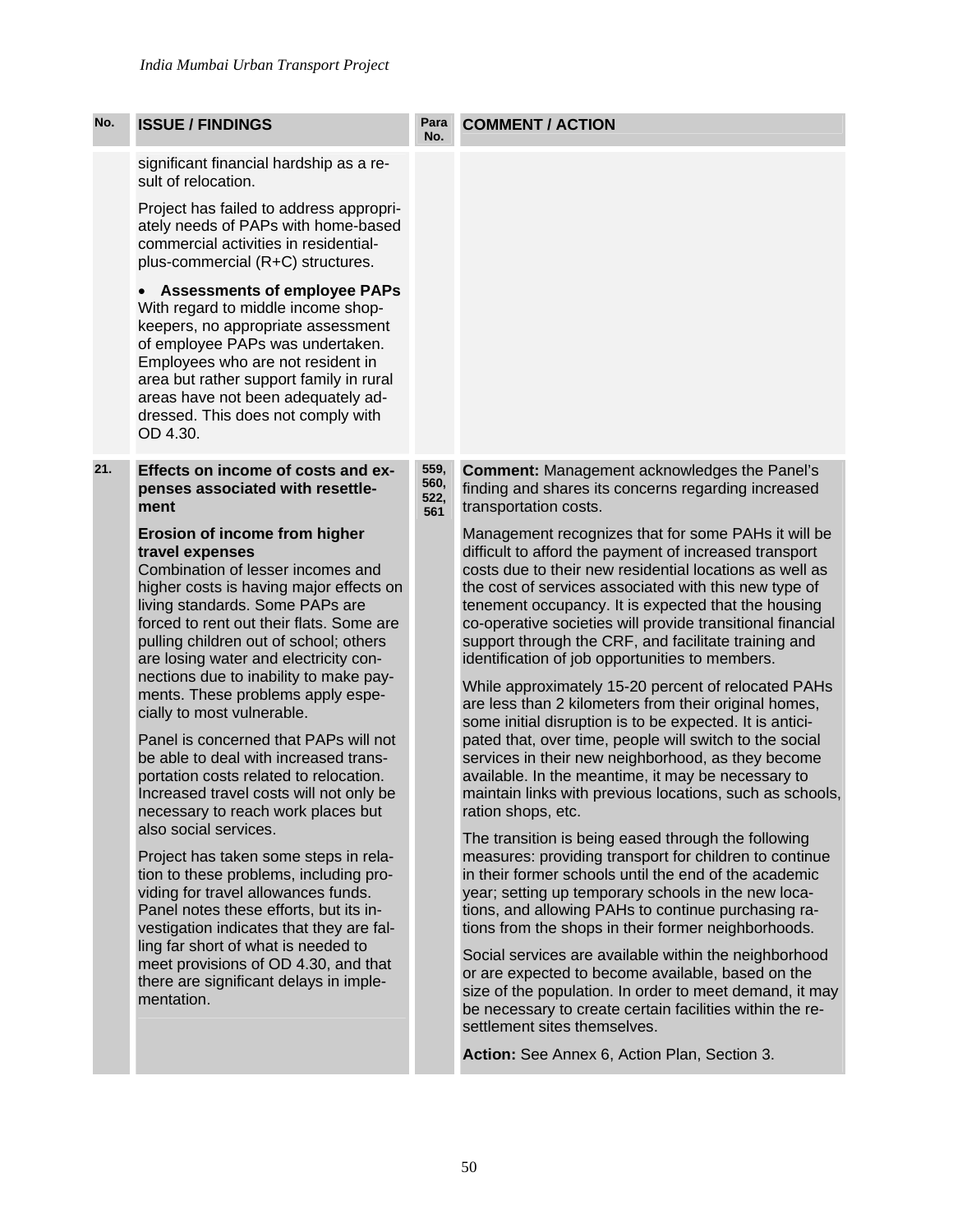# **22. Costs of shifting**

Panel notes importance to adequately assist PAPs with the costs of shifting to the resettlement sites.

## **Maintenance costs**

As of the date of this Report the Bank has not demonstrated that the maintenance funds have been transferred or that the transfer of funds has been accelerated. The earned interest of the maintenance fund only covers certain taxes that PAPs have to pay, but does not help them to deal with the high maintenance costs that PAPs have to pay in the new buildings.

The Panel finds that OD 4.30's most basic requirement that PAPs must be assisted in their efforts to improve their living standards or at least to restore them has not been achieved with regard to the affordability of housing maintenance.

## **Housing co-operatives**

As of November 2005, most housing co-operatives have not been registered, and no PAH payments had been transferred to any housing cooperative community fund.

Given the key role of housing societies, the Panel notes that it will be important to make sure that PAPs are not resettled before the conditions for appropriate resettlement are given. The Panel finds that the proper registration and functioning of housing cooperatives has been a problem throughout Project execution which will require intensive supervision efforts on the part of the Bank to ensure that the implementation of the resettlement component of the Project is consistent with Bank policy.

| 23. | Addressing effects on incomes and<br>living standards | 548.<br>550.<br>562, |
|-----|-------------------------------------------------------|----------------------|
|     | Formation of Community Revolving                      | 563                  |
|     | Funds for economic rehabilitation has                 |                      |
|     | been difficult and that the Funds are                 |                      |
|     | not distributed.                                      |                      |

RAP promised to provide equivalent of one year's income during transition to

#### **No. COMMENT / ACTION**

**525, 539, 540, 585, 717, 595** 

**Comment:** Management acknowledges the Panel's findings. Shifting large numbers of people and ensuring the working of new housing societies in the resettlement communities has been a challenge.

Costs of Shifting. The Project R&R policy contains a provision for arranging transport to shift belongings to the new location and paying an amount of Rs. 300 for moving to the resettlement site. This amount is now being paid promptly. The increased amount of Rs. 600 is yet to be operationalized.

Transfer of Maintenance Funds. Registering the cooperative societies and transferring maintenance funds to the co-operative society bank accounts entails lengthy administrative procedures. PAHs are required to sign affidavits in order for the society to process its registration. Out of 220 housing societies, 48 have been registered to date, but none have received maintenance funds due to delays by the SRA. Some (28 out of 48) registered societies have received interest which has been used to pay municipal taxes and some common maintenance expenditures.

Affordability of Maintenance Costs. The interactions with the representatives of co-operative societies during the Mid-Term Review indicate that the average monthly expenses are between Rs. 500-800, including individual electricity charges and municipal taxes. Accurate reporting on maintenance charges (water, electricity, etc.) for the original place of living prior to resettlement, is difficult and varies from site to site, but the range is between Rs. 200 and 850 per month. Discussions by the Bank staff with PAHs suggest that approximately 20-30 percent have difficulties in paying regular maintenance fees.

**Action:** See Annex 6, Action Plan, Section 3.

**Comment:** Management acknowledges the Panel's finding.

The CRFs have been disbursed to the 48 registered societies to date. The funds to the other societies will be transferred once registration of those societies is complete. The NGOs facilitate the society's choice to opt for CRF or travel costs and accordingly facilitate the transfer of CRF funds. All 48 have opted for the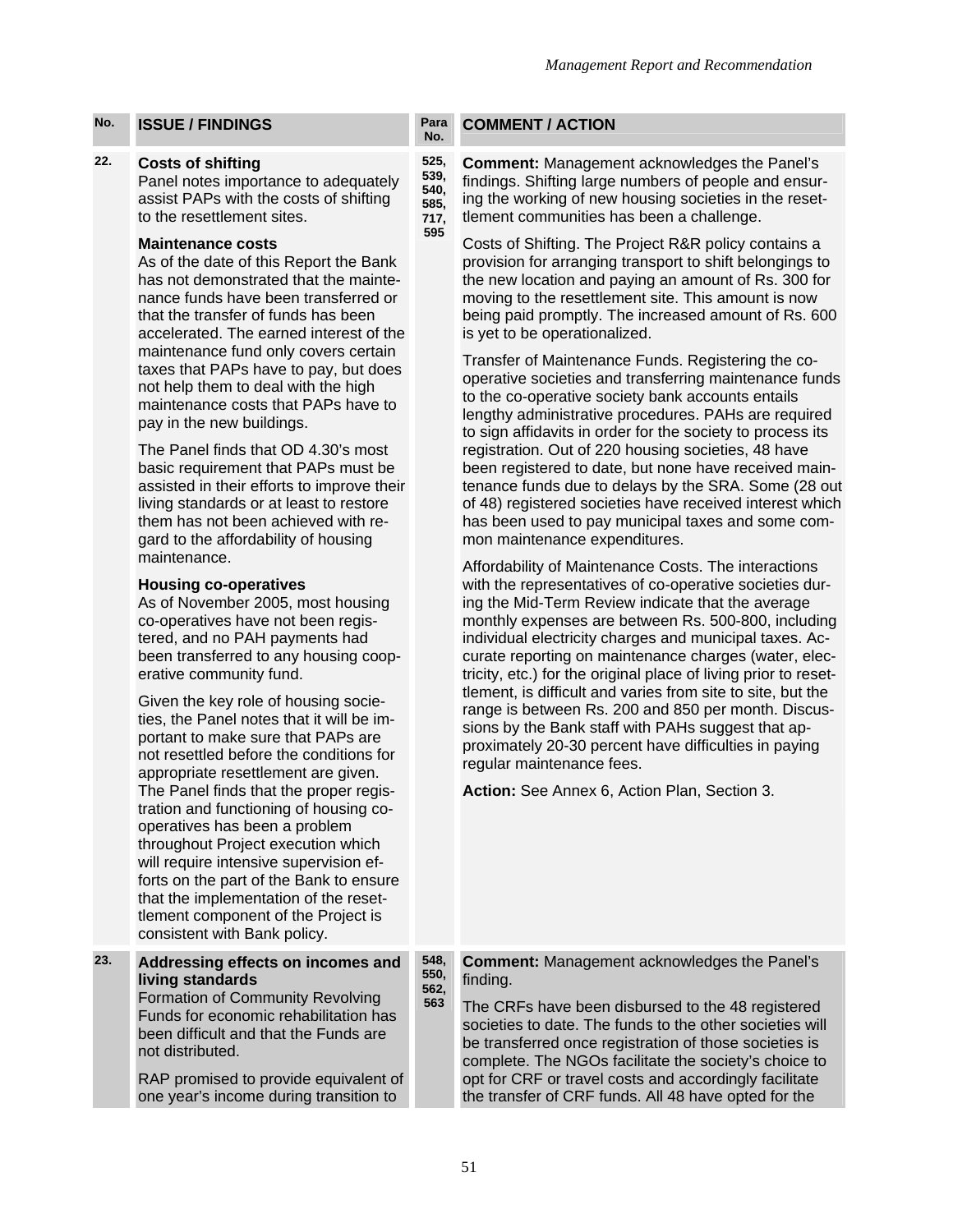quality, and measured space between buildings did not depart from local re-

| No. | <b>ISSUE / FINDINGS</b>                                                                                                                                                                                                                                                                                                                                                                                                                                                                                                                                                                                                                                                                                                                                                                                                                                                                                                                                                                                                                                                                                                                                              | Para<br>No.                                 | <b>COMMENT / ACTION</b>                                                                                                                                                                                                                                                                                                                                                                                                                                                                                                                                                                                                                                                                                                                                                                                                                                                                                                                                                                                                                                                                                |
|-----|----------------------------------------------------------------------------------------------------------------------------------------------------------------------------------------------------------------------------------------------------------------------------------------------------------------------------------------------------------------------------------------------------------------------------------------------------------------------------------------------------------------------------------------------------------------------------------------------------------------------------------------------------------------------------------------------------------------------------------------------------------------------------------------------------------------------------------------------------------------------------------------------------------------------------------------------------------------------------------------------------------------------------------------------------------------------------------------------------------------------------------------------------------------------|---------------------------------------------|--------------------------------------------------------------------------------------------------------------------------------------------------------------------------------------------------------------------------------------------------------------------------------------------------------------------------------------------------------------------------------------------------------------------------------------------------------------------------------------------------------------------------------------------------------------------------------------------------------------------------------------------------------------------------------------------------------------------------------------------------------------------------------------------------------------------------------------------------------------------------------------------------------------------------------------------------------------------------------------------------------------------------------------------------------------------------------------------------------|
|     | PAPs who lose their livelihoods per-<br>manently. Panel is not aware that any<br>such payment has been made as of<br>November 2005. Because of the diffi-<br>culty of finding jobs at or near the re-<br>settlement sites, Panel is concerned<br>that such payment will not sufficiently<br>address PAPs' lack of income at the<br>resettlement sites.<br>If income and living standard restora-<br>tion had been adequately considered,<br>PAD and RAP could have included<br>requirements that contractors should<br>employ and train large numbers of<br>affected people, which would have<br>helped them to acquire new skills and<br>sources of earnings. This would have<br>been in line with OD 4.30. Panel has<br>not been able to find evidence that<br>PAPs have been offered training pro-<br>grams as stated in RAP.<br>Failure to address income and living<br>standard restoration for PAPs in road<br>component does not comply with OD<br>4.30. This problem, particularly for<br>shopkeepers and their employees and<br>for vulnerable individuals whose liveli-<br>hoods are not at risk due to relocation,<br>needs urgent attention by the Bank. |                                             | CRF as opposed to travel costs.<br>The payment of one year's income is available to en-<br>trepreneurs and employees who permanently lose their<br>source of livelihood because of the Project under the<br>R&R Policy. To date, MMRDA has not utilized this op-<br>tion.<br>Employment by contractors was not considered a prac-<br>tical solution to restore livelihoods, given the very tem-<br>porary nature of the work.<br>Training programs are noted in RIPs and NGOs have<br>provided limited training to date. The Bank is working<br>with MMRDA to increase the level of training being<br>offered by Project funded NGOs.<br>Action: See Annex 6, Action Plan, Sections 1, 2, 3<br>and 6.                                                                                                                                                                                                                                                                                                                                                                                                  |
| 24. | Concerns related to the resettle-<br>ment sites and living conditions<br><b>Building services, quality and</b><br>functioning<br>Water, sewerage and waste dis-<br>posal<br>Electricity, elevators, parking<br>and security<br>The Panel notes that as of November<br>2005, the Implementation Manual was<br>still not complete, even though people<br>have already been moved to the reset-<br>tlement sites. This is not consistent<br>with the provisions of OD 4.30.<br>Bank has complied with OD 4.30 with<br>regard to quality of the housing edi-<br>fices. Buildings are not of substandard                                                                                                                                                                                                                                                                                                                                                                                                                                                                                                                                                                  | Exec<br>Sum,<br>573,<br>580,<br>585,<br>586 | <b>Comment: Management acknowledges the Panel's</b><br>finding of compliance regarding the quality of the hous-<br>ing. Management also shares the Panel's concerns<br>regarding site environmental and service management.<br>In response to the Second Request for Inspection,<br>MMRDA contracted a consultant to prepare an Imple-<br>mentation Manual. The draft Manual has been submit-<br>ted and Management has asked MMRDA to substan-<br>tially strengthen the Manual with additional details and<br>supplementary information related to the R&R process,<br>post R&R management, clarifications on policy provi-<br>sions, and the environmental management aspects of<br>resettlement. Although a Manual is not required by OD<br>4.30, the Bank and MMRDA believe that a Manual is<br>necessary to provide practical guidance for dealing<br>with the issues at the sites and to serve as a model for<br>future urban projects in India. Management agrees that<br>it has taken too long to finalize the Manual. Completion<br>of the enhanced Manual is now planned for May 31,<br>∍∩∩ר |

Delivery of basic services, including the provision of adequate water distribution, is a city wide issue. Most

2006.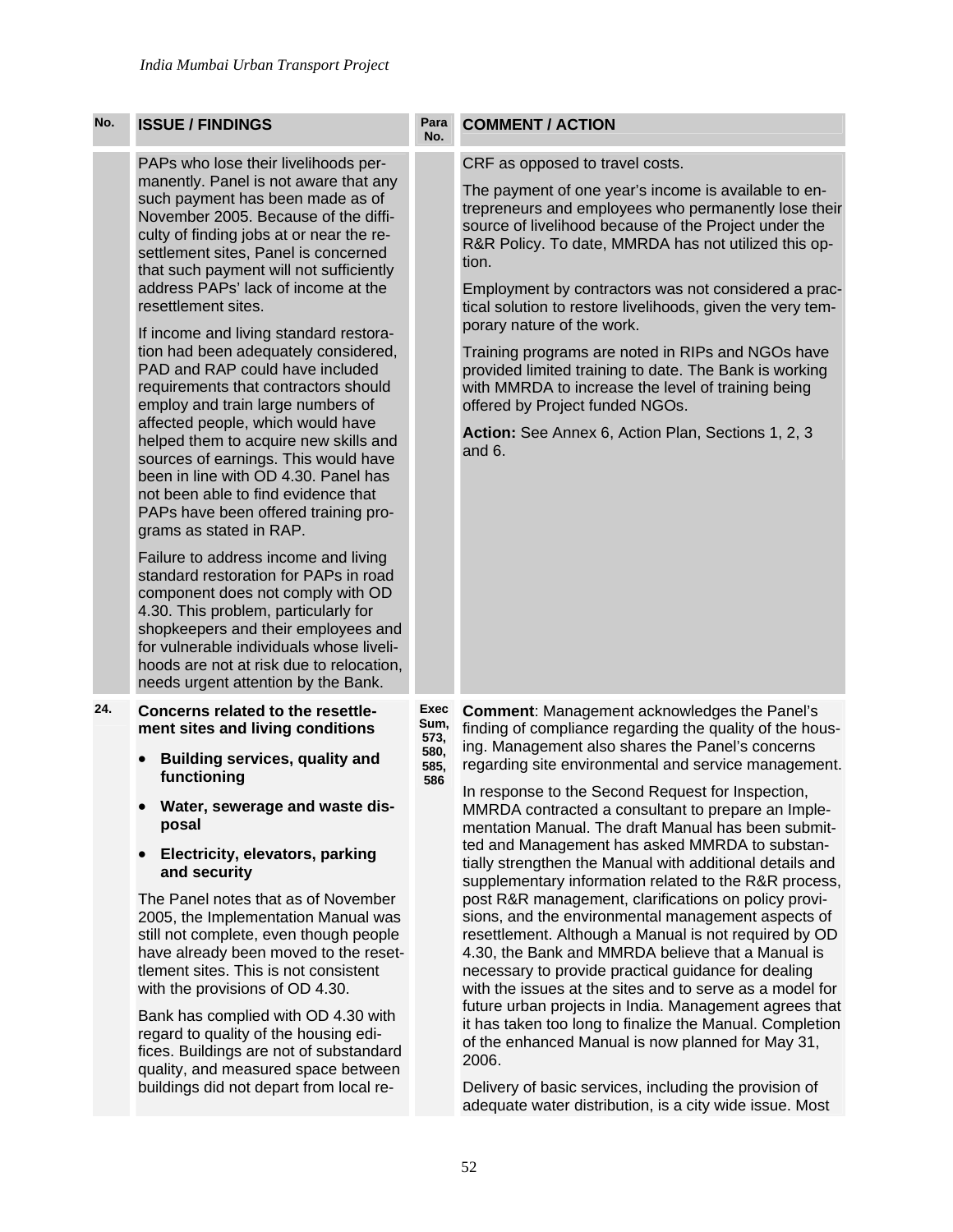### quirements.

There are other issues, however, that have not been addressed. Importantly, sewerage and water connections are not working properly and there are no collections of garbage and waste. The Panel finds that this does not comply with OD 4.30.

The Panel notes that it will be important to ensure that PAPs only have to pay low electricity rates appropriate to their situation, and not higher rates such as those on a par with commercial uses. Further, it will be crucial to find a solution for the accumulated electricity bills.

Panel notes need for sufficient parking space for commercially-related vehicles to meet needs of resettled people with commercial businesses.

#### **No. COMMENT / ACTION**

of Mumbai has water supply for only a few hours a day at most. Pressurized piped water is currently being provided to resettlement sites on a daily basis for short intervals. As an interim solution, until a full piped water supply is available, MMRDA is providing tankers to supply additional water to the resettlement sites. The Bank is working with MMRDA to see if it is possible to accelerate the provision of improved water services sooner than the target date of 2007, increase the number of tankers providing water, and also to extend additional water supplies from adjacent settlements that are being informally used as a source of supplemental water on a paid basis.

The electricity utilities charge uniform rates for residential purposes and there will be no concessions for PAHs. The Bank team has not found or been informed of any residential building that is being charged at commercial rates. However, there are some instances where the operation of lifts is being charged at commercial rates and MMRDA has been requested to resolve this issue with the utility companies.

Discussions have been ongoing to resolve the issue of the accumulated electricity bills under SPARC and most of these cases have been resolved.

**Action:** See Annex 6, Action Plan, Section 3.

| 25. | <b>Provision of social services</b><br>As of time of Panel investigation, re-<br>settlement sites lacked adequate ac-<br>cess to schools, medical facilities and<br>religious sites, and maintenance costs<br>for buildings and utility services were<br>high.<br>Little attention has been given to pro-<br>vision of social services in resettle-<br>ment sites. | 607 | <b>Comment:</b> Management shares the Panel's concerns<br>regarding the provision of social services. Certain fa-<br>cilities, such as pre-schools, welfare centers, and the<br>co-operative society offices are provided by the Pro-<br>ject. Open spaces are also made available for the de-<br>velopment of other facilities by the municipality and/or<br>the private sector. During the May 2005 supervision<br>mission and the October 2005 Mid-Term Review, Man-<br>agement offered to MMRDA to support its proposal for<br>development of social services within the resettlement<br>colonies, using savings from the Project's IDA financ-<br>ing. Management is working with MMRDA to acceler-<br>ate the provision of social services to resettlement<br>communities and to overcome administrative bottle-<br>necks where they exist. Further, the Bank will pursue<br>with MMRDA and local transport authorities a linkage<br>of local bus routes to Mankhurd to improve accessibil-<br>ity.<br>Regarding maintenance costs and utility services, see<br>Item 22.<br>Action: See Annex 6, Action Plan, Sections 3 and 5. |
|-----|--------------------------------------------------------------------------------------------------------------------------------------------------------------------------------------------------------------------------------------------------------------------------------------------------------------------------------------------------------------------|-----|---------------------------------------------------------------------------------------------------------------------------------------------------------------------------------------------------------------------------------------------------------------------------------------------------------------------------------------------------------------------------------------------------------------------------------------------------------------------------------------------------------------------------------------------------------------------------------------------------------------------------------------------------------------------------------------------------------------------------------------------------------------------------------------------------------------------------------------------------------------------------------------------------------------------------------------------------------------------------------------------------------------------------------------------------------------------------------------------------------------------------------------|
| 26. | Risk of having to sell or rent new<br>housing<br>Because of income losses and high                                                                                                                                                                                                                                                                                 | 611 | <b>Comment: Management acknowledges the Panel's</b><br>finding.                                                                                                                                                                                                                                                                                                                                                                                                                                                                                                                                                                                                                                                                                                                                                                                                                                                                                                                                                                                                                                                                       |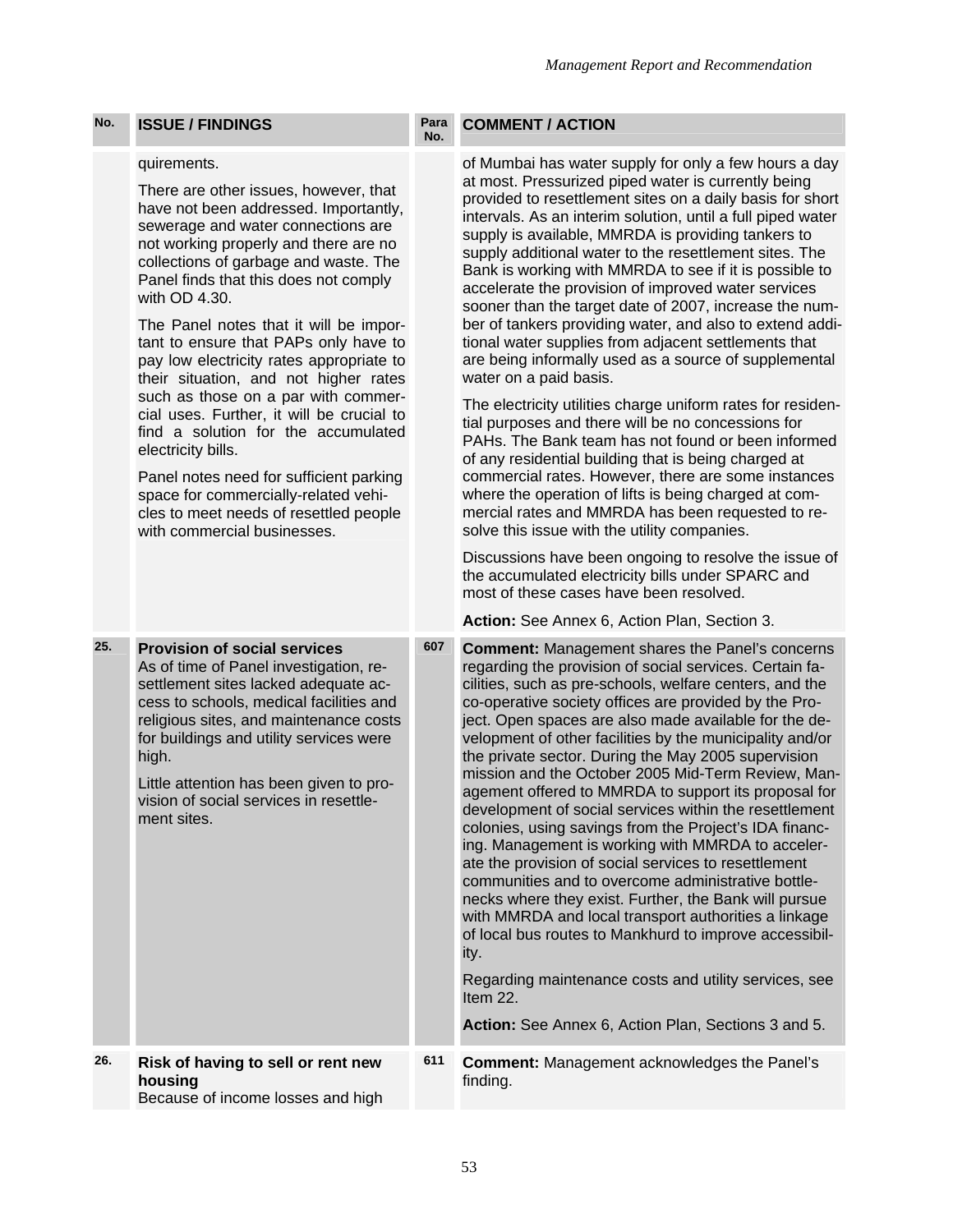| No. | <b>ISSUE / FINDINGS</b>                                                                                                                                                                                                                                                                                                                                                                                                                                                                                                                                                                                                                                                                                                   | Para<br>No.                 | <b>COMMENT / ACTION</b>                                                                                                                                                                                                                                                                                                                                                                                                                                                                                                                                                                                                                                                                                                                                                                                  |
|-----|---------------------------------------------------------------------------------------------------------------------------------------------------------------------------------------------------------------------------------------------------------------------------------------------------------------------------------------------------------------------------------------------------------------------------------------------------------------------------------------------------------------------------------------------------------------------------------------------------------------------------------------------------------------------------------------------------------------------------|-----------------------------|----------------------------------------------------------------------------------------------------------------------------------------------------------------------------------------------------------------------------------------------------------------------------------------------------------------------------------------------------------------------------------------------------------------------------------------------------------------------------------------------------------------------------------------------------------------------------------------------------------------------------------------------------------------------------------------------------------------------------------------------------------------------------------------------------------|
|     | maintenance costs, some PAPs are<br>forced to rent out their new flats, and,<br>as a consequence, may jeopardize<br>their right to the transferred housing.                                                                                                                                                                                                                                                                                                                                                                                                                                                                                                                                                               |                             | The Bank team has assessed the situation based on<br>the feedback from the representatives from the co-<br>operative societies during the Mid-Term Review and<br>found that about 20 percent of PAHs have either sold<br>or rented out housing for a variety of reasons, including<br>supplementing income and/or paying off debts. Since<br>renting out or selling apartments is not allowed (until<br>PAHs have held their apartments for 10 years), this<br>practice could jeopardize their rights to obtain title<br>Action: The Bank, in cooperation with MMRDA, will<br>conduct additional work to better understand the fac-<br>tors leading to this type of action and identify measures<br>that can reduce the extent of this practice. See also<br>Annex 6, Action Plan, Sections 3, 5, and 6. |
| 27. | Legal rights regarding new flats and<br>shops<br>The Panel believes that [the allocation<br>of housing units] reflects positive Bank<br>efforts, because nowhere else in India<br>are such housing benefits given to<br>people considered as "squatters" and<br>informal sector tenants. Thus, the<br>Panel acknowledges this as a major<br>success.<br>Panel could not get uniform view or<br>clarification on concrete legal status of<br>the property rights of PAPs at reset-<br>tlement sites. It is not clear to Panel<br>whether PAPs receive only right of<br>occupancy or ownership of shops and<br>apartment. There seem to be different<br>views about this among Management,<br>Project authorities and PAPs. | 615,<br>620                 | <b>Comment: Management acknowledges the Panel's</b><br>findings of major success in allocation of housing units<br>to the squatters and informal sector tenants.<br>The PAHs will receive title in the form of share certifi-<br>cates issued by the respective co-operative societies,<br>after the transfer of land title and the conveyance deed<br>to the society by the GoM. To date no titles/share cer-<br>tificates have been issued, because the conveyance<br>deeds and land titles have yet to be issued to the so-<br>cieties.<br>Action: The Bank is working with MMRDA to acceler-<br>ate the issuance of titles/share certificates.                                                                                                                                                       |
|     | <b>Environmental Compliance</b>                                                                                                                                                                                                                                                                                                                                                                                                                                                                                                                                                                                                                                                                                           |                             |                                                                                                                                                                                                                                                                                                                                                                                                                                                                                                                                                                                                                                                                                                                                                                                                          |
| 28. | <b>Environmental Impact Assessment:</b><br><b>Environmental screening</b><br>$\bullet$<br><b>Preparation of EAs in Project</b><br>cycle<br>Project EA did not meet all OP 4.01's<br>requirements.<br>Bank assigned MUTP to Category A<br>under OP 4.01. This is appropriate<br>and in compliance with OP 4.01.<br>EA process started early in Project<br>cycle, which complies with OP 4.01.<br>However, final EA for SCLR portion of<br>MUTP was not completed until April                                                                                                                                                                                                                                               | 650,<br>622,<br>625,<br>629 | <b>Comment: Management acknowledges the Panel's</b><br>finding of compliance regarding the environmental<br>screening of the Project as Category A and the start of<br>the EA process early in the Project cycle.<br>MUTP is a multi-component project, which had a rela-<br>tively long preparation process of about 8 years and for<br>which several EAs were prepared. The EA process<br>started early in the Project cycle and consisted of:<br>Sector Level Environmental Analysis (SLEA, 1996-<br>1998) of the three strategic transport options iden-<br>tified for Mumbai as part of the Comprehensive<br><b>Transport Strategy;</b><br>Sub-project Level EA was undertaken by way of:<br>Programmatic Level Environmental Assess-<br>$\circ$                                                    |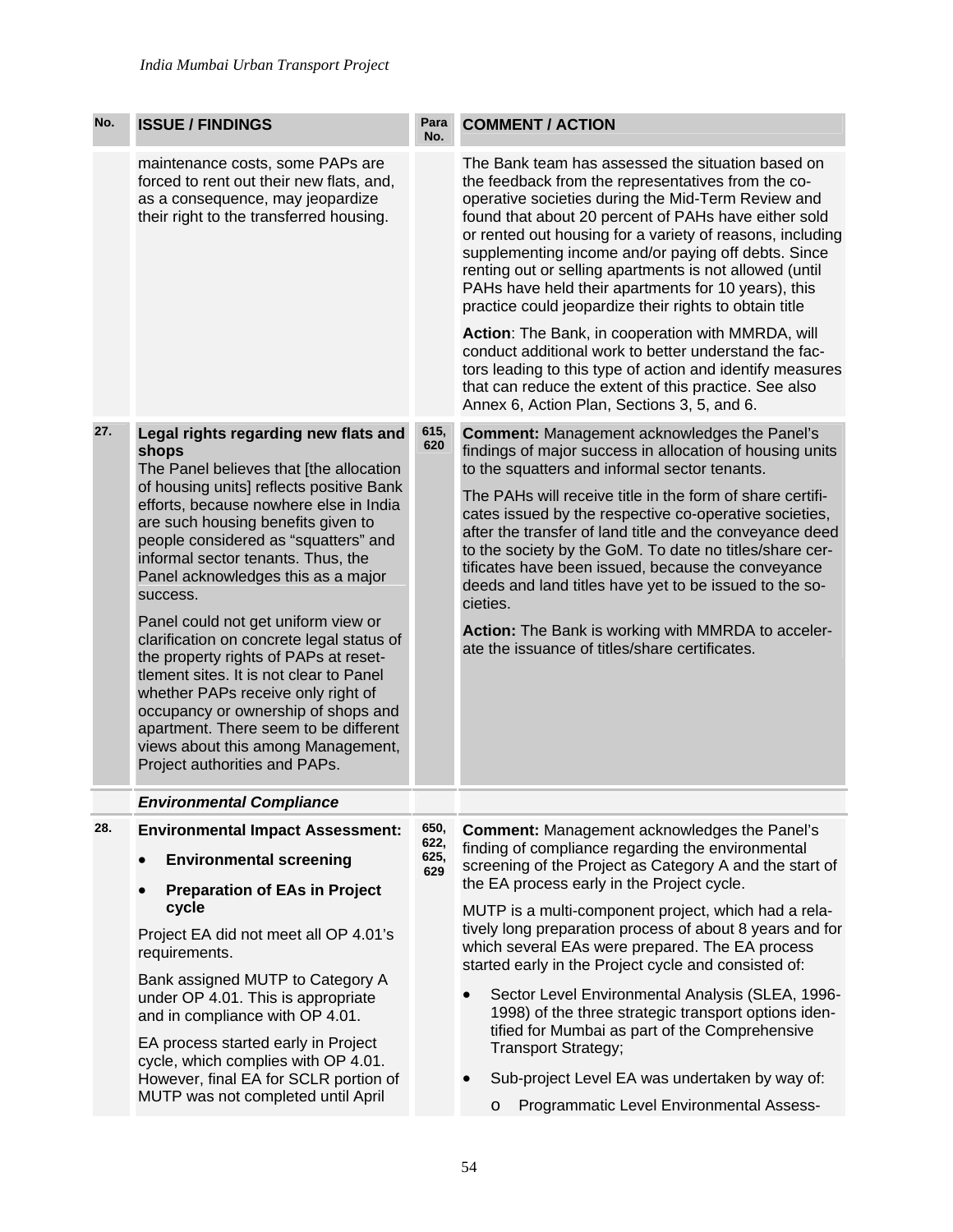2003. This was well after initiation of Project and does not comply with OP 4.01.

Because of tiered EA structure environmental issues related to resettlement have not been considered in a timely manner. As consequence, necessary documentation to ensure that "all environmental consequences are recognized early in the project cycle," as required by OP 4.01, was not available.

#### **No. COMMENT / ACTION**

ment (PLEA, 1996-1998) of generic subprojects; and

- o Micro Level Environmental Assessment (MLEA, 1996-1998) of sub-projects with a potential for significant environmental issues;
- Consolidated Environmental Assessment (Consolidated EA, 2002), which updated and brought together the findings of the above mentioned documents into a comprehensive document;
- Updated PLEAs and MLEAs and new EAs for subprojects added after 1998 (2002–2003), including preparation of fresh Environmental Management Plans (EMPs) for sub-projects earlier subjected only to PLEA;
- Specific EAs for all sub-projects to be implemented during first year of Project implementation (2002– 2003);
- Specific EAs for all sub-projects to be implemented after the first year of Project implementation (2002–present); and
- CEMPs for all resettlement sites.

The EA process resulted in a number of EA documents, from 1998 onwards. These documents are listed in Annex 5.

Given the large number of potential sub-projects to be implemented, not all could be ready for implementation at the same time. EAs of sub-projects implemented in the first year of Project implementation were reviewed and cleared by the Bank before Project appraisal. This approach is reflected in the PAD (page 25) and the Consolidated EA report (para 117). The SCLR was not one of these sub-projects.

Management notes that the SCLR EA (Phases I and 2) was not reviewed prior to appraisal or before the date of effectiveness of MUTP in November 2002. The EA for SCLR Phase I was finalized in April 2003. The first SCLR Phase I contract was signed September 29, 2003 with works commencing on site thereafter. Thus, the EA was completed prior to commencement of the SCLR I sub-project. A supplement to the EA for SCLR as a result of changes being made to the designs based on site conditions was completed in November 2005.

This is in line with the Bank's approach to projects with sub-projects that are not sufficiently determined at the time of appraisal. In this case, a SLEA-type or other framework type document is typically reviewed at the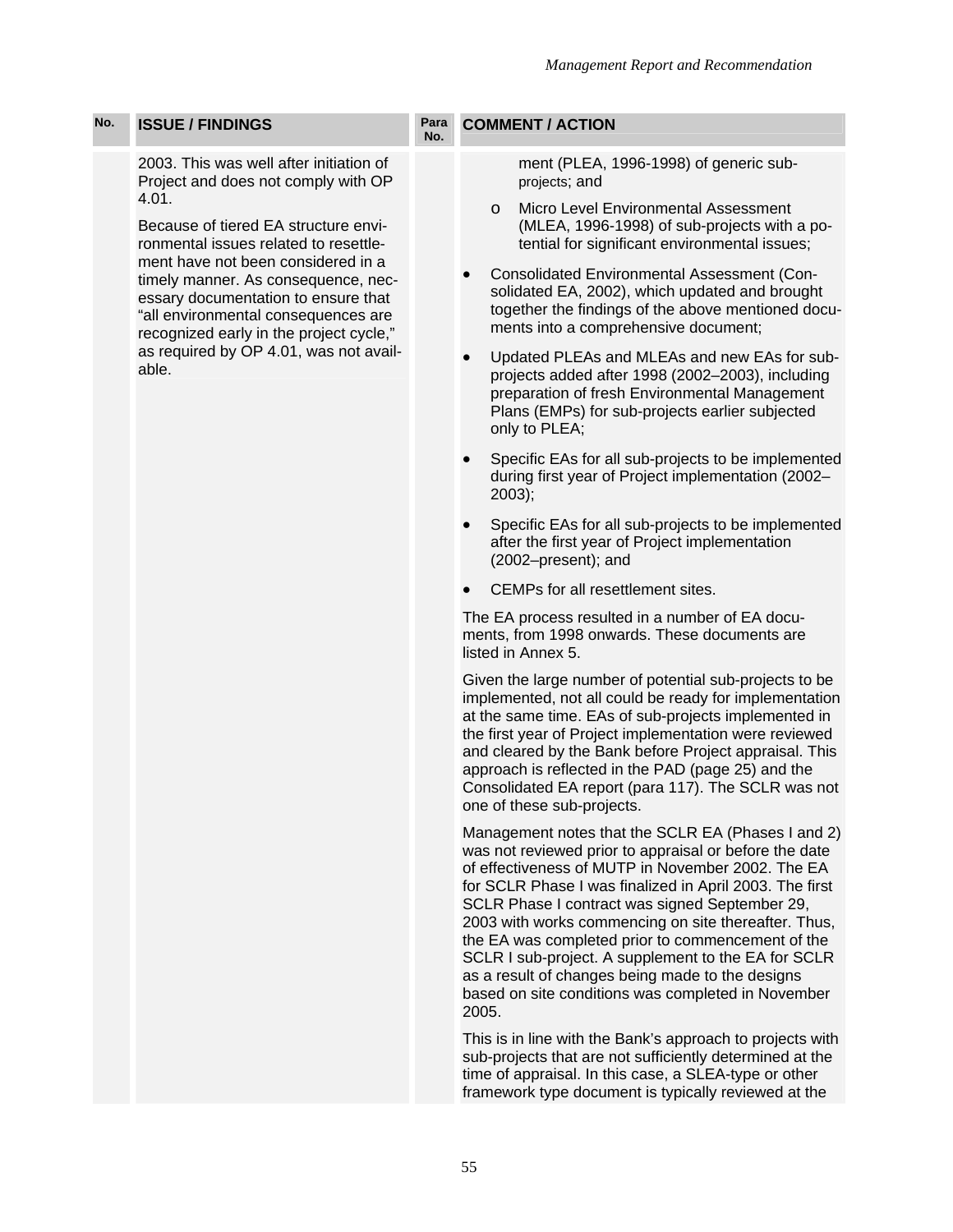| No. | <b>ISSUE / FINDINGS</b>                                                                                                                                                                                                                                                                                                                                                                                                                | Para<br>No.         | <b>COMMENT / ACTION</b>                                                                                                                                                                                                                                                                                                                                                                                                                                                                                               |
|-----|----------------------------------------------------------------------------------------------------------------------------------------------------------------------------------------------------------------------------------------------------------------------------------------------------------------------------------------------------------------------------------------------------------------------------------------|---------------------|-----------------------------------------------------------------------------------------------------------------------------------------------------------------------------------------------------------------------------------------------------------------------------------------------------------------------------------------------------------------------------------------------------------------------------------------------------------------------------------------------------------------------|
|     |                                                                                                                                                                                                                                                                                                                                                                                                                                        |                     | project appraisal stage, and sub-project specific EAs<br>are undertaken on a rolling basis during the implemen-<br>tation period, in keeping with the schedule of prepara-<br>tion of the sub-projects.                                                                                                                                                                                                                                                                                                               |
|     |                                                                                                                                                                                                                                                                                                                                                                                                                                        |                     | Action: Specific actions in line with what is proposed<br>in the CEMPs for improving environmental manage-<br>ment at the resettlement sites are set out in the Action<br>Plan.                                                                                                                                                                                                                                                                                                                                       |
|     |                                                                                                                                                                                                                                                                                                                                                                                                                                        |                     | In addition to the supplementary EMP required for<br>SCLR Phase I, other supplementary EMPs may be<br>prepared as appropriate.                                                                                                                                                                                                                                                                                                                                                                                        |
| 29. | <b>Environmental Assessment of re-</b><br>settlement sites<br>Sites considered for resettlement were<br>obtained through the use of TDRs. In<br>evaluating the sites offered by land<br>owners through this method, the Bank<br>did not require environmental consid-<br>erations to be included as one of the<br>criteria for making the selection.                                                                                   | 632,<br>636,<br>637 | <b>Comment: Management acknowledges the Panel's</b><br>finding regarding the absence of environmental<br>screening criteria in the site selection process for re-<br>settlement sites.                                                                                                                                                                                                                                                                                                                                |
|     |                                                                                                                                                                                                                                                                                                                                                                                                                                        |                     | The selection of resettlement sites, as explained in<br>Item 12 above, was severely constrained by the costs<br>and availability of land at sites that were located in<br>Mumbai and within commuting distance from the loca-<br>tion of the PAHs.                                                                                                                                                                                                                                                                    |
|     | EA that does not consider ambient<br>environmental and social conditions<br>when identifying sites for resettlement<br>fails to meet requirements of the<br>Bank's OP 4.01.                                                                                                                                                                                                                                                            |                     | Because the Bank team recognized that there would<br>be environmental issues at the resettlement sites,<br>CEMPs of the resettlement sites were prepared (as a<br>component of the RIP process, but presented as sepa-<br>rate reports). The CEMPs have the objective of as-                                                                                                                                                                                                                                          |
|     | Bank in its October 2005 Aide Mem-<br>oire recognizes that the environmental<br>conditions at R&R sites are not good,<br>especially for solid waste management<br>and sanitation, and indicates that it<br>would be appropriate to use Project<br>funds to manage the environment at<br>resettlement sites, provided there was<br>agreement with the communities on<br>sharing the operation and mainte-<br>nance costs in the future. |                     | sessing access to basic urban environmental infra-<br>structure services and, through community initiative<br>and participation, mitigation of environmental health<br>risks to the community (para 146 of CEA). Seven<br>CEMP reports were reviewed by the Bank at appraisal.<br>Subsequently a total of 14 CEMP reports have been<br>prepared. See Annex 5.                                                                                                                                                         |
|     |                                                                                                                                                                                                                                                                                                                                                                                                                                        |                     | A key vehicle for implementing each CEMP was the<br>Environmental Management Committee (EMC), which<br>was to be formed during RIP preparation. EMCs, how-<br>ever, have not yet been formed. The Aide Memoire of<br>the Bank supervision mission in November 2002 spe-<br>cifically noted that CEMPs were not being followed.<br>MMRDA submitted a follow-up report in March 2003,<br>but environmental management and capacity building<br>(EMCB) consultants continued to flag poor environ-<br>mental conditions. |
|     |                                                                                                                                                                                                                                                                                                                                                                                                                                        |                     | In November 2003, MMRDA and SPARC agreed to<br>actions needed. In October-November 2004, the Bank<br>supervision mission noted that progress on solid waste<br>and sanitation was being made to address specific<br>complaints and recent missions have observed meas-<br>ures being taken for collection of solid waste and main-<br>tenance of street level drains. Nevertheless, it remains                                                                                                                        |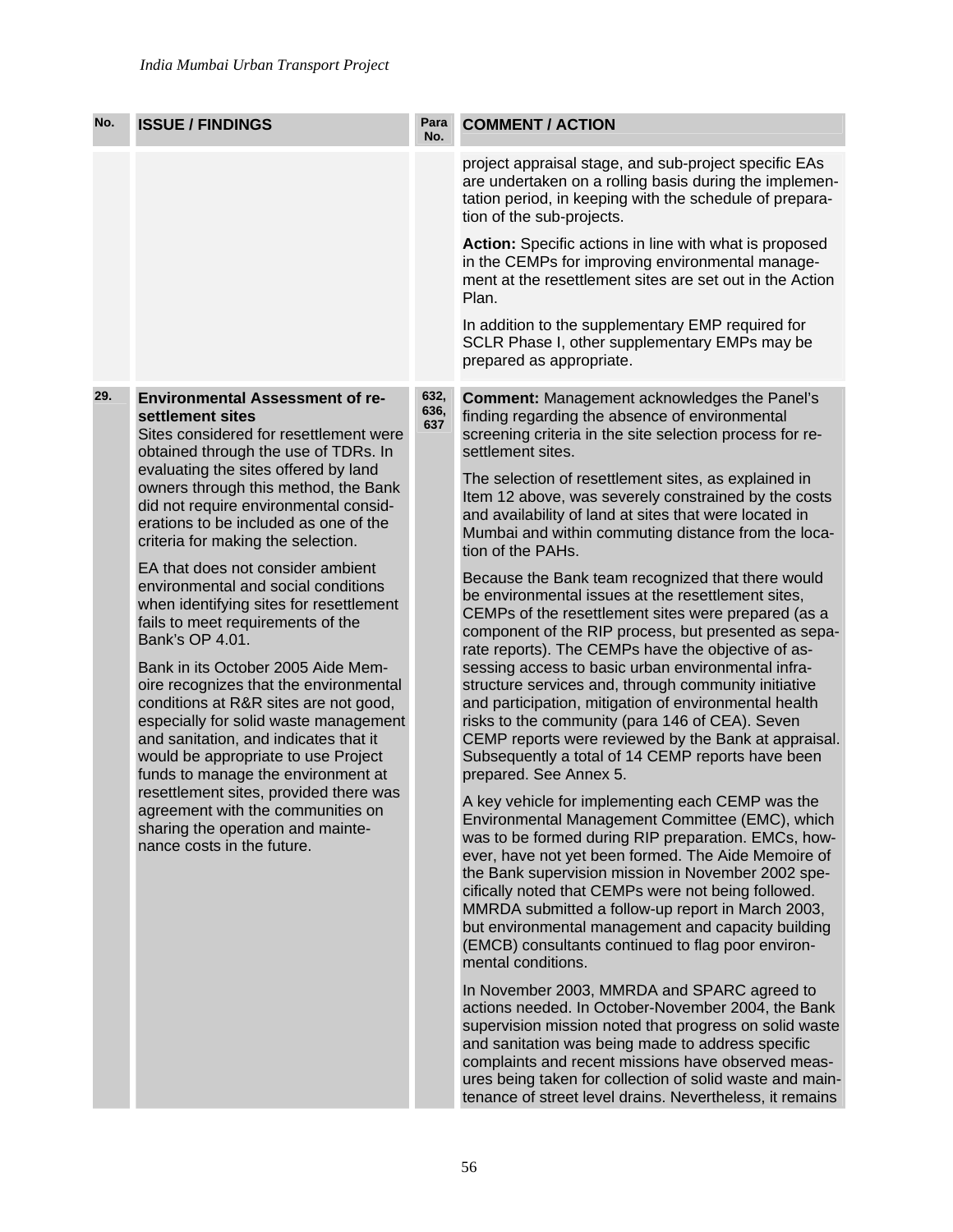| No. | <b>ISSUE / FINDINGS</b>                                                                                                                                                                                                                              | Para<br>No. | <b>COMMENT / ACTION</b>                                                                                                                                                                                                                                                                                                                                                                                                                                                                                                                                                                                                                                                  |
|-----|------------------------------------------------------------------------------------------------------------------------------------------------------------------------------------------------------------------------------------------------------|-------------|--------------------------------------------------------------------------------------------------------------------------------------------------------------------------------------------------------------------------------------------------------------------------------------------------------------------------------------------------------------------------------------------------------------------------------------------------------------------------------------------------------------------------------------------------------------------------------------------------------------------------------------------------------------------------|
|     |                                                                                                                                                                                                                                                      |             | important for MMRDA and SPARC to take the neces-<br>sary actions to establish sustainable structures to<br>achieve environmental management at the local level.                                                                                                                                                                                                                                                                                                                                                                                                                                                                                                          |
|     |                                                                                                                                                                                                                                                      |             | Draft TORs for consultants to undertake landscaping<br>and household waste management, including the es-<br>tablishment of long-term solutions, at six resettlement<br>sites (Asgaonkar, Kanjur Marg, Mankhurd B, Anik I,<br>Anik II and Dharavi) are awaiting action by MMRDA. It<br>will be appropriate to finalize these TORs and fold<br>them into the Action Plan for property and site man-<br>agement.<br>Action: See Annex 6, Action Plan, Section 4.                                                                                                                                                                                                            |
| 30. | Integrated consideration of natural<br>and social aspects<br>In MUTP, consideration of natural and<br>social aspects of environment in an<br>integrated way has not occurred. This                                                                   | 640         | <b>Comment: Management acknowledges the Panel's</b><br>concern about integration of natural and social aspects<br>of the environment.<br>The intent to integrate environmental and social con-<br>cerns (para 146 of the Consolidated EA) was reflected<br>in the plan for the CEMP to be a component of the<br>RIP, but, in practice, the integration was not fully<br>jointly in supervision missions.<br>nor of the implementing NGOs. They include: ERM<br>and ROBs; Consulting Engineering Services India                                                                                                                                                           |
|     | is not in accord with the spirit and in-<br>tent of OP 4.01.                                                                                                                                                                                         |             | achieved. Bank environment and social staff recognize<br>the importance of collaborating on these issues and<br>have made every effort to do so, including participating                                                                                                                                                                                                                                                                                                                                                                                                                                                                                                 |
|     |                                                                                                                                                                                                                                                      |             | Action: See Annex 6, Action Plan, Section 5 and 10.                                                                                                                                                                                                                                                                                                                                                                                                                                                                                                                                                                                                                      |
| 31. | Independence and competence of<br>the entities conducting EA<br>EA for the MUTP was neither con-<br>ducted by an independent entity nor<br>by EA experts to the extent that<br>SPARC and NSDF were responsible.<br>This does not comply with OP 4.01 | 646         | <b>Comment:</b> Management wishes to note that the vari-<br>ous EAs and CEMPs were conducted by independent<br>entities, as indicated in Item 28. The authors of these<br>reports, given in Annex 5, are neither part of MMRDA<br>India (Pvt.) Ltd., who did the EAs for JVLR Section 1<br>(Pvt.), who did the EAs for SCLR Phase I and some<br>Pedestrian Grade Separators; Serene Environmental<br>Services, who did the EAs for all rail-related sub-<br>projects; Center for Advocacy and Research in Envi-<br>ronment, who did the CEMPs for resettlement (Option<br>B) sites; and ECOSMART India Ltd., who did the<br>CEMPs for some resettlement (transit) sites. |
|     |                                                                                                                                                                                                                                                      |             | The only CEMP prepared by SPARC was in August<br>2000 for the $5th$ and $6th$ railway line Kurla-Thane Part 1;<br>subsequently, it was reviewed and revised by inde-<br>pendent consultants, leading to additional site-specific<br>CEMPs. Management notes that the Consolidated EA<br>report erroneously mentions the name of SPARC as<br>the author of CEMPs dated March 2002. The actual<br>authors of those CEMPs are given in Annex 5.                                                                                                                                                                                                                             |
|     |                                                                                                                                                                                                                                                      |             | Action: No action required.                                                                                                                                                                                                                                                                                                                                                                                                                                                                                                                                                                                                                                              |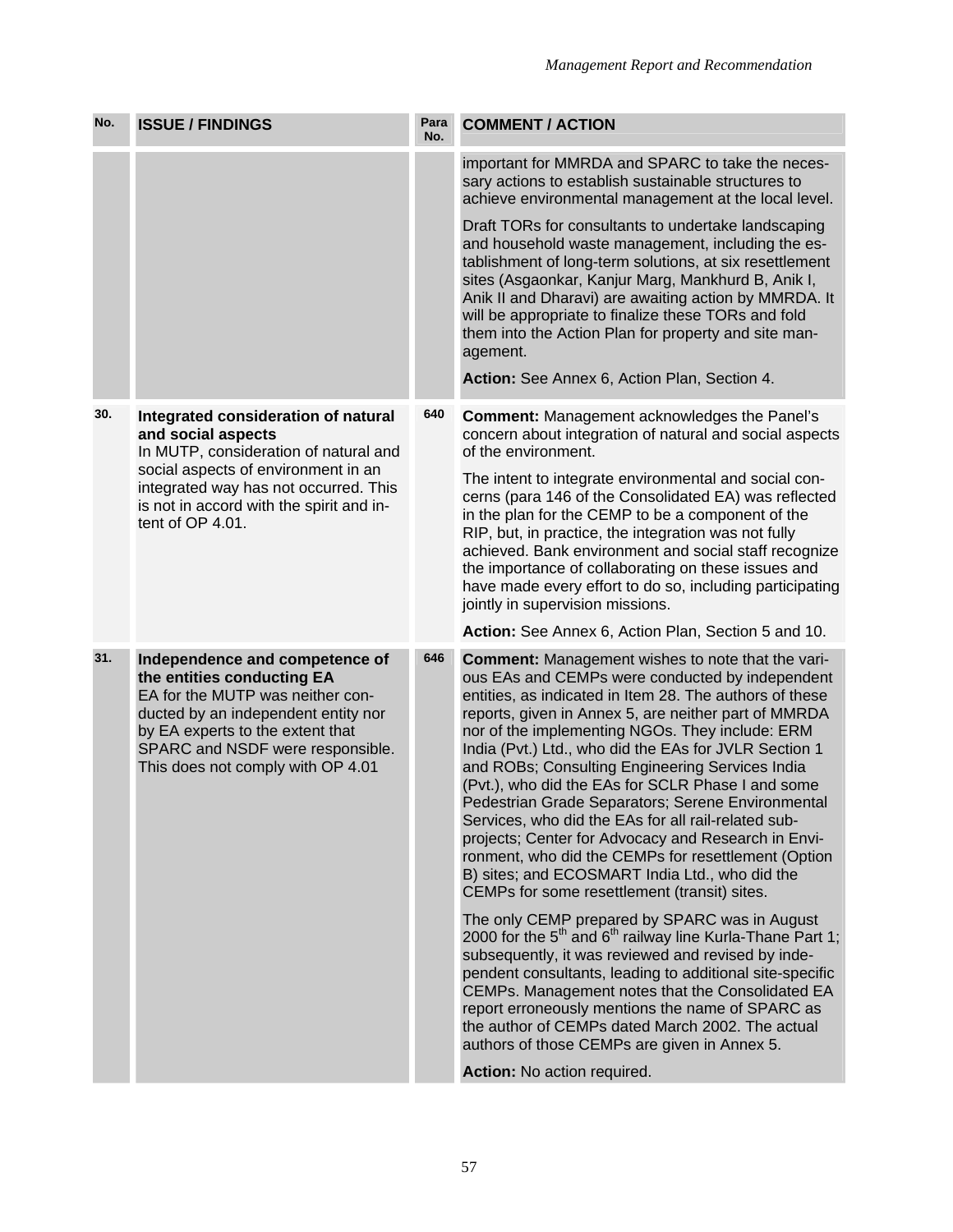**32. Consideration of alternatives**  Although policy level alternatives were considered for MUTP as a whole, analysis of alternatives did not extend to road component and to individual resettlement sites. These omissions directly affect the lives of PAPs. Since Bank did not subject the road component and individual resettlement sites to safeguards set forth in OP 4.01, it did not comply with OP 4.01.

#### **No. COMMENT / ACTION**

**649 Comment:** Management acknowledges the Panel's finding that the scope of alternatives analyzed for the Road Component and the resettlement sites was limited. As stated in the Consolidated EA (para 22), the scope for considering alternative alignments of individual sub-projects was limited, because the roads to be widened had to follow existing alignment or corridors already reserved and sanctioned in the Development Plan for Mumbai. The constraints on resettlement sites are discussed in Items 12 and 29.

Road alignments. Wherever possible, micro level analyses of alternatives were undertaken at the feasibility or design stage. Some examples are:

SCLR -- Analysis of alternatives (see Item 19);

• JVLR II -- Analysis of three alternatives (refer to the Final Feasibility Report of JVLR, November 2003, Chapter 4) for configuration and cross sections. At the time of feasibility and detailed engineering of JVLR, construction of two flyovers (i.e., L&T flyover and LBS Marg flyover) were already in progress and these two obligatory points in the alignment constrained the opportunity for any major realignment. Nonetheless, resettlement impact and cost were considered in the economic analysis to derive the preferred alternative (Chapter 9 of the November 2003, feasibility study report); and

• Maharashtra Housing Area and Development Authority (MHADA) colony Alignment (Km 2+250 to 2+450 of SCLR Phase II) -- Five alternatives with different configurations were analyzed to minimize the resettlement and negative environmental impact. These alternatives included construction on a portal frame (with double deck structure) to minimize the corridor width and impact on the adjoining buildings. Traffic noise impacts were also considered and noise barriers were proposed in four out of five alternatives. The Project management consultants submitted a report on analysis of alternatives in February 2005.

**Resettlement Sites.** See responses to Items 12 and 29.

**Action:** Micro-alternatives will be considered to the extent possible, for designs not yet finalized. Bank staff will continue to discuss micro-alternatives with MSRDC during supervision missions and will review engineering designs with consideration of environmental and resettlement issues and alternatives that reduce impacts. An example of this process is the construction of the retaining wall along Powai Lake as part of JVLR II.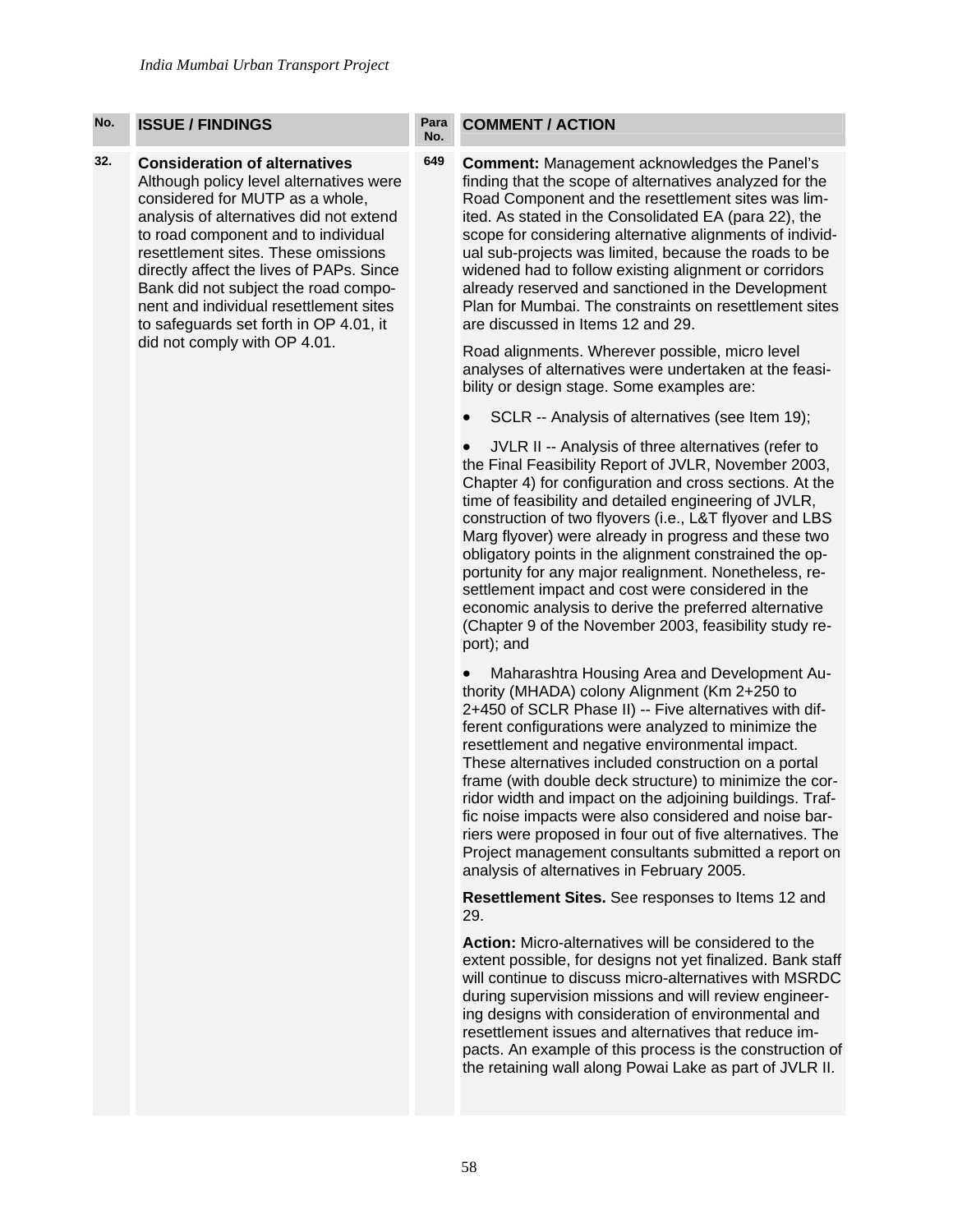| No. | <b>ISSUE / FINDINGS</b>                                                                                                                                                                                                                                                                                                                                                                                                                                                                                                                                                                                                  | Para<br>No. | <b>COMMENT / ACTION</b>                                                                                                                                                                                                                                                                                                                                                                                                                                                                                                                                                                                                                                                                                                                                                                                                                                                                                                                                                                                                                                                                                                                                                                                                                                                                                                                 |
|-----|--------------------------------------------------------------------------------------------------------------------------------------------------------------------------------------------------------------------------------------------------------------------------------------------------------------------------------------------------------------------------------------------------------------------------------------------------------------------------------------------------------------------------------------------------------------------------------------------------------------------------|-------------|-----------------------------------------------------------------------------------------------------------------------------------------------------------------------------------------------------------------------------------------------------------------------------------------------------------------------------------------------------------------------------------------------------------------------------------------------------------------------------------------------------------------------------------------------------------------------------------------------------------------------------------------------------------------------------------------------------------------------------------------------------------------------------------------------------------------------------------------------------------------------------------------------------------------------------------------------------------------------------------------------------------------------------------------------------------------------------------------------------------------------------------------------------------------------------------------------------------------------------------------------------------------------------------------------------------------------------------------|
| 33. | Environmental problems at the re-<br>settlement sites<br>If environmental factors had been<br>considered appropriately, then many<br>of the environmental problems could<br>have been addressed more efficiently.<br>A concerted effort by Bank Manage-<br>ment and the Mumbai Authorities to<br>clean-up and regulate waste disposal<br>practices at the Deonar dump and in<br>the waterways adjacent to the reset-<br>tlement site could decrease public<br>health risks at the Mankhurd resettle-<br>ment sites.                                                                                                      | 675         | <b>Comment:</b> Management concurs with the Panel's find-<br>ing that environmental management at the resettle-<br>ment sites needs to be improved. The Deonar dump<br>and the waterways are addressed in Items 36 and 39.<br>More broadly, the Bank wishes to note that environ-<br>mental management and service delivery across the<br>Mumbai metropolitan region need significant improve-<br>ment - a challenge the city and state authorities are<br>addressing as they implement the Vision Mumbai plan<br>over the next decade.<br>Action: See Items 36 and 39.                                                                                                                                                                                                                                                                                                                                                                                                                                                                                                                                                                                                                                                                                                                                                                 |
| 34. | <b>Waterways</b><br>Mankhurd resettlement site is not in-<br>herently more at risk of flooding, of<br>health problems from standing waters<br>(that would harbor mosquitoes), or of<br>water-borne diseases than most of city<br>of Mumbai.                                                                                                                                                                                                                                                                                                                                                                              | 652         | <b>Comment: Management acknowledges the Panel's</b><br>finding.<br>Action: No action required.                                                                                                                                                                                                                                                                                                                                                                                                                                                                                                                                                                                                                                                                                                                                                                                                                                                                                                                                                                                                                                                                                                                                                                                                                                          |
| 35. | Air quality / industrial emissions<br>While air pollution is serious, Mank-<br>hurd site is not closest resettlement<br>location in terms of proximity to indus-<br>tries with atmospheric emissions or at<br>greatest risk.                                                                                                                                                                                                                                                                                                                                                                                             | 654         | <b>Comment: Management acknowledges the Panel's</b><br>finding.<br>Action: No action required.                                                                                                                                                                                                                                                                                                                                                                                                                                                                                                                                                                                                                                                                                                                                                                                                                                                                                                                                                                                                                                                                                                                                                                                                                                          |
| 36. | Deonar municipal solid waste dump<br>Mankhurd resettlement and transit<br>sites are only about 1.5 - 2 kilometers<br>from Mumbai's largest waste dump. A<br>drainage line from the dumping<br>grounds leads to the waterway that<br>passes through the Mankhurd reset-<br>tlement sites. In selecting resettlement<br>sites, no consideration was given to<br>proximity of Mankhurd site to Mum-<br>bai's largest waste dump or to implica-<br>tions of this. EA did not consider am-<br>bient environmental and social<br>conditions when identifying sites for<br>resettlement, which does not comply<br>with OP 4.01. | 656-<br>657 | <b>Comment: Management acknowledges the Panel's</b><br>finding concerning selection of resettlement sites, as<br>previously indicated under Item 12 and Item 29.<br>The Deonar waste dump site is located in Ward M East<br>under the jurisdiction of the MCGM. The population of<br>this ward is approximately 675,000 within an area of<br>approximately 33 square kilometers; the density is<br>comparable to the average for the city. An estimate of<br>the number of people living within a 2 kilometer radius<br>of Deonar dumpsite based on the ward population (af-<br>ter deducting the approximate area of the dump site<br>which is about 1.2 square kilometers and the area of<br>the creeks) is about 125,000 people. Many of these<br>people live in legal housing constructed in conformity<br>with local laws and regulations, as is the Mankhurd<br>resettlement site. The residents of the Mankhurd reset-<br>tlement site have no greater risk of exposure to emis-<br>sions from Deonar than other residents of the area.<br>Annex 4 of Management's Second Response to the<br>Request for Investigation (July 2004) provides data on<br>hydrogen sulfide and methane values monitored at the<br>Mankhurd site. The low values indicate that the air<br>quality and pollution impact of the landfill on the reset- |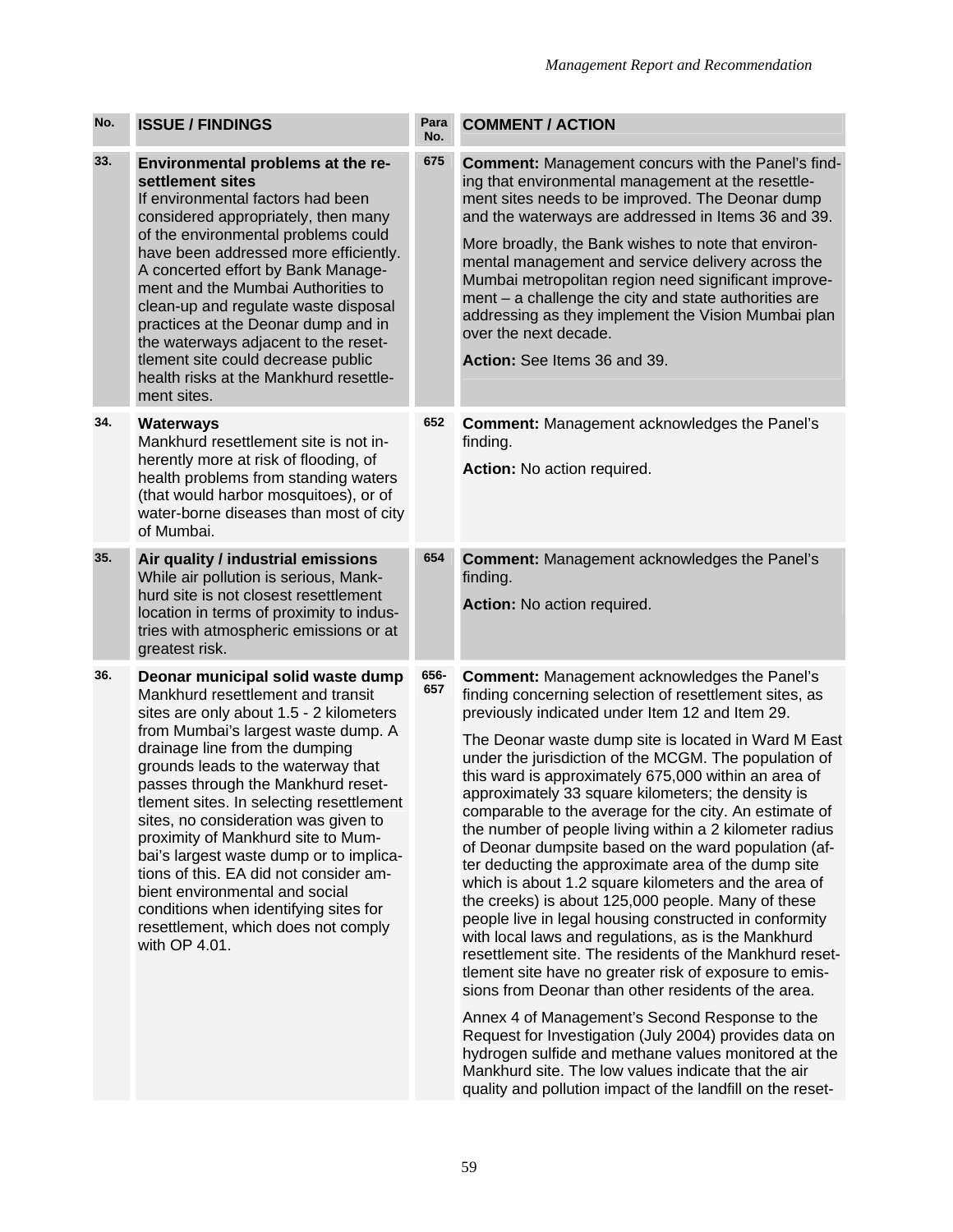| No. | <b>ISSUE / FINDINGS</b>                                                                                                                                                                                                                                                                                                                                                                                    | Para<br>No. | <b>COMMENT / ACTION</b>                                                                                                                                                                                                                                                                                                                                                                                                                                                                                                                                                                                                                                                                                    |
|-----|------------------------------------------------------------------------------------------------------------------------------------------------------------------------------------------------------------------------------------------------------------------------------------------------------------------------------------------------------------------------------------------------------------|-------------|------------------------------------------------------------------------------------------------------------------------------------------------------------------------------------------------------------------------------------------------------------------------------------------------------------------------------------------------------------------------------------------------------------------------------------------------------------------------------------------------------------------------------------------------------------------------------------------------------------------------------------------------------------------------------------------------------------|
|     |                                                                                                                                                                                                                                                                                                                                                                                                            |             | tlement site is negligible. Because the resettlement site<br>is located to the south of the landfill and the dominant<br>wind direction is towards the north, odor-related prob-<br>lems are small.                                                                                                                                                                                                                                                                                                                                                                                                                                                                                                        |
|     |                                                                                                                                                                                                                                                                                                                                                                                                            |             | Action: The Bank will request that MMRDA undertake<br>a specific study of the drainage line from the dump site<br>to the waterway passing through Mankhurd to deter-<br>mine if mitigation measures are feasible.                                                                                                                                                                                                                                                                                                                                                                                                                                                                                          |
| 37. | <b>Watercourses carrying blood and</b><br>excreta from Deonar abattoir<br>Panel finds this most unlikely, as wa-<br>tercourse passing next to abattoir is<br>not the one that borders Mankhurd                                                                                                                                                                                                             | 660         | <b>Comment: Management acknowledges the Panel's</b><br>finding.<br>Action: No action required.                                                                                                                                                                                                                                                                                                                                                                                                                                                                                                                                                                                                             |
| 38. | permanent resettlement site.<br>Solid waste management at reset-<br>tlement sites<br>While Bank documents indicate con-<br>siderable effort to communicate that it<br>is important for tenement residents to<br>have effective on-site waste manage-<br>ment, the issue urgently still needs to<br>be addressed with the PAPs that have<br>been or will be resettled.                                      | 661         | <b>Comment:</b> Management concurs with the Panel's find-<br>ing that this issue needs to be addressed urgently. As<br>noted earlier, environmental management and service<br>delivery are critical issues within the Mumbai metro-<br>politan area and the Bank continues to emphasize the<br>importance of this issue with MMRDA and SPARC.<br>Action: See Annex 6, Action Plan, Section 4.                                                                                                                                                                                                                                                                                                              |
| 39. | <b>Management of storm water drains</b><br>To protect quality of life of people be-<br>ing resettled to Mankhurd and to im-<br>prove aesthetics of site, a frequent,<br>deliberate and planned maintenance<br>schedule for storm drains is needed.<br>Similarly, on-site and municipal sew-<br>ers must be connected and efficiently<br>maintained to prevent overflow of<br>sewage to storm water drains. | 666         | <b>Comment:</b> Management concurs with the Panel's find-<br>ing.<br>MCGM desilts the storm water drains every year be-<br>fore the monsoon. However, the drains tend to become<br>clogged more quickly than an annual cleaning can ad-<br>dress. After discussion with MMRDA during a supervi-<br>sion mission in April 2003, MMRDA agreed to organize<br>cleaning of the storm water drains three to four times a<br>year (letter from the Bank dated May 1, 2003 to<br>MMRDA). Management agrees that the operation and<br>maintenance of sewers need to be made part of a<br>schedule to be executed as part of property and site<br>management plans.<br>Action: See Annex 6, Action Plan, Section 4. |
| 40. | <b>Radioactive waste from Bhabha</b><br><b>Atomic Research Center (BARC)</b><br>In Panel's expert's view, residents of<br>resettlement sites have no greater risk<br>of exposure to radioactive emissions<br>in the event of nuclear reactor acci-<br>dent than other residents of Mumbai.                                                                                                                 | 668         | <b>Comment: Management acknowledges the Panel's</b><br>finding.<br>Action: No action required.                                                                                                                                                                                                                                                                                                                                                                                                                                                                                                                                                                                                             |
| 41. | Destruction of mangroves and<br>other trees<br>Panel notes ongoing concern by Bank<br>for mangrove habitat protection in Pro-                                                                                                                                                                                                                                                                              | 670,<br>672 | <b>Comment: Management acknowledges the Panel's</b><br>finding concerning Mankhurd. As stated in Item 51 be-<br>low, serious efforts are being made to ensure that the<br>overall Project impact on trees and mangroves is                                                                                                                                                                                                                                                                                                                                                                                                                                                                                 |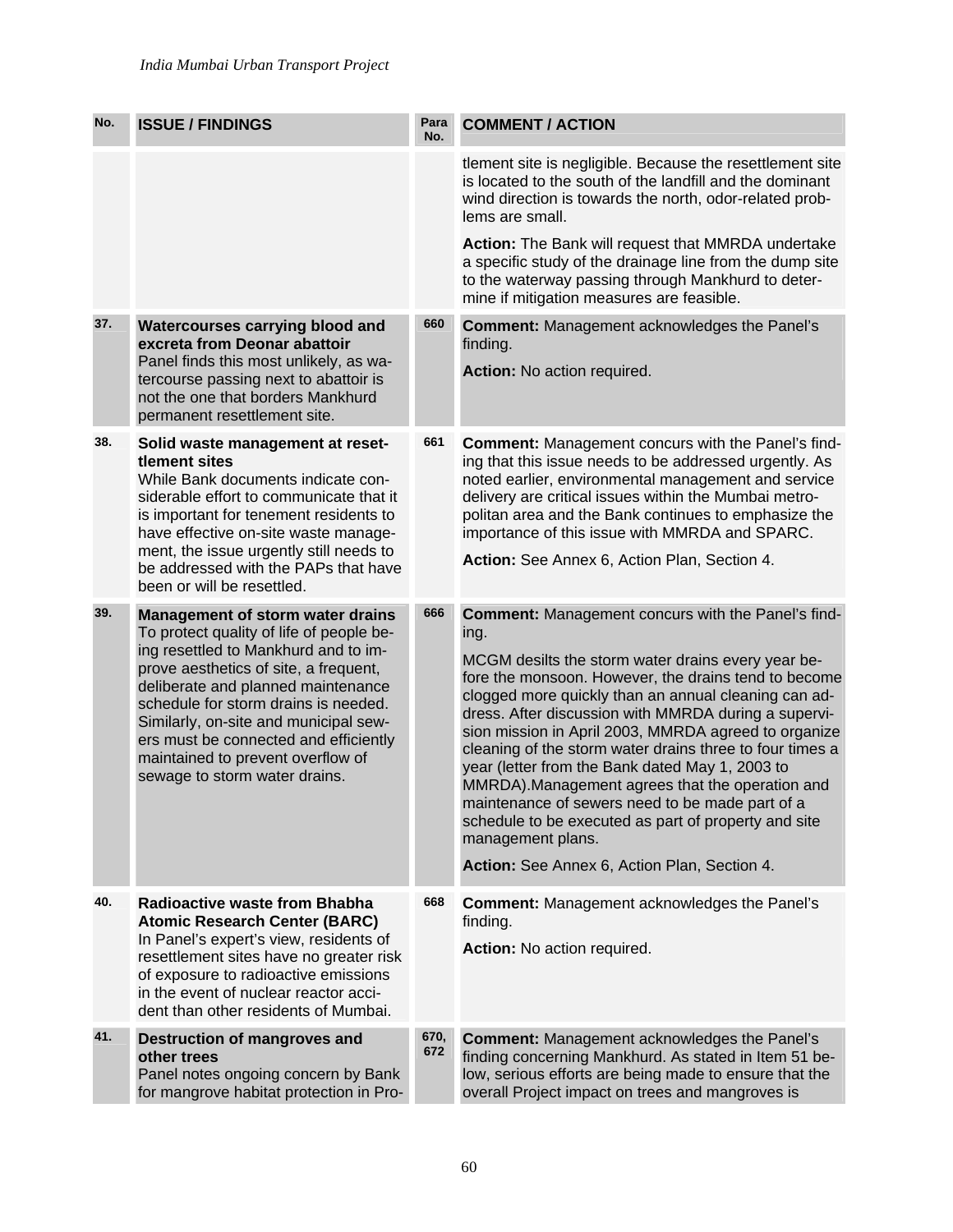| No. | <b>ISSUE / FINDINGS</b>                                                                                                                                                                                                                                                                                                                                                                                                                                                                                                                                                                                             | Para<br>No.                 | <b>COMMENT / ACTION</b>                                                                                                                                                                                                                                                                                                                                                                                                                                                                                                                                                                                                                                                                                                                                     |
|-----|---------------------------------------------------------------------------------------------------------------------------------------------------------------------------------------------------------------------------------------------------------------------------------------------------------------------------------------------------------------------------------------------------------------------------------------------------------------------------------------------------------------------------------------------------------------------------------------------------------------------|-----------------------------|-------------------------------------------------------------------------------------------------------------------------------------------------------------------------------------------------------------------------------------------------------------------------------------------------------------------------------------------------------------------------------------------------------------------------------------------------------------------------------------------------------------------------------------------------------------------------------------------------------------------------------------------------------------------------------------------------------------------------------------------------------------|
|     | ject, as reflected in its missions and in<br>contract awarded to undertake com-<br>pensatory planting of mangrove sap-<br>lings for mangroves destroyed during<br>rail link. Panel did not witness wide-<br>spread destruction of present-day<br>mangrove habitat at Mankhurd site.<br>Neither Mankhurd site nor its immedi-<br>ate surroundings are currently popu-<br>lated with mangroves (although some<br>trees were noted in nearby tidal<br>creeks).<br>Panel is concerned that the respon-<br>sive actions relating to loss of Man-<br>grove and other trees are not ade-<br>quate.                         |                             | minimal. Particular attention is being paid to the reju-<br>venation and plantation of mangroves affected by the<br>Project.<br>Action: No action required concerning Mankhurd. See<br>also Item 51.                                                                                                                                                                                                                                                                                                                                                                                                                                                                                                                                                        |
|     | <b>Supervision</b>                                                                                                                                                                                                                                                                                                                                                                                                                                                                                                                                                                                                  |                             |                                                                                                                                                                                                                                                                                                                                                                                                                                                                                                                                                                                                                                                                                                                                                             |
| 42. | Responsibility for project imple-<br>mentation and supervision<br>While Panel understands that matrix<br>structure is widely applied by Bank to<br>Projects of this nature, Panel finds that<br>in dealing with problems as they<br>emerge, this structure may sometimes<br>delay Bank actions and dilute ac-<br>countability.                                                                                                                                                                                                                                                                                      | Exec<br>Sum,<br>683         | <b>Comment:</b> Management acknowledges the Panel's<br>finding.<br>Given the complexity of the Project, it is critical to have<br>a management structure that not only provides for ade-<br>quate oversight of and decision-making about the Pro-<br>ject, but also allows for the integration of the various<br>sectoral components, including transport, environment,<br>urban development, social development, etc. This<br>structure, as indicated by the Panel, can have disad-<br>vantages, but any structure that did not allow for ade-<br>quate consultation and interaction among sectoral<br>specialists could also pose difficulties for the success-<br>ful completion of the Project.<br>Action: See Annex 6, Action Plan, Sections 5 and 10. |
|     | Social Supervision                                                                                                                                                                                                                                                                                                                                                                                                                                                                                                                                                                                                  |                             |                                                                                                                                                                                                                                                                                                                                                                                                                                                                                                                                                                                                                                                                                                                                                             |
| 43. | Social Problem identification and<br>corrective actions<br><b>Estimates of PAPs</b><br>Estimates of number of people to be<br>resettled and to a lesser extent the<br>number of businesses affected by the<br>Project shifted significantly over time.<br>Bank did not take adequate respon-<br>sive measures or re-appraise the Pro-<br>ject in light of these shifting estimates.<br>The Panel finds that this does not<br>comply with OP/BP 13.05.<br>Throughout implementation, stated<br>number of affected shopkeepers and<br>businesses varied from document to<br>document, with little recognition of dis- | Exec<br>Sum,<br>689,<br>688 | <b>Comment: Management acknowledges the Panel's</b><br>finding regarding estimates of PAHs. Estimating an<br>accurate number of people is difficult in projects of this<br>type because of changes in alignment during imple-<br>mentation, increases in the scope of some works, such<br>as inclusion of additional sub-projects or deletion of<br>current sub-projects, etc. See Items 4 and 14 for addi-<br>tional detail.<br>RIPs for each sub-project are reviewed by the Bank<br>before they are approved for implementation; appraisal<br>of resettlement impacts is taking place on a rolling ba-<br>sis during Project implementation.<br>Action: See Annex 6, Action Plan, Sections 5, 6, and<br>7.                                               |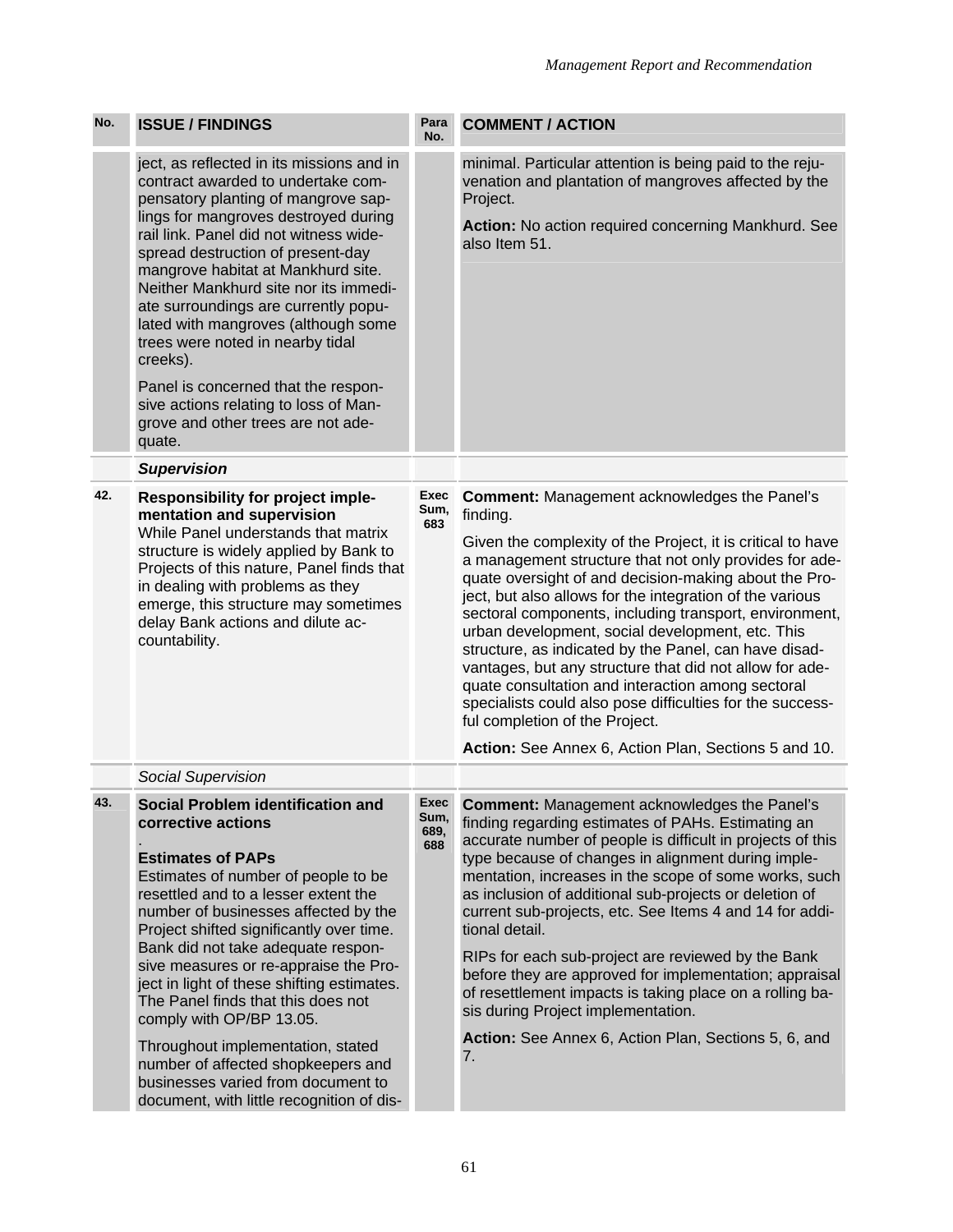| No. | <b>ISSUE / FINDINGS</b>                                                                                                                                                                                                                                                                                                                                                                                                                                                                                                                                                                                                                                                                                                                  | Para<br>No. | <b>COMMENT / ACTION</b>                                                                                                                                                                                                                                                                                                                                                                                                                                                                                                                                                                                                                                                                                                                                                                                                                                                                                                                                                                                                                                                   |
|-----|------------------------------------------------------------------------------------------------------------------------------------------------------------------------------------------------------------------------------------------------------------------------------------------------------------------------------------------------------------------------------------------------------------------------------------------------------------------------------------------------------------------------------------------------------------------------------------------------------------------------------------------------------------------------------------------------------------------------------------------|-------------|---------------------------------------------------------------------------------------------------------------------------------------------------------------------------------------------------------------------------------------------------------------------------------------------------------------------------------------------------------------------------------------------------------------------------------------------------------------------------------------------------------------------------------------------------------------------------------------------------------------------------------------------------------------------------------------------------------------------------------------------------------------------------------------------------------------------------------------------------------------------------------------------------------------------------------------------------------------------------------------------------------------------------------------------------------------------------|
|     | crepancies. The Panel finds that su-<br>pervision related to determining num-<br>ber of affected shopkeepers and busi-<br>nesses did not comply with OP/BP<br>13.05.                                                                                                                                                                                                                                                                                                                                                                                                                                                                                                                                                                     |             |                                                                                                                                                                                                                                                                                                                                                                                                                                                                                                                                                                                                                                                                                                                                                                                                                                                                                                                                                                                                                                                                           |
|     | Bank's October 2005 Aide Memoire on<br>its Mid-Term Review and Supervision<br>Mission indicates that there has been<br>only a "marginal increase" of 4 percent<br>in the number of Project Affected<br>Households, raising the figure from<br>19,200 households to 20,000 house-<br>holds affected by the Project. This dif-<br>fers significantly from the previous<br>figures noted in the Bank's earlier<br>documents, particularly the figures in<br>April 2004, which indicated a 50 per-<br>cent increase in the number of PAPs.                                                                                                                                                                                                   |             |                                                                                                                                                                                                                                                                                                                                                                                                                                                                                                                                                                                                                                                                                                                                                                                                                                                                                                                                                                                                                                                                           |
| 44. | Shopkeepers and other commercial<br>issues<br>When R&R was a separate Project,<br>distinctive needs of middle income<br>shopkeepers to be displaced by road<br>were noted. However, issue was lost<br>in the merger of the two projects.<br>Bank initially treated middle income<br>shopkeeper concerns in Project as<br>communications and public relations<br>rather than socioeconomic problem<br>and did not suggest adequate reme-<br>dies pertaining to substance of com-<br>plaint.<br>Bank failed to identify the special prob-<br>lems of shopkeepers affected by the<br>road widening and alignment and to<br>take corrective action until the Re-<br>quest was filed with the Panel. This<br>did not comply with OP/BP 13.05. | 694-<br>697 | <b>Comment: Management acknowledges the Panel's</b><br>finding. See Responses to Item 2 and Items 15-18.<br>Management wishes to note that soon after the identi-<br>fication of shopkeeper issues during the March 5-26,<br>2004 supervision mission, the Bank deployed a spe-<br>cialist team composed of the Lead Social Development<br>Specialist (responsible for resettlement) from QACU,<br>Regional Safeguards Adviser (a social scientist), and<br>Senior Social Development/Resettlement Specialist in<br>an April 7-8, 2004 mission. The team examined the<br>commercial as well as other issues related to imple-<br>mentation capacity and subsequently proposed the<br>BNS (see Item 2). The team was concerned that it had<br>identified significant issues that required immediate<br>corrective action.<br>Management has worked diligently to address the is-<br>sues raised by the shopkeepers (See Item 7), inter<br>alia, through the BNS and increased supervision of the<br>Project (See Annex 4).<br>Action: See Annex 6, Action Plan, Section 1. |
| 45. | <b>Institutional Capacity of NGOs and</b><br><b>MMRDA for resettlement</b><br>Bank did not adequately follow up with<br>the Borrower's commitment to remedy<br>the lack of institutional capacity in<br>MMRDA and the NGOs and hence did<br>not comply with OP 13.05.<br>Bank did not exercise careful supervi-<br>sion of the use of NGOs in the Project<br>and did not comply with OP 13.05.                                                                                                                                                                                                                                                                                                                                           | 708,<br>709 | <b>Comment:</b> Management concurs with the Panel's find-<br>ing regarding the institutional capacity of MMRDA and<br>NGOs for resettlement. MMRDA recognized early on<br>that it did not have the capacity to undertake all the<br>resettlement activities and decided to use the experi-<br>ence and services of local NGOs with successful re-<br>cords of working with PAHs. In appraising the Project,<br>the Bank recognized the importance of building on the<br>innovative and successful work of these NGOs; how-<br>ever, it did not recognize the limited capacity of these<br>groups to scale up to meet the demands of MUTP or                                                                                                                                                                                                                                                                                                                                                                                                                               |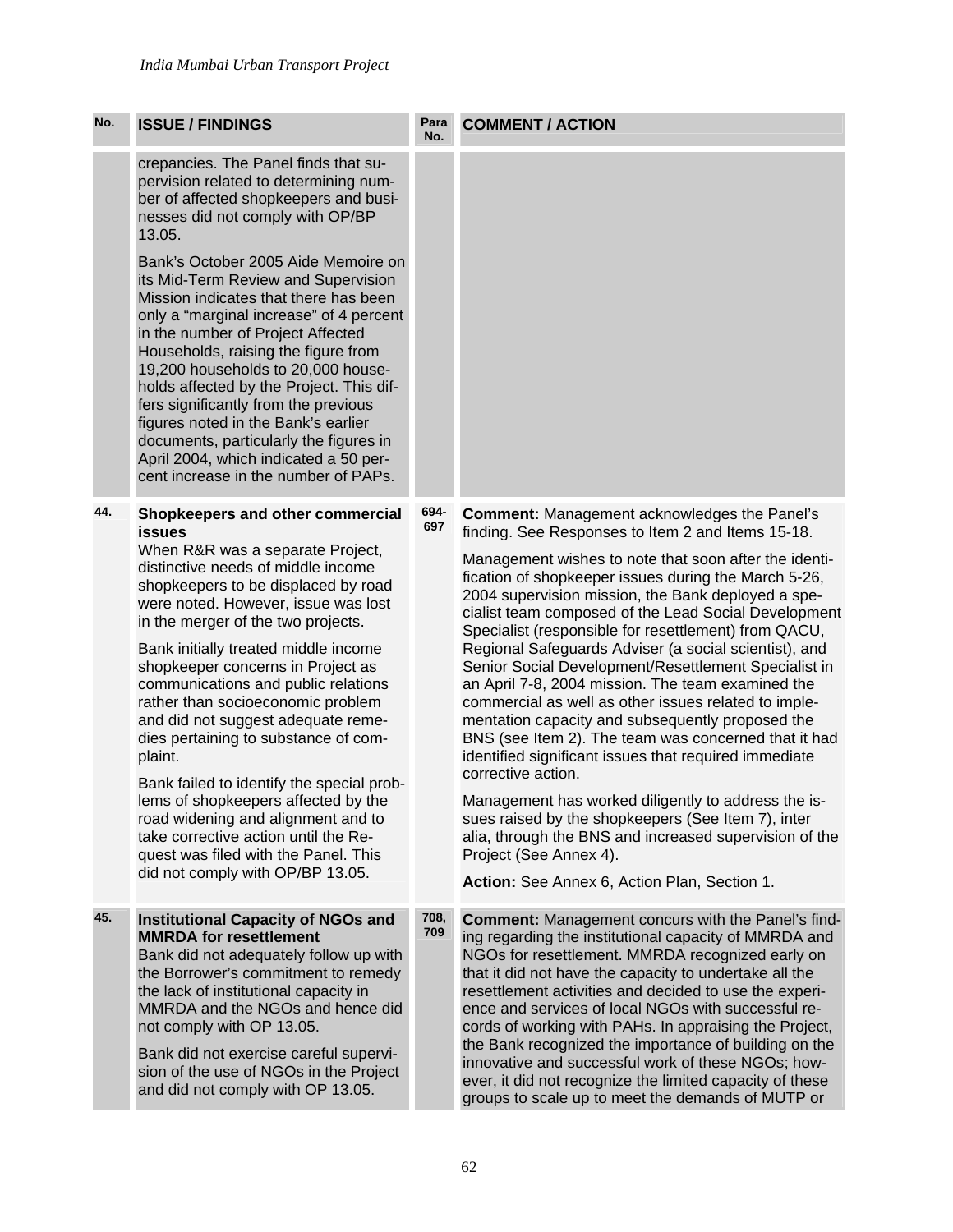| No. | <b>ISSUE / FINDINGS</b>                                                                                                                                                                        | Para<br>No. | <b>COMMENT / ACTION</b>                                                                                                                                                                                                                                                                                                                                                                                                                                                                                                                                                                                                                                                                                                                                                                                                                                        |
|-----|------------------------------------------------------------------------------------------------------------------------------------------------------------------------------------------------|-------------|----------------------------------------------------------------------------------------------------------------------------------------------------------------------------------------------------------------------------------------------------------------------------------------------------------------------------------------------------------------------------------------------------------------------------------------------------------------------------------------------------------------------------------------------------------------------------------------------------------------------------------------------------------------------------------------------------------------------------------------------------------------------------------------------------------------------------------------------------------------|
|     | Panel was informed that contract with<br>SPARC/NSDF has been awarded on<br>sole source basis. Contract does not<br>include adequate provisions for moni-<br>toring use of funds.               |             | their inadequate experience in working with shopkeep-<br>ers and non-slum residents.                                                                                                                                                                                                                                                                                                                                                                                                                                                                                                                                                                                                                                                                                                                                                                           |
|     |                                                                                                                                                                                                |             | As the shortcomings in the NGOs' capacities have be-<br>come apparent, the Borrower has taken a number of<br>steps to strengthen its capacity in the past year. Two<br>professional resettlement specialists were retained on<br>a short-term basis to accelerate implementation. Pro-<br>fessional staff with experience and familiarity with re-<br>settlement and social development issues were ap-<br>pointed. These actions are being supplemented by<br>support from R&R consultants. MMRDA has improved<br>its reporting, database management and interactions<br>with PAHs.                                                                                                                                                                                                                                                                           |
|     |                                                                                                                                                                                                |             | With regard to NGO capacity, however, in spite of the<br>Bank's follow-up, there has not been sufficient im-<br>provement, and the role of the NGOs in the Project is<br>being phased out. In the Action Plan, MMRDA has now<br>agreed to bring in a professional agency by May 31,<br>2006 to do much of the work in support of the post re-<br>settlement activities. MMRDA has also agreed to work<br>with the Bank to review, in the context of an assess-<br>ment of NGO capacity requirements, the future role of<br>NGOs in executing the Project in light of the changing<br>skill requirements.                                                                                                                                                                                                                                                       |
|     |                                                                                                                                                                                                |             | See also Item 3.                                                                                                                                                                                                                                                                                                                                                                                                                                                                                                                                                                                                                                                                                                                                                                                                                                               |
|     |                                                                                                                                                                                                |             | Action: See Annex 6, Action Plan, Section 5.                                                                                                                                                                                                                                                                                                                                                                                                                                                                                                                                                                                                                                                                                                                                                                                                                   |
| 46. | <b>Grievance mechanism</b><br>Bank was slow to identify problems<br>with grievance mechanism and to fol-<br>low up to ensure appropriate reme-<br>dies. This does not comply with OP<br>13.05. | 712         | <b>Comment: Management acknowledges the Panel's</b><br>finding.                                                                                                                                                                                                                                                                                                                                                                                                                                                                                                                                                                                                                                                                                                                                                                                                |
|     |                                                                                                                                                                                                |             | The grievance redress mechanisms functioned<br>smoothly during the initial resettlement of 10,000<br>households in 2000-2001 to permanent and transit<br>housing. This was also confirmed by findings of An<br>Impact Assessment of Initial Phase of R&R Implemen-<br>tation for MUTP (Tata Institute of Social Sciences, No-<br>vember 2003).                                                                                                                                                                                                                                                                                                                                                                                                                                                                                                                 |
|     |                                                                                                                                                                                                |             | Problems with the grievance redress mechanism, such<br>as omission of names in the baseline surveys, inclu-<br>sion and exclusion of PAHs due to changes in align-<br>ments, re-encroachments after allotment of alternative<br>houses, and a backlog of cases, were targeted in the<br>July 2004 Action Plan as part of the Management Re-<br>sponse to the Second Request for Inspection. The<br>GRCs have been strengthened through the naming of<br>independent officers as their heads: however, further<br>steps are planned to improve information manage-<br>ment, clarify procedures and processes and strengthen<br>the independent status of the GRCs. Several parties<br>have observed to the Bank that it is difficult to attract<br>and retain senior level individuals from the Mumbai<br>area to serve as members of the IMP. The Bank will be |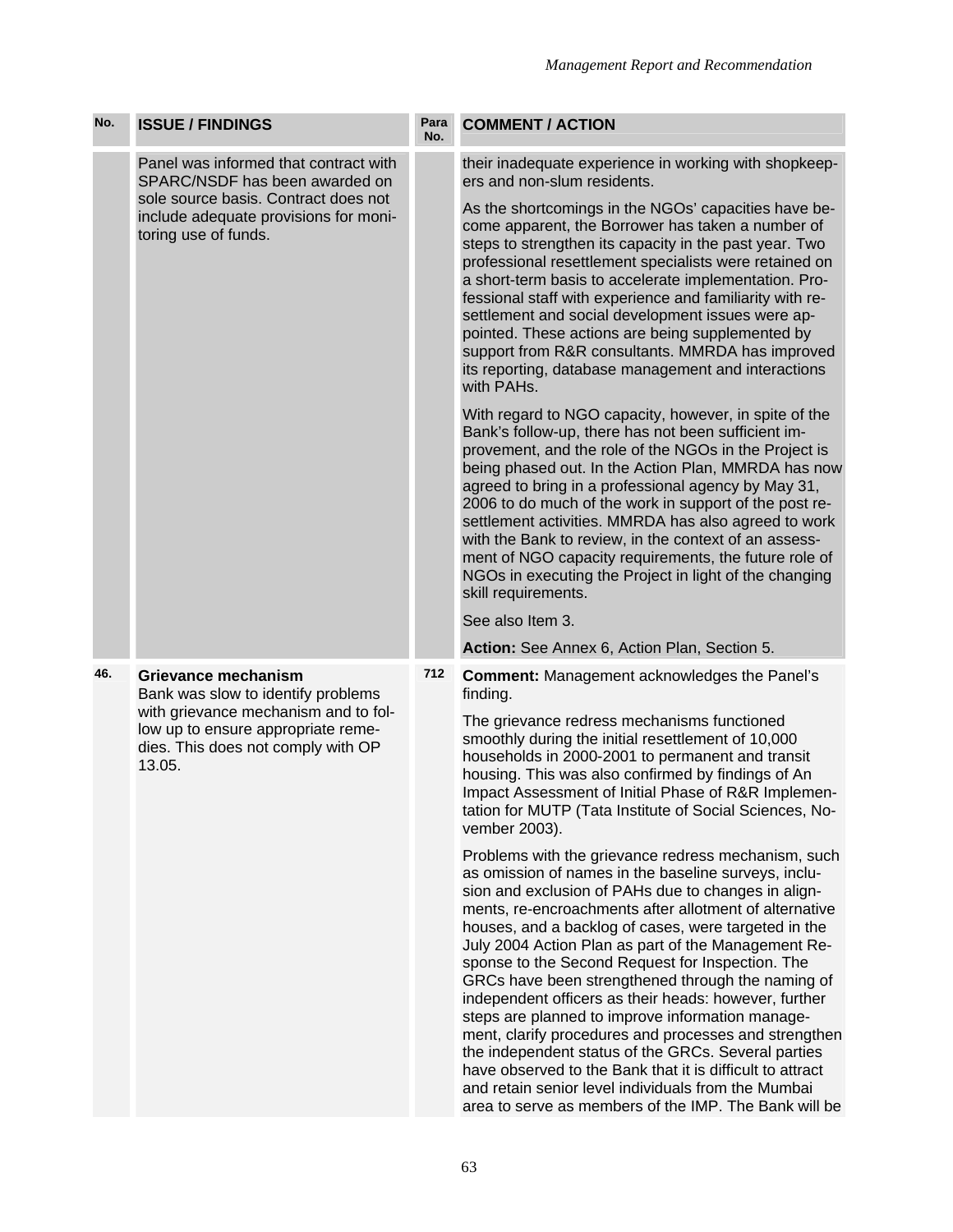| No. | <b>ISSUE / FINDINGS</b>                                                                                                                                                                                                                                                                                                                                                                                                                                                                                                                                                                                                                                                                                                                                                                                                                                                                                                                                                                                                                                                                                               | Para<br>No.                         | <b>COMMENT / ACTION</b>                                                                                                                                                                                                                                                                                                                                                                                                                                                                                                                                                                                                                                                                                                                                                                                                                                                                                                                                                                           |
|-----|-----------------------------------------------------------------------------------------------------------------------------------------------------------------------------------------------------------------------------------------------------------------------------------------------------------------------------------------------------------------------------------------------------------------------------------------------------------------------------------------------------------------------------------------------------------------------------------------------------------------------------------------------------------------------------------------------------------------------------------------------------------------------------------------------------------------------------------------------------------------------------------------------------------------------------------------------------------------------------------------------------------------------------------------------------------------------------------------------------------------------|-------------------------------------|---------------------------------------------------------------------------------------------------------------------------------------------------------------------------------------------------------------------------------------------------------------------------------------------------------------------------------------------------------------------------------------------------------------------------------------------------------------------------------------------------------------------------------------------------------------------------------------------------------------------------------------------------------------------------------------------------------------------------------------------------------------------------------------------------------------------------------------------------------------------------------------------------------------------------------------------------------------------------------------------------|
|     |                                                                                                                                                                                                                                                                                                                                                                                                                                                                                                                                                                                                                                                                                                                                                                                                                                                                                                                                                                                                                                                                                                                       |                                     | working with MMRDA to identify the nature of these<br>issues and have them addressed in order to make the<br>IMP an effective body in supporting Project implemen-<br>tation.<br>See also Response to Item 13.                                                                                                                                                                                                                                                                                                                                                                                                                                                                                                                                                                                                                                                                                                                                                                                    |
|     |                                                                                                                                                                                                                                                                                                                                                                                                                                                                                                                                                                                                                                                                                                                                                                                                                                                                                                                                                                                                                                                                                                                       |                                     | Action: See Annex 6, Action Plan, Section 9.                                                                                                                                                                                                                                                                                                                                                                                                                                                                                                                                                                                                                                                                                                                                                                                                                                                                                                                                                      |
| 47. | <b>Income restoration</b><br>Successive supervision missions<br>failed to correct Bank's initial assess-<br>ment that income restoration was not<br>a potential problem for resettlement of<br>people affected by the road compo-<br>nent, and thus did not take corrective<br>actions until after the Request was<br>submitted to the Panel. This does not<br>comply with OP/BP 13.05.<br>As of November 15, 2005, the Bank<br>has still not addressed aspects of in-<br>come restoration such as compensa-<br>tion for permanently lost jobs, shifting<br>costs, job training, and job opportuni-<br>ties at the resettlement sites. The<br>Panel notes the assumption in the<br>Project that PAPs would benefit from<br>the new housing and that "[I]oss of<br>income and livelihood opportunities is<br>not a major issue in this projects"<br>(PAD, page 101). Consequently, Man-<br>agement did not regard income resto-<br>ration as a significant problem for re-<br>settlement of PAPs and thus did not<br>provide the supervision required by<br>OP 13.05 and did not take necessary<br>corrective actions. | <b>Exec</b><br><b>Sum</b>           | <b>Comment:</b> Management shares the Panel's concerns<br>regarding income restoration of the PAHs. None of the<br>PAHs from the road sub-projects were resettled at the<br>time of registration of the first Request for Inspection to<br>the Panel on April 28, 2004. As noted in the response<br>to Items 20-26, issues related to income restoration,<br>particularly shopkeepers, were identified in early April<br>2004. This was prior to registration of the First Request<br>for Inspection.<br>The Bank supervision team was instrumental in com-<br>missioning the BNS (contracted in August 2005), which<br>also addresses the impact of resettlement on employ-<br>ees of affected businesses.<br>Action: The Bank will place increased emphasis dur-<br>ing supervision and through the use of specialized<br>consultants on better understanding income restoration<br>issues and working with MMRDA to address this im-<br>portant issue.<br>See Annex 6, Action Plan, Section 5. |
| 48. | <b>Post resettlement issues</b><br>While Bank early on reminded Bor-<br>rower on need to form and register<br>housing co-operatives, it failed to ade-<br>quately supervise this aspect of Pro-<br>ject in two respects: (1) Management<br>contradicted itself about state of regis-<br>tration of housing co-operatives in dif-<br>ferent reports. (2) Management's su-<br>pervision of the co-operatives was<br>incomplete, in that it focused only on<br>their registration and did not consider<br>their operational capacity and effec-<br>tiveness.<br>Though Management has consistently                                                                                                                                                                                                                                                                                                                                                                                                                                                                                                                       | 725,<br>726,<br>728,<br>730,<br>733 | <b>Comment: Management shares the Panel's concerns</b><br>regarding post resettlement issues.<br>The NGOs provided training on how to manage the co-<br>operative societies. There was also a separate orienta-<br>tion program on the management of co-operative so-<br>cieties organized at the Tata Institute of Social Sci-<br>ences, with specialists from the Register of Co-<br>operatives.<br>See also response to Items 22 -25. Deficiencies with<br>respect to post resettlement (e.g., registration of hous-<br>ing co-operatives, maintenance fund, CRF, provision of<br>basic services) were regularly pointed out in supervi-<br>sion missions and Aides Memoires from the beginning<br>of implementation (September 2003 Aide Memoire:                                                                                                                                                                                                                                             |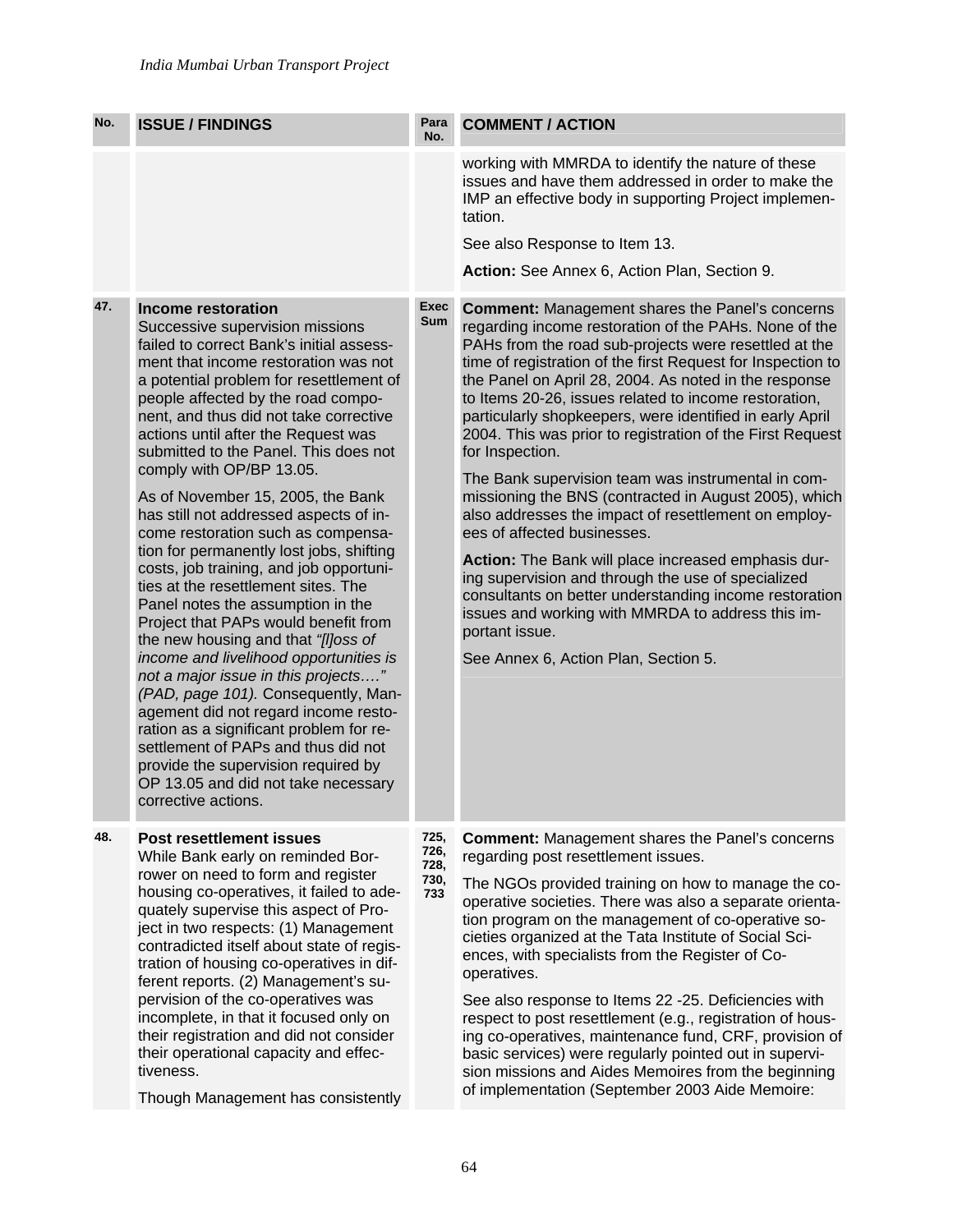| No. | <b>ISSUE / FINDINGS</b>                                                                                                                                                                                                                                                                                                                                                                                                                                                                                                                                                                                                                                                                                                                                                                                                                                                                                                                                                                                                                                                                                  | Para<br>No. | <b>COMMENT / ACTION</b>                                                                                                                                                                                                                                                                                                                                                                                                                                                                                                                                                                                                                                                       |
|-----|----------------------------------------------------------------------------------------------------------------------------------------------------------------------------------------------------------------------------------------------------------------------------------------------------------------------------------------------------------------------------------------------------------------------------------------------------------------------------------------------------------------------------------------------------------------------------------------------------------------------------------------------------------------------------------------------------------------------------------------------------------------------------------------------------------------------------------------------------------------------------------------------------------------------------------------------------------------------------------------------------------------------------------------------------------------------------------------------------------|-------------|-------------------------------------------------------------------------------------------------------------------------------------------------------------------------------------------------------------------------------------------------------------------------------------------------------------------------------------------------------------------------------------------------------------------------------------------------------------------------------------------------------------------------------------------------------------------------------------------------------------------------------------------------------------------------------|
|     | mentioned Maintenance Funds, it has<br>done little to ensure that they have<br>been set up and operating properly.<br>Panel found that as of November 1,<br>2005, MMRDA had not transferred any<br>maintenance funds to the Housing<br>Cooperative Societies.<br>Management has identified problem of<br>slow establishment of the CRFs but<br>has not provided effective supervision<br>of this aspect.<br>While early on Management identified<br>problem of high electrical bills and<br>sought to solve problem through re-<br>quiring installment of individual me-<br>ters, it failed to follow up on problem's<br>symptom, high arrears, until the ar-<br>rears became large problem them-<br>selves.<br>Post-resettlement process and issues<br>related to it need intensive supervi-<br>sion, which requires identifying prob-<br>lems and following up by ensuring cor-<br>rective actions in order to comply with<br>OP/BP 13.05. Management needs to<br>give attention to significant problems<br>related to resettlement process as<br>they are identified by staff as soon as<br>possible. |             | para 5 of annex 5; March 2004 Aide Memoire: para 14<br>and para 3 of annex 5; November 2004 Aide Memoire:<br>para 6 of annex 5; May 2005 Aide Memoire: paras 8,<br>22-23 and para 10 of annex 4; October 2005 Aide<br>Memoire: paras 34 and 37 and para 9 of annex 7; and<br>Management letter of May 12, 2004). Management<br>agrees that the results of the supervision missions<br>have not solved the problems and this issue has con-<br>tributed to the decision of Management to adopt a new<br>approach to Project supervision as outlined in the nar-<br>rative. See also Item 46 on the grievance mechanism.<br>Action: See Annex 6, Action Plan, Sections 3 and 5. |
|     | <b>Environmental Supervision</b>                                                                                                                                                                                                                                                                                                                                                                                                                                                                                                                                                                                                                                                                                                                                                                                                                                                                                                                                                                                                                                                                         |             |                                                                                                                                                                                                                                                                                                                                                                                                                                                                                                                                                                                                                                                                               |
| 49. | <b>Environmental capacity-building</b><br>consultants<br>Management identified lack of envi-<br>ronmental capacity and followed up on<br>the issue to ensure corrective actions<br>were taken, in compliance with OP/BP<br>13.05.                                                                                                                                                                                                                                                                                                                                                                                                                                                                                                                                                                                                                                                                                                                                                                                                                                                                        | 735         | <b>Comment:</b> Management concurs with the Panel's find-<br>ing.<br>Action: See Annex 6, Action Plan, Section 5.                                                                                                                                                                                                                                                                                                                                                                                                                                                                                                                                                             |
| 50. | <b>Waste dump</b><br>While Bank identified problem of tran-<br>sit site for rail part of Project as being<br>next to toxic waste dumps, it did not<br>identify as problem the proximity of<br>permanent resettlement site Mankhurd<br>to waste dump.                                                                                                                                                                                                                                                                                                                                                                                                                                                                                                                                                                                                                                                                                                                                                                                                                                                     | 736         | Comment: See Item 36<br>Action: See Item 36.                                                                                                                                                                                                                                                                                                                                                                                                                                                                                                                                                                                                                                  |
| 51. | Destruction of mangroves/ other<br>trees<br>Bank expressed ongoing concern for<br>mangrove habitat projection. However,<br>compensatory tree planting is far be-                                                                                                                                                                                                                                                                                                                                                                                                                                                                                                                                                                                                                                                                                                                                                                                                                                                                                                                                         | 737         | <b>Comment: Management shares the Panel's concern</b><br>regarding destruction of mangroves and other trees<br>and wishes to clarify what actions are being taken in<br>response to the Panel's observation on the schedule of<br>tree planting.                                                                                                                                                                                                                                                                                                                                                                                                                              |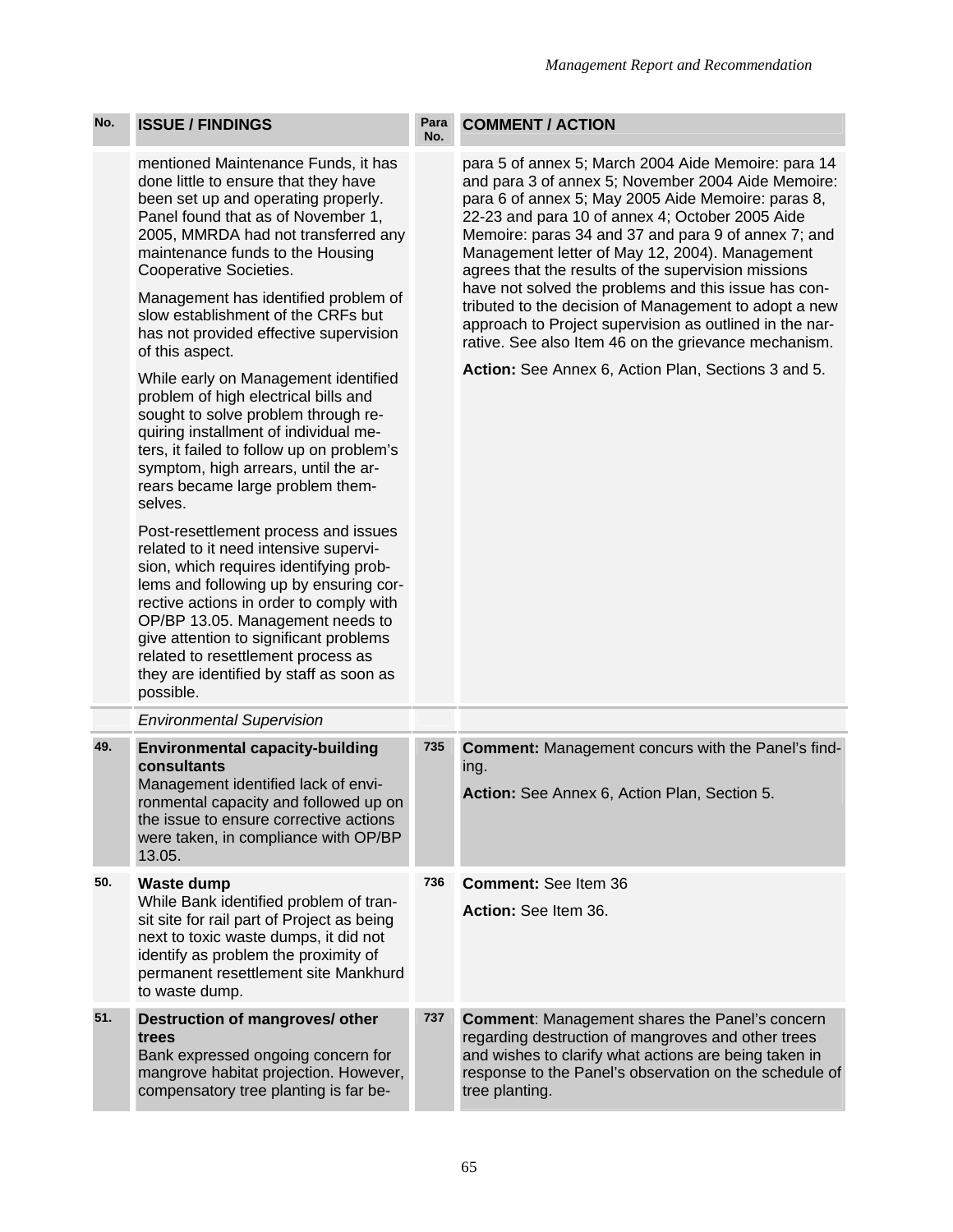| No. | <b>ISSUE / FINDINGS</b>                                                                                                                                                                                             | Para<br>No. | <b>COMMENT / ACTION</b>                                                                                                                                                                                                                                                                                                                                                                                                                                                                                               |  |  |  |
|-----|---------------------------------------------------------------------------------------------------------------------------------------------------------------------------------------------------------------------|-------------|-----------------------------------------------------------------------------------------------------------------------------------------------------------------------------------------------------------------------------------------------------------------------------------------------------------------------------------------------------------------------------------------------------------------------------------------------------------------------------------------------------------------------|--|--|--|
|     | hind schedule. Bank supervision<br>documents do not clarify what actions<br>are being taken. Panel is concerned<br>that the responsive actions relating to<br>loss of mangrove and other trees are<br>not adequate. |             | <b>Mangroves</b><br>Clearing of the water channel at the Eastern Ex-<br>press Highway end of JVLR to facilitate rejuvena-<br>tion of mangroves was recorded in the Aide Mem-<br>oire of November 2004. Visits by Bank missions<br>have confirmed the improved status of these man-<br>groves;                                                                                                                                                                                                                         |  |  |  |
|     |                                                                                                                                                                                                                     |             | About 2,000 mangrove saplings were successfully<br>$\bullet$<br>planted by MMRDA in the Bandra-Kurla complex;<br>and                                                                                                                                                                                                                                                                                                                                                                                                  |  |  |  |
|     |                                                                                                                                                                                                                     |             | About 22,000 saplings planted by MRVC along the<br>$\bullet$<br>Western Express Highway Creek and at a site in<br>Mankhurd, as noted in the Aide Memoire of the<br>October-November 2004 mission, to compensate<br>for mangroves lost during works on BVQR. The<br>April-May 2005 mission noted that survival of<br>mangroves was not good at one of the sites; a<br>contract for additional mangrove planting has been<br>awarded.                                                                                   |  |  |  |
|     |                                                                                                                                                                                                                     |             | <b>Trees</b>                                                                                                                                                                                                                                                                                                                                                                                                                                                                                                          |  |  |  |
|     |                                                                                                                                                                                                                     |             | JVLR (entire road): About 2,200 trees were<br>planted, primarily in the Aarey Colony site, to com-<br>pensate for about 850 trees cut. This exceeds the<br>required ratio of 2:1. Additional compensatory tree<br>planting on the roadside is anticipated before the<br>onset of the 2006 monsoons. About 1,000 trees<br>have also been transplanted from JVLR to the<br>Aarey Colony site and the survival rate has been<br>good;                                                                                    |  |  |  |
|     |                                                                                                                                                                                                                     |             | JVLR sections 1 and 3: A tree plantation plan was<br>$\bullet$<br>to be submitted by December 31, 2005 (see Aide<br>Memoire of the Mid-Term Review mission in Octo-<br>ber 2005). MMRDA recently submitted the report<br>to the Bank. Transplanted trees (from a non-MUTP<br>source) near the Wadala batching plant along<br>JVLR section 2 are likely to be affected due to the<br>frequent truck movement;                                                                                                          |  |  |  |
|     |                                                                                                                                                                                                                     |             | SCLR: About 50 trees have been cut to date and<br>$\bullet$<br>compensatory planting of about 130 trees has<br>been completed, primarily in a nearby graveyard in<br>Narayan Nagar. This exceeds the required ratio of<br>2:1. Additional compensatory tree planting on the<br>roadside will be done after completion of the road<br>works. About 35 trees have also been transplanted<br>from SCLR to the Bandra Kurla Complex site and<br>a study on the survival rate will be completed by<br>the end of February; |  |  |  |
|     |                                                                                                                                                                                                                     |             | SCLR, Kurla dairy (see Mid-Term Review mission<br>Aide Memoire): MSRDC and PMC have studied                                                                                                                                                                                                                                                                                                                                                                                                                           |  |  |  |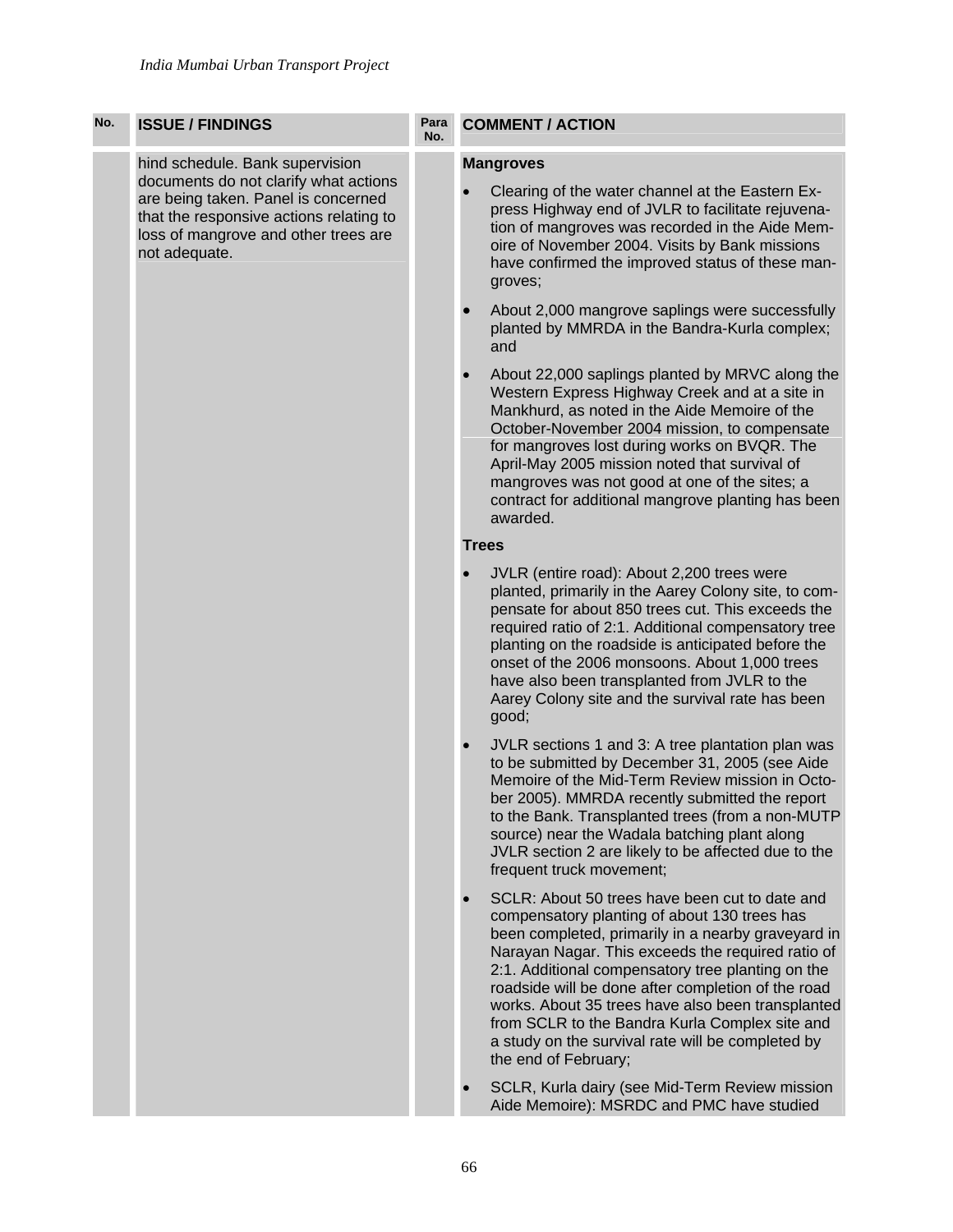| No. | <b>ISSUE / FINDINGS</b>                                                                                                                                                                                                                                                                                                                                                                                          | Para<br>No. | <b>COMMENT / ACTION</b>                                                                                                                                                                                                                                                                                                                                                                                                                                                                                                                                                                                                                                                                                                                               |  |  |
|-----|------------------------------------------------------------------------------------------------------------------------------------------------------------------------------------------------------------------------------------------------------------------------------------------------------------------------------------------------------------------------------------------------------------------|-------------|-------------------------------------------------------------------------------------------------------------------------------------------------------------------------------------------------------------------------------------------------------------------------------------------------------------------------------------------------------------------------------------------------------------------------------------------------------------------------------------------------------------------------------------------------------------------------------------------------------------------------------------------------------------------------------------------------------------------------------------------------------|--|--|
|     |                                                                                                                                                                                                                                                                                                                                                                                                                  |             | the feasibility of saving some of the trees. It ap-<br>pears that design modifications will not allow the<br>trees to be saved; hence, it will be necessary to<br>transplant the trees along the roadside;                                                                                                                                                                                                                                                                                                                                                                                                                                                                                                                                            |  |  |
|     |                                                                                                                                                                                                                                                                                                                                                                                                                  |             | Bandra-Kurla site: The report of the ongoing study<br>of tree transplantation is expected to be available<br>by end-February 2006;                                                                                                                                                                                                                                                                                                                                                                                                                                                                                                                                                                                                                    |  |  |
|     |                                                                                                                                                                                                                                                                                                                                                                                                                  |             | ROBs: The clearances from the Tree Authority<br>under MCGM (as flagged in the Mid-Term Review<br>Aide Memoire) have been obtained;                                                                                                                                                                                                                                                                                                                                                                                                                                                                                                                                                                                                                    |  |  |
|     |                                                                                                                                                                                                                                                                                                                                                                                                                  |             | Virar-Dhanau: According to MRVC, compensatory<br>tree planting of only 63 trees out of the required<br>740 has been done. The additional tree planting<br>will be done after the construction work is com-<br>pleted to assure better survival; and                                                                                                                                                                                                                                                                                                                                                                                                                                                                                                   |  |  |
|     |                                                                                                                                                                                                                                                                                                                                                                                                                  |             | Kurla-Thane: MRVC issued a tender for compen-<br>satory tree plantation and transplantation on De-<br>cember 28, 2005, but no responses were received.<br>Re-tendering is to be carried out.                                                                                                                                                                                                                                                                                                                                                                                                                                                                                                                                                          |  |  |
|     |                                                                                                                                                                                                                                                                                                                                                                                                                  |             | Action: See Annex 6, Action Plan, Section 4.                                                                                                                                                                                                                                                                                                                                                                                                                                                                                                                                                                                                                                                                                                          |  |  |
| 52. | On-site solid waste management<br>Despite early identification of the prob-<br>lem of on-site waste management by<br>staff, Management did not follow up on<br>the issues. Back to Office Reports give<br>much greater attention to the issue<br>than is reflected in the Aides Mem-<br>oires. Moreover, the recommended<br>solutions seem to change between<br>missions and were not consistently<br>addressed. | 742         | <b>Comment: Management acknowledges the Panel's</b><br>observations that recommended solutions for solid<br>waste management have changed.<br>Various attempts were made to find solutions along<br>with the NGOs, MMRDA and EMCB consultants. As<br>stated in Item 29, MMRDA also initiated action. The<br>efforts made were not sufficient and were reactive and<br>piecemeal in nature, rather than being proactive and<br>structured so as to achieve long-term sustainability. As<br>a result the actions are stated differently in various<br>documents and no long-term mechanism has yet been<br>developed.                                                                                                                                   |  |  |
|     |                                                                                                                                                                                                                                                                                                                                                                                                                  |             | Action: See Annex 6, Action Plan, Section 4.                                                                                                                                                                                                                                                                                                                                                                                                                                                                                                                                                                                                                                                                                                          |  |  |
|     | <b>Other Supervision Issues</b>                                                                                                                                                                                                                                                                                                                                                                                  |             |                                                                                                                                                                                                                                                                                                                                                                                                                                                                                                                                                                                                                                                                                                                                                       |  |  |
| 53. | <b>Consultation with PAPs during su-</b><br>pervision<br>Management did not ensure that<br>meaningful consultations with PAPs<br>take place during supervision. Bank<br>supervision missions should document<br>the consultations and contain details<br>about the meetings with PAPs.                                                                                                                           | 744         | <b>Comment:</b> Management acknowledges the concerns<br>of the Panel regarding consultation during supervision.<br>Typically, during each supervision mission, visits to<br>resettlement sites and consultations take place. The<br>field visit outcomes are described in the Resettlement<br>Annex of the Aides Memoires. For example, during the<br>recent Mid-Term Review, the Bank team met about<br>100 PAPs to hear their concerns and feedback. The<br>signed copies of their participation in the meeting are<br>available in Project files. The results of consultations<br>with PAPs and proposed next steps are described in<br>the November 2005 Aide Memoire of the October Mid-<br>Term Review (paras 14-18 of Annex 7). For additional |  |  |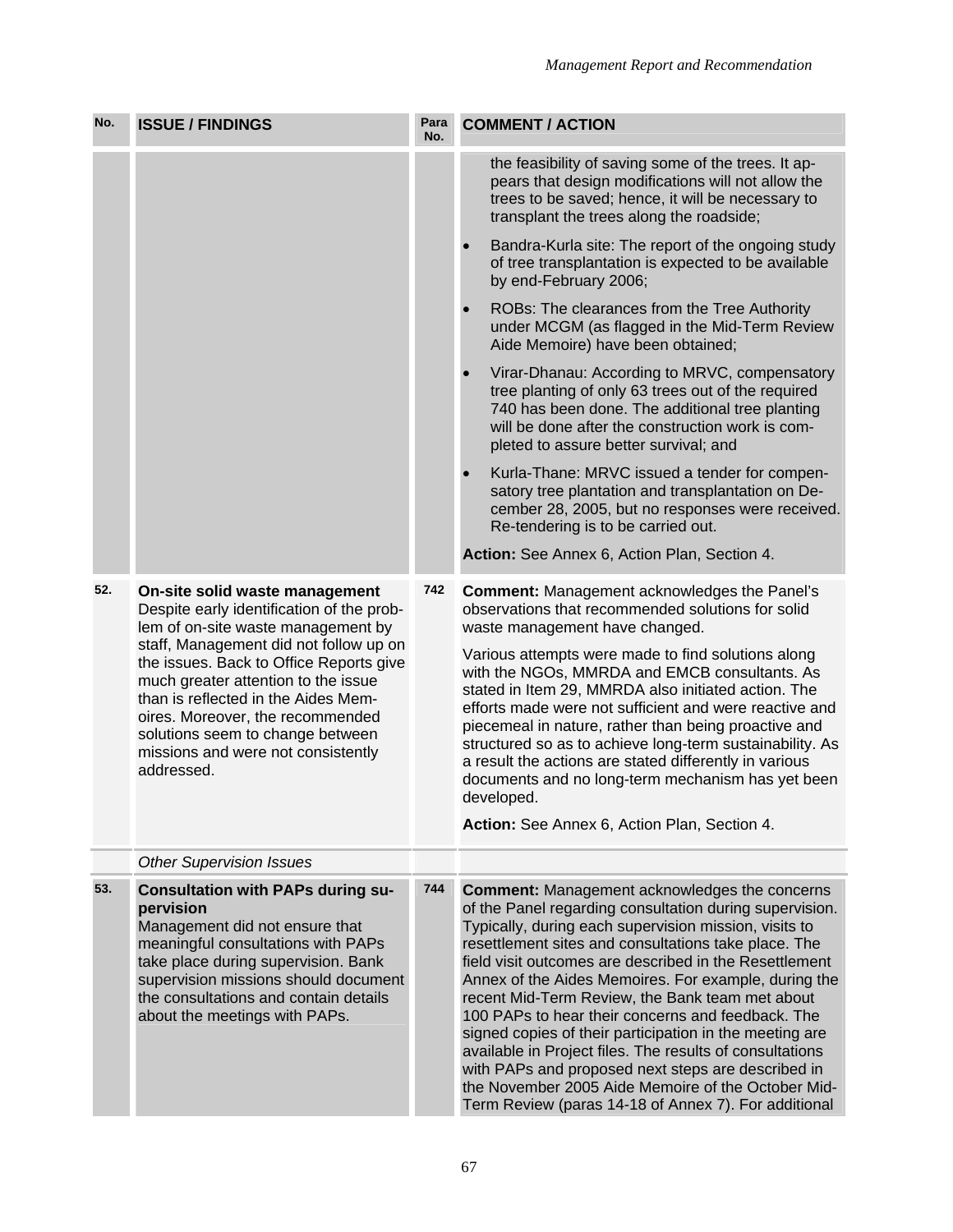| No. | <b>ISSUE / FINDINGS</b>                                                                                                                                                                                                                                                                                                                                                                                                                                                                                              | Para<br>No. | <b>COMMENT / ACTION</b>                                                                                                                                                                                                                                                                                                                                                                                                                                                                                                                                                                                                                                                                                                                                                                                                                                                                                                                                                                                                                                                                                                                                                                                                                                                                                                                                                                                                                                                                                                                       |
|-----|----------------------------------------------------------------------------------------------------------------------------------------------------------------------------------------------------------------------------------------------------------------------------------------------------------------------------------------------------------------------------------------------------------------------------------------------------------------------------------------------------------------------|-------------|-----------------------------------------------------------------------------------------------------------------------------------------------------------------------------------------------------------------------------------------------------------------------------------------------------------------------------------------------------------------------------------------------------------------------------------------------------------------------------------------------------------------------------------------------------------------------------------------------------------------------------------------------------------------------------------------------------------------------------------------------------------------------------------------------------------------------------------------------------------------------------------------------------------------------------------------------------------------------------------------------------------------------------------------------------------------------------------------------------------------------------------------------------------------------------------------------------------------------------------------------------------------------------------------------------------------------------------------------------------------------------------------------------------------------------------------------------------------------------------------------------------------------------------------------|
|     |                                                                                                                                                                                                                                                                                                                                                                                                                                                                                                                      |             | details, see the Aides Memoires of the following super-<br>vision missions: September 2002 (paras 42-44, 46-47);<br>March 2004 (para 18); July 2004 (substantial part of<br>Aide Memoire); November 2004 (para 12); April 2005<br>(paras 13-14 and 23); and August 2005 (paras 12-13).                                                                                                                                                                                                                                                                                                                                                                                                                                                                                                                                                                                                                                                                                                                                                                                                                                                                                                                                                                                                                                                                                                                                                                                                                                                        |
|     |                                                                                                                                                                                                                                                                                                                                                                                                                                                                                                                      |             | Action: Management will further improve and record in<br>more detail consultations with PAPs during future su-<br>pervision missions.                                                                                                                                                                                                                                                                                                                                                                                                                                                                                                                                                                                                                                                                                                                                                                                                                                                                                                                                                                                                                                                                                                                                                                                                                                                                                                                                                                                                         |
| 54. | Supervision: staff expertise and<br>mission composition<br>Despite significance of resettlement<br>issues, supervision staff in this aspect<br>of Project generally remained constant<br>at only social expert in Country Unit.<br>During investigation, it was brought to<br>Panel's attention that position of Sec-<br>tor Manager for Social Development in<br>South Asia Region, which is especially<br>relevant to resettlement issues, was<br>vacant for more than two years during<br>Project implementation. | 747         | <b>Comment: Management acknowledges the Panel's</b><br>concerns regarding staff expertise and mission com-<br>position in supervision activities. During initial supervi-<br>sion, the Project team considered that one R&R spe-<br>cialist on the team was sufficient, because attention<br>was focused on the railway R&R issue and that com-<br>ponent of the Project was running relatively smoothly.<br>In March 2004, as road issues became increasingly<br>pertinent, the Lead Social Development Specialist (re-<br>sponsible for resettlement) from QACU and Regional<br>Safeguards Adviser (a social scientist) from the South<br>Asia Environment and Social Unit were called in to<br>assist in supervision of the Project. Since March 2003,<br>an architect consultant based in Mumbai has provided<br>support on housing and construction and participated<br>in four supervision missions. In addition, given the Pro-<br>ject's high profile, QACU provided a Lead Environ-<br>mental Specialist to work with the Project. Resettle-<br>ment issues have also been a key focus area for the<br>Task Team Leader and co-Task Team Leader. There<br>has been a lack of corresponding capacity on the part<br>of the implementing agency and the NGOs to carry out<br>the necessary actions.<br>Management acknowledges that the Sector Manager<br>for Social Development position in South Asia was va-<br>cant until the current manager was appointed in No-<br>vember 2004.<br>Action: See Annex 6, Action Plan, Section 5. |
| 55. | <b>Recent steps to comply</b><br>After Requests were filed, Bank's at-<br>tention to problems in R&R for road<br>component increased dramatically,<br>and received high level attention.<br>Since then, Bank has taken a number<br>of actions to address some of con-<br>cerns raised in Requests, culminating<br>in those outlined in latest Aide Mem-<br>oire of October 2005 and December<br>2005 agreement to expand coverage<br>of Business Needs Study. Panel ap-<br>preciates these efforts and regards       | 748-<br>750 | <b>Comment: Management acknowledges the Panel's</b><br>findings regarding recent steps to comply with OD<br>4.30. The Bank is working closely with the Borrower to<br>achieve results.<br>Outstanding issues remain, including satisfactory res-<br>toration of livelihood of shopkeepers, income restora-<br>tion for employees and others who have not been able<br>to maintain their employment, and improvement of the<br>social and physical aspects of post-resettlement ar-<br>rangements.<br>The budget allocated for Project supervision is twice<br>the norm for projects in India, in recognition of the Pro-                                                                                                                                                                                                                                                                                                                                                                                                                                                                                                                                                                                                                                                                                                                                                                                                                                                                                                                      |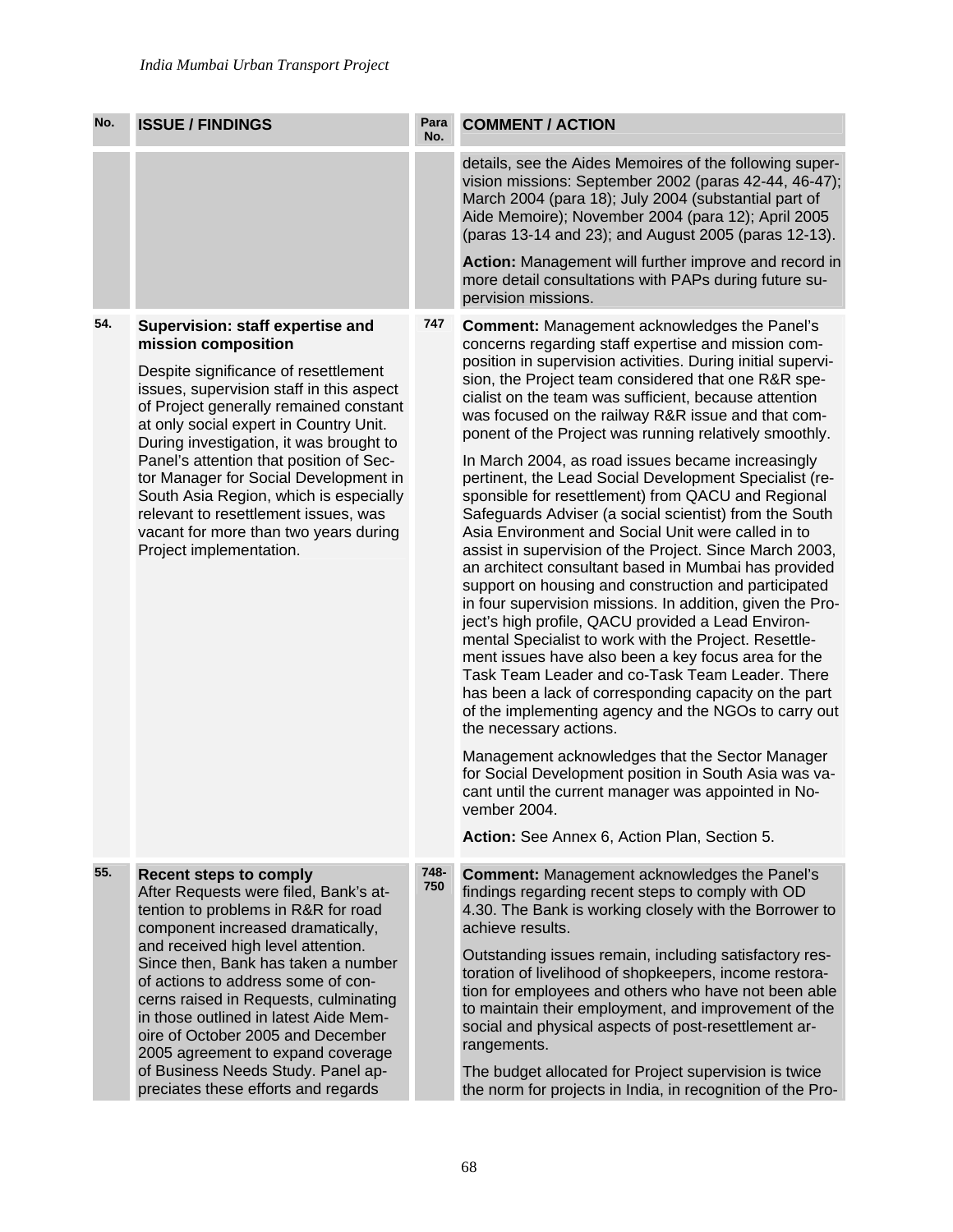| No. | <b>ISSUE / FINDINGS</b>                                                                                                                                                                                                                                                                                                                                                                                                                                                                                                                                                                                                                                                                                                                                                                                                                                                                                                                                                                                                                            | Para<br>No.         | <b>COMMENT / ACTION</b>                                                                                                                                                                                                                                                                                                                                                                                                                                                                                                                                                                                                                                                                                                                                                                                                                                                                                                                                                                                 |
|-----|----------------------------------------------------------------------------------------------------------------------------------------------------------------------------------------------------------------------------------------------------------------------------------------------------------------------------------------------------------------------------------------------------------------------------------------------------------------------------------------------------------------------------------------------------------------------------------------------------------------------------------------------------------------------------------------------------------------------------------------------------------------------------------------------------------------------------------------------------------------------------------------------------------------------------------------------------------------------------------------------------------------------------------------------------|---------------------|---------------------------------------------------------------------------------------------------------------------------------------------------------------------------------------------------------------------------------------------------------------------------------------------------------------------------------------------------------------------------------------------------------------------------------------------------------------------------------------------------------------------------------------------------------------------------------------------------------------------------------------------------------------------------------------------------------------------------------------------------------------------------------------------------------------------------------------------------------------------------------------------------------------------------------------------------------------------------------------------------------|
|     | them positively.<br>However, many issues are still out-<br>standing, including final delineation<br>and implementation of measures<br>needed for SCLR shopkeepers to<br>bring Bank into compliance with OD<br>4.30.<br>In initial design of Project, Bank was<br>careful to comply with Bank policies<br>and procedures (see below). Once the<br>two separate Projects for Infrastruc-<br>ture and for R&R were merged into<br>one Project, Bank did not comply with<br>a number of important policy and pro-<br>cedures. Pendulum appears to have<br>shifted, and concerned Bank staff is<br>making significant efforts to bring Bank<br>into compliance. Panel finds it essen-<br>tial that these efforts continue, and<br>notes recent significant concerns<br>raised by Requesters relevant to im-<br>plementation and compliance. Panel<br>acknowledges importance of transport<br>infrastructure to development of Mum-<br>bai, and hopes that its report will help<br>to ensure that Project complies with<br>Bank policies and procedures. |                     | ject's size and complexity. The Bank has allocated<br>over USD 300,000 to date in FY06 (excluding working<br>specifically on the Inspection Panel Response),<br>USD 200,000 in FY05, USD 181,000 in FY04, and<br>USD 190,000 in FY03. This is nearly three times the<br>South Asia regional average.<br>Action: See Annex 6, Action Plan, Sections 1, 2, 5,<br>and 10.<br>The Bank will continue to monitor closely the Bor-<br>rower's compliance with Bank policies and satisfactory<br>implementation of the Project, assisting actively as<br>needed, bearing in mind the precedent-setting nature<br>of the Project in addressing resettlement issues in an<br>Indian urban setting.                                                                                                                                                                                                                                                                                                               |
|     | <b>Project Design and Processing</b><br>(Project History)                                                                                                                                                                                                                                                                                                                                                                                                                                                                                                                                                                                                                                                                                                                                                                                                                                                                                                                                                                                          |                     |                                                                                                                                                                                                                                                                                                                                                                                                                                                                                                                                                                                                                                                                                                                                                                                                                                                                                                                                                                                                         |
| 56. | <b>Recommendation by Bank to merge</b><br>the free-standing resettlement Pro-<br>ject into a component of the infra-<br>structure Project<br>Resettlement in Mumbai, because of<br>its size and complexity, was precisely<br>the type of resettlement that, under<br>OD 4.30, was intended to be ad-<br>dressed as a free-standing Project.<br>The MUTP began in 1995 as two full<br>scale Twin Projects, in line with Bank<br>policy. One project was for transport<br>infrastructure, and one for resettle-<br>ment, with appropriate attention to<br>distinct design, content and staff re-<br>quirements for each one. In 1999,<br>however, Bank changed course and<br>merged the two distinct projects into                                                                                                                                                                                                                                                                                                                                   | 188,<br>191,<br>199 | <b>Comment:</b> Per OD 4.30, Bank financing of resettle-<br>ment can be provided by any of three approaches as<br>follows: (a) as a component of the main investment<br>project causing displacement and requiring resettle-<br>ment; (b) if large enough, as a free-standing resettle-<br>ment project with appropriate cross-conditionalities,<br>processed and implemented in parallel with the in-<br>vestment project that causes the displacement; this<br>may better focus country and Bank attention on the<br>effective resolution of resettlement issues; or (c) as a<br>sector investment loan.<br>The proposed MURP was to be more comprehensive<br>in scope and was anticipated to provide a policy<br>framework and institutional structure and support R&R<br>investments for infrastructure investments in Mumbai<br>as well as parts of urban Maharashtra. Recognizing<br>the reluctance of the GoM to adopt this broader ap-<br>proach to addressing resettlement issues and the need |

to ensure close coordination between the transport and resettlement aspects of the Project as a whole, Management decided to adopt a single project approach.

one, by downgrading resettlement and rehabilitation from a distinct project to a "component" within the MUTP infra-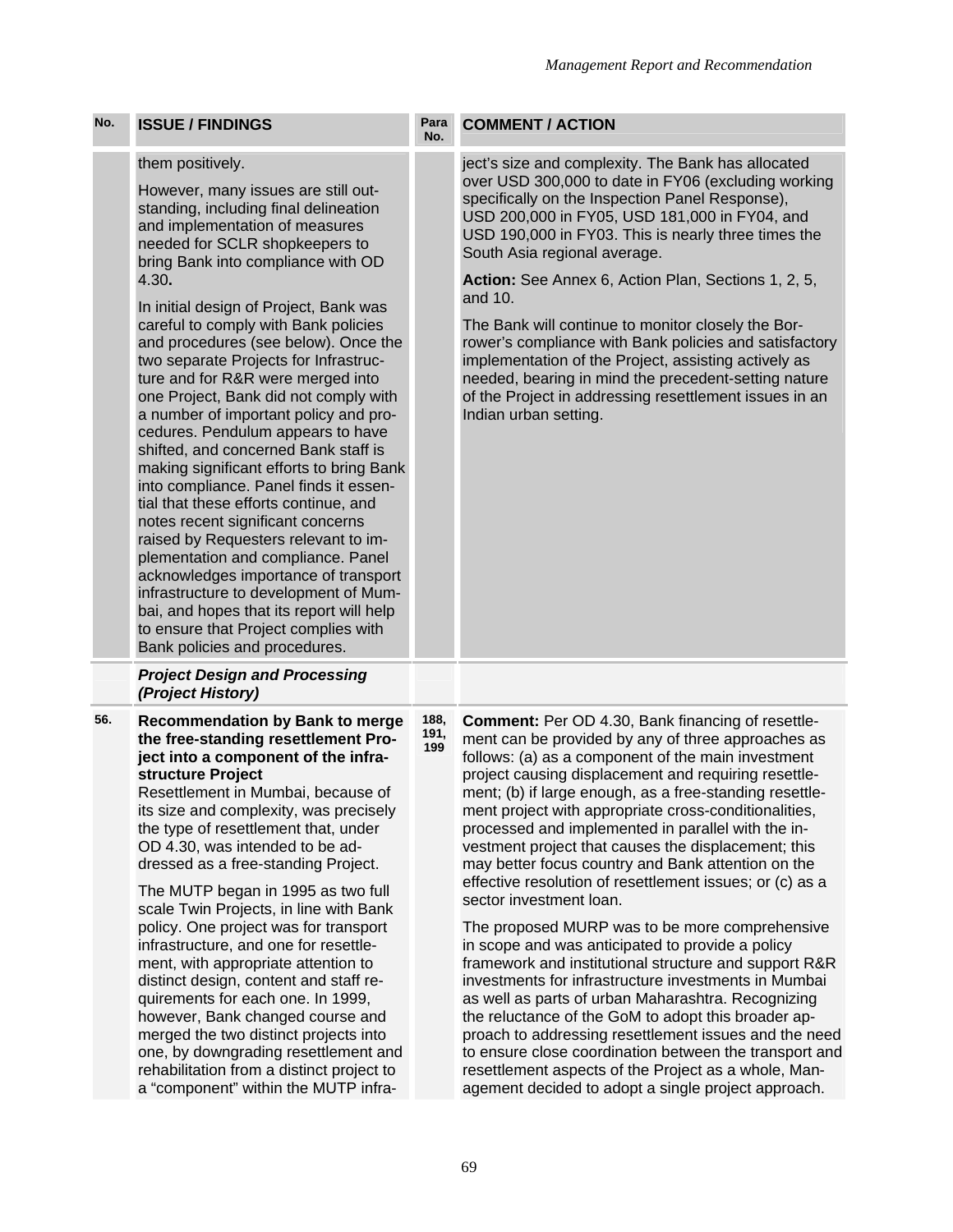| No. | <b>ISSUE / FINDINGS</b>                                                                                                                                                                                                                                                                                                                                                                                                                                                                                                                                                                                                                                                                                                                                                                                                                                                                                                                                                                                                                                                  | Para<br>No.                 | <b>COMMENT / ACTION</b>                                                                                                                                                                                                                                                                                                                                                                                                                                                                                                                                                                                                                                                                                                                                                                                                                                                                                                                                                                                                                                                                                                                                                                                                                                                                                                                                                                                                                                                                                                    |
|-----|--------------------------------------------------------------------------------------------------------------------------------------------------------------------------------------------------------------------------------------------------------------------------------------------------------------------------------------------------------------------------------------------------------------------------------------------------------------------------------------------------------------------------------------------------------------------------------------------------------------------------------------------------------------------------------------------------------------------------------------------------------------------------------------------------------------------------------------------------------------------------------------------------------------------------------------------------------------------------------------------------------------------------------------------------------------------------|-----------------------------|----------------------------------------------------------------------------------------------------------------------------------------------------------------------------------------------------------------------------------------------------------------------------------------------------------------------------------------------------------------------------------------------------------------------------------------------------------------------------------------------------------------------------------------------------------------------------------------------------------------------------------------------------------------------------------------------------------------------------------------------------------------------------------------------------------------------------------------------------------------------------------------------------------------------------------------------------------------------------------------------------------------------------------------------------------------------------------------------------------------------------------------------------------------------------------------------------------------------------------------------------------------------------------------------------------------------------------------------------------------------------------------------------------------------------------------------------------------------------------------------------------------------------|
|     | structure project. While the Bank ini-<br>tially broadly complied with OD 4.30, it<br>did not do so after the merger of the<br>two Projects.<br>By not consulting with and informing<br>the very large number of PAPs about<br>its change in approach, Bank did not<br>comply with provisions on disclosure<br>of information.<br>The information reviewed by the Panel<br>suggests that it was the decision of the<br>Bank's India Country Department, and<br>not the disagreement of the GoM, that<br>in 1999 suddenly reversed the prior<br>five-year course of the Bank's and the<br>Borrower's joint approach to the infra-<br>structure project for Mumbai.                                                                                                                                                                                                                                                                                                                                                                                                        |                             | This decision, which included input from Bank reset-<br>tlement specialists, reflected the view that implementa-<br>tion outcomes would be more effectively achieved in<br>an integrated project where resettlement results could<br>be considered part of overall project goals, budgeting,<br>implementation schedule, and monitoring and supervi-<br>sion process.<br>It should be noted that the Bank has successfully used<br>a combined approach to project implementation for<br>both construction and R&R activities in numerous ma-<br>jor projects (including in South Asia) and that Man-<br>agement continues to view the use of a "free-standing<br>resettlement project" as an option to be considered on<br>a case-by-case basis. This approach was used under<br>OD 4.30 and continues to be used under OP 4.12, In-<br>voluntary Resettlement, that was approved in Decem-<br>ber 2001.<br>The Bank does not normally conduct consultations<br>concerning broad project design options nor is it re-<br>quired to. Information on the approach adopted by the<br>Bank and Borrower would be covered as part of nor-<br>mal disclosure of information on a project.<br>Action: No action required.                                                                                                                                                                                                                                                                                                         |
| 57. | Insufficient analysis of estimates of<br>affected population and risks relat-<br>ing to resettlement<br>The PAD - the main document given<br>to the Bank's Board of Directors in<br>requesting loan and credit approval -<br>contained incorrect information on<br>several key issues. With respect to<br>number of potentially affected per-<br>sons, PAD contained estimate signifi-<br>cantly lower than number suggested in<br>then existing Project documentation.<br>This information was directly pertinent<br>to the assessment of project quality<br>and the sufficiency of social and eco-<br>nomic safeguards included in the<br>MUTP.<br>In addition, PAD did not inform Board<br>of several significant risks raised by<br>very large resettlement operation, es-<br>pecially to vulnerable populations, that<br>had been highlighted in internal docu-<br>ments. PAD is silent on resettlement<br>and impoverishment risks. Larger re-<br>settlement risks are not noted in Re-<br>settlement Action Plan (RAP).<br>Rather, it notes routine project risks | 192,<br>197,<br>207-<br>209 | <b>Comment: Management acknowledges the Panel's</b><br>concern regarding the analysis of affected populations<br>and risks relating to resettlement. See response to<br>Item 4 concerning the estimates of affected population.<br>In hindsight, Management underestimated the R&R<br>risks associated with implementation of the MUTP.<br>This was in large part a reflection of Management's<br>confidence at the time, based in part on field based<br>reviews by resettlement specialists and other staff, that<br>these operations could be successfully undertaken in<br>Mumbai. The PAD (page 34) did note that resettlement<br>was likely to be a controversial aspect of the Project.<br>This view was heavily influenced by the Bank's under-<br>standing of the successful implementation of resettle-<br>ment along the rail lines (4,000 PAHs in permanent<br>housing and 6,000 in transit housing, or approximately<br>50 percent of PAHs) that had recently taken place in<br>connection with the Bombay High Court decision that<br>required relocation of people from the safety zone of<br>the railroad tracks. The Bank, as part of the appraisal<br>process, commissioned a rapid impact assessment<br>through independent consultants to assess the experi-<br>ence and results of initial implementation of this R&R<br>program in terms of benefits, adverse impacts and dif-<br>ficulties experienced by the affected people. The find-<br>ings of this study were used to support Project design. |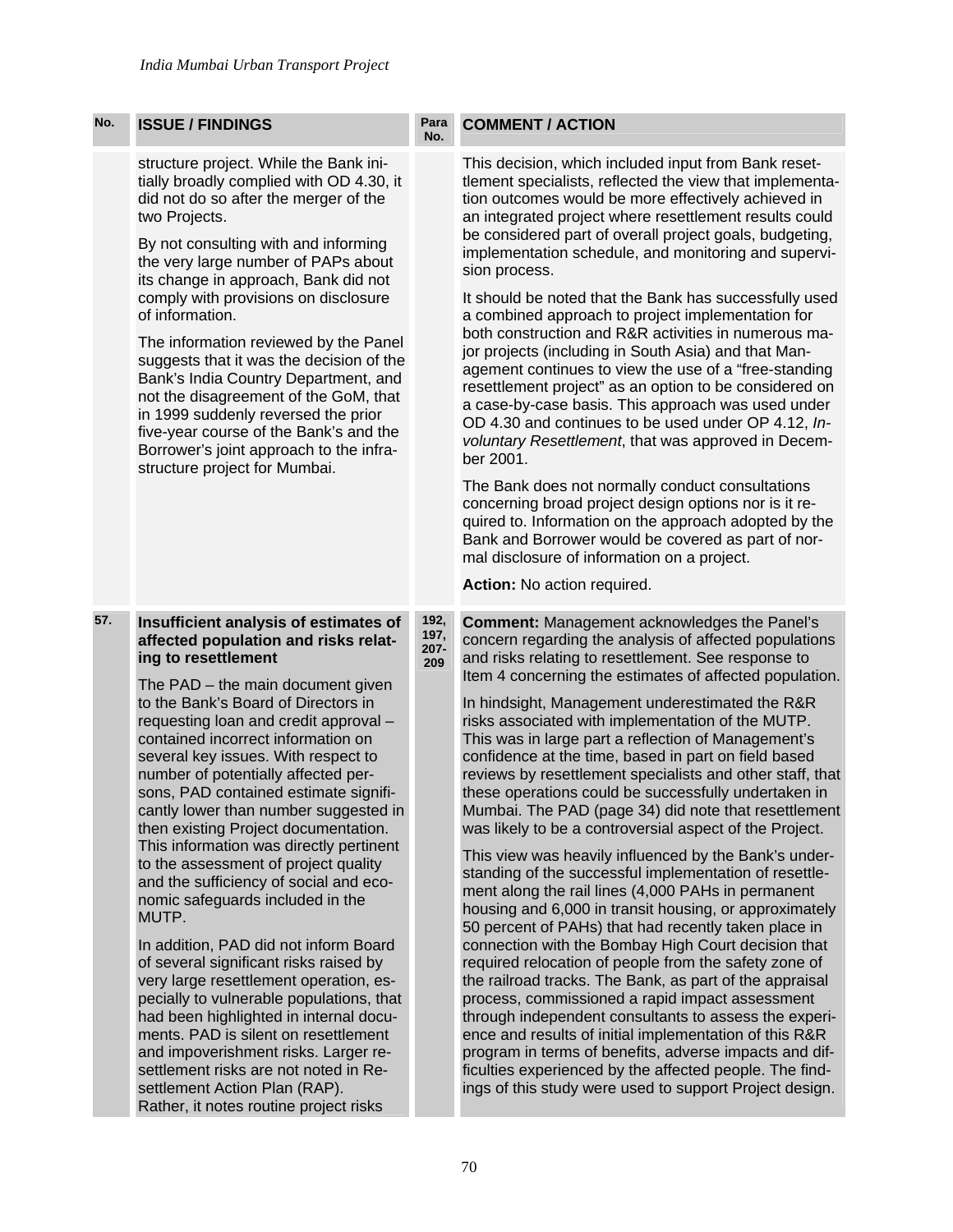| No. | <b>ISSUE / FINDINGS</b>                                                                                                                                                                                                                                                                                                                                                                                                                                                                                                               | Para<br>No.    | <b>COMMENT / ACTION</b>                                                                                                                                                                                                                                                                                                                                                                                                                                                                                                                                                                                                                                                                                                                                                           |
|-----|---------------------------------------------------------------------------------------------------------------------------------------------------------------------------------------------------------------------------------------------------------------------------------------------------------------------------------------------------------------------------------------------------------------------------------------------------------------------------------------------------------------------------------------|----------------|-----------------------------------------------------------------------------------------------------------------------------------------------------------------------------------------------------------------------------------------------------------------------------------------------------------------------------------------------------------------------------------------------------------------------------------------------------------------------------------------------------------------------------------------------------------------------------------------------------------------------------------------------------------------------------------------------------------------------------------------------------------------------------------|
|     | such as delays in transfer of funds or<br>equipment delivery.<br>Panel is concerned that lack of suffi-<br>cient analysis and consideration of the<br>many risks of resettlement may be at<br>the root of many problems facing the<br>people affected by the Project.                                                                                                                                                                                                                                                                 |                | In addition, the Bank examined the experience of "ver-<br>tical resettlement" of PAHs, including slum dwellers, in<br>apartment blocks in Mumbai and in other similar set-<br>tings such as large urban areas in Brazil, and found<br>this was a successful and innovative approach in<br>densely populated urban settings.<br>Action: See Annex 6, Action Plan, Section 5.                                                                                                                                                                                                                                                                                                                                                                                                       |
|     | In omitting these risks from key Project<br>documentation and analysis, Bank<br>failed to comply with the requirements<br>of risk analysis in Bank Policies, in-<br>cluding OMS 2.20 on Project Appraisal<br>and OP/BP 10.04 on Economic<br>Evaluation of Investment Operations,<br>and weakened the ability of the Project<br>to meet the provisions of Bank's Policy<br>on Involuntary Resettlement in OD<br>4.30.                                                                                                                  |                |                                                                                                                                                                                                                                                                                                                                                                                                                                                                                                                                                                                                                                                                                                                                                                                   |
|     | These failures in providing information<br>to Board were critical flaw in proce-<br>dure that undercut ability of Board to<br>make informed decisions, and were<br>not consistent with OMS 2.20, BP<br>10.00 Annex E, and OP/BP 10.04.                                                                                                                                                                                                                                                                                                |                |                                                                                                                                                                                                                                                                                                                                                                                                                                                                                                                                                                                                                                                                                                                                                                                   |
| 58. | Downsizing the organizational set-<br>up for resettlement<br>Bank has not met OD 4.30 to develop<br>an organizational framework consist-<br>ing of adequate resources provided to<br>responsible institutions.<br>Failure to comply occurred despite<br>good staff analytical work on institu-<br>tional matters during initial years of<br>Project implementation. Then Re-<br>gional management ignored available<br>evidence and findings submitted by<br>staff. Serious errors in managerial<br>judgment were compounded by fail- | $219 -$<br>220 | <b>Comment:</b> Management acknowledges that the or-<br>ganizational framework for resettlement has not proved<br>adequate for the task, particularly for resettlement as-<br>sociated with the Road Component. Nevertheless, the<br>analytical work and planning for resettlement put into<br>place mechanisms that were designed to meet the re-<br>quirements of OD 4.30. The decision to place respon-<br>sibility for resettlement within the agency implementing<br>the construction had the potential advantage of ensur-<br>ing that the processes were well-coordinated. The is-<br>sues that have arisen appear to have as much to do<br>with commitment and capacity as they do with their<br>placement in the institutional and organizational struc-<br>ture of GoM. |
|     | ures to meet both the word and the<br>spirit of OD 4.30.                                                                                                                                                                                                                                                                                                                                                                                                                                                                              |                | Bank supervision missions regularly highlighted va-<br>cancies in MMRDA staff positions and brought them to<br>the attention of the Project Director and Bank Man-<br>agement.                                                                                                                                                                                                                                                                                                                                                                                                                                                                                                                                                                                                    |
|     |                                                                                                                                                                                                                                                                                                                                                                                                                                                                                                                                       |                | The GMCs and IMP, planned during Project prepara-<br>tion, have been established. Despite this planning, the<br>GMCs and the IMP did not function as intended. Bank<br>supervision missions repeatedly highlighted this to                                                                                                                                                                                                                                                                                                                                                                                                                                                                                                                                                        |

MMRDA. For example, irregular meetings of the GMCs were a root cause of some concerns of the PAHs not being addressed. The institutions were revamped, after the Second Request for Inspection, and functioning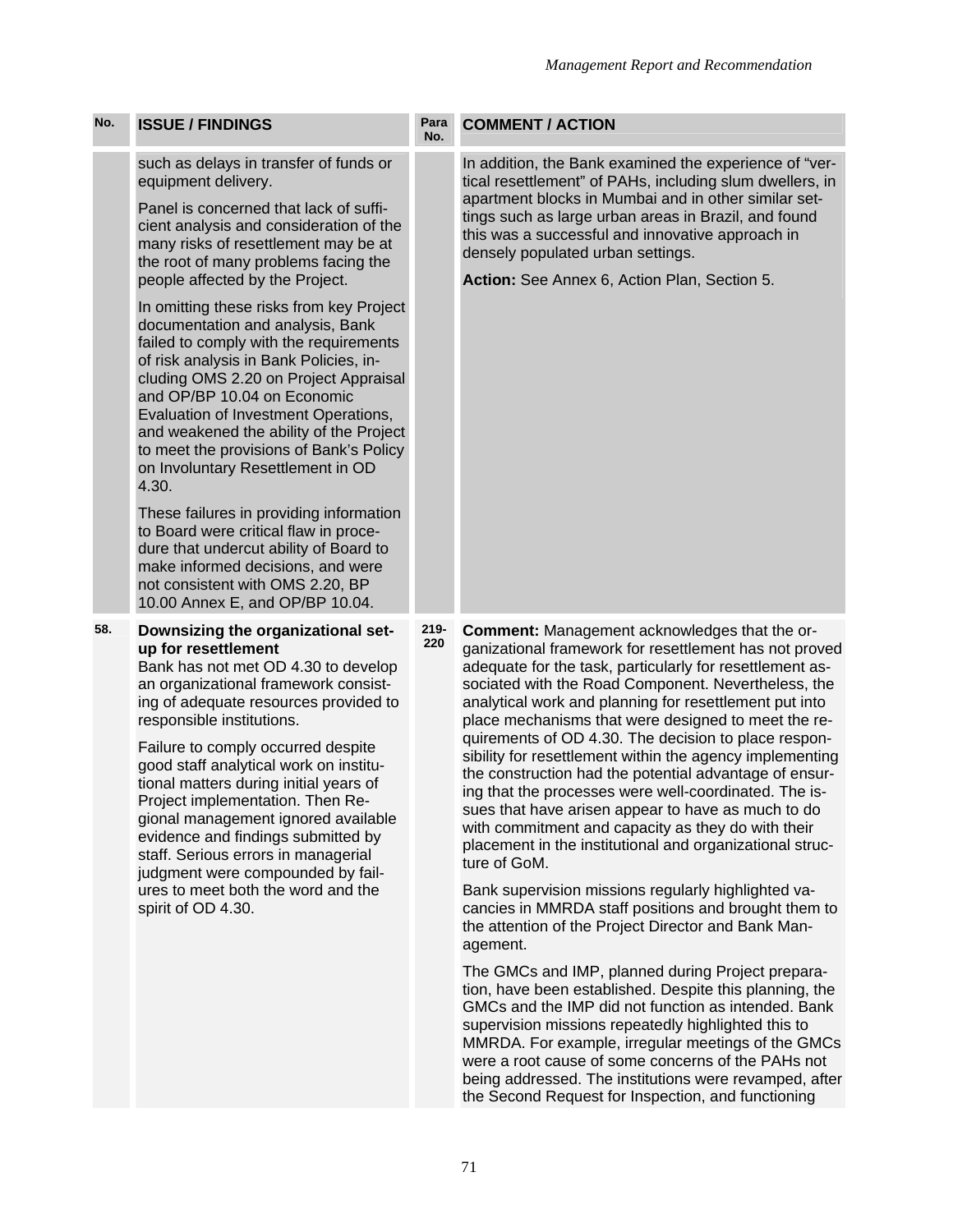| No. | <b>ISSUE / FINDINGS</b> | Para<br>No. | <b>COMMENT / ACTION</b>                                                                                                                                                                                                                                                                                                                                                  |
|-----|-------------------------|-------------|--------------------------------------------------------------------------------------------------------------------------------------------------------------------------------------------------------------------------------------------------------------------------------------------------------------------------------------------------------------------------|
|     |                         |             | has improved. Nevertheless, functioning and imple-<br>mentation of the grievance mechanisms, communica-<br>tion and outreach, resettlement processing and post<br>resettlement social and environmental issues are still<br>not working as they should be. The Bank, GoM and the<br>implementing agency have, therefore, developed a<br>new approach in the Action Plan. |
|     |                         |             | Action: See Annex 6, Action Plan, Sections 5 and 6.                                                                                                                                                                                                                                                                                                                      |
|     |                         |             | Management has recognized the risks that have arisen<br>in the Project and has developed with the GoM and the<br>Project implementing agency a strong Action Plan to<br>address the problems analyzed by the Panel as well as<br>other issues, including environmental issues associ-<br>ated with construction management.                                              |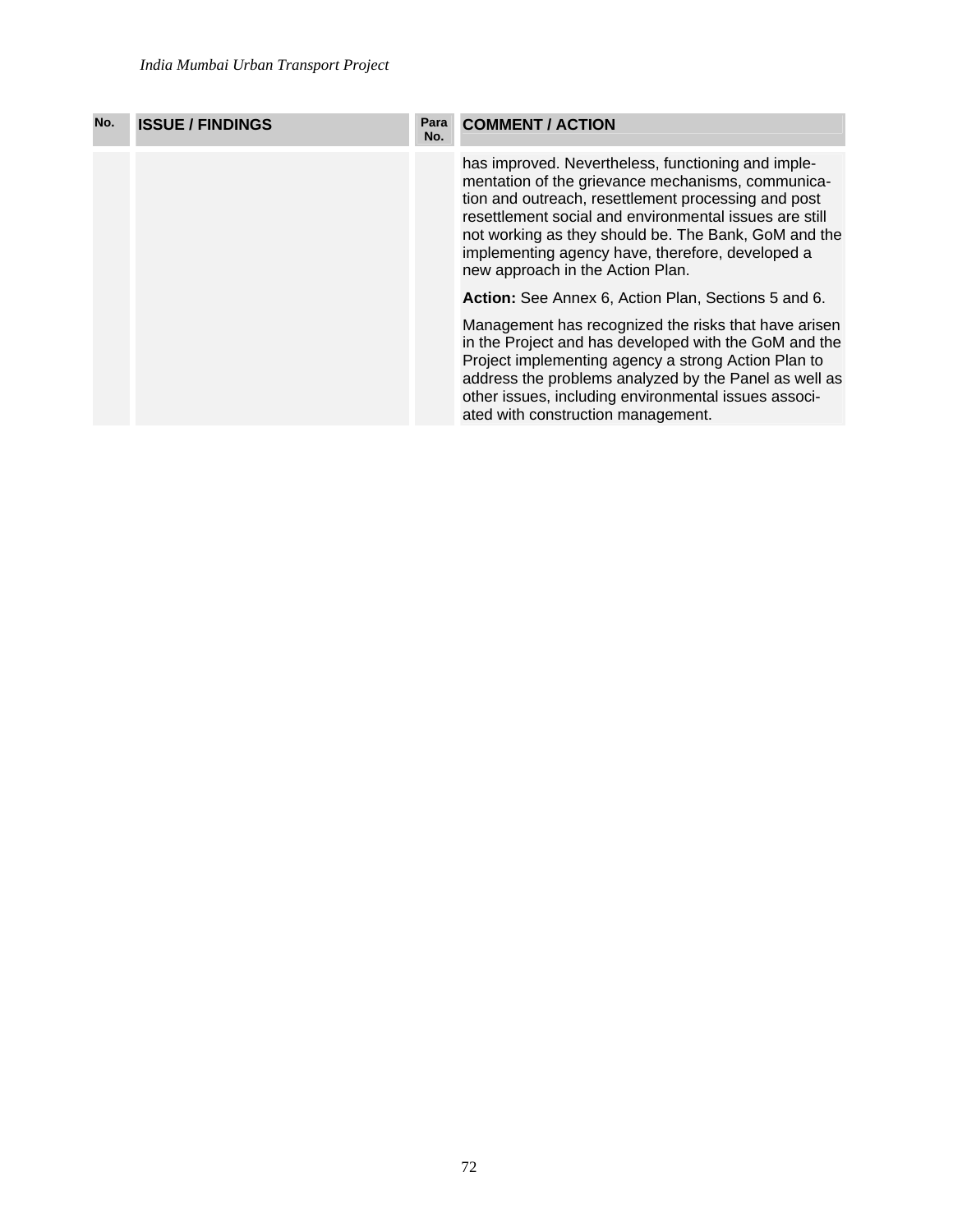#### **TABLES ON RESETTLEMENT**

|     | Table 1: Status of Occupation of Housing/Shop Units at Various Resettlement Sites <sup>10</sup> |                                                                              |                                                                        |                                                          |                                   |                                                                                      |  |  |  |
|-----|-------------------------------------------------------------------------------------------------|------------------------------------------------------------------------------|------------------------------------------------------------------------|----------------------------------------------------------|-----------------------------------|--------------------------------------------------------------------------------------|--|--|--|
| No. | <b>Resettlement Sites</b>                                                                       | No. of Hous-<br>ing Units<br>Available and<br><b>Under Con-</b><br>struction | No. of Shops<br><b>Available and</b><br><b>Under Con-</b><br>struction | No. of<br><b>Housing</b><br><b>Units (Oc-</b><br>cupied) | <b>No. of Shops</b><br>(Occupied) | <b>Remarks</b>                                                                       |  |  |  |
| 1.  | Majas Plot at<br>Jogeshwari                                                                     | 983                                                                          | 140                                                                    | 700                                                      | 87                                |                                                                                      |  |  |  |
| 2.  | Asgaonkar Plot at<br>Jogeshwari                                                                 | 1032                                                                         | 192                                                                    | 341                                                      | $\mathbf 0$                       |                                                                                      |  |  |  |
| 3.  | Nirlon and National<br><b>Standard Engineer-</b><br>ing Plot at Gore-<br>gaon                   | 246                                                                          | 40                                                                     | $\mathbf 0$                                              | $\pmb{0}$                         |                                                                                      |  |  |  |
| 4.  | Nesco                                                                                           | 230                                                                          | 40                                                                     | $\Omega$                                                 | $\mathbf{0}$                      |                                                                                      |  |  |  |
| 5.  | Kanjur Marg                                                                                     | 759                                                                          | 238                                                                    | 434                                                      | $\mathbf{0}$                      |                                                                                      |  |  |  |
| 6.  | Ghatkopar                                                                                       | 299                                                                          | 8                                                                      | 107                                                      | $\mathbf 0$                       |                                                                                      |  |  |  |
| 7.  | Mankhurd (SV<br>Patel)-B                                                                        | 5910                                                                         | 175                                                                    | 3883                                                     | 37                                |                                                                                      |  |  |  |
| 8.  | Anik I (Runwal Plot)                                                                            | 1559                                                                         | 86                                                                     | 1506                                                     | 19                                | Occupation largely complete                                                          |  |  |  |
| 9.  | Anik II (Rockline<br>Plot)                                                                      | 1734                                                                         | $\overline{0}$                                                         | 1659                                                     | $\mathbf 0$                       | Occupation largely complete                                                          |  |  |  |
| 10. | Mahul: Videocon                                                                                 | 2700                                                                         | 140                                                                    | $\Omega$                                                 | $\mathbf{0}$                      |                                                                                      |  |  |  |
| 11. | Mankhurd (C)                                                                                    | 1814                                                                         | 113                                                                    | 1814                                                     | 85                                | Occupation complete prior to<br>appraisal                                            |  |  |  |
| 12. | Kokri Agar, Wadala                                                                              | 1250                                                                         | 62                                                                     | 1245                                                     | 35                                | Occupation complete prior to<br>appraisal                                            |  |  |  |
| 13. | Dharavi                                                                                         | 560                                                                          | $\mathbf 0$                                                            | 560                                                      | $\mathbf 0$                       | Occupation complete prior to<br>appraisal                                            |  |  |  |
| 14. | Antop Hill, Wadala                                                                              | 376                                                                          | $\mathbf 0$                                                            | 376                                                      | $\pmb{0}$                         | Occupation complete prior to<br>appraisal                                            |  |  |  |
| 15. | Mankhurd (Akruti)                                                                               | ------                                                                       | -----                                                                  | 133                                                      | 65                                | MUIP site (Housing units<br>allotted on PAPs' preference)                            |  |  |  |
| 16. | Powai                                                                                           | $\pmb{0}$                                                                    | 325                                                                    | $\mathbf 0$                                              | $\mathbf 0$                       | These will be available to<br>MMRDA from builder to be<br>used for displaced persons |  |  |  |
| 17. | Borla (Natwar<br>Parekh)                                                                        | -----                                                                        | -----                                                                  | 301                                                      |                                   | MUIP site (allotted on PAPs'<br>preference)                                          |  |  |  |
| 18. | Piramal                                                                                         | -----                                                                        | -----                                                                  | 5                                                        | 15                                | MUIP site (allotted on PAPs'<br>preference)                                          |  |  |  |
| 19. | Kokri Agar,<br>(MMRDA)                                                                          | -----                                                                        | -----                                                                  | 169                                                      | $\mathbf 0$                       | MUIP site (allotted on PAPs'<br>preference)                                          |  |  |  |
|     | <b>TOTAL</b>                                                                                    | $19,452^{11}$                                                                | $1,559^{12}$                                                           | 13,233                                                   | 343                               | Allotments have been ac-<br>cepted for another 399<br>houses and 38 shops            |  |  |  |
|     |                                                                                                 |                                                                              |                                                                        |                                                          |                                   |                                                                                      |  |  |  |

 $\overline{1}$ 

 $10$  (a) The numbers have been updated, taking into consideration the change in scope of a few contracts, due either to additional requirements or reductions, as appropriate; (b) The number of occupied units will not match with Table 3, since the updated figures for this Table as of January 31, 2006 are not available; (c) The houses and shops units listed in Nos. 11-14 were occupied prior to Board approval of the Project to meet the Bombay High Court Order with prior approval from the Bank. These units have been financed under retroactive arrangements with prior approval from the Bank; and (d) Construction is complete at all sites, except 325 residential and 102 shops at Kanjur Marg.

 $11$  The number of units available is more than the requirement, which includes cushion and additional requirements due to changes in alignment, people affected by the relocation of community assets, etc. In addition, another 611 units have been constructed or purchased for use as pre-schools, welfare centers, and cooperative society offices.

 $12$  The number of shop units is less than the requirement, and the shortfall will be met from MUIP sites.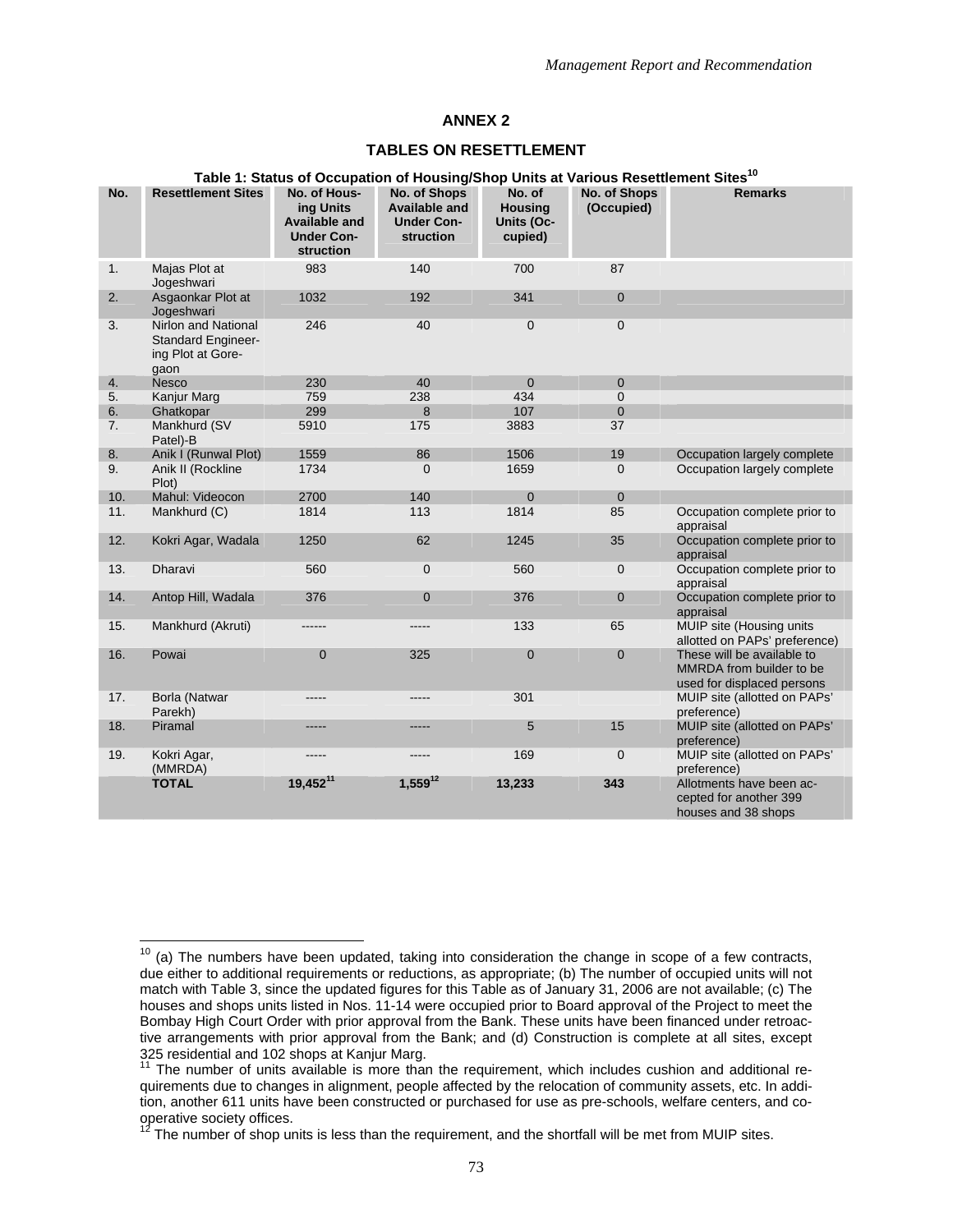|                | Table 2. Resettlement implementation Status                                                                                        |                                  |                                 |                       |                                                                                            |  |  |  |
|----------------|------------------------------------------------------------------------------------------------------------------------------------|----------------------------------|---------------------------------|-----------------------|--------------------------------------------------------------------------------------------|--|--|--|
| <b>No</b>      | <b>Action</b>                                                                                                                      | <b>Original</b><br><b>Target</b> | <b>Current</b><br><b>Target</b> | <b>Progress</b>       | <b>Remarks</b>                                                                             |  |  |  |
| $\mathbf{1}$   | No. of households shifted to per-<br>manent houses                                                                                 | 17,963                           | 17,378                          | 13,877<br>$(80\%)$    | 629 households have ac-<br>cepted allotment letters and<br>will shift any time             |  |  |  |
| $\overline{2}$ | No. of affected shopkeepers<br>shifted to permanent alternative<br>shops                                                           | 1,200                            | 2,569                           | 369<br>(14% )         | 38 shopkeepers have ac-<br>cepted allotment letters and<br>will shift any time             |  |  |  |
| 3              | No. of households issued identity<br>cards                                                                                         | 19,163                           | 19,947                          | 5,616<br>$(28.0\%)$   |                                                                                            |  |  |  |
| 4              | No. of Housing co-operative socie-<br>ties registered                                                                              | 200                              | 220                             | 48<br>$(22.0\%)$      |                                                                                            |  |  |  |
| 5              | No. of Housing co-operative socie-<br>ties which have distributed indi-<br>viduals titles in the form of share<br>certificates     | 200                              | 220                             | 0<br>$(0.0\%)$        | This can be done only after<br>receiving the conveyance<br>deed                            |  |  |  |
| 6              | No. of maintenance funds trans-<br>ferred from SRA to the joint ac-<br>counts of Housing co-operative<br>societies                 | 200                              | 220                             | $\Omega$<br>$(0.0\%)$ | 28 societies have received<br>interest on maintenance funds<br>for certain period          |  |  |  |
| $\overline{7}$ | Transfer of land title and convey-<br>ance deed to the Housing co-<br>operative societies                                          | 200                              | 220                             | $\Omega$<br>$(0.0\%)$ |                                                                                            |  |  |  |
| 8              | No. of Housing co-operative socie-<br>ties which received CRF                                                                      | 200                              | 220                             | 48<br>$(22.0\%)$      |                                                                                            |  |  |  |
| 9              | No. of PAPs who received assis-<br>tance under CRFs                                                                                |                                  | 2,000                           | 244<br>$(12.0\%)$     |                                                                                            |  |  |  |
| 10             | No. of common facilities trans-<br>ferred to Housing co-operative<br>societies (society office, pre-<br>school and welfare centre) | <b>NA</b>                        | 620                             | <b>NA</b>             | Some facilities are being used<br>but no formal arrangement in<br>place for their transfer |  |  |  |
| 11             | No. of community assets recon-<br>structed                                                                                         | 65                               | <b>NA</b>                       | 16                    | 11 toilet blocks and 5 worship<br>places                                                   |  |  |  |
| 12             | Private land acquisition<br>(in hectares) for main investment<br>projects and resettlement                                         | 100.92                           | <b>NA</b>                       | 29.37<br>$(29.1\%)$   | Tentative estimate                                                                         |  |  |  |
| 13             | No. of land owners who received<br>compensation or TDRs                                                                            | 119                              | <b>NA</b>                       | 53<br>(44.5%)         | Tentative estimate                                                                         |  |  |  |

#### **Table 2: Resettlement Implementation Status**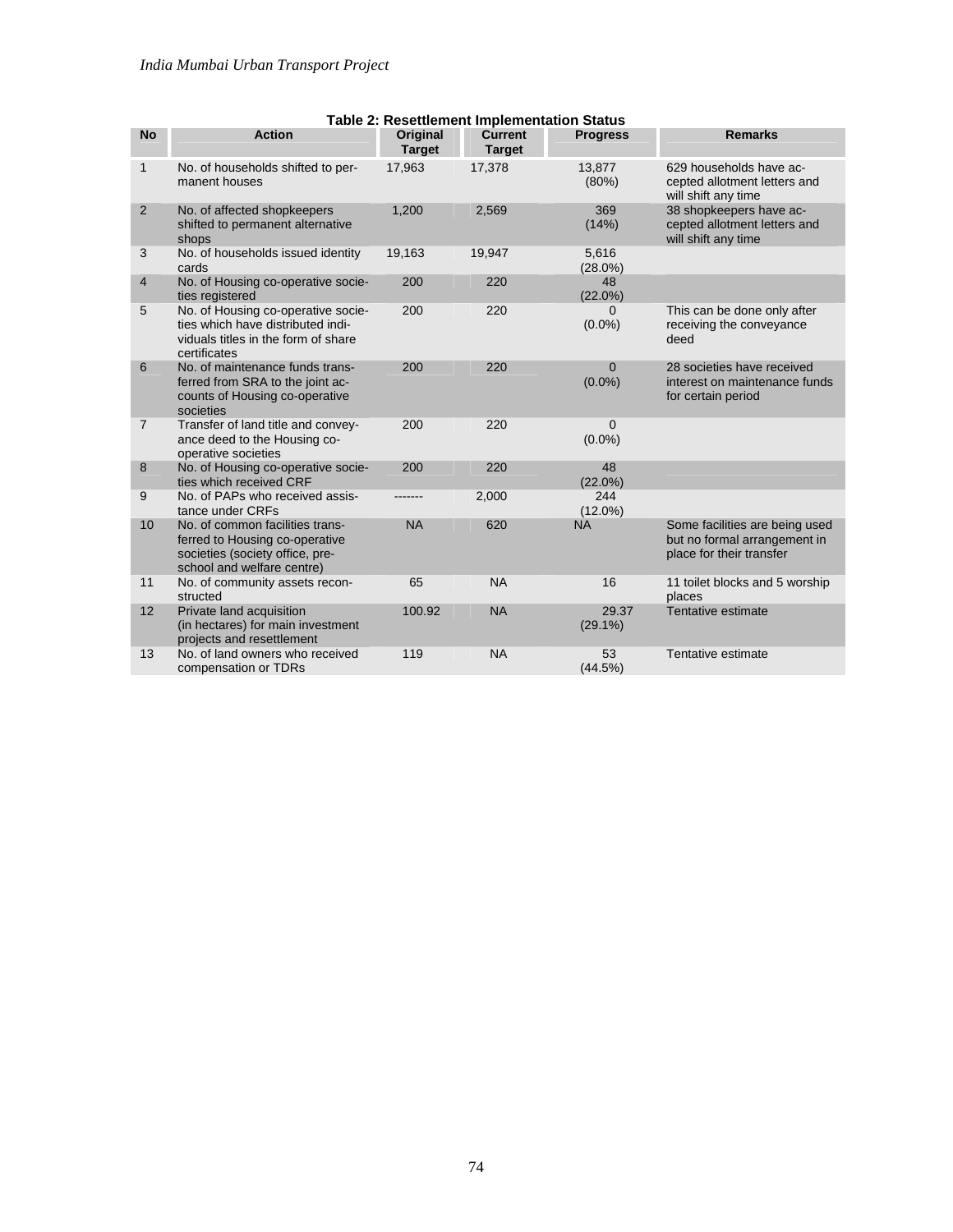| No.            | Sub-project                                              | No. of      | No. of    | No. of resi-       | No of com-          | <b>Remarks</b>                                     |  |  |  |  |
|----------------|----------------------------------------------------------|-------------|-----------|--------------------|---------------------|----------------------------------------------------|--|--|--|--|
|                |                                                          | residential | commer-   | dential            | mercial             |                                                    |  |  |  |  |
|                |                                                          | <b>PAHs</b> | cial PAHs | <b>PAHs</b>        | <b>PAHs shifted</b> |                                                    |  |  |  |  |
|                |                                                          |             |           | shifted so<br>far  | so far              |                                                    |  |  |  |  |
|                | (a) Rail Component                                       |             |           |                    |                     |                                                    |  |  |  |  |
| 1 <sub>1</sub> | Kurla-Thane $5th$ and $6th$ line                         | 2957        | 449       | 2031               | 38                  |                                                    |  |  |  |  |
| 2.             |                                                          | 8480        | 158       | 8127               | 109                 |                                                    |  |  |  |  |
|                | Optimization of suburban<br>railway network              |             |           |                    |                     |                                                    |  |  |  |  |
| 3.             | 5 <sup>Th</sup> Line Mahim-Santacruz-<br><b>Borivali</b> | 760         | 22        | 678                | 0                   |                                                    |  |  |  |  |
| 4.             | Quadrypling Borivali-Virar                               | 547         | 3         | 469                | 3                   |                                                    |  |  |  |  |
|                | <b>Total Rail Component</b>                              | 12,744      | 632       | 11,305             | 150                 |                                                    |  |  |  |  |
|                |                                                          |             |           | (89%)              | (24%)               |                                                    |  |  |  |  |
|                | (b) Road Component                                       |             |           |                    |                     |                                                    |  |  |  |  |
| 5 <sub>1</sub> | <b>JVLR-I</b>                                            | 731         | 170       | 700                | 88                  |                                                    |  |  |  |  |
| 6.             | <b>JVLR-II</b>                                           | 165         | 327       | $\Omega$           | $\Omega$            |                                                    |  |  |  |  |
| 7 <sub>1</sub> | <b>SCLR</b>                                              | 2805        | 745       | 1,858              | 112                 | 207 residential and 38 commer-                     |  |  |  |  |
|                |                                                          |             |           |                    |                     | cial have taken allotments and<br>are yet to shift |  |  |  |  |
| 8.             | ROB at Jogeshwari (S)                                    | 600         | 443       | $\overline{0}$     | 0                   | 422 residential PAHs have                          |  |  |  |  |
|                |                                                          |             |           |                    |                     | taken allotments and are yet to                    |  |  |  |  |
|                |                                                          |             |           |                    |                     | shift                                              |  |  |  |  |
| 9.             | ROB at Jogeshwari (N)                                    | 316         | 81        | $\Omega$           | 0                   |                                                    |  |  |  |  |
| 10.            | <b>ROB at Vikhroli</b>                                   | 3           | 52        | $\Omega$           | 0                   |                                                    |  |  |  |  |
| 11.            | <b>SATIS</b>                                             | $---$       | 100       |                    |                     |                                                    |  |  |  |  |
| 12             | <b>Total Road Component</b>                              | 4620        | 1918      | 2558<br>(55%)      | 200<br>(10%)        |                                                    |  |  |  |  |
| 13             | Host community at Anik                                   | 14          | 19        | 14                 | 19                  |                                                    |  |  |  |  |
| 14             | <b>TOTAL</b>                                             | 17,378      | 2569      | 13,877<br>$(80\%)$ | 369<br>(14%)        |                                                    |  |  |  |  |

#### **Table 3: Status of Resettlement of PAHs by Sub-Project (January 31, 2006)**

The figures in parentheses indicate percentage of progress.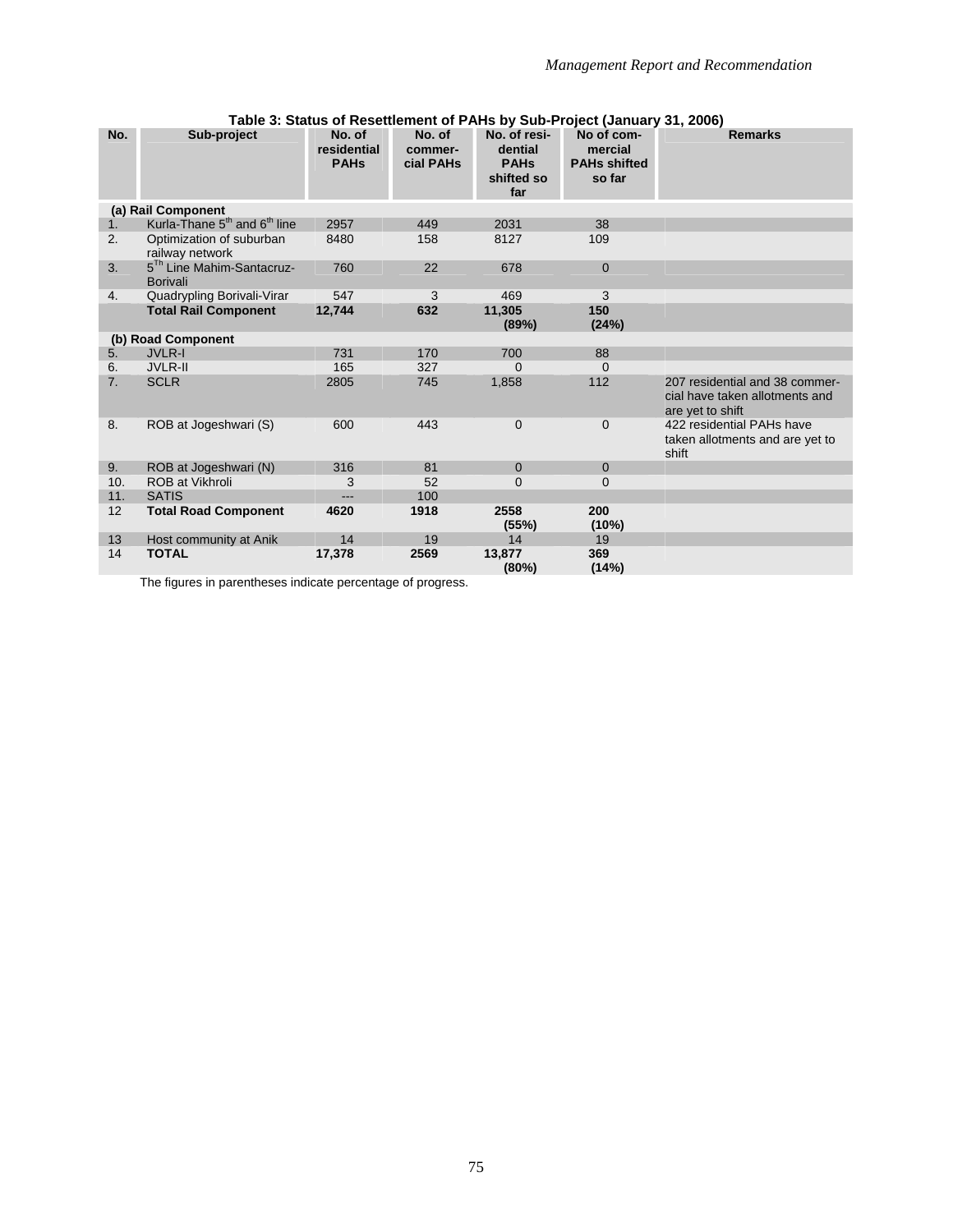#### **BUSINESS NEEDS STUDY – TERMS OF REFERENCE**

#### **Background**

1. The Mumbai Urban Transport Project (MUTP) includes the improvements and up-gradation of rail and road infrastructure in Mumbai. One of the components of the project is resettlement and rehabilitation of project affected persons, which is being implemented by Mumbai Metropolitan Region Development Authority (MMRDA) on behalf of the main investment implementing agencies such as Mumbai Rail Vikas Corporation (MRVC), Municipal Corporation of Greater Mumbai (MCGM) and Maharashtra Road Development Corporation (MSRDC). The two NGOs (SPARC and Slum Rehabilitation Society) are providing complementary support in the implementation of resettlement activities. It is estimated that about 23,000 households will be affected by the project activities including about 2,600 commercial establishments. So far about 13,000 households including about 250 shopkeepers have been resettled into the permanent alternative resettlement sites.

The project affected people broadly include two categories- those being resettled from housing and those being resettled from businesses. This study addresses issues related to businesses only. Of the project affected businesses, two types are found. The first type, the largest majority, is petty businesses such as eateries, small grocers, pan shops, clothing shops and the like catering to local retail trade and dependent on foot traffic. Relatively few difficulties have been encountered in moving the petty businesses to resettlement areas where such space is being made available at the ground floor of the new buildings. The second type, a smaller number, are medium- and large-sized shops and small industries (defined here as those with carpet area in excess of 225 square feet). These medium- and large-sized shops mostly consist of restaurants, specialized shops, printing presses, timber suppliers, welding, auto repair and automotive parts refabrication, etc. Data are sparse concerning the location and space needs of these kinds of operations.

The Government of Maharashtra has adopted a Resettlement and Rehabilitation (R&R) Policy for the MUTP project (full details available separately). The entitlement matrix of this R&R policy is summarized in **Table 1** below.

### **Objectives**

4. The World Bank's *Involuntary Resettlement* Operational Directive 4.30 (under which the project was processed) requires that those resettled should have their incomes restored and preferably improved. Given the density of Mumbai, the shortage of space and the high costs of real estate, a one to one equivalence of existing to resettled carpet area may not be an adequate measure to assure income restoration. The study addresses the "group" of businesses for which the proposed locational and spatial characteristics of the sites offered may not restore income – this group includes the medium- and largesized businesses (above 225 sq feet) and may also exceptionally include smaller businesses which have special locational needs. The objective of the study is to determine through a systematic analysis whether the resettlement options being offered to the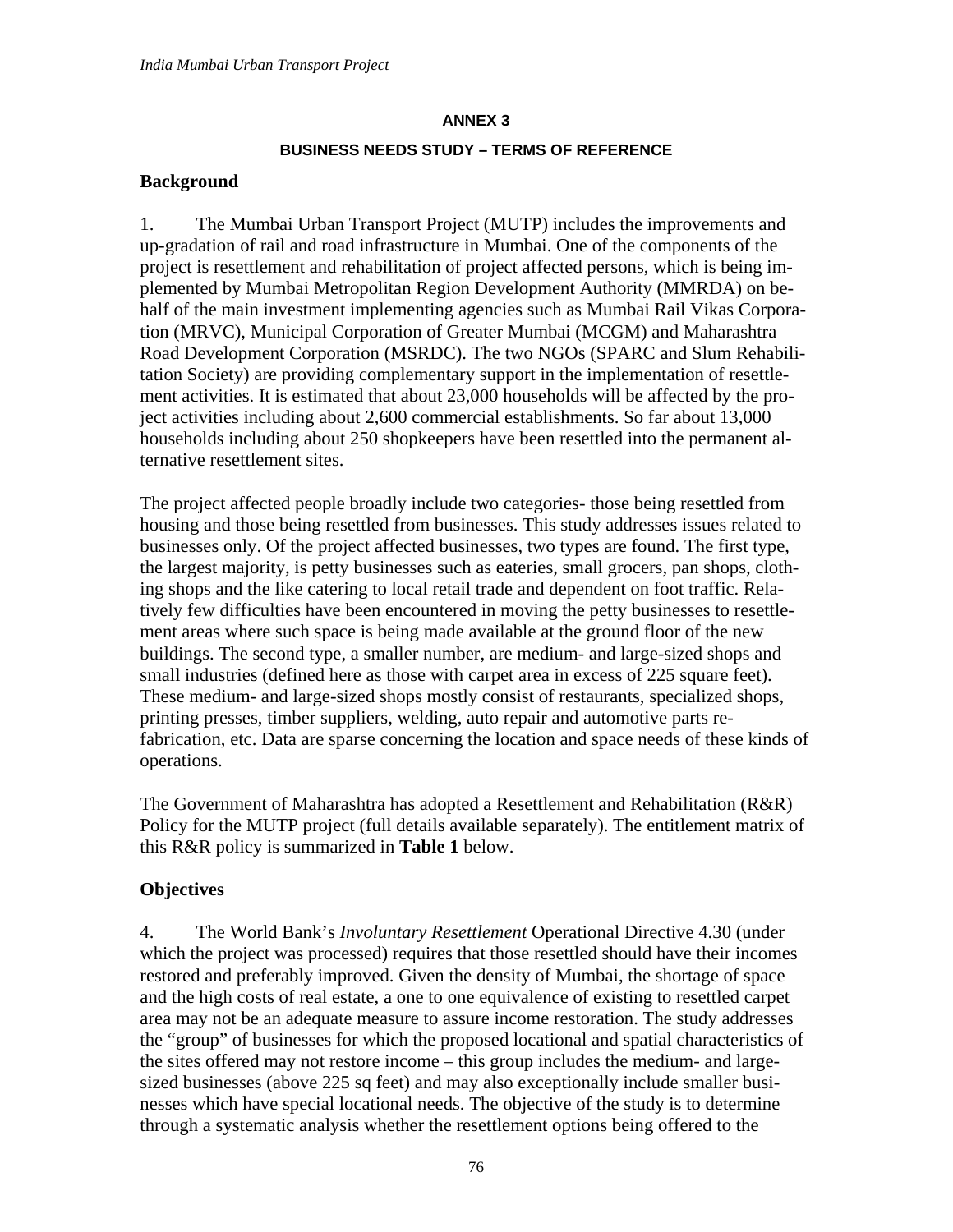"group" will restore income. Where resettlement options are not suitable and income restoration is not likely, this study will propose feasible solutions. In the event that income restoration is not feasible and no appropriate option is available, the study will document what financial and other resources would be required to reinstate the business. In each case, the study will propose reasonable and feasible measures that may be appropriate for restoration of business incomes.

5. The Consultant has no mandate to propose solutions to affected businesses. The role of the Consultant is to provide sound technical analysis and solutions for MMRDA.

## **Scope of the Services**

6. The scope covers *inter alia* the following aspects. The Consultant is expected to use best-practice accepted industry standards in carrying out this work.

7. Attachment 2 outlines the locations/worksites for which this study is applicable. The study will differentiate/categorize enterprises on the basis of locational advantages, floor space (carpet area) and other salient business requirements, such as access to customers, suppliers, to airport, railway stations, roadways or other services and facilities, need to be co-located with similar businesses because of synergies/local economic networks, amount of vertical versus horizontal space, etc.

## **Methodology**

8. The Consultant will examine the data available in the MMRDA data base and the relevant Resettlement Implementation Plans (RIPs). The Consultant will carry out observations in the field to enumerate and categorize the types of businesses for which income restoration is likely to be problematic but will include by definition all business in the 225 square feet and over. For these businesses, the Consultant will employ both objective observational and consultative methods to (1) establish the locational, spatial and other features necessary for successful continuance of the business; and (2) categorize the businesses by similar characteristics, e.g., locational or spatial requirements, number of employees, synergies with related businesses, general level of income or other. For each category of like enterprises, location and space needs as well as other business needs, in particular the ingredients for success would be determined.

9. The next step is to evaluate whether there is a match in the proposed resettlement area (proposed by MMRDA) with the business needs and if not, what modifications would or would not be possible to make a suitable match. Some of the affected shopkeepers are also exploring the possibility of submitting slum rehabilitation schemes for their relocation in around their current place of business. Temporary solutions may need to be devised, if solutions are likely to be available in two to three years, but are not immediately at hand. Transitional allowances can be considered. In some situations, where portions of businesses are being taken, increasing height or moving back or other in-situ solutions may be possible.

10. The Consultant will develop solutions. The pros and cons of resettlement alternatives will be detailed in the study on the basis of cost and business sustainability. In gen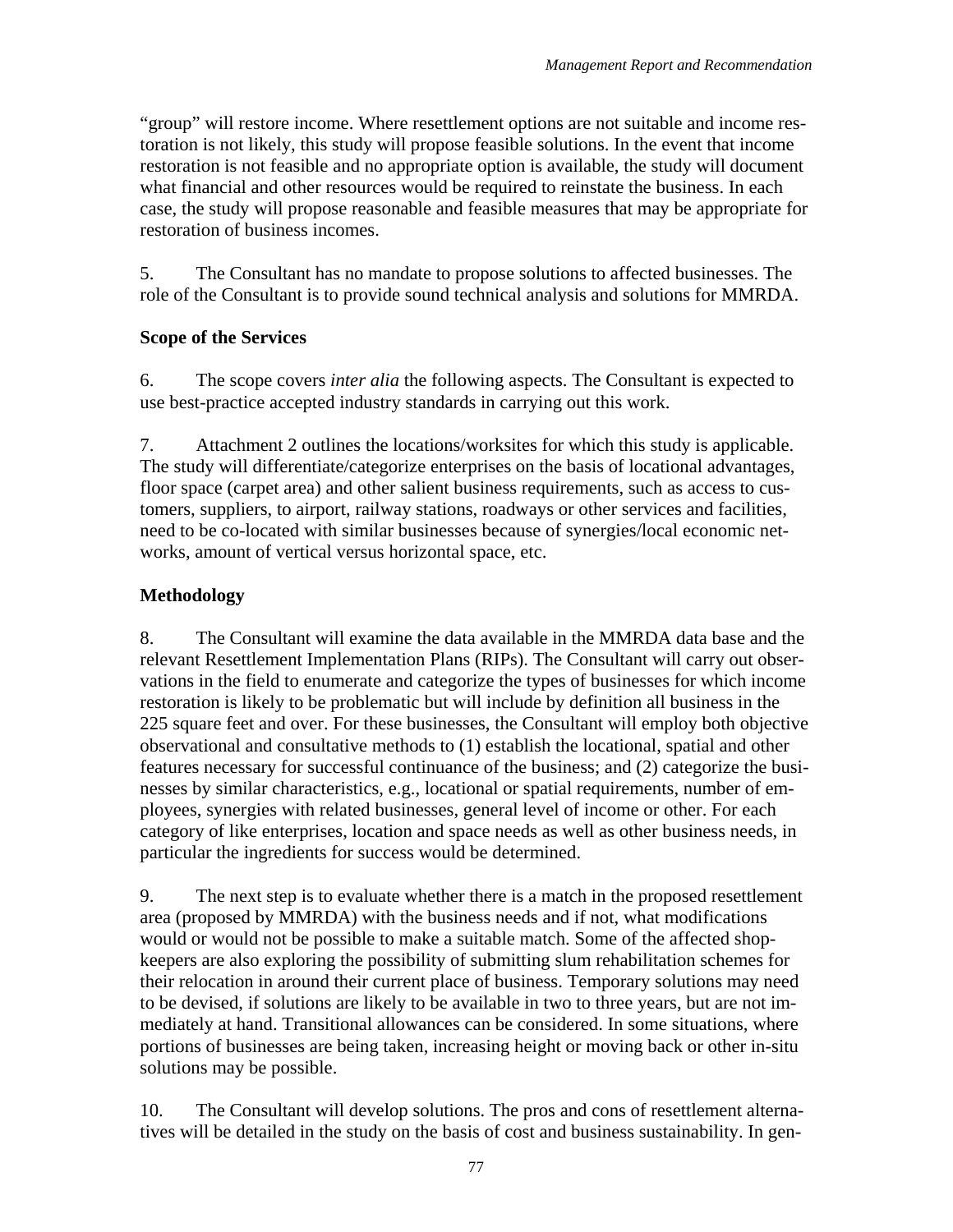eral, options that require changing land use designations and the need for approvals of such changes by the local authorities should be precluded as immediate options and only brought forward where a cost-effective transitional strategy is possible. Alternate approaches proposed by the business community will be realistically assessed. It is recognized at the outset that for some categories of enterprise there may not be a feasible resettlement solution in which case, cash compensation and/or training for new employment may be the only remaining options. In such cases, a realistic appraisal of the financial worth of the business will be provided.

11. The Consultant will work closely with MMRDA and keep the two Grievance Redressal Committees and the Independent Monitoring Panel fully apprised as work proceeds. The results of the study are expected to provide the range of feasible solutions, offer recommendations to MMRDA, including the members of the two Grievance Redressal Committees and Independent Monitoring Panel (IMP), and document situations where feasible solutions cannot be found. The analysis and results of the study will not preclude that PAHs use the grievance process.

12. The study will be carried out through collection of secondary data, direct field observations and surveys (as needed) and focused consultations with relevant stakeholders.

## **Reports and Time Schedule**

13. The study is to be completed in 3 months. The Consultant will propose the level of effort in their proposal and provide the rationale therefore. Specific experience required is familiarity with business needs assessment, real estate and urban development.

14. The Consultant will provide:

- an inception report within a week of commencement of the study with a detailed work plan, description of methods to be used, approach to the study and outline of the report, with the specific sub-projects indicated;
- interim report covering the SCLR businesses within 4 weeks of commencement of the study;
- draft report within 9 weeks of commencement of the study covering the tasks outlined in the TOR and setting out the findings and recommendations. If required these should be presented in workshop in Mumbai for MMRDA and the World Bank staff; and
- the final report should be submitted within 10 working days of receiving the comments on the draft report.

The reports should be submitted in MS word files in format suitable for electronic transmission. In addition, 6 hard copies should be submitted.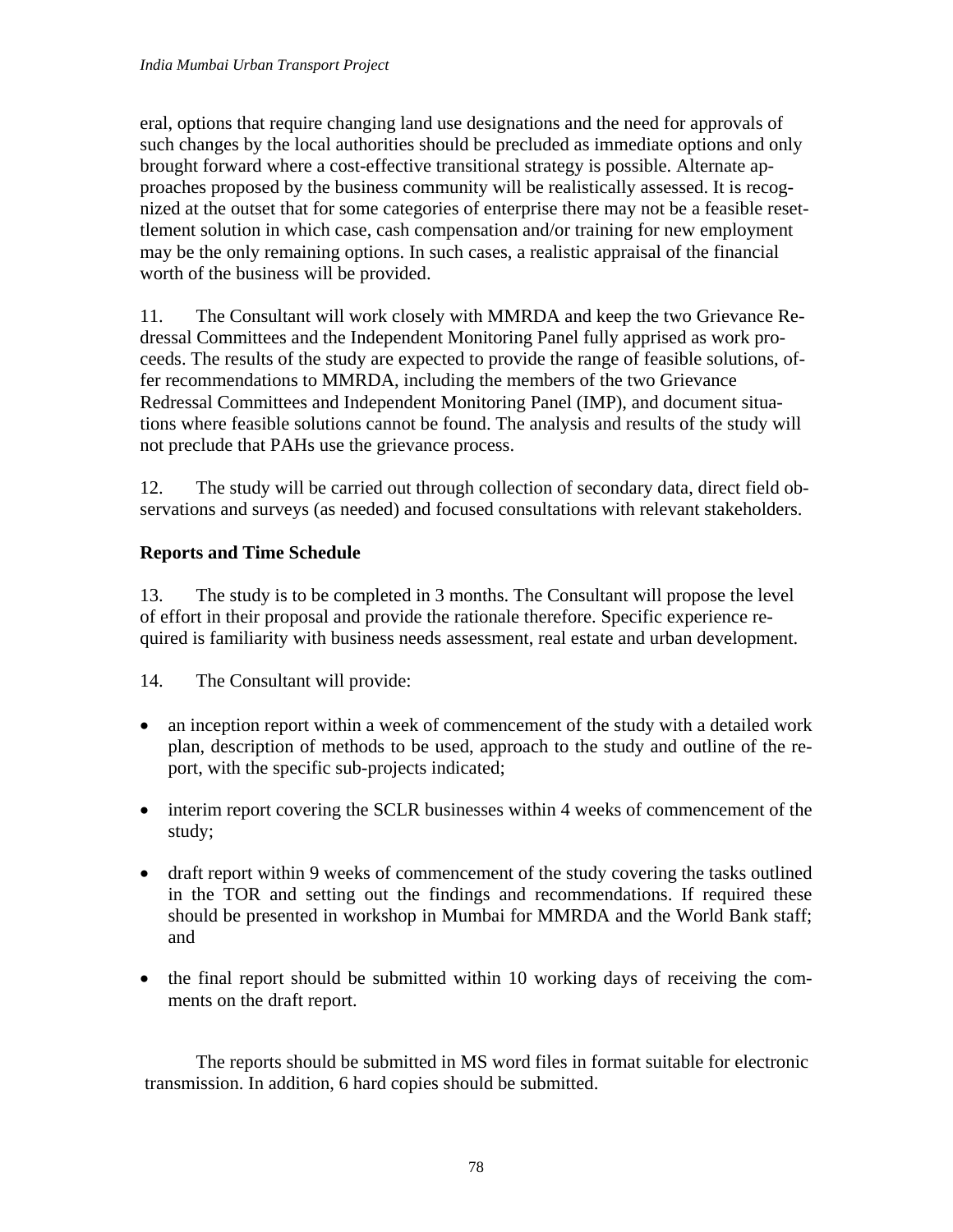## **Table 1**

| Sr.<br>No. | <b>Category of RAP</b>                                                                                                                           | <b>Legal Compensation</b>                                                                        | <b>Rehabilitation</b>                    |                                                                                                                                                                                                                                                                                                           |                                                                                                                             |
|------------|--------------------------------------------------------------------------------------------------------------------------------------------------|--------------------------------------------------------------------------------------------------|------------------------------------------|-----------------------------------------------------------------------------------------------------------------------------------------------------------------------------------------------------------------------------------------------------------------------------------------------------------|-----------------------------------------------------------------------------------------------------------------------------|
|            |                                                                                                                                                  |                                                                                                  | <b>Monetary</b><br>Supple-<br>ment       | <b>Type of Shelter related</b><br><b>Rehabilitation</b>                                                                                                                                                                                                                                                   | <b>Price to be Charged</b>                                                                                                  |
| 1.         | Non-resident land owners<br>(Including farmers and<br>horticulturists)                                                                           | Market value of land<br>and buildings accord-<br>ing to LA Act.                                  | Nil                                      | Nil                                                                                                                                                                                                                                                                                                       |                                                                                                                             |
|            | Non-résident lessees                                                                                                                             | Apportionment of<br>compensation for the<br>unexpired period of<br>lease according to LA<br>Act. | Nil                                      | Nil                                                                                                                                                                                                                                                                                                       |                                                                                                                             |
| 2.         | Resident landlord (land<br>and building)<br>(including farmers and<br>horticulturists)                                                           | As in 1 above,                                                                                   | Nil                                      | Cash supplement equiva-<br>lent to cost of construction<br>of floor space (subject to a<br>max. of 20.91 sq.m.) oc-<br>cupied prior to resettle-<br>ment.<br><b>OR</b><br>Floor space equal to self<br>occupied floor area, sub-<br>ject to maximum of 70<br>sq.m., irrespective of use<br>of floor space | First 20.91 sq.m. of floor<br>space free of cost and at<br>actual cost for the area in<br>excess thereof.                   |
|            | Resident lessee of land<br>and building                                                                                                          | Apportionment of<br>compensation for the<br>unexpired period of<br>lease according to LA<br>Act. | Nil                                      | Floor space equal to self<br>occupied floor area, sub-<br>ject to maximum of 70<br>sq.m., irrespective of use<br>of floor space                                                                                                                                                                           | First 20.91 sq.m. of floor<br>space free of cost and at<br>actual cost for area in<br>excess thereof.                       |
| 3.         | Resident lessees, tenants<br>or sub-tenants of build-<br>ings                                                                                    | Shifting charges ac-<br>cording to LA Act.                                                       | Nil                                      | Floor space equal to self<br>occupied floor area, sub-<br>ject to a maximum of 70<br>sq.m., irrespective of use<br>of floor space.                                                                                                                                                                        | Free of cost on ownership<br>basis up to 20.91 sq.m. of<br>floor space and at actual<br>cost for area in excess<br>thereof. |
| 4.         | Squatters<br>Non-Resident structure<br>owners<br>(The status to be estab-<br>lished by documentary<br>evidence which is ad-<br>missible in law.) | Nil                                                                                              | Replacement<br>cost of lost<br>structure | Nil                                                                                                                                                                                                                                                                                                       |                                                                                                                             |
|            | Resident structure own-<br>ers                                                                                                                   | Nil                                                                                              | Replacement<br>cost of lost<br>structure | <b>Township option</b><br>Plot of 25 sq.m.                                                                                                                                                                                                                                                                | Free of cost                                                                                                                |
|            |                                                                                                                                                  |                                                                                                  | Nil                                      | Plot in excess of 25 sq.m.<br>PH/HD/SRD Option:<br>Residential: floor space of<br>20.91 sq.m.<br>Shops & business<br>Area equivalent to existing<br>area with a maximum of<br>70 sq.m. Out of which<br>20.91 sq.m.<br>Area in excess of 20.91<br>sq.m.                                                    | At cost of excess area.<br>Free of cost.<br>Free of cost<br>At actual cost for the<br>excess area                           |
|            | Tenants                                                                                                                                          | Nil                                                                                              | Nil                                      | <b>Township option</b><br>Plot of 25 sq.m.                                                                                                                                                                                                                                                                | Free of cost.                                                                                                               |

#### **Mumbai Urban Transport Project Summary of R&R Entitlements**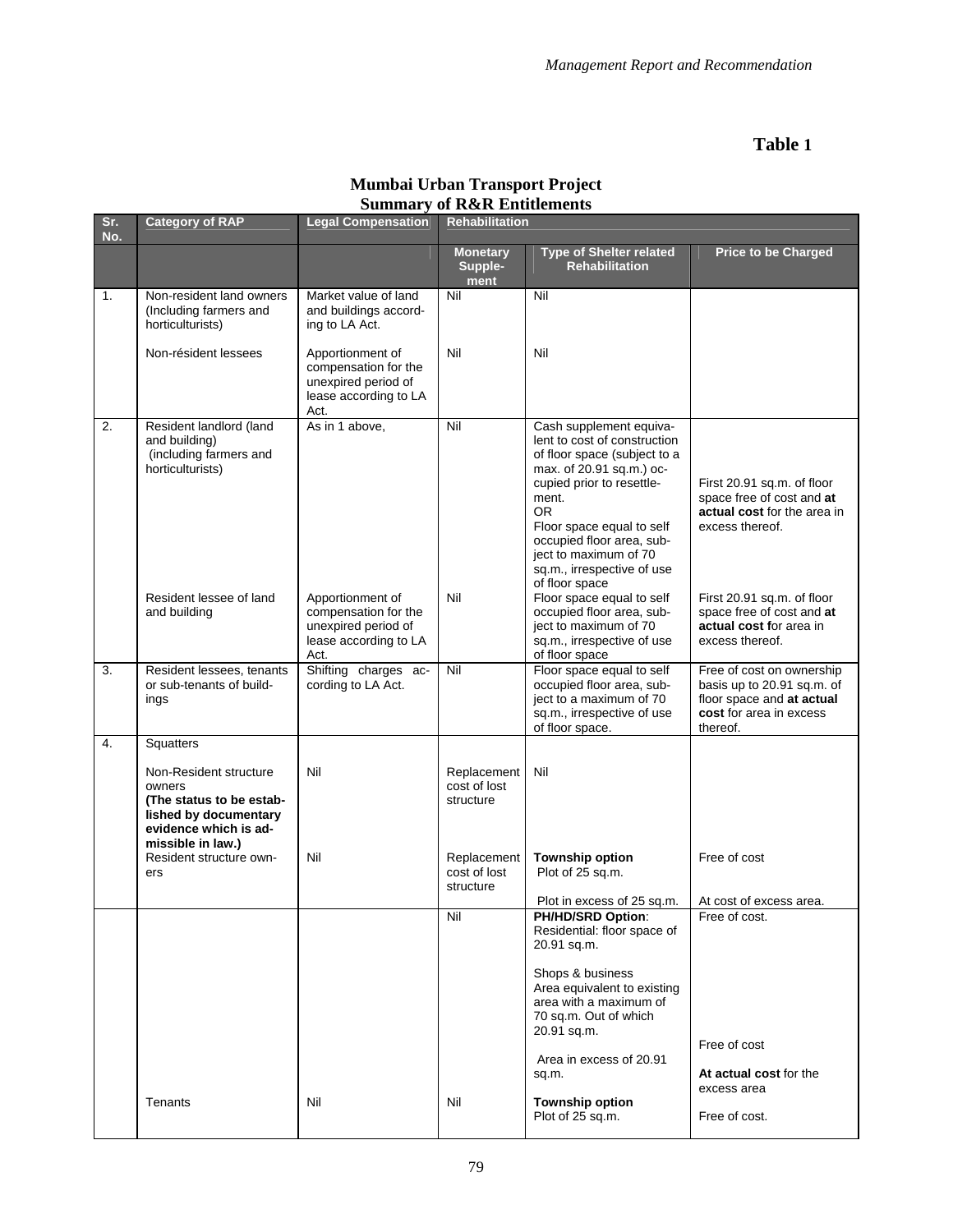## *India Mumbai Urban Transport Project*

| Sr.<br>No. | <b>Category of RAP</b>                                                                        | <b>Legal Compensation</b> | <b>Rehabilitation</b>                                                                                                                       |                                                                                                                                                                                                                                                                                       |                                                       |
|------------|-----------------------------------------------------------------------------------------------|---------------------------|---------------------------------------------------------------------------------------------------------------------------------------------|---------------------------------------------------------------------------------------------------------------------------------------------------------------------------------------------------------------------------------------------------------------------------------------|-------------------------------------------------------|
|            |                                                                                               |                           | <b>Monetary</b><br>Supple-<br>ment                                                                                                          | <b>Type of Shelter related</b><br><b>Rehabilitation</b>                                                                                                                                                                                                                               | <b>Price to be Charged</b>                            |
|            |                                                                                               |                           |                                                                                                                                             | Plot in excess of 25 sq.m.                                                                                                                                                                                                                                                            | At cost for the excess<br>area.                       |
|            |                                                                                               |                           |                                                                                                                                             | PH/HD/SRD Option:<br>Residential: floor space of<br>20.91 sq.m.                                                                                                                                                                                                                       | Free of cost                                          |
|            |                                                                                               |                           |                                                                                                                                             | For shops & business<br>Area equivalent to existing<br>area with a maximum of<br>70 sq.m. out of which<br>20.91 sq.m.                                                                                                                                                                 |                                                       |
|            |                                                                                               |                           |                                                                                                                                             | Area in excess of 20.91<br>sq.m.                                                                                                                                                                                                                                                      | Free of cost<br>At actual cost for the<br>excess area |
| 5.         | <b>Pavement dwellers</b>                                                                      | Nil                       | Replacement<br>cost of lost<br>structure                                                                                                    | <b>Township option</b>                                                                                                                                                                                                                                                                |                                                       |
|            |                                                                                               |                           |                                                                                                                                             | Plot of 25 sq.m.                                                                                                                                                                                                                                                                      | Free of cost.                                         |
|            |                                                                                               |                           |                                                                                                                                             | Plot in excess of 25 sq.m.                                                                                                                                                                                                                                                            | At cost for the excess area                           |
|            |                                                                                               |                           | Nil                                                                                                                                         | PH/HD/SRD Option:<br>Residential: floor space of<br>20.91 sq.m.                                                                                                                                                                                                                       | Free of cost.                                         |
|            |                                                                                               |                           |                                                                                                                                             | For shops & business:<br>Area equivalent to existing<br>area with a maximum of<br>70 sq.m. Out of which<br>20.91 sq.m.                                                                                                                                                                |                                                       |
|            |                                                                                               |                           |                                                                                                                                             | Area in excess of 20.91                                                                                                                                                                                                                                                               | Free of cost                                          |
|            |                                                                                               |                           |                                                                                                                                             | sq.m.                                                                                                                                                                                                                                                                                 | At actual cost for the<br>excess area.                |
| 6.         | Employees and entrepre-<br>neurs                                                              |                           |                                                                                                                                             |                                                                                                                                                                                                                                                                                       |                                                       |
|            | (a) Employees residing in<br>the affected community<br>and working at some<br>other place     | Nil                       | Amount<br>equivalent to<br>the fare of<br>twelve quar-<br>terly season<br>tickets for<br>excess dis-<br>tance by sub-<br>urban railway.     | Nil                                                                                                                                                                                                                                                                                   |                                                       |
|            | (b) Non-resident employ-<br>ees                                                               | Nil                       | Same<br>as<br>above.                                                                                                                        | Nil                                                                                                                                                                                                                                                                                   |                                                       |
|            | (c) Employees and entre-<br>preneurs who perma-<br>nently lose their source of<br>livelihood. | Nil                       | A lump sum<br>compensation<br>equivalent to<br>one year's<br>income, de-<br>termined by<br>the R & R<br>Agency's<br>valuation<br>committee. | The rehabilitation package<br>shall include access to<br>employment information<br>through employment ex-<br>change, and training facili-<br>ties for appropriate skills<br>be provided through on<br>going government pro-<br>grams, and credit through,<br>community operated fund. |                                                       |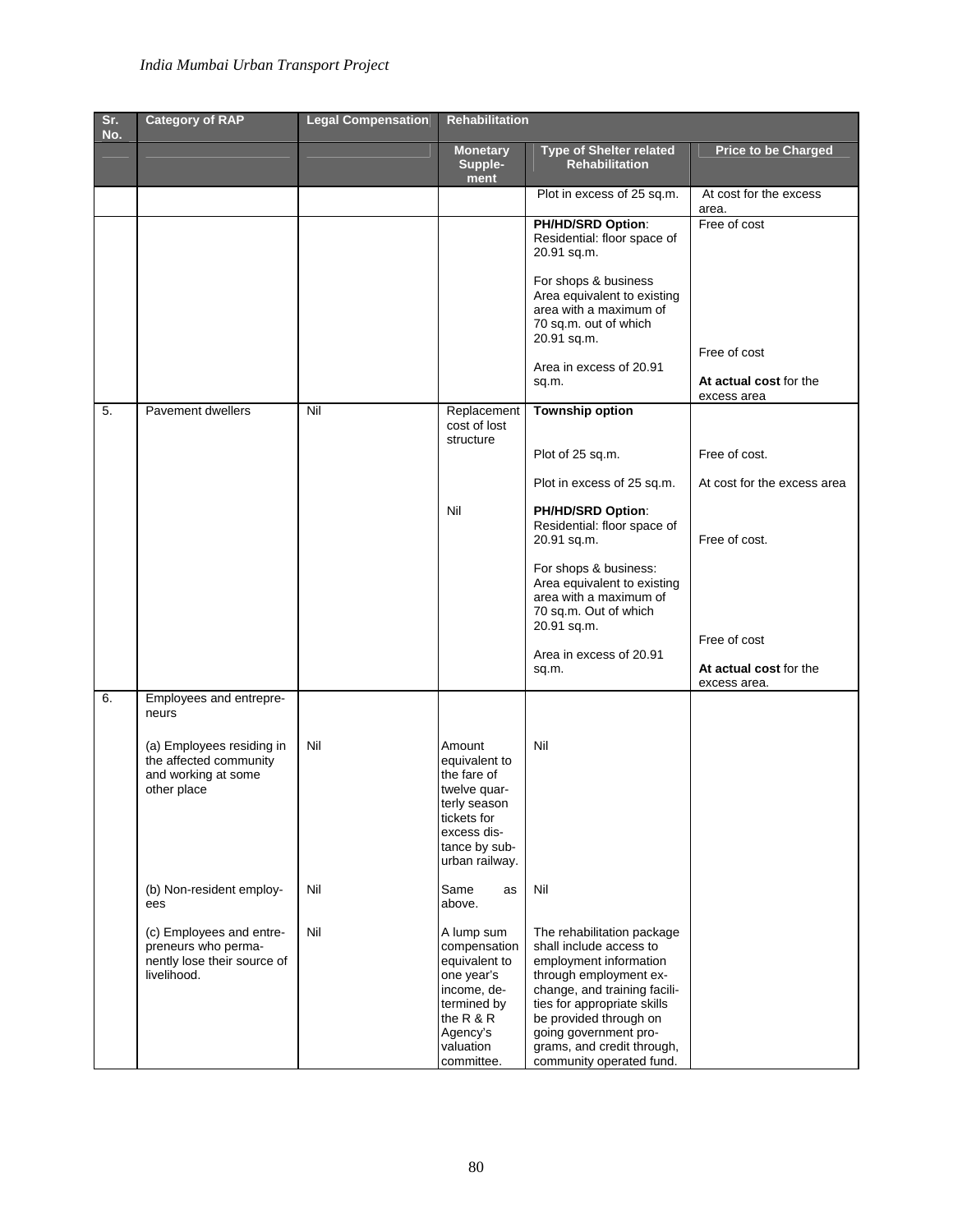# **LIST OF SUPERVISION AND OTHER KEY PROJECT MISSIONS (as of January 31, 2006)**

|    | <b>Date of Visits</b>                                                                                           | <b>Key Members of the Team</b>                                                                                                                                                                                                                                                                                                                                                                                                                                                                                                                                                                                                                                |
|----|-----------------------------------------------------------------------------------------------------------------|---------------------------------------------------------------------------------------------------------------------------------------------------------------------------------------------------------------------------------------------------------------------------------------------------------------------------------------------------------------------------------------------------------------------------------------------------------------------------------------------------------------------------------------------------------------------------------------------------------------------------------------------------------------|
| 1. | November 25, 1995<br>Bombay Resettlement and Re-<br>habilitation Project<br>1 <sup>st</sup> preparation mission |                                                                                                                                                                                                                                                                                                                                                                                                                                                                                                                                                                                                                                                               |
| 2. | October 3-13, 1998<br><b>Identification Mission</b>                                                             |                                                                                                                                                                                                                                                                                                                                                                                                                                                                                                                                                                                                                                                               |
| 3. | <b>June 2000</b><br>2 <sup>nd</sup> preparation mission                                                         |                                                                                                                                                                                                                                                                                                                                                                                                                                                                                                                                                                                                                                                               |
| 4. | September 18-27, 2000<br>3 <sup>rd</sup> preparation mission                                                    | Task Team Leader<br>$\bullet$<br><b>Transport Specialist</b><br>$\bullet$<br>2 Resettlement Specialists<br><b>Procurement Specialist</b><br>$\bullet$<br>2 Environmental Specialists<br>$\bullet$<br><b>Consultant Railway Specialist</b><br>$\bullet$<br><b>Public Relations Specialist</b><br>$\bullet$<br><b>Financial Management Specialist</b><br>$\bullet$<br><b>Operations Adviser</b><br>$\bullet$<br><b>Sector Director</b><br>$\bullet$                                                                                                                                                                                                             |
| 5. | November 28-December 8,<br>2001<br>Pre-appraisal mission                                                        | Co-Task Team Leader - Senior Urban Transport Specialist<br>$\bullet$<br>Co-Task Team Leader - Senior Transport Specialist<br>$\bullet$<br><b>Resettlement Specialist</b><br>$\bullet$<br><b>Procurement Specialist</b><br>$\bullet$<br><b>Transport Specialist</b><br>$\bullet$<br><b>Railway Specialist</b><br>$\bullet$<br>2 Environmental Specialists<br>$\bullet$<br><b>Public Relations Specialist</b><br>$\bullet$<br><b>Transport Planner</b><br>$\bullet$<br><b>Urban Planning Specialist</b><br>$\bullet$<br>Senior Legal Counsel<br>$\bullet$                                                                                                       |
| 6. | March 5-13, 2002<br>Appraisal mission                                                                           | Co-Task Team Leader - Senior Urban Transport Specialist<br>$\bullet$<br>Co-Task Team Leader - Senior Transport Specialist<br>$\bullet$<br><b>Resettlement Specialist</b><br>$\bullet$<br><b>Procurement Specialist</b><br>$\bullet$<br><b>Consultant Railway Specialist</b><br><b>Consultant Railway Finance Specialist</b><br>$\bullet$<br><b>Consultant Transport Specialist</b><br>$\bullet$<br>2 Environmental Specialists<br>$\bullet$<br><b>Public Relations Specialist</b><br><b>Transport Planner/Economist</b><br><b>Highway Engineer</b><br><b>Financial Specialist</b><br>Railway Adviser<br><b>Urban Specialist</b><br>Legal Counsel<br>$\bullet$ |
| 7. | August 19 to 30, 2002<br>1 <sup>st</sup> supervision mission                                                    | Co-Task Team Leader - Senior Transport Specialist<br>$\bullet$<br><b>Highway Engineer</b><br>$\bullet$<br>Senior Social Development/ Resettlement Specialist<br>$\bullet$<br><b>Environmental Specialist</b><br>$\bullet$<br><b>Consultant Railway Specialist</b><br>$\bullet$<br><b>Transport Planner</b><br>$\bullet$<br><b>Urban Specialist</b><br>$\bullet$                                                                                                                                                                                                                                                                                               |
| 8. | November 13 to 23, 2002<br>2 <sup>nd</sup> supervision cum Project<br>launch mission                            | Co-Task Team Leader- Senior Urban transport specialist<br>$\bullet$<br>Co-Task Team Leader - Senior transport specialist<br>$\bullet$<br>Senior Social Development / Resettlement Specialist<br>$\bullet$<br>2 Environmental Specialists<br>$\bullet$<br><b>Highway Engineer</b><br>$\bullet$                                                                                                                                                                                                                                                                                                                                                                 |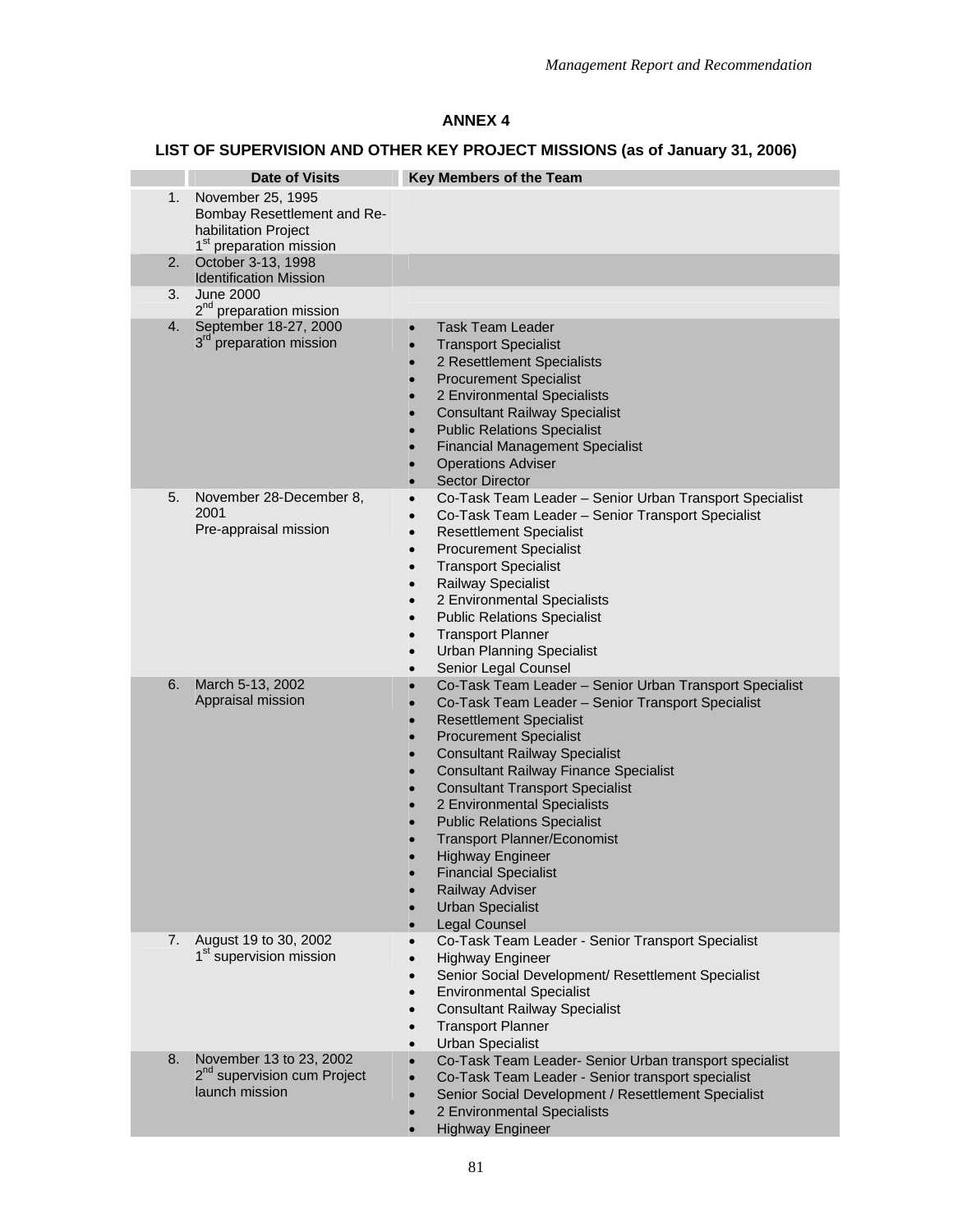|    | <b>Date of Visits</b>                                                                | Key Members of the Team                                                                                                                                                                                                                                                                                                                                                                                                                                                                                                                                                                                                                                                                                                      |
|----|--------------------------------------------------------------------------------------|------------------------------------------------------------------------------------------------------------------------------------------------------------------------------------------------------------------------------------------------------------------------------------------------------------------------------------------------------------------------------------------------------------------------------------------------------------------------------------------------------------------------------------------------------------------------------------------------------------------------------------------------------------------------------------------------------------------------------|
|    |                                                                                      | Senior Urban Specialist<br>$\bullet$<br><b>Lead Procurement Specialist</b><br>$\bullet$<br>Senior Financial Management Specialist.<br>$\bullet$<br>Senior Communications/External Affairs Officer<br>$\bullet$<br>2 Transport Economists<br>$\bullet$<br><b>Disbursement Analyst</b><br>$\bullet$                                                                                                                                                                                                                                                                                                                                                                                                                            |
| 9. | March 25 to 28, 2003<br>Limited resettlement mission                                 | Senior Social Development / Resettlement Specialist<br><b>Consultant Architect</b>                                                                                                                                                                                                                                                                                                                                                                                                                                                                                                                                                                                                                                           |
|    | 10. April 16 - 19, 2003<br>Limited environment mission                               | <b>Environmental Specialist</b><br>$\bullet$<br><b>Environmental Specialist, Consultant</b><br>$\bullet$                                                                                                                                                                                                                                                                                                                                                                                                                                                                                                                                                                                                                     |
|    | 11. May 12 to 28, 2003<br>3 <sup>rd</sup> supervision cum technical<br>visit         | Co-task leader/Senior Urban Transport Specialist<br>$\bullet$<br>Co-task leader/Senior Urban Transport Specialist<br>$\bullet$<br>Senior Urban Specialist<br>$\bullet$<br><b>Financial Management Specialist</b><br>$\bullet$<br>Social Development /Resettlement Specialist<br>$\bullet$                                                                                                                                                                                                                                                                                                                                                                                                                                    |
|    | 12. June 23 to 28, 2003<br>Limited environment mission                               | <b>Environmental Specialist</b><br>$\bullet$<br>Environmental Specialist, Consultant<br>$\bullet$                                                                                                                                                                                                                                                                                                                                                                                                                                                                                                                                                                                                                            |
|    | 13. July 22 to 25, 2003<br><b>Technical visit</b>                                    | <b>Highway Engineer</b><br>$\bullet$                                                                                                                                                                                                                                                                                                                                                                                                                                                                                                                                                                                                                                                                                         |
|    | 14. September 22 to October 1,<br>2003<br>4 <sup>th</sup> supervision mission        | Co-Task Team Leader - Lead Urban Transport Specialist<br>$\bullet$<br>Co-Task Team Leader - Senior Transport Specialist<br>$\bullet$<br>Senior Social Development / Resettlement Specialist<br>$\bullet$<br><b>Environmental Specialist</b><br>$\bullet$<br><b>Consultant Environment Specialist</b><br>$\bullet$<br><b>Highway Engineer</b><br>$\bullet$<br>Senior Urban Specialist<br>$\bullet$<br><b>Senior Procurement Specialist</b><br>$\bullet$<br><b>Financial Management Specialist</b><br>$\bullet$<br>Senior Communications/External Affairs Specialist,<br>$\bullet$<br>Consultant Railway Specialist,<br>$\bullet$<br><b>Consultant Architect</b><br>$\bullet$<br><b>Consultant Bus Specialist</b><br>$\bullet$ |
|    | 15. November 18-19, 2003<br>Limited environment mission                              | <b>Environment specialist</b><br>$\bullet$                                                                                                                                                                                                                                                                                                                                                                                                                                                                                                                                                                                                                                                                                   |
|    | 16. March 5 to 26, 2004<br>5 <sup>th</sup> supervision mission                       | Co-Task Team Leader (Senior Transport Specialist)<br>$\bullet$<br>Senior Social Development / Resettlement Specialist<br>$\bullet$<br><b>Highway Engineer</b><br>$\bullet$<br><b>Environmental Specialist</b><br>$\bullet$<br>Sr. Urban Specialist<br>$\bullet$<br><b>Senior Procurement Specialist</b><br><b>Financial Management Specialist</b><br>$\bullet$<br>Senior Communications/External Affairs Specialist<br><b>Consultant Railway Specialist</b><br>$\bullet$<br><b>Consultant Architect</b><br>$\bullet$<br>Consultant Vehicle Maintenance & Inspection Specialist<br>$\bullet$<br><b>Consultant Environment Specialist</b><br>$\bullet$                                                                         |
|    | 17. April 7 and 8, 2004<br>R&R specific mission                                      | Senior Safeguard Adviser<br>$\bullet$<br>Lead Sociologist<br>$\bullet$<br>Senior Social Development / Resettlement Specialist<br>$\bullet$                                                                                                                                                                                                                                                                                                                                                                                                                                                                                                                                                                                   |
|    | 18. July $4-5$ , 2004<br>R&R implementation review<br>mission                        | <b>Resettlement Specialist</b><br>$\bullet$                                                                                                                                                                                                                                                                                                                                                                                                                                                                                                                                                                                                                                                                                  |
|    | 19. July $5 - 13$ , 2004<br>Specific mission regarding In-<br>spection Panel Request | Task Leader/Senior Transport Specialist<br>$\bullet$<br>Senior Social Development Officer<br>$\bullet$<br><b>Lead Environment Specialist</b><br>$\bullet$<br>Lead Sociologist<br>$\bullet$<br><b>Environmental Specialist</b><br>$\bullet$<br>External Affairs Adviser/ Communications Specialist<br>$\bullet$<br><b>Operations Adviser</b><br>$\bullet$                                                                                                                                                                                                                                                                                                                                                                     |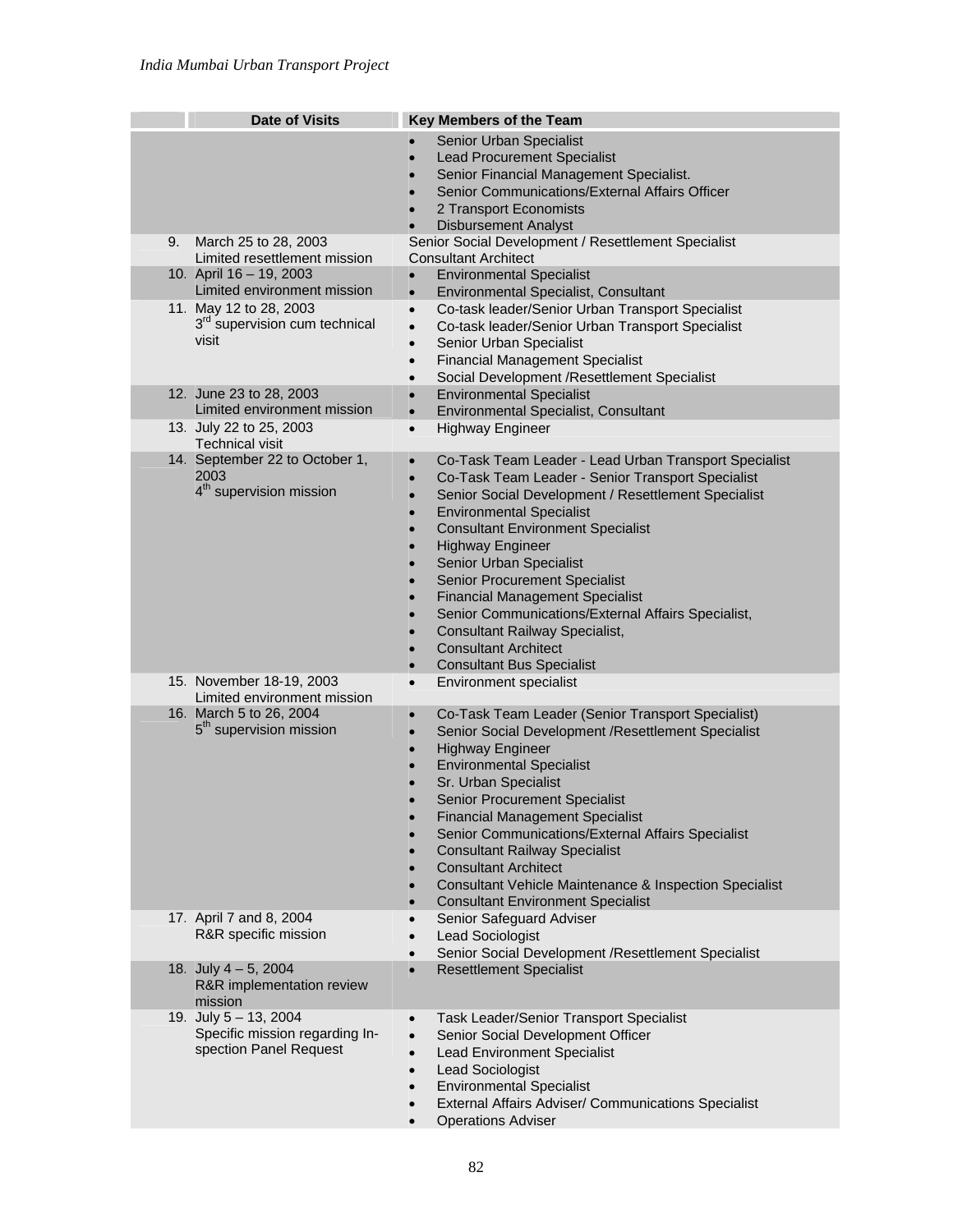| <b>Date of Visits</b>                                                                                                          | Key Members of the Team                                                                                                                                                                                                                                                                                                                                                                                                                                                   |
|--------------------------------------------------------------------------------------------------------------------------------|---------------------------------------------------------------------------------------------------------------------------------------------------------------------------------------------------------------------------------------------------------------------------------------------------------------------------------------------------------------------------------------------------------------------------------------------------------------------------|
| 20. October 28 - November 5,<br>2004<br>Supervision mission                                                                    | Task Leader / Senior Transport Specialist<br>2 Transport Specialists<br><b>Environmental Specialist</b><br>$\bullet$<br>Social Development Specialist<br>$\bullet$<br><b>Transport Engineer</b><br>$\bullet$<br><b>Urban Specialist</b><br>$\bullet$<br><b>Financial Management Specialist</b><br><b>Communications Specialist</b><br>$\bullet$<br><b>Procurement Specialist</b><br>$\bullet$<br><b>Consultant (Railway Specialist)</b><br>$\bullet$                      |
| 21. April 27 - May 6, 2005<br>Supervision mission                                                                              | Transport Sector Manager / South Asia Region<br>$\bullet$<br>Task Leader / Senior Transport Specialist<br>$\bullet$<br><b>Transport Specialist</b><br>2 Environmental Specialists<br>$\bullet$<br>Social Development Specialist<br>$\bullet$<br><b>Transport Engineer</b><br>$\bullet$<br><b>Financial Management Specialist</b><br>$\bullet$<br><b>Communications Specialist</b><br><b>Procurement Specialist</b><br><b>Consultant (Railway Specialist)</b><br>$\bullet$ |
| 22. June 11, 2005<br>Environment and road safety<br>mission                                                                    | <b>Consultant (Environmental Specialist)</b><br>$\bullet$                                                                                                                                                                                                                                                                                                                                                                                                                 |
| 23. June 23 - 24, 2005<br>Environment mission                                                                                  | <b>Environmental Specialist</b><br>$\bullet$                                                                                                                                                                                                                                                                                                                                                                                                                              |
| 24. July $4 - 5$ , 2005<br>Site visit to review PAPs and<br>overall situation of the Project                                   | Senior Manager and Acting Country Director for India<br>$\bullet$<br><b>Transport Specialist</b><br>$\bullet$                                                                                                                                                                                                                                                                                                                                                             |
| 25. August 24 - 27, 2005<br><b>R&amp;R</b> issues                                                                              | Social Development Specialist<br>$\bullet$<br><b>Highway Engineer</b><br>$\bullet$<br><b>Environment Specialist</b><br>$\bullet$                                                                                                                                                                                                                                                                                                                                          |
| 26. August 25, 2005<br>Environmental issues                                                                                    | <b>Consultant - Environmental Specialist</b><br>$\bullet$                                                                                                                                                                                                                                                                                                                                                                                                                 |
| 27. October 17 - 26, 2005<br>Mid-Term Review mission                                                                           | Task Team Leader / Sr. Urban Transport Specialist<br>$\bullet$<br>2 Transport Specialists<br>$\bullet$<br>2 Environmental Specialists<br>$\bullet$<br>Social Development Specialist<br>$\bullet$<br><b>Transport Engineer</b><br>$\bullet$<br><b>Financial Management Specialist</b><br><b>Communications Specialist</b><br>$\bullet$<br><b>Procurement Specialist</b><br><b>Consultant (Railway Specialist)</b><br>$\bullet$<br>Regional Safeguards Adviser<br>$\bullet$ |
| 28. November 24, 2005                                                                                                          | Site visits by Country Director<br>$\bullet$                                                                                                                                                                                                                                                                                                                                                                                                                              |
| 29. November 29, 30 2005<br>Visit of the rail car manufactur-<br>ing plant ICF in Chennai                                      | Task Team Leader / Sr. Urban Transport Specialist<br>$\bullet$<br>Rail specialist<br>$\bullet$                                                                                                                                                                                                                                                                                                                                                                            |
| 30. December 9, 2005<br>R&R supervision mission                                                                                | Task Team Leader / Sr. Urban Transport Specialist<br>$\bullet$<br><b>Regional Safeguard Adviser</b><br>$\bullet$<br>Senior Social Safeguard Specialist<br>$\bullet$                                                                                                                                                                                                                                                                                                       |
| 31. December 12, 2005<br>Supervision of public consulta-<br>tion                                                               | Site visit of the environmental specialist                                                                                                                                                                                                                                                                                                                                                                                                                                |
| 32. January 18, 2006<br>Follow-up to Mid-Term Review<br>and discussion regarding key<br>findings of Inspection Panel<br>report | Senior Manager, India<br>$\bullet$<br>Task Team Leader/Senior Urban Transport Specialist<br>$\bullet$<br>Regional Safeguards Adviser<br>$\bullet$<br><b>Resettlement Specialist</b><br>$\bullet$<br><b>Safeguards Policy Specialist</b><br>$\bullet$                                                                                                                                                                                                                      |
| 33. January 20, 2006<br>34. January 23-28, 2006                                                                                | Site visit of the highway engineer<br>$\bullet$<br><b>Bus specialist</b>                                                                                                                                                                                                                                                                                                                                                                                                  |
|                                                                                                                                | $\bullet$                                                                                                                                                                                                                                                                                                                                                                                                                                                                 |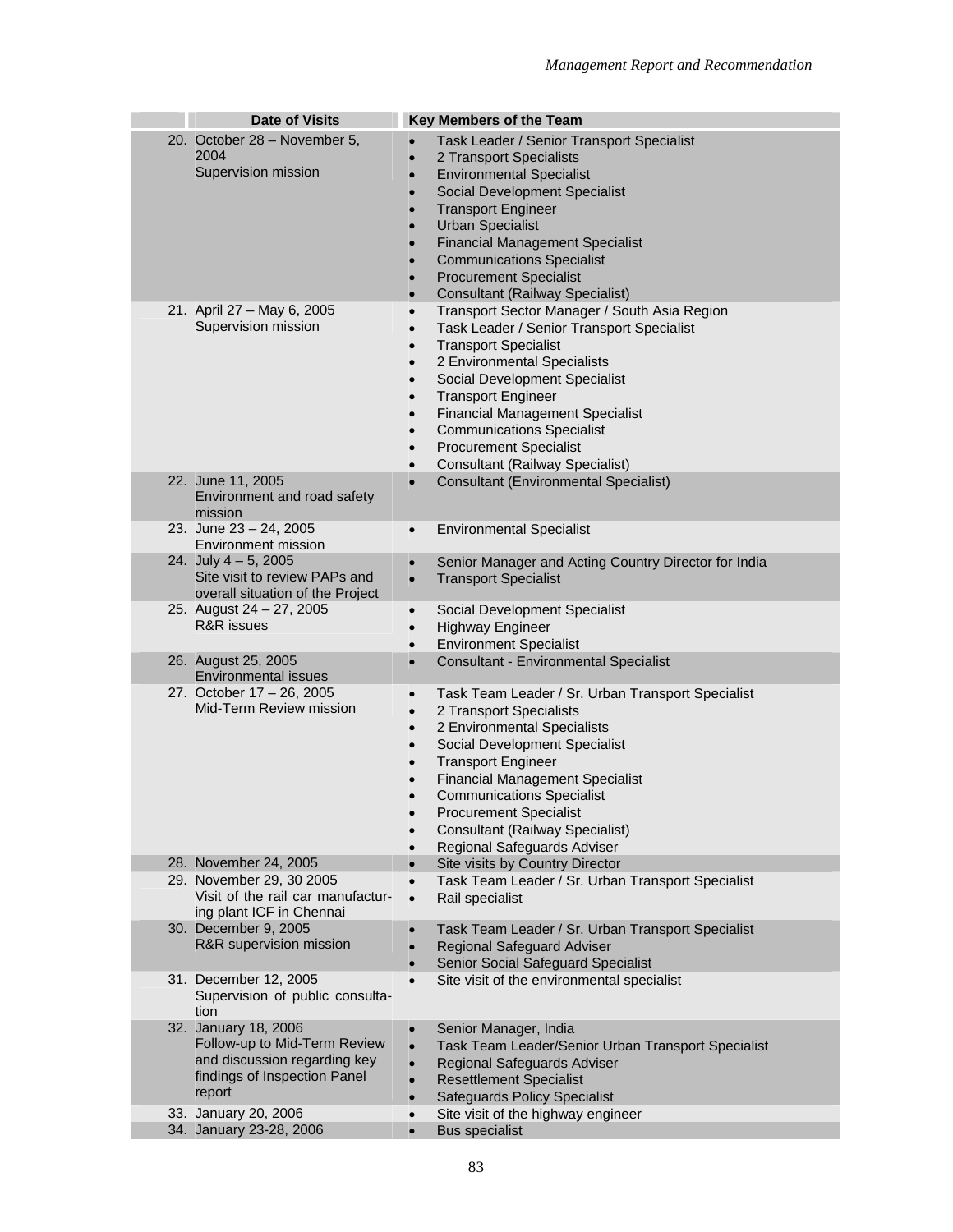| Date of Visits                                                                                                                      | Key Members of the Team                                                                                                                                                                                                                                                                              |
|-------------------------------------------------------------------------------------------------------------------------------------|------------------------------------------------------------------------------------------------------------------------------------------------------------------------------------------------------------------------------------------------------------------------------------------------------|
| Supervision mission for the bus<br>component                                                                                        |                                                                                                                                                                                                                                                                                                      |
| 35. January 24, 2006<br>Technical mission to discuss<br><b>Action Plan</b>                                                          | Task Team Leader/Senior Urban Transport Specialist<br>$\bullet$<br>Regional Safeguards Adviser<br>$\bullet$<br><b>Resettlement Specialist</b><br>$\bullet$<br><b>Consultant Environment/Safeguards Specialist</b>                                                                                    |
| 36. February 1-2, 2006<br>Mission to discuss need for<br>Action Plan with GoM/MMRDA                                                 | <b>Country Director</b><br>$\bullet$<br>Task Team Leader/Senior Urban Transport Specialist<br>$\bullet$<br><b>Senior Resettlement Specialist</b><br>$\bullet$                                                                                                                                        |
| 37. February 9-10, 2006<br>Technical mission to review the<br>documentation process for al-<br>lotment of housing and shop<br>units | <b>Senior Social Specialist</b><br>$\bullet$<br><b>Environmental Specialist</b><br>$\bullet$                                                                                                                                                                                                         |
| 38. February 10-14, 2006<br>Mission to follow up on Action<br>Plan with GoM and MMRDA                                               | <b>Operations Director (SAR)</b><br>$\bullet$<br>Senior Manager, India Program<br>$\bullet$<br>Senior Technical Adviser, Safeguards Policies, QACU<br>$\bullet$<br><b>Regional Safeguards Adviser</b><br>Task Team Leader/Senior Urban Transport Specialist<br><b>Senior Resettlement Specialist</b> |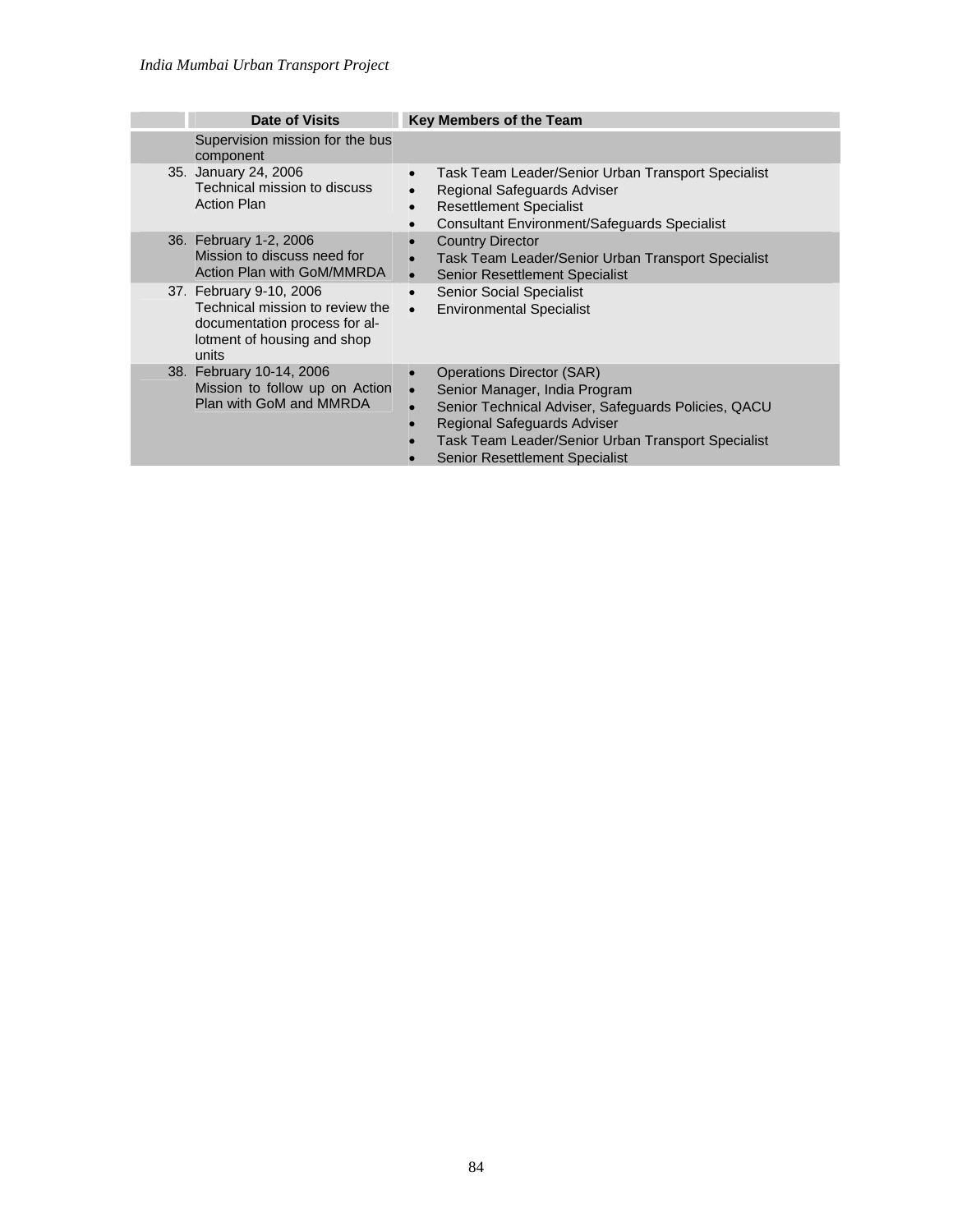### **KEY PROJECT DOCUMENTS**

| <b>TABLE 1</b><br><b>LIST OF ENVIRONMENT RELATED REPORTS</b> |                                                                    |                               |                                                                              |                                                                                  |  |
|--------------------------------------------------------------|--------------------------------------------------------------------|-------------------------------|------------------------------------------------------------------------------|----------------------------------------------------------------------------------|--|
| SI.No.                                                       | Name                                                               | Date (of Lat-<br>est Version) | <b>Consultant</b>                                                            | <b>Status</b>                                                                    |  |
|                                                              |                                                                    |                               | <b>Roads</b>                                                                 |                                                                                  |  |
| $\mathbf{1}$                                                 | EA of JVLR Section 1                                               | $Jun-02$                      | ERM India Pvt. Ltd.                                                          | Formal disclosure letter with report<br>sent to Bank by MMRDA on 5 April<br>2002 |  |
| 2                                                            | EA for JVLR-Section 2                                              | $Jan-04$                      | <b>Consulting Engineering Ser-</b><br>vices (India) Pvt. Ltd. (CES)          |                                                                                  |  |
| 3                                                            | EA of SCLR Phase I                                                 | Apr-03                        | <b>Consulting Engineering Ser-</b><br>vices (India) Pvt. Ltd. (CES)          | Sent to DC in Sept 2004                                                          |  |
| 4                                                            | Supplementary EA & EMP for<br><b>SCLR Phase 1</b>                  | $Oct-05$                      | <b>Consulting Engineering Ser-</b><br>vices (India) Pvt. Ltd. (CES)          |                                                                                  |  |
| 5                                                            | Independent Review of EA for<br><b>SCLR Phase 1</b>                | $Feb-03$                      | Centre for Advocacy & Re-<br>search in Environment                           |                                                                                  |  |
| 6                                                            | EA of SCLR Phase 2                                                 | Mar-04                        | Tandon & Associates                                                          |                                                                                  |  |
|                                                              |                                                                    |                               | <b>Rail Over Bridge</b>                                                      |                                                                                  |  |
| $\overline{7}$                                               | EA of ROB at Jogeshwari                                            | $Oct-02$                      | ERM India Pvt. Ltd.                                                          |                                                                                  |  |
| 8                                                            | South (ROB)<br>EA of ROB at Jogeshwari North                       | Oct-02                        | ERM India Pvt. Ltd.                                                          |                                                                                  |  |
| 9                                                            | EA of ROB at Vikhroli                                              | $Jul-04$                      | ERM India Pvt. Ltd.                                                          |                                                                                  |  |
|                                                              |                                                                    |                               |                                                                              |                                                                                  |  |
|                                                              |                                                                    |                               | <b>Station Area Traffic Improvement Scheme (SATIS)</b>                       |                                                                                  |  |
| 10                                                           | EA for Ghatkopar                                                   | $Jul-04$                      | Gherzi Eastern Limited &<br>Transport & Planning Group                       |                                                                                  |  |
| 11                                                           | <b>EA</b> for Borivali                                             | Sep-04                        | Sheladia Associates & Con-<br>sultants Pvt. Ltd.                             |                                                                                  |  |
| $12 \overline{ }$                                            | <b>EA</b> for Dadar                                                | Sep-04                        | Frishman Prabhu                                                              |                                                                                  |  |
| 13                                                           | <b>EA</b> for Andheri                                              | Sep-04                        | Frishman Prabhu                                                              |                                                                                  |  |
| 14                                                           | <b>EA for Malad</b>                                                | Aug-04                        | Gherzi Eastern Limited &<br>Transport & Planning Group                       |                                                                                  |  |
| 15                                                           | <b>EA for Chembur</b>                                              | $Jul-04$                      | <b>Consulting Engineering Ser-</b><br>vices (India) Pvt. Ltd. (CES)          |                                                                                  |  |
|                                                              |                                                                    |                               | <b>Pedestrian Grade Separators (PGSS)</b>                                    |                                                                                  |  |
| 16                                                           | EA of Plaza Cinema                                                 | $Jan-04$                      | <b>Consulting Engineering Ser-</b><br>vices (India) Pvt. Ltd. (CES)          |                                                                                  |  |
| 17                                                           | EA of Mantralaya                                                   | $Dec-03$                      | <b>Consulting Engineering Ser-</b><br>vices (India) Pvt. Ltd. (CES)          |                                                                                  |  |
| 18                                                           | EA of Bainganwadi Junction                                         | $Nov-03$                      | <b>Gherzi Eastern Limited &amp;</b><br>Transport & Planning Group            |                                                                                  |  |
| 19                                                           | EA of Sarvodaya Hospital<br><b>Junction</b>                        | $Nov-03$                      | Gherzi Eastern Limited &<br>Transport & Planning Group                       |                                                                                  |  |
| 20                                                           | EA of Bandra Talao                                                 | $Nov-03$                      | Gherzi Eastern Limited &<br>Transport & Planning Group                       |                                                                                  |  |
| 21                                                           | EA of Mohammed Rafi Chowk                                          | Nov-03                        | Gherzi Eastern Limited &<br><b>Transport &amp; Planning Group</b>            |                                                                                  |  |
| 22                                                           | <b>EA of Bada Masjid</b>                                           | Nov-03                        | <b>Gherzi Eastern Limited &amp;</b><br><b>Transport &amp; Planning Group</b> |                                                                                  |  |
| 23                                                           | <b>EA of Chembur Naka</b>                                          | Nov-03                        | Gherzi Eastern Limited &<br>Transport & Planning Group                       |                                                                                  |  |
| 24                                                           | EA of Maitri Park                                                  | $Nov-03$                      | Gherzi Eastern Limited &<br><b>Transport &amp; Planning Group</b>            |                                                                                  |  |
| 25                                                           | EA of Poddar Hospital Junction                                     | Aug-03                        | STUP Consultants Pvt. Ltd.                                                   |                                                                                  |  |
| 26                                                           | <b>EA of Worli Naka</b>                                            | <b>Nov-03</b>                 | STUP Consultants Pvt. Ltd.                                                   |                                                                                  |  |
| 27                                                           | EA of Ratna Hotel Junction<br>Goregaon                             | Sep-03                        | STUP Consultants Pvt. Ltd.                                                   |                                                                                  |  |
| 28                                                           | EA of FOB at Peddar Road                                           | $Oct-03$                      | STUP Consultants Pvt. Ltd.                                                   |                                                                                  |  |
| 29                                                           | EA of Bhandup Station Road<br>junction - LBS road, Bhandup<br>West | Oct-03                        | Sheladia Associates & Con-<br>sultants Pvt. Ltd.                             |                                                                                  |  |
| 30                                                           | EA of FOB at Bharatmata Cin-<br>ema junction                       | $Oct-03$                      | Sheladia Associates & Con-<br>sultants Pvt. Ltd.                             |                                                                                  |  |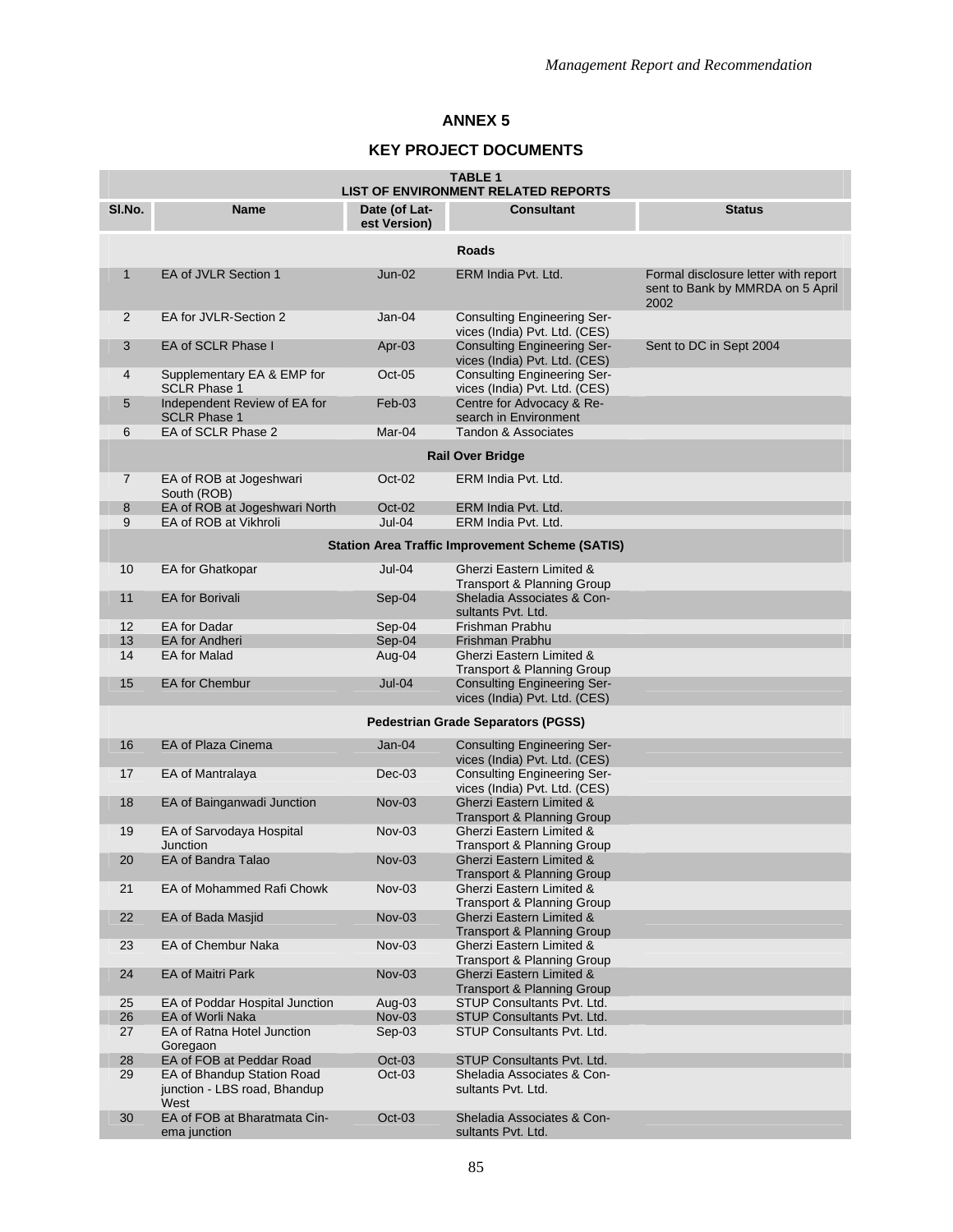|        | <b>TABLE 1</b><br><b>LIST OF ENVIRONMENT RELATED REPORTS</b>                                         |                               |                                                                     |                                                                                                                               |  |  |
|--------|------------------------------------------------------------------------------------------------------|-------------------------------|---------------------------------------------------------------------|-------------------------------------------------------------------------------------------------------------------------------|--|--|
| SI.No. | <b>Name</b>                                                                                          | Date (of Lat-<br>est Version) | <b>Consultant</b>                                                   | <b>Status</b>                                                                                                                 |  |  |
| 31     | EA of FOB at Hindmata Cin-<br>ema junction                                                           | $Oct-03$                      | Sheladia Associates & Con-<br>sultants Pvt. Ltd.                    |                                                                                                                               |  |  |
| 32     | EA of Kataria Junction                                                                               | $Sep-03$                      | <b>Consulting Engineering Ser-</b><br>vices (India) Pvt. Ltd. (CES) |                                                                                                                               |  |  |
| 33     | EA of Mahim church                                                                                   | Sep-03                        | <b>Consulting Engineering Ser-</b><br>vices (India) Pvt. Ltd. (CES) |                                                                                                                               |  |  |
| 34     | <b>EA of Gadkari Chowk</b>                                                                           | Sep-03                        | <b>Consulting Engineering Ser-</b><br>vices (India) Pvt. Ltd. (CES) |                                                                                                                               |  |  |
| 35     | <b>EA of Metro Cinema</b>                                                                            | $Sep-03$                      | <b>Consulting Engineering Ser-</b><br>vices (India) Pvt. Ltd. (CES) |                                                                                                                               |  |  |
| 36     | EA of Shivaji Park                                                                                   | Sep-03                        | <b>Consulting Engineering Ser-</b><br>vices (India) Pvt. Ltd. (CES) |                                                                                                                               |  |  |
| 37     | EA of Siddhivinayak Junction                                                                         | $Sep-03$                      | <b>Consulting Engineering Ser-</b><br>vices (India) Pvt. Ltd. (CES) |                                                                                                                               |  |  |
| 38     | EA of ESIS Hospital Junction<br>LBS Marg, Mulund (W)                                                 | $Sep-03$                      | Sheladia Associates & Con-<br>sultants Pyt. Ltd.                    |                                                                                                                               |  |  |
|        |                                                                                                      |                               | <b>RAILWAYS</b>                                                     |                                                                                                                               |  |  |
| 39     | Env. Audit of DC to AC Con-<br>version Project of Railways                                           | Jun. 2002                     | Serene Environmental Ser-<br>vices                                  | Formal disclosure letter with report<br>sent to Bank by MMRDA on 5 April<br>2002                                              |  |  |
| 40     | Env. Audit of Kurla-Thane 5th &<br>6th Railway Line                                                  | Jun. 2002                     | Serene Environmental Ser-<br>vices                                  | Formal disclosure letter with report<br>sent to Bank by MMRDA on 5 April<br>2002                                              |  |  |
| 41     | Env. Audit of Santacruz-Borivali<br>5th Railway Line                                                 | Jun. 2002                     | Serene Environmental Ser-<br>vices                                  | Formal disclosure letter with report<br>sent to Bank by MMRDA on 5 April<br>2002                                              |  |  |
| 42     | Env. Audit of Borivali-Virar<br>Quadrupling of Railway Tracks                                        | Jun. 2002                     | Serene Environmental Ser-<br>vices                                  | Formal disclosure letter with report<br>sent to Bank by MMRDA on 5 April<br>2002                                              |  |  |
| 43     | <b>EA/EMP for EMU Services</b><br>between Virar & Dahanu Road<br>(Inception Report)                  | Jun. 2003                     | Serene Environmental Ser-<br>vices                                  |                                                                                                                               |  |  |
| 44     | EA/EMP for Mahim-Santacruz<br>5th Railway line Project                                               | $Oct-03$                      | Serene Environmental Ser-<br>vices                                  |                                                                                                                               |  |  |
| 45     | <b>EA/EMP for EMU Services</b><br>between Virar & Dahanu Road                                        | $Oct-03$                      | Serene Environmental Ser-<br>vices                                  |                                                                                                                               |  |  |
|        |                                                                                                      |                               | <b>RESETTLEMENT SITES (OPTION-A)</b>                                |                                                                                                                               |  |  |
| 46     | CEMP for site at Ghatkopar                                                                           | $Jun-02$                      | <b>ECON Pollution Control Con-</b><br>sultants                      | Reviewed for appraisal in DC and<br>revised.                                                                                  |  |  |
| 47     | CEMP for site at Plot No. CTS<br>190 (pt.) MAJAS Village                                             | $Jun-02$                      | <b>ECON Pollution Control Con-</b><br>sultants                      | Reviewed for appraisal in DC and<br>revised.                                                                                  |  |  |
| 48     | <b>CEMP</b> for site at Kanjur Marg                                                                  | $Jun-02$                      | <b>ECON Pollution Control Con-</b><br>sultants                      | Reviewed for appraisal in DC and<br>revised; Formal disclosure letter<br>with report sent to Bank by<br>MMRDA on 14 June 2002 |  |  |
| 49     | CEMP for Option A3<br>NIRLON/NSE site                                                                | $Jun-03$                      | Centre for Advocacy & Re-<br>search in Environment                  |                                                                                                                               |  |  |
| 50     | CEMP for Option A2 Asgaon-<br>kar Plot site                                                          | $Jun-03$                      | Centre for Advocacy & Re-<br>search in Environment                  |                                                                                                                               |  |  |
|        |                                                                                                      |                               | <b>RESETTLEMENT SITES (OPTION-B)</b>                                |                                                                                                                               |  |  |
| 51     | CEMP for Option B2 Anik-2                                                                            | $May-03$                      | Centre for Advocacy & Re-<br>search in Environment                  |                                                                                                                               |  |  |
| 52     | CEMP for Option B1 Mahul                                                                             | $May-03$                      | Centre for Advocacy & Re-<br>search in Environment                  |                                                                                                                               |  |  |
| 53     | CEMP for Option B3 Anik-1                                                                            | $May-03$                      | Centre for Advocacy & Re-<br>search in Environment                  |                                                                                                                               |  |  |
| 54     | CEMP for Option B4 Mankhurd                                                                          | $May-03$                      | Centre for Advocacy & Re-<br>search in Environment                  |                                                                                                                               |  |  |
|        |                                                                                                      |                               | <b>RESETTLEMENT SITES (OPTION-C)</b>                                |                                                                                                                               |  |  |
| 55     | <b>CEMP</b> for Permanent Reset-<br>tlement Sites at (a) Dharavi; (b)<br>Antop Hill; (c) Wadala; (d) | Jun-02                        | <b>ECON Pollution Control Con-</b><br>sultants                      | Reviewed for appraisal in DC and<br>then revised                                                                              |  |  |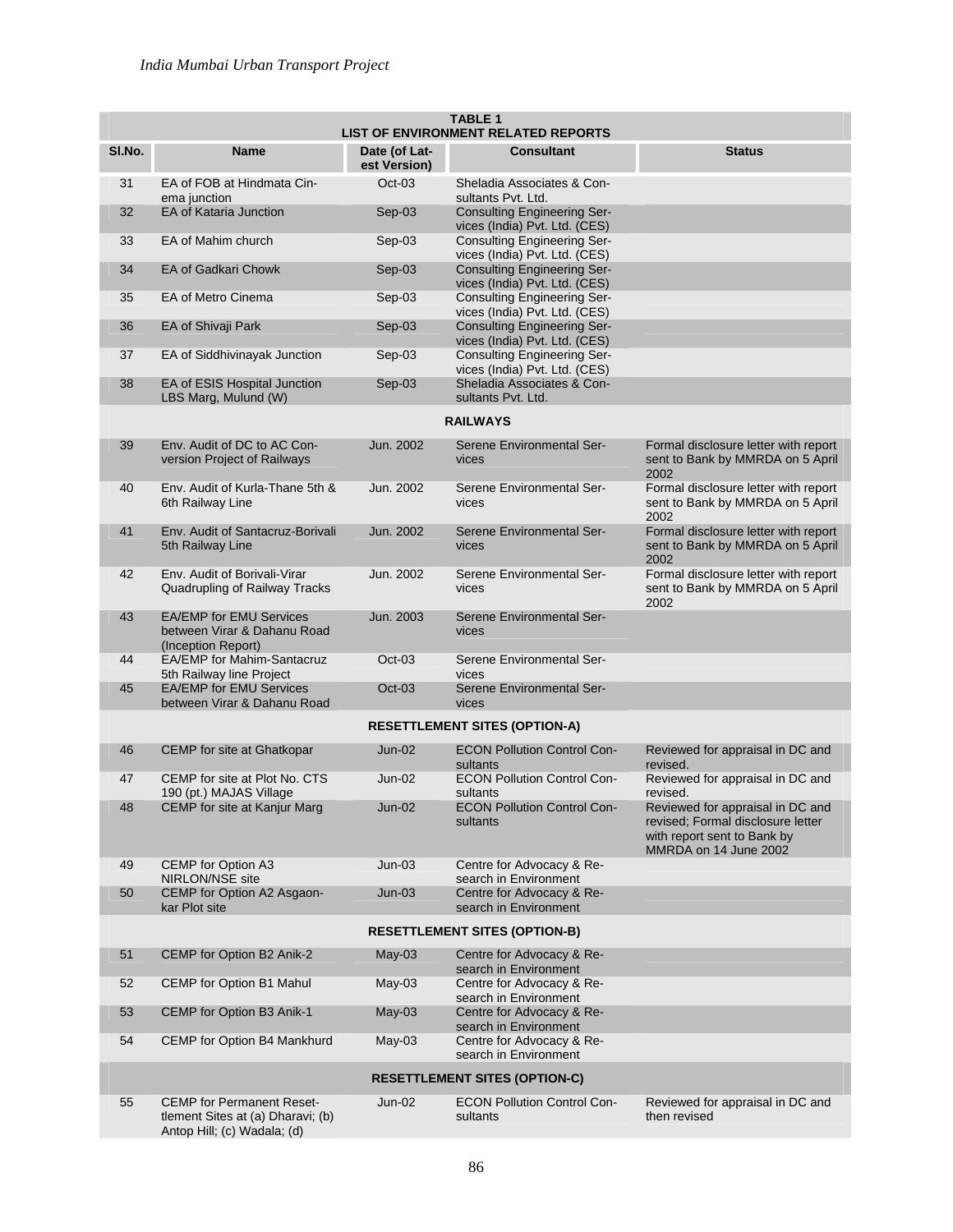|          | <b>TABLE 1</b><br><b>LIST OF ENVIRONMENT RELATED REPORTS</b>                                                                                                                                                  |               |                                                            |                                                                                                                                    |  |  |
|----------|---------------------------------------------------------------------------------------------------------------------------------------------------------------------------------------------------------------|---------------|------------------------------------------------------------|------------------------------------------------------------------------------------------------------------------------------------|--|--|
| SI.No.   | <b>Name</b>                                                                                                                                                                                                   | Date (of Lat- | <b>Consultant</b>                                          | <b>Status</b>                                                                                                                      |  |  |
|          |                                                                                                                                                                                                               | est Version)  |                                                            |                                                                                                                                    |  |  |
|          | Mankhurd                                                                                                                                                                                                      |               |                                                            |                                                                                                                                    |  |  |
| 56       | CEMP for Powai Plaza Hiran-<br>andani Gardens (Final Report)                                                                                                                                                  | $Jun-04$      | <b>Tandon &amp; Associates</b>                             |                                                                                                                                    |  |  |
| 57       | <b>CEMP</b> for Permanent Reset-<br>tlement site of MSRDC at Din-<br>doshi                                                                                                                                    | $Jun-02$      | <b>ECON Pollution Control Con-</b><br>sultants             | Reviewed for appraisal in DC and<br>then revised: Formal disclosure<br>letter with report sent to Bank by<br>MMRDA on 14 June 2002 |  |  |
|          | <b>TRANSIT RESETTLEMENT</b><br><b>SITES</b>                                                                                                                                                                   |               |                                                            |                                                                                                                                    |  |  |
| 58       | <b>CEMP for Transit Resettlement</b><br>sites at Mankhurd, Turbhe<br>Mandale and Wadala                                                                                                                       | $Jun-02$      | ECOSMARTINDIA LTD.                                         | Reviewed for appraisal in DC and<br>then revised                                                                                   |  |  |
| 59       | <b>CEMP for Transit Resettlement</b><br>site at Kanjur Marg                                                                                                                                                   | Jun-02        | <b>ECON Pollution Control Con-</b><br>sultants             | Reviewed for appraisal in DC and<br>then revised; Formal disclosure<br>letter with report sent to Bank by<br>MMRDA on 14 June 2002 |  |  |
|          |                                                                                                                                                                                                               |               | <b>CONSOLIDATED EA - June-02</b>                           |                                                                                                                                    |  |  |
| 60       | <b>Executive Summary of Con-</b><br>solidated EA in Hindi, Marathi<br>and English                                                                                                                             | $Jun-02$      | <b>MMRDA</b>                                               |                                                                                                                                    |  |  |
| 61       | Final CEA Report                                                                                                                                                                                              | $Jul-02$      | <b>MMRDA</b>                                               |                                                                                                                                    |  |  |
|          |                                                                                                                                                                                                               |               | <b>OTHER ENVIRONMENT RELATED DOCUMENTS</b>                 |                                                                                                                                    |  |  |
| 62       | PM Reduction Action Plan for<br>Greater Mumbai                                                                                                                                                                | $Jan-04$      | National Environmental Engi-<br>neering Research Institute |                                                                                                                                    |  |  |
| 63       | Assessment of the Compliance<br>of Resettlement and Rehabilita-<br>tion Component of Proposed<br>MUTP (with reference to<br>coastal zone)                                                                     | $May-02$      | <b>TeamOne Architects</b>                                  |                                                                                                                                    |  |  |
| 64       | Assessment of Sub-project<br>sites in MUTP (compliance with<br>respect to development control<br>regulations, coastal regulation<br>zone, and Bank policies on<br>cultural properties and natural<br>habitat) | $Oct-02$      | Anil Sule (Architect and Town<br>Planner)                  |                                                                                                                                    |  |  |
| 65       | <b>EMCB</b> consultants inception<br>report                                                                                                                                                                   | $Oct-03$      | ERM India Pvt. Ltd.                                        |                                                                                                                                    |  |  |
| 66       | <b>EMCB</b> consultants interim re-<br>ports (Vil 1A and 1B)                                                                                                                                                  | $Jun-04$      | ERM India Pvt. Ltd.                                        |                                                                                                                                    |  |  |
| 67       | <b>EMCB</b> consultants draft final<br>report                                                                                                                                                                 | $Sep-05$      | ERM India Pvt. Ltd.                                        |                                                                                                                                    |  |  |
| 68       | Study for Strengthening the Air<br><b>Quality Monitoring Network</b><br>Operated by BMC                                                                                                                       | $Nov-00$      | ERM India Pvt. Ltd.                                        |                                                                                                                                    |  |  |
|          | Old Sec-<br>tor/Programmatic/Micro<br><b>Level EA reports</b>                                                                                                                                                 |               |                                                            |                                                                                                                                    |  |  |
| 69<br>70 | <b>Executive Summary</b><br>Final Report on EIA of MUTP-II                                                                                                                                                    | Feb. 2002     | MMRDA, Mumbai<br>MMRDA, Mumbai                             |                                                                                                                                    |  |  |
| 71       | Sectoral Level EIA of MUTP - II                                                                                                                                                                               | <b>Jul-99</b> | AIC Watson Consultants Ltd.                                |                                                                                                                                    |  |  |
|          |                                                                                                                                                                                                               |               |                                                            |                                                                                                                                    |  |  |
|          |                                                                                                                                                                                                               |               | <b>PLEA Reports</b>                                        |                                                                                                                                    |  |  |
| 72       | PLEA of ROB at Vikhroli                                                                                                                                                                                       | Mar-98        | AIC Watson Consultants Ltd.                                |                                                                                                                                    |  |  |
| 73       | PLEA of Flyover at Khodadad<br>Circle                                                                                                                                                                         | Mar-98        | AIC Watson Consultants Ltd.                                |                                                                                                                                    |  |  |
| 74       | PLEA of Traffic Management at<br><b>Bhendi Bazaar</b>                                                                                                                                                         | Mar-98        | AIC Watson Consultants Ltd.                                |                                                                                                                                    |  |  |
| 75       | PLEA of sub-way at CST                                                                                                                                                                                        |               | AIC Watson Consultants Ltd.                                |                                                                                                                                    |  |  |
| 76       | PLEA of Hazi Ali Rotary                                                                                                                                                                                       | Mar-98        | AIC Watson Consultants Ltd.                                |                                                                                                                                    |  |  |
| 77       | PLEA of Thane Station Area<br>Improvement                                                                                                                                                                     | Mar-98        | AIC Watson Consultants Ltd.                                |                                                                                                                                    |  |  |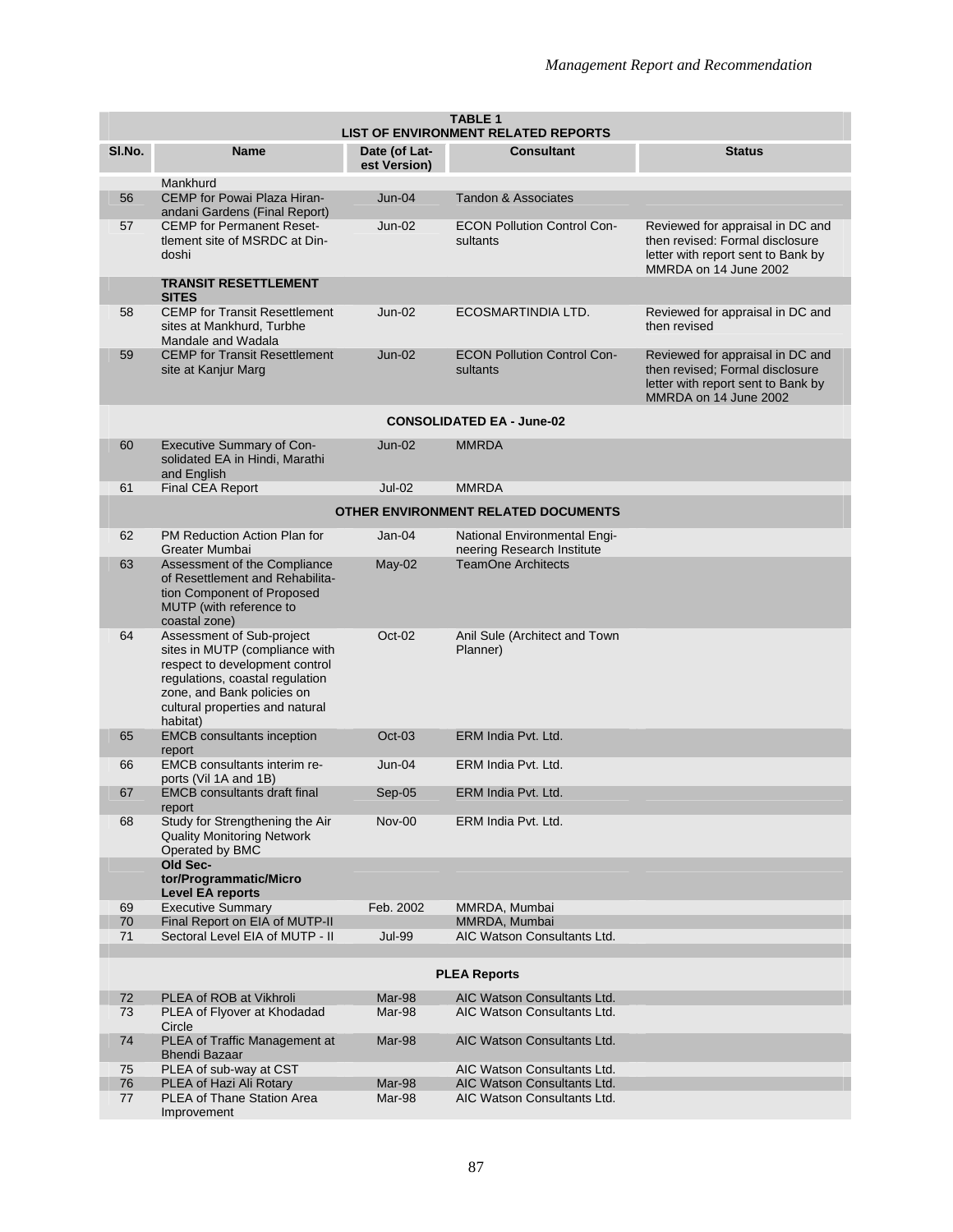| <b>TABLE 1</b><br><b>LIST OF ENVIRONMENT RELATED REPORTS</b> |                                                      |                               |                             |               |  |  |
|--------------------------------------------------------------|------------------------------------------------------|-------------------------------|-----------------------------|---------------|--|--|
| SI.No.                                                       | <b>Name</b>                                          | Date (of Lat-<br>est Version) | <b>Consultant</b>           | <b>Status</b> |  |  |
|                                                              | <b>MLEA Reports</b>                                  |                               |                             |               |  |  |
| 78                                                           | MLEA of Widening of Thane-<br>Ghodbunder Road        | Mar-98                        | AIC Watson Consultants Ltd. |               |  |  |
| 79                                                           | MLEA of Jogeshwari-Vikhroli<br>Link Road             | Mar-98                        | AIC Watson Consultants Ltd. |               |  |  |
| 80                                                           | MLEA of Western Relief Road                          | Mar-98                        | AIC Watson Consultants Ltd. |               |  |  |
| 81                                                           | MLEA of Quadrupling of<br>Borivali-Virar Rly. Tracks | Mar-98                        | AIC Watson Consultants Ltd. |               |  |  |
| 82                                                           | MLEA of Anik-Panjarpole Link                         | Mar-98                        | AIC Watson Consultants Ltd. |               |  |  |
| 83                                                           | Review of EIA of Bandra-Kurla<br>Railway             | Mar-98                        | AIC Watson Consultants Ltd. |               |  |  |

#### **TABLE 2 LIST OF BASELINE SOCIO-ECONOMIC REPORTS**

| SI. No.      | <b>Title</b>                                                                                                                                                                                           | <b>Author</b>       | <b>Date</b>       |
|--------------|--------------------------------------------------------------------------------------------------------------------------------------------------------------------------------------------------------|---------------------|-------------------|
| $\mathbf{1}$ | Report of the Task Force on Policy Framework, Institutional Arrangements and<br>Implementation Strategy for BUTP II-Resettlement & Rehabilitation Project                                              | <b>MMRDA</b>        | <b>July 1995</b>  |
| 2.           | MMRDA: Institutional Study for Mumbai Resettlement & Rehabilitation - Vol I Main<br>Report                                                                                                             | <b>TISS and TCS</b> | October 1996      |
| 3.           | MMRDA: Institutional Study for Mumbai Resettlement & Rehabilitation - Vol II<br>Annexures                                                                                                              | TISS and TCS        | October 1996      |
| 4.           | Mumbai Urban Rehabilitation Project: Report of the Sub-Committee for R&R of Rail<br>Projects                                                                                                           | <b>MMRDA</b>        | September<br>1998 |
| 5.           | Baseline Socio-Economic Study of persons affected by construction at Kurla (on<br>Santacruz-Chembur Link Road) - Vol I                                                                                 | <b>SPARC</b>        | April 1998        |
| 6.           | Baseline Socio-Economic Study of persons affected by construction at Kurla (on<br>Santacruz-Chembur Link Road): Buddha Colony & Bhagelu Mistry Chawl -Vol II (a)                                       | <b>SPARC</b>        | April 1998        |
| 7.           | Baseline Socio-Economic Study of persons affected by construction at Kurla (on<br>Santacruz-Chembur Link Road): Gazi Nagar - Vol II (b)                                                                | <b>SPARC</b>        | April 1998        |
| 8.           | Baseline Socio-Economic Study of persons affected by construction at Kurla (on<br>Santacruz-Chembur Link Road): Bharati Nagar & Sakinabee Chawl -Vol II (c)                                            | <b>SPARC</b>        | April 1998        |
| 9.           | Baseline Socio-Economic Study of persons affected by construction at Kurla (on<br>Santacruz-Chembur Link Road): Sable Nagar - Vol II (d)                                                               | <b>SPARC</b>        | April 1998        |
| 10.          | Baseline Socio-Economic Study of persons affected by construction at Kurla (on<br>Santacruz-Chembur Link Road): Rahul Nagar & Jyotiba Phule Nagar - Vol II (e)                                         | <b>SPARC</b>        | April 1998        |
| 11.          | Baseline Socio-Economic Study of persons affected by quadrupling of tracks be-<br>tween Borivali and Virar on Western Railway-Vol I                                                                    | <b>SPARC</b>        | December<br>1997  |
| 12.          | Baseline Socio-Economic Study of persons affected by quadrupling of tracks be-<br>tween Borivali and Virar on Western Railway-Vol II                                                                   | <b>SPARC</b>        | December<br>1997  |
| 13.          | Baseline Socio-Economic Study of persons affected by construction of 5 <sup>th</sup> Railway<br>line between Santacruz and Borivali on Western Railway - Vol I                                         | <b>SPARC</b>        | December<br>1997  |
| 14.          | Baseline Socio-Economic Study of persons affected by construction of 5 <sup>th</sup> Railway<br>line between Santacruz and Borivali on Western Railway - Vol II                                        | <b>SPARC</b>        | December<br>1997  |
| 15.          | Baseline Socio-Economic Study of persons affected by construction of part of sixth<br>corridor from Ravli Junction to Bhandup on Central Railway-Vol I                                                 | <b>SPARC</b>        | October 1997      |
| 16.          | Baseline Socio-Economic Study of persons affected by construction of part of sixth<br>corridor from Ravli Junction to Bhandup on Central Railway at Ghatkopar (East)-<br>Vol II(a)                     | <b>SPARC</b>        | October 1997      |
| 17.          | Baseline Socio-Economic Study of persons affected by construction of part of sixth<br>corridor from Ravli Junction to Bhandup on Central Railway at Indira Cross Road<br>(Vikhroli-East)-Vol II(b)     | <b>SPARC</b>        | October 1997      |
| 18.          | Baseline Socio-Economic Study of persons affected by construction of part of sixth<br>corridor from Ravli Junction to Bhandup on Central Railway at Hariyali Village - I<br>(Vikhroli-East)-Vol II(c)  | <b>SPARC</b>        | October 1997      |
| 19.          | Baseline Socio-Economic Study of persons affected by construction of part of sixth<br>corridor from Ravli Junction to Bhandup on Central Railway at Hariyali Village - II<br>(Vikhroli-East)-Vol II(d) | <b>SPARC</b>        | October 1997      |
| 20.          | Baseline Socio-Economic Study of persons affected by construction of part of sixth<br>corridor from Ravli Junction to Bhandup on Central Railway at Kanjur Marg (East)-<br>Vol II(e)                   | <b>SPARC</b>        | October 1997      |
| 21.          | Baseline Socio-Economic Study of persons affected by construction of part of sixth<br>corridor from Ravli Junction to Bhandup on Central Railway at Mulund (East)-Vol                                  | <b>SPARC</b>        | October 1997      |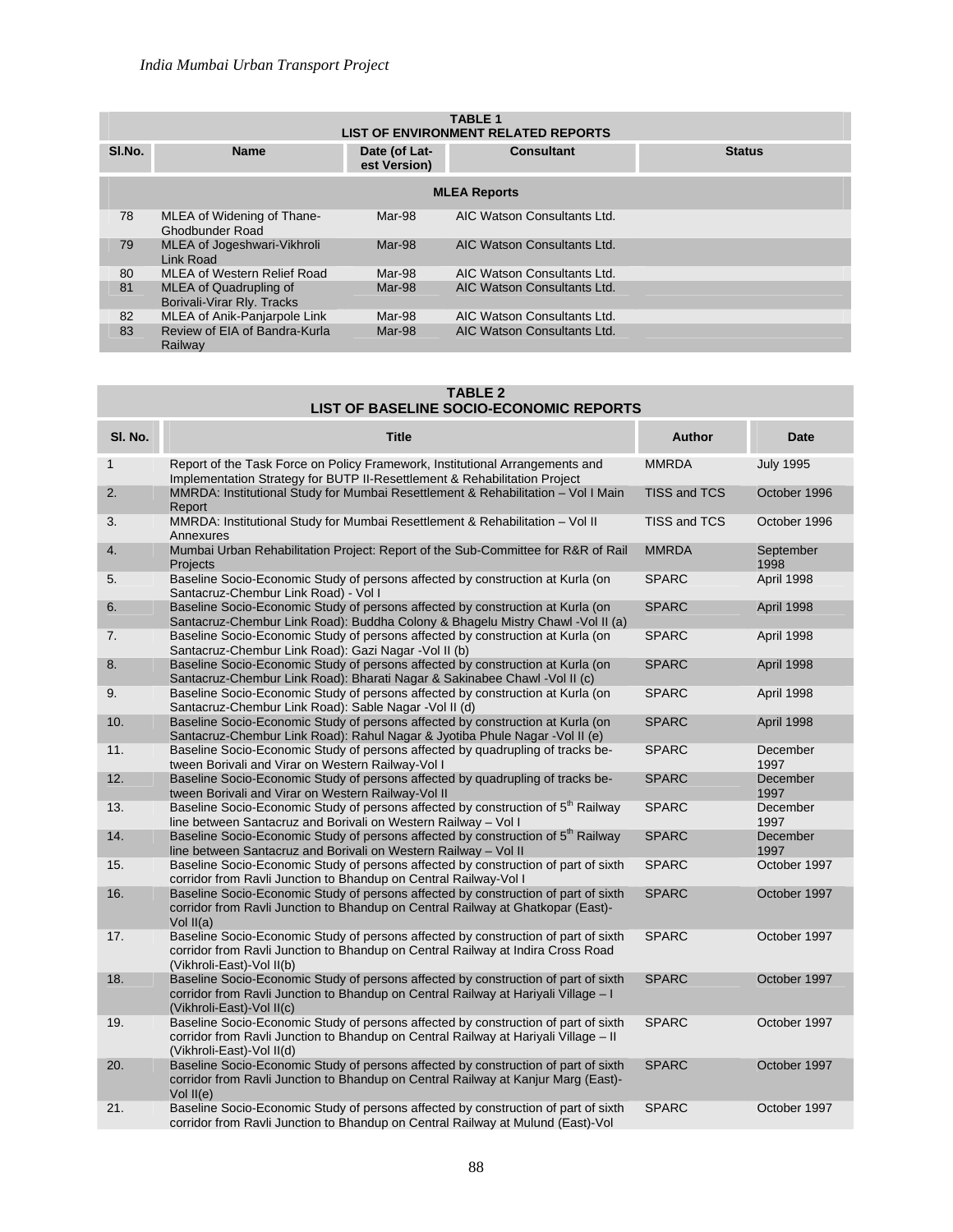| <b>TABLE 2</b><br><b>LIST OF BASELINE SOCIO-ECONOMIC REPORTS</b> |                                                                                                                                                                                              |                                             |                   |  |  |  |
|------------------------------------------------------------------|----------------------------------------------------------------------------------------------------------------------------------------------------------------------------------------------|---------------------------------------------|-------------------|--|--|--|
| SI. No.                                                          | <b>Title</b>                                                                                                                                                                                 | Author                                      | Date              |  |  |  |
| 22.                                                              | II(f)<br>Baseline Socio-Economic Study of persons affected by construction of part of sixth<br>corridor from Ravli Junction to Bhandup on Central Railway at Bhandup (East)-Vol<br>II(g)     | <b>SPARC</b>                                | October 1997      |  |  |  |
| 23.                                                              | Baseline Socio-Economic Study of persons affected by construction of Road-Over-<br>Bridge at Vikhroli in lieu of level crossing No. 14 on Central Railway (Main Line) Vol                    | <b>SPARC</b>                                | September<br>1997 |  |  |  |
| 24.                                                              | Baseline Socio-Economic Study of persons affected by construction of Road-Over-<br>Bridge at Vikhroli in lieu of level crossing No. 14 0n Central Railway (Main Line) Vol<br>$\mathbf{I}$    | <b>SPARC</b>                                | September<br>1997 |  |  |  |
| 25.                                                              | Baseline Socio-Economic Study of Persons Affected by Proposed Widening &<br>Completion of Jogeshwari-Vikhroli Link Road - Vol I Report                                                       | Slum Rehabilita-<br>tion Society,<br>Mumbai | December<br>1996  |  |  |  |
| 26.                                                              | Baseline Socio-Economic Study of Persons Affected by Proposed Widening &<br>Completion of Jogeshwari-Vikhroli Link Road - Vol II Census Data                                                 | Slum Rehabilita-<br>tion Society,<br>Mumbai | December<br>1996  |  |  |  |
| 27.                                                              | Mumbai Urban Transport Project-II: RAP & CEMP for Jogeshwari-Vikhroli Link<br>Road (Vol 1&II)                                                                                                | G.D. Sambhare<br>& Co.                      |                   |  |  |  |
| 28.                                                              | Mumbai Urban Transport Project-II: RAP & CEMP for Jogeshwari-Vikhroli Link<br>Road (Vol III)                                                                                                 | G.D. Sambhare<br>& Co.                      |                   |  |  |  |
| 29.                                                              | Baseline Socio-Economic Study of Persons Affected by Proposed Road-Over-<br>Bridge at Jogeshwari (N) in lieu of Level Crossing Nos. 26 & 27 on Western Rail-<br>way - Vol I Report           | Slum Rehabilita-<br>tion Society,<br>Mumbai | January 1997      |  |  |  |
| 30.                                                              | Baseline Socio-Economic Study of Persons Affected by Proposed Road-Over-<br>Bridge at Jogeshwari (N) in lieu of Level Crossing Nos. 26 & 27 on Western Rail-<br>way - Vol II Census Data     | Slum Rehabilita-<br>tion Society,<br>Mumbai | January 1997      |  |  |  |
| 31.                                                              | Baseline Socio-Economic Study of Persons Affected by Proposed Road-Over-<br>Bridge at Jogeshwari (N) in lieu of Level Crossing Nos. 24 & 25 on Western Rail-<br>way - Vol I Report           | Slum Rehabilita-<br>tion Society,<br>Mumbai | January 1997      |  |  |  |
| 32.                                                              | Baseline Socio-Economic Study of Persons Affected by Proposed Road-Over-<br>Bridge at Jogeshwari (N) in lieu of Level Crossing Nos. 24 & 25 on Western Rail-<br>way - Vol II Census Data     | Slum Rehabilita-<br>tion Society,<br>Mumbai | January 1997      |  |  |  |
| 33.                                                              | Baseline Socio-Economic Survey of PAPs Harbour Line Part I (Mankhurd-Kurla) -<br>Vol I                                                                                                       | <b>SPARC</b>                                | August 2000       |  |  |  |
| 34.                                                              | Baseline Socio-Economic Survey of PAPs Harbour Line Part I (Mankhurd-Kurla):<br>Table A1 Structure Related Information<br>Table A2 Household Level Baseline Socio-Economic Data - Vol II (a) | <b>SPARC</b>                                | August 2000       |  |  |  |
| 35.                                                              | Baseline Socio-Economic Survey of PAPs Harbour Line Part I (Mankhurd-Kurla):<br>Table A3 Socio-Economic Profile of PAPs (for individuals) – Vol II (b)                                       | <b>SPARC</b>                                | August 2000       |  |  |  |
| 36.                                                              | Baseline Socio-Economic Survey of PAPs Harbour Line Part I (Mankhurd-Kurla):<br>Tables A4 & A5 Commercial Establishments<br><b>Tables B1-B4 Summary Tables</b><br>Maps $-$ Vol II (c)        | <b>SPARC</b>                                | August 2000       |  |  |  |
|                                                                  | Resettlement Action Plans/Resettlement Implementation Plans, impact studies, etc.                                                                                                            |                                             |                   |  |  |  |
| 37.                                                              | Rapid Impact Assessment of Initial Resettlement under MUTP:<br><b>Final Report</b>                                                                                                           | ECOSMART<br>India Ltd                       | May 2002          |  |  |  |
| 38.                                                              | An Impact Assessment of the Initial Phase of R&R Implementation for the MUTP                                                                                                                 | Tata Institute of<br><b>Social Sciences</b> | Nov 2003          |  |  |  |
| 39.<br>40.                                                       | <b>Resettlement Action Plan</b><br>Resettlement Implementation Plan & CEMP:                                                                                                                  | <b>MMRDA</b>                                | April 2002        |  |  |  |
| 41.                                                              | Jogeshwari-Vikhroli Link Road - Vol I<br>Resettlement Implementation Plan & CEMP:                                                                                                            | <b>MMRDA</b>                                | April 2002        |  |  |  |
| 42.                                                              | Jogeshwari-Vikhroli Link Road - Vol II<br>Resettlement Implementation Plan & CEMP:                                                                                                           | <b>MMRDA</b>                                | April 2002        |  |  |  |
| 43.                                                              | $5th$ and $6th$ Lines (Kurla-Thane) – Vol I<br>Resettlement Implementation Plan & CEMP:                                                                                                      | <b>MMRDA</b>                                | April 2002        |  |  |  |
|                                                                  | $5th$ and $6th$ Lines (Kurla-Thane) – Vol II (Annexures)                                                                                                                                     | <b>MMRDA</b>                                | April 2002        |  |  |  |
| 44.                                                              | Resettlement Implementation Plan & CEMP:<br>5 <sup>th</sup> Line (Mahim-Borivali)                                                                                                            | <b>MMRDA</b>                                | April 2002        |  |  |  |
| 45.                                                              | Resettlement Implementation Plan & CEMP:<br>Suburban Rail Optimization - Vol I                                                                                                               | <b>MMRDA</b>                                | April 2002        |  |  |  |
| 47.                                                              | Resettlement Implementation Plan & CEMP:<br>Suburban Rail Optimization - Vol II                                                                                                              | <b>MMRDA</b>                                | April 2002        |  |  |  |
| 48.                                                              | Resettlement Implementation Plan for People Affected by<br>Santacruz-Chembur Link Road (SCLR) Final Main Report                                                                              | <b>MMRDA</b>                                | April 2003        |  |  |  |
| 49.                                                              | Resettlement Implementation Plan for People Affected by                                                                                                                                      |                                             |                   |  |  |  |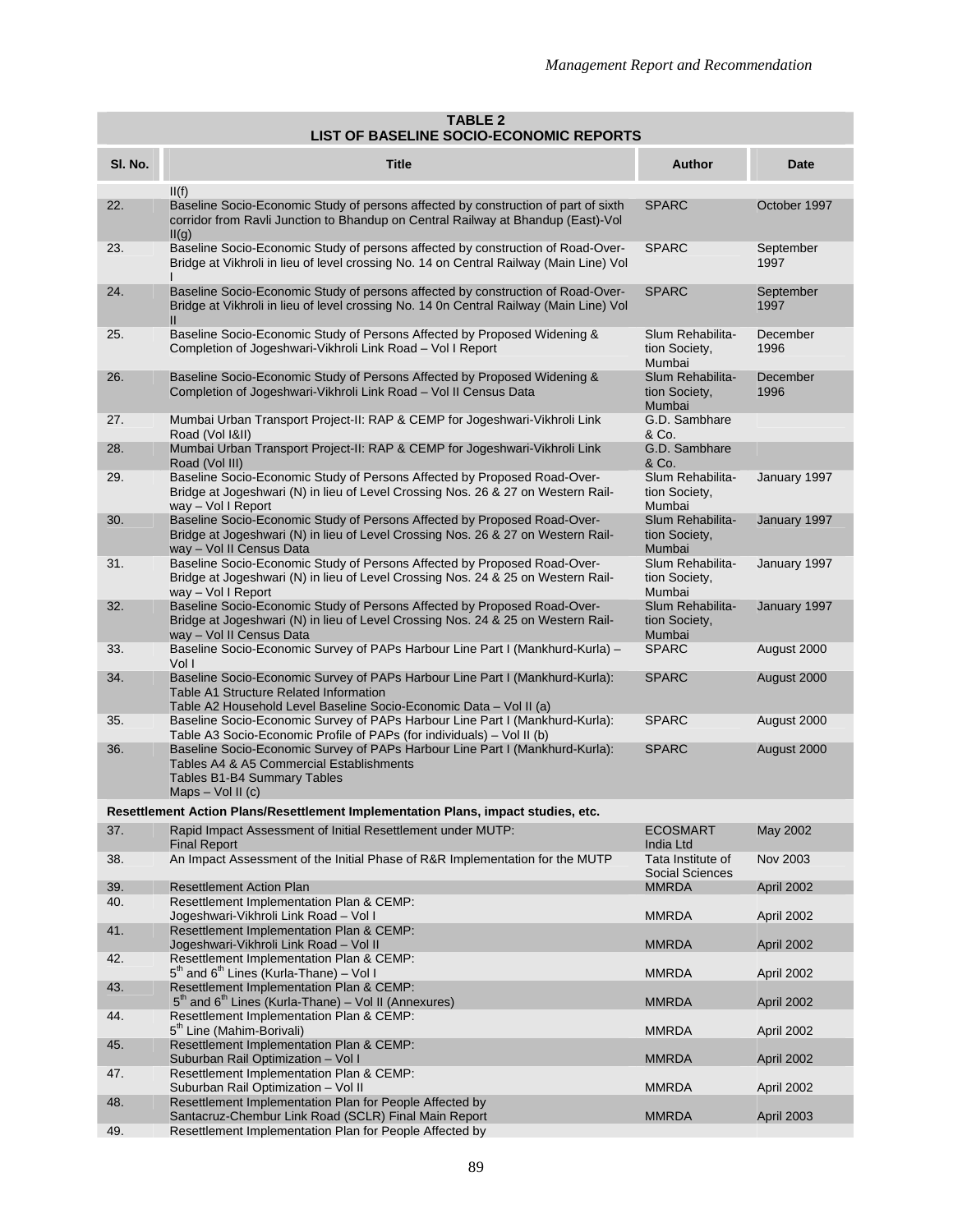|         | <b>TABLE 2</b><br>LIST OF BASELINE SOCIO-ECONOMIC REPORTS                                                                 |                                            |                    |  |  |  |
|---------|---------------------------------------------------------------------------------------------------------------------------|--------------------------------------------|--------------------|--|--|--|
| SI. No. | <b>Title</b>                                                                                                              | Author                                     | <b>Date</b>        |  |  |  |
|         | Santacruz-Chembur Link Road (SCLR) Final Annexures                                                                        | <b>MMRDA</b>                               | August 2003        |  |  |  |
| 50.     | Resettlement Implementation Plan for People Affected by<br>Road Over Bridge (ROB) at Jogeshwari (North) Final Main Report | <b>MMRDA</b>                               | August 2003        |  |  |  |
| 51.     | Resettlement Implementation Plan for People Affected by<br>Road Over Bridge (ROB) at Jogeshwari (North) Final Annexures   | <b>MMRDA</b>                               | August 2003        |  |  |  |
| 52.     | Resettlement Implementation Plan for People Affected by<br>Road Over Bridge (ROB) at Jogeshwari (South) Final Main Report | <b>MMRDA</b>                               | August 2003        |  |  |  |
| 53.     | Resettlement Implementation Plan for People Affected by<br>Road Over Bridge (ROB) at Jogeshwari (South) Final Annexures   | <b>MMRDA</b>                               | August 2003        |  |  |  |
| 54.     | Resettlement Implementation Plan for<br>Jogeshwari-Vikhroli Link Road - Phase II Final Main Report                        | <b>MMRDA</b>                               | <b>July 2004</b>   |  |  |  |
| 55.     | Resettlement Implementation Plan for<br>Jogeshwari-Vikhroli Link Road - Phase II Annexures                                | <b>MMRDA</b>                               | <b>July 2004</b>   |  |  |  |
| 56.     | Resettlement Implementation Plan for<br>Borivali-Virar Quadrupling of Rail Sub-Project - Main Report Vol I                | <b>MMRDA</b>                               | May 2005           |  |  |  |
| 57.     | Resettlement Implementation Plan for<br>5 <sup>th</sup> Line Mahim-Santacruz - Main Report Vol I                          | <b>MMRDA</b>                               | May 2005           |  |  |  |
| 58      | Draft Updated RIP for SCLR (Vol-1 and II)                                                                                 | <b>MMRDA</b>                               | September,<br>2005 |  |  |  |
| 59.     | Supplementary Resettlement Implementation Plan for<br>Jogeshwari-Vikhroli Link Road - Phase I Volume I                    | <b>MMRDA</b>                               | October 2005       |  |  |  |
| 60.     | Supplementary Resettlement Implementation Plan for<br>Jogeshwari-Vikhroli Link Road - Phase I Volume II Annexure          | <b>MMRDA</b>                               | October 2005       |  |  |  |
| 61      | <b>Business Needs Study-SCLR</b>                                                                                          | Chesterstone<br>Meghraj Private<br>Limited | December,<br>2005  |  |  |  |
| 62      | Draft Business Needs Study for MUTP (Non-SCLR sub-projects)                                                               | Chesterstone<br>Meghraj Private<br>Limited | December,<br>2005  |  |  |  |

## **TABLE 3**

| <b>OTHER KEY DOCUMENTS</b> |                                                                                     |             |  |  |
|----------------------------|-------------------------------------------------------------------------------------|-------------|--|--|
| No.                        | <b>Title</b>                                                                        | <b>Date</b> |  |  |
|                            | Aide Memoire – Preparation Mission – Bombay Resettlement and Rehabilitation Project | 11/25/1995  |  |  |
|                            | Aide Memoire – Identification Mission                                               | 10/13/1998  |  |  |
|                            | Aide Memoire – Preparation Mission (June 2000)                                      | 07/19/2000  |  |  |
|                            | Aide Memoire – Preparation Mission (September 2000)                                 | 10/17/2000  |  |  |
|                            | Aide Memoire - Pre-Appraisal Mission (November 28 to December 8, 2001)              | 01/10/2002  |  |  |
|                            | Aide Memoire – Appraisal Mission (March 2002)                                       | 04/04/2002  |  |  |
|                            | Aide Memoire – Supervision Mission (August 2002)                                    | 09/27/2002  |  |  |
|                            | Aide Memoire – Supervision and Project Launch (November 2002)                       | 12/26/2002  |  |  |
|                            | Aide Memoire – MUTP Environment Mission (June 23-28, 2003)                          | 07/30/2003  |  |  |
|                            | Aide Memoire – MUTP Supervision Mission (September 22 to October 1, 2003)           | 10/28/2003  |  |  |
|                            | Aide Memoire – MUTP Supervision Mission (October 28 to November 5, 2004)            | 11/29/2004  |  |  |
|                            | Aide Memoire – MUTP Supervision Mission (April 27 to May 6, 2005)                   | 05/18/2005  |  |  |
|                            | Aide Memoire - Mid-Term Review                                                      | 11/04/2005  |  |  |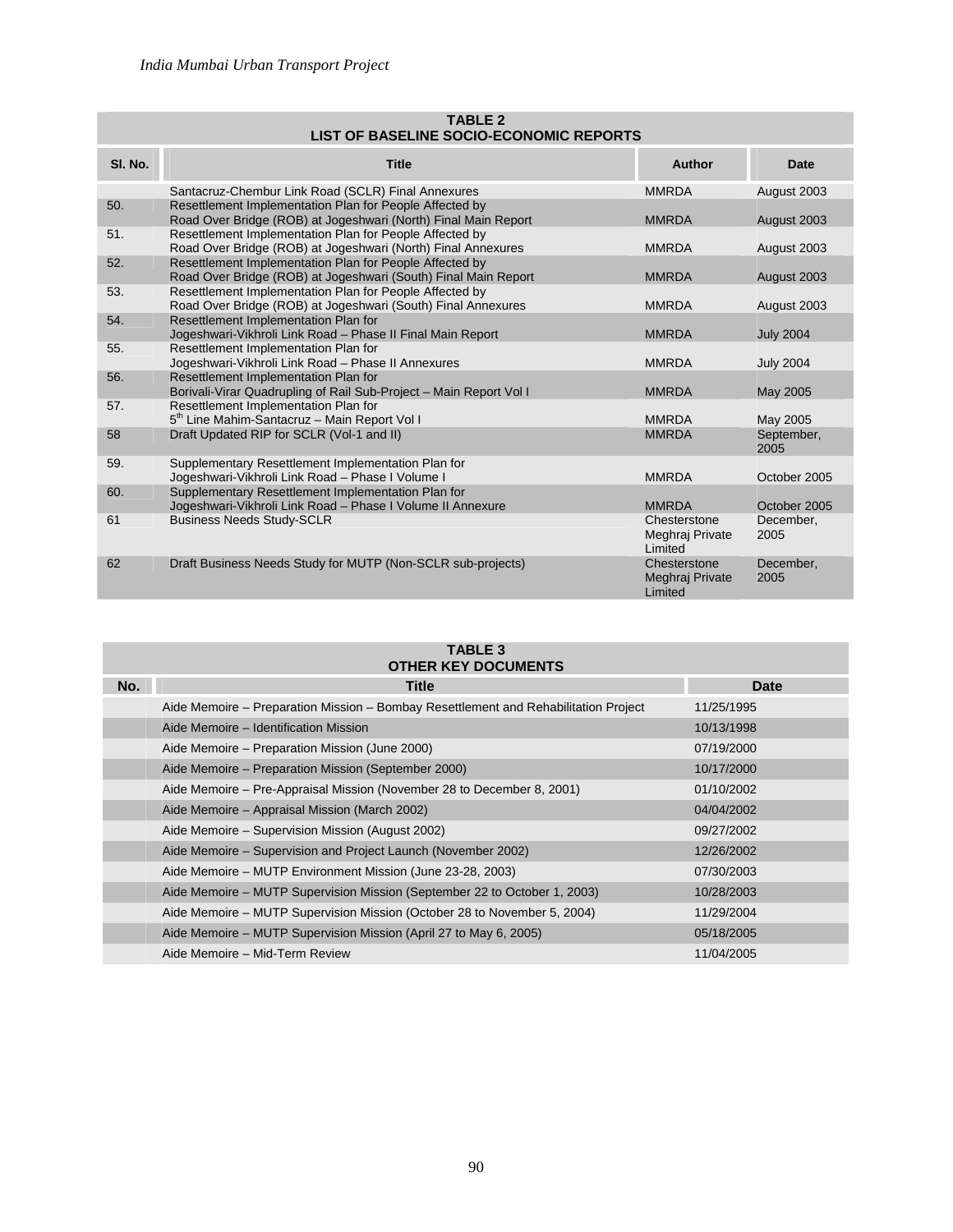### **ACTION PLAN**

| No.                                                     | <b>Key Issue</b>                                                                                                                                                                                                                                                                                                                                                                                                                                                         | <b>Proposed Action</b>                                                                                                                                                                                                                                                                                                                                                                                                                                            | <b>Target Date</b> |  |  |
|---------------------------------------------------------|--------------------------------------------------------------------------------------------------------------------------------------------------------------------------------------------------------------------------------------------------------------------------------------------------------------------------------------------------------------------------------------------------------------------------------------------------------------------------|-------------------------------------------------------------------------------------------------------------------------------------------------------------------------------------------------------------------------------------------------------------------------------------------------------------------------------------------------------------------------------------------------------------------------------------------------------------------|--------------------|--|--|
| <b>Resettlement of Shopkeepers</b>                      |                                                                                                                                                                                                                                                                                                                                                                                                                                                                          |                                                                                                                                                                                                                                                                                                                                                                                                                                                                   |                    |  |  |
|                                                         | 1. Shopkeeper Resettlement Options                                                                                                                                                                                                                                                                                                                                                                                                                                       |                                                                                                                                                                                                                                                                                                                                                                                                                                                                   |                    |  |  |
| <b>Process</b>                                          |                                                                                                                                                                                                                                                                                                                                                                                                                                                                          |                                                                                                                                                                                                                                                                                                                                                                                                                                                                   |                    |  |  |
|                                                         |                                                                                                                                                                                                                                                                                                                                                                                                                                                                          | Negotiations with each eligible shopkeeper will be held on the basis of the options listed be-<br>low when applicable. Agreements reached will be recorded and implemented:                                                                                                                                                                                                                                                                                       |                    |  |  |
|                                                         |                                                                                                                                                                                                                                                                                                                                                                                                                                                                          | Complete negotiations / resettlement with all affected shopkeepers of SCLR.                                                                                                                                                                                                                                                                                                                                                                                       | May 31, 2006       |  |  |
|                                                         | (non-SCLR).                                                                                                                                                                                                                                                                                                                                                                                                                                                              | Complete negotiations / resettlement of affected shopkeepers of other sub-projects                                                                                                                                                                                                                                                                                                                                                                                | October 31, 2006   |  |  |
|                                                         | resettlement or who have special locational needs:                                                                                                                                                                                                                                                                                                                                                                                                                       | Options for resettling shopkeepers who are losing more than 225 square feet as a result of                                                                                                                                                                                                                                                                                                                                                                        |                    |  |  |
|                                                         | Option 1: Expanded choice of R&R sites and option to acquire additional space.<br>Previously only one R&R site option was offered to all shopkeepers. Except for the sites<br>mentioned in Options 2 and 3, MMRDA has opened the entire inventory of MUTP and MUIP<br>R&R sites, about 15 locations, to all larger shopkeepers and those smaller units with special<br>location needs.                                                                                   |                                                                                                                                                                                                                                                                                                                                                                                                                                                                   |                    |  |  |
|                                                         |                                                                                                                                                                                                                                                                                                                                                                                                                                                                          | Except as mentioned in Option 2, shopkeepers will be offered a choice to purchase addi-<br>tional area beyond 225 square feet up to a total of 750 square feet at construction cost<br>according to their eligibility, per the R&R policy. The construction cost at each site would<br>be determined by MMRDA and communicated to the PAPs at the time of offering.                                                                                               |                    |  |  |
| ٠                                                       | licenses to all new locations.                                                                                                                                                                                                                                                                                                                                                                                                                                           | MMRDA will facilitate the transfer of service connections (such as telephones, etc.) and                                                                                                                                                                                                                                                                                                                                                                          |                    |  |  |
|                                                         | Option 2: Offer private redevelopment schemes, highly desired by shopkeepers: Moti-<br>lal Nehru Nagar Slum Rehabilitation Scheme (SRS) at Bandra Kurla Complex (BKC) for<br>SCLR shopkeepers and the Hiranandani SRS for JVLR shopkeepers.                                                                                                                                                                                                                              |                                                                                                                                                                                                                                                                                                                                                                                                                                                                   |                    |  |  |
| $\bullet$                                               | Nehru Nagar scheme.                                                                                                                                                                                                                                                                                                                                                                                                                                                      | At Motilal Nehru Nagar, SCLR shopkeepers will be offered up to 225 square feet. How-<br>ever, if the shopkeeper is entitled to receive an additional eligible area, he/she would be<br>offered up to 750 square feet in any other resettlement site under Option 1, excluding the<br>Hiranandani complex at Powai, which is reserved for JVLR. MMRDA has already facili-<br>tated with the developer the inclusion of 55 eligible SCLR shopkeepers in the Motilal |                    |  |  |
| $\bullet$                                               | for JVLR Phase II shopkeepers at Hiranandani.                                                                                                                                                                                                                                                                                                                                                                                                                            | The same process as that for SCLR shopkeepers at Motilal Nehru Nagar will be followed                                                                                                                                                                                                                                                                                                                                                                             |                    |  |  |
|                                                         | Option 3: Wadala Truck Terminal: MMRDA will offer commercial and warehousing units to<br>shopkeepers engaged in automobile-related activities, which require market access and an<br>industrial environment. This offer includes constructed units and / or serviced plots within the<br>Wadala Truck Terminal if sufficient numbers of eligible shopkeepers, including industrial busi-<br>nesses who have special space requirements, are willing to accept the offer. |                                                                                                                                                                                                                                                                                                                                                                                                                                                                   |                    |  |  |
| Option 4: Partially-affected structures on public land. |                                                                                                                                                                                                                                                                                                                                                                                                                                                                          |                                                                                                                                                                                                                                                                                                                                                                                                                                                                   |                    |  |  |
|                                                         | maining structure does not exceed 17 feet.                                                                                                                                                                                                                                                                                                                                                                                                                               | Where commercial structures are partially affected and the concerned shopkeepers do<br>not wish to adopt other options, the MCGM will allow such structures to continue opera-<br>tion and will allow construction of a second floor on condition that the height of the re-                                                                                                                                                                                      |                    |  |  |
| $\bullet$                                               | R&R policy (a letter of undertaking shall be obtained in these cases).                                                                                                                                                                                                                                                                                                                                                                                                   | Shopkeepers whose structures are partially affected will be allowed to continue at the<br>present location, provided that they do not avail themselves of any benefits under the                                                                                                                                                                                                                                                                                  |                    |  |  |
|                                                         | pairs/reconstruction and additional height.                                                                                                                                                                                                                                                                                                                                                                                                                              | MCGM will issue a letter to assure the status quo on the remaining portion, explaining<br>that the structure's status will remain as it was before permission was granted for re-                                                                                                                                                                                                                                                                                 |                    |  |  |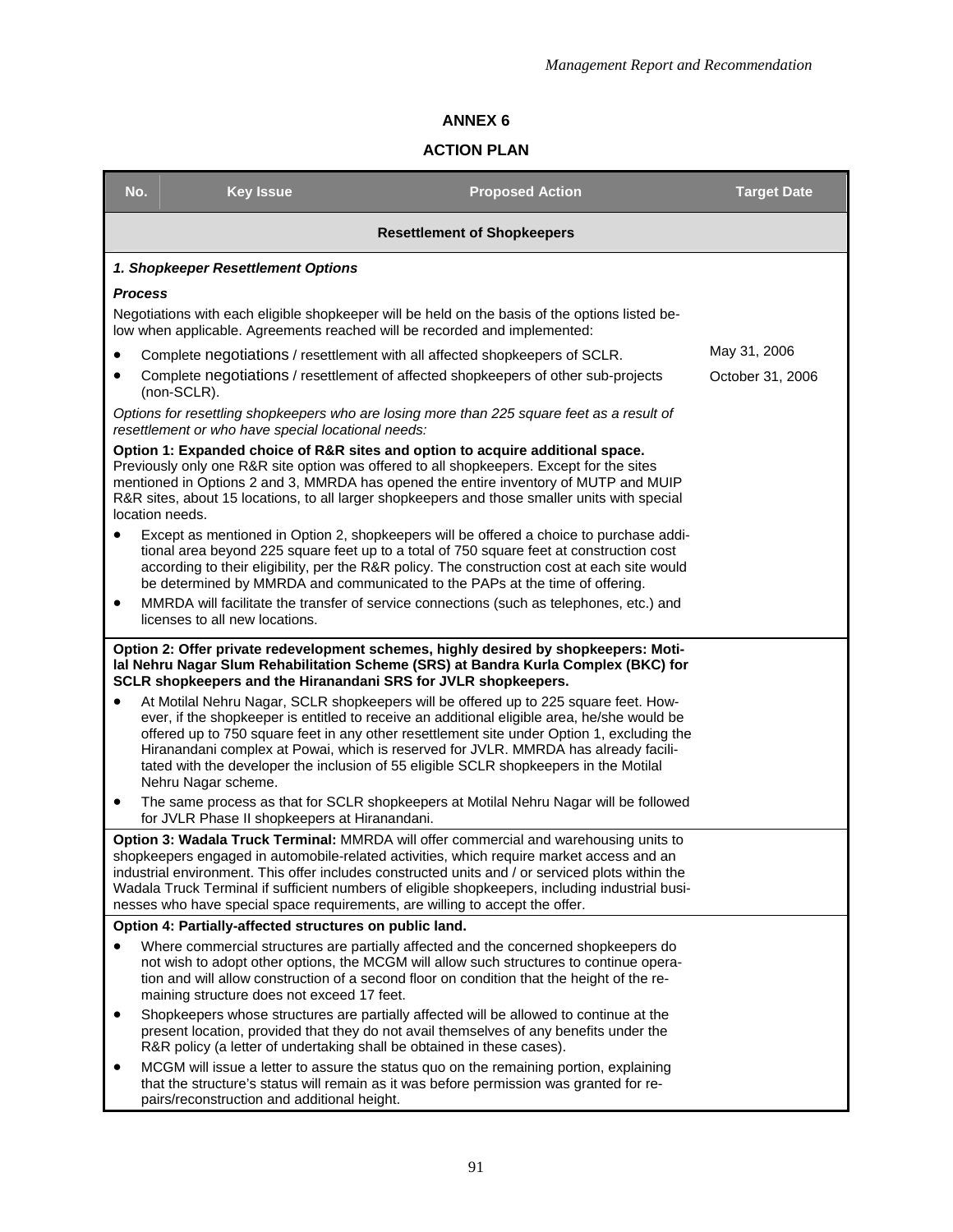|           | No.                                                                                                                                                                                                                                                                                                                                  | <b>Key Issue</b>                                           | <b>Proposed Action</b>                                                                                                                                                                                                                                                                                                                                                                                                                                  | <b>Target Date</b>                                                               |
|-----------|--------------------------------------------------------------------------------------------------------------------------------------------------------------------------------------------------------------------------------------------------------------------------------------------------------------------------------------|------------------------------------------------------------|---------------------------------------------------------------------------------------------------------------------------------------------------------------------------------------------------------------------------------------------------------------------------------------------------------------------------------------------------------------------------------------------------------------------------------------------------------|----------------------------------------------------------------------------------|
|           |                                                                                                                                                                                                                                                                                                                                      | Option 5: Allowing immediate salability of titles.         |                                                                                                                                                                                                                                                                                                                                                                                                                                                         |                                                                                  |
| $\bullet$ | The GoM will waive the restriction regarding the transfer or sale of shops allotted under<br>the MUTP for a minimum period of 10 years on a case-by-case basis. Consideration for<br>waiving the restriction will be given to those shopkeepers who can demonstrate that<br>none of the above options will restore their livelihood. |                                                            |                                                                                                                                                                                                                                                                                                                                                                                                                                                         |                                                                                  |
|           |                                                                                                                                                                                                                                                                                                                                      |                                                            | Option 6: Allotment of commercial units in municipal markets of MCGM on a long-term                                                                                                                                                                                                                                                                                                                                                                     |                                                                                  |
|           |                                                                                                                                                                                                                                                                                                                                      | lease basis for shops affected by SATIS.                   | The MCGM will offer commercial units in the municipal markets of MCGM specifically to<br>shopkeepers affected by SATIS (public areas around 4 railway stations).                                                                                                                                                                                                                                                                                        |                                                                                  |
| ٠         |                                                                                                                                                                                                                                                                                                                                      | The MCGM will allot such units on a long-term lease basis. |                                                                                                                                                                                                                                                                                                                                                                                                                                                         |                                                                                  |
|           | 2. Affected Employees                                                                                                                                                                                                                                                                                                                |                                                            |                                                                                                                                                                                                                                                                                                                                                                                                                                                         |                                                                                  |
| $\bullet$ | ject resettlement.                                                                                                                                                                                                                                                                                                                   |                                                            | MMRDA will publicize the R&R policy, which provides one year's income on a<br>one-time basis to those employees who are not re-employed as a result of Pro-                                                                                                                                                                                                                                                                                             | March 31, 2006                                                                   |
| $\bullet$ |                                                                                                                                                                                                                                                                                                                                      | tee, per the R&R policy.                                   | MMRDA will process such cases of assistance as and when formal requests<br>are received. The amount of income will be determined by a valuation commit-                                                                                                                                                                                                                                                                                                 | Ongoing                                                                          |
|           |                                                                                                                                                                                                                                                                                                                                      |                                                            | Funding for this assistance will come from the Bank-financed portion of MUTP.                                                                                                                                                                                                                                                                                                                                                                           | Ongoing                                                                          |
|           |                                                                                                                                                                                                                                                                                                                                      |                                                            | Employees will be issued identity cards prior to displacement of the business unit.                                                                                                                                                                                                                                                                                                                                                                     | Ongoing                                                                          |
|           |                                                                                                                                                                                                                                                                                                                                      |                                                            | <b>Post-Resettlement</b>                                                                                                                                                                                                                                                                                                                                                                                                                                |                                                                                  |
|           | 3. Implementation                                                                                                                                                                                                                                                                                                                    |                                                            |                                                                                                                                                                                                                                                                                                                                                                                                                                                         |                                                                                  |
|           |                                                                                                                                                                                                                                                                                                                                      |                                                            | MMRDA will strengthen the R&R management system and engage additional staff for<br>the timely completion of the registration process of the co-operative societies.                                                                                                                                                                                                                                                                                     | May 31, 2006                                                                     |
|           | $\circ$<br>$\circ$                                                                                                                                                                                                                                                                                                                   |                                                            | Complete registration of an additional 80 housing co-operative societies<br>Implementation of co-operative management action plan.                                                                                                                                                                                                                                                                                                                      | June 30, 2006                                                                    |
| ٠         |                                                                                                                                                                                                                                                                                                                                      | cial services at R&R sites.                                | Consultations, preparation and substantial completion of action for construction of so-                                                                                                                                                                                                                                                                                                                                                                 | July 31, 2007                                                                    |
| $\bullet$ |                                                                                                                                                                                                                                                                                                                                      |                                                            | MMRDA will facilitate, through the GoM, the transfer of maintenance funds from SRA<br>(Rs.20,000 per PAP) to MMRDA. These funds will be transferred to the co-operative so-<br>cieties that have been established. If there is a delay, interest on the maintenance funds<br>will be transferred within 3 months of the end of the financial year.                                                                                                      | April 30 2006 (for<br>first 48 societies)<br>July 31, 2007 (for 80<br>societies) |
| ٠         |                                                                                                                                                                                                                                                                                                                                      |                                                            | Transfer of conveyance deeds to first 48 co-operative societies.                                                                                                                                                                                                                                                                                                                                                                                        | July 3, 2006                                                                     |
| $\bullet$ |                                                                                                                                                                                                                                                                                                                                      |                                                            | Transfer of conveyance deeds to next 80 co-operative societies.                                                                                                                                                                                                                                                                                                                                                                                         | December 31, 2007                                                                |
| $\bullet$ | longer term.                                                                                                                                                                                                                                                                                                                         |                                                            | Training and building facilities maintenance manuals and brochures will be provided to<br>co-operative societies' committee members to support proper management of the socie-<br>ties, maintenance of lifts and provision of services, such as water supply, sewerage,<br>solid waste management, etc. The Bank is following up with MMRDA on specific addi-<br>tional measures to assure sustainable self-management of co-operative societies in the | June 30, 2006                                                                    |
| $\bullet$ |                                                                                                                                                                                                                                                                                                                                      | water supply at the resettlement sites.                    | MMRDA will work with the GoM to engage with MCGM on steps required to improve                                                                                                                                                                                                                                                                                                                                                                           | Ongoing                                                                          |
| $\bullet$ | to resettlement colonies.                                                                                                                                                                                                                                                                                                            |                                                            | The Bank is pursuing measures with GoM and MMRDA to improve transport connectivity                                                                                                                                                                                                                                                                                                                                                                      | Ongoing                                                                          |
| $\bullet$ |                                                                                                                                                                                                                                                                                                                                      |                                                            | Independent resettlement impact assessments will be carried out as and when due for<br>each resettlement site. Remedial measures, if required, will be implemented.                                                                                                                                                                                                                                                                                     | Ongoing.<br>Anik and Majas by<br>August 31, 2006                                 |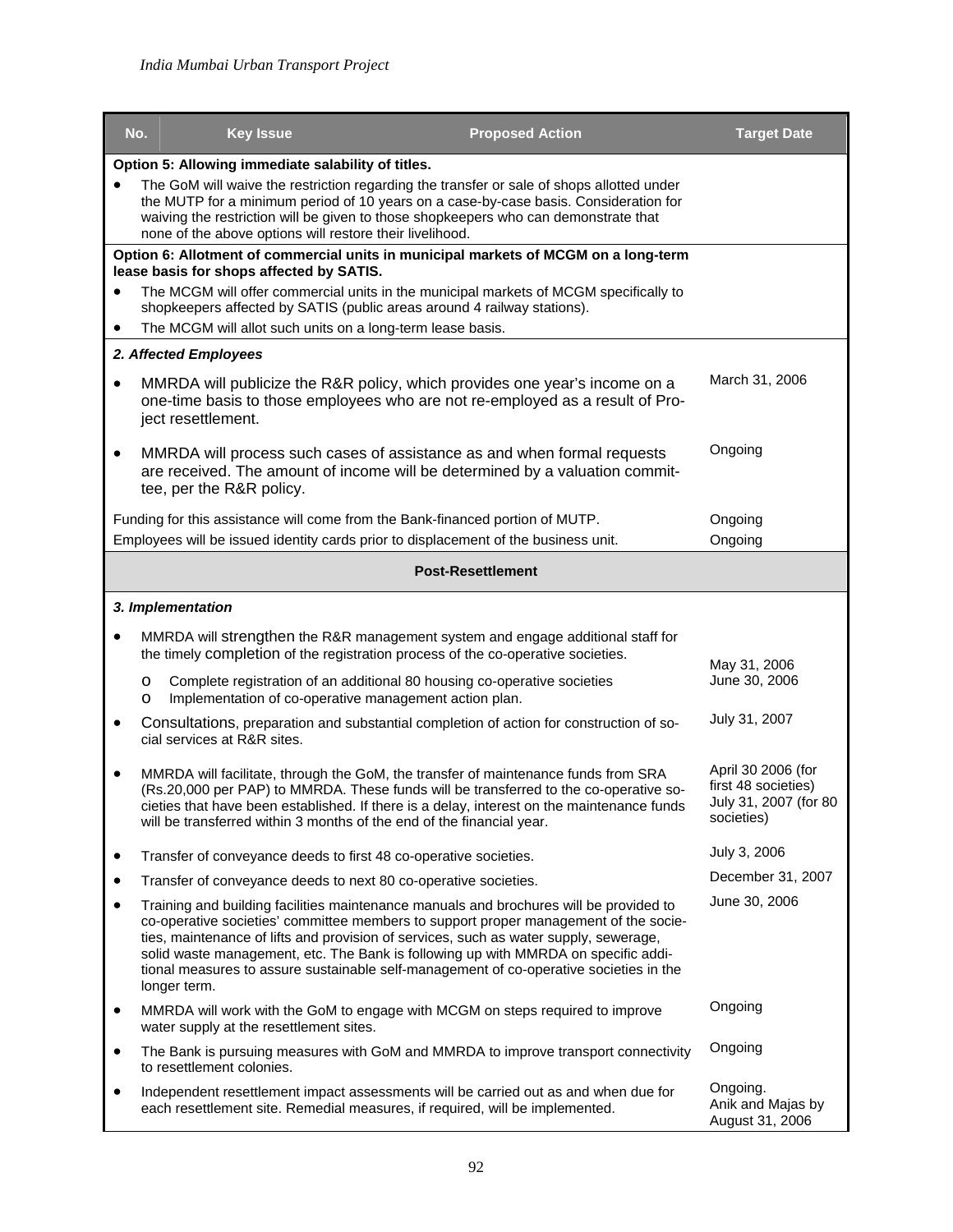|           | <b>Key Issue</b><br>No.                                                 | <b>Proposed Action</b>                                                                                                                                                                                                                                                                                                                                                                                                                                                                                                                                                                                                                                                                                                           | <b>Target Date</b>                                                    |
|-----------|-------------------------------------------------------------------------|----------------------------------------------------------------------------------------------------------------------------------------------------------------------------------------------------------------------------------------------------------------------------------------------------------------------------------------------------------------------------------------------------------------------------------------------------------------------------------------------------------------------------------------------------------------------------------------------------------------------------------------------------------------------------------------------------------------------------------|-----------------------------------------------------------------------|
|           |                                                                         | <b>Environmental Management of Resettlement Sites</b>                                                                                                                                                                                                                                                                                                                                                                                                                                                                                                                                                                                                                                                                            |                                                                       |
|           | 4. Maintenance of Public Assets; Waste Management                       |                                                                                                                                                                                                                                                                                                                                                                                                                                                                                                                                                                                                                                                                                                                                  |                                                                       |
| $\bullet$ | works before expiration of the contractors' liability period.           | MMRDA will assist the ad hoc co-operative housing societies to survey repairs needed<br>to rectify construction defects, such as water and sewerage networks, plumbing and civil                                                                                                                                                                                                                                                                                                                                                                                                                                                                                                                                                 | Ongoing                                                               |
| ٠         | tered co-operative society.                                             | MMRDA has prepared maintenance manuals which will be handed over to each regis-                                                                                                                                                                                                                                                                                                                                                                                                                                                                                                                                                                                                                                                  | Ongoing (until regis-<br>tration process is<br>complete)              |
| $\bullet$ | plantation.                                                             | MMRDA is liaising with MCGM to provide necessary community facilities, including tree                                                                                                                                                                                                                                                                                                                                                                                                                                                                                                                                                                                                                                            | Ongoing                                                               |
| $\bullet$ | settlement sites for the timely collection and disposal of waste.       | Concerned Ward Offices will be asked to route solid waste collection vehicles to the re-                                                                                                                                                                                                                                                                                                                                                                                                                                                                                                                                                                                                                                         | Ongoing                                                               |
|           |                                                                         | <b>Overall Management of R&amp;R Implementation</b>                                                                                                                                                                                                                                                                                                                                                                                                                                                                                                                                                                                                                                                                              |                                                                       |
|           | 5. Strengthening Institutional Arrangements for R&R                     |                                                                                                                                                                                                                                                                                                                                                                                                                                                                                                                                                                                                                                                                                                                                  |                                                                       |
|           | place.                                                                  | Day-to-day R&R management (with delegated administrative and financial authority) will<br>be undertaken by a Chief Officer (R&R) reporting to the Project Director. The R&R Chief<br>will be supported by 12 officers with backgrounds in R&R management and community<br>development, database management, land acquisition, environmental management, es-<br>tate management, public relations, registration of societies, legal, etc. Functions and re-<br>sponsibilities of key officers will be documented soon. Requirements for other support<br>staff will be assessed and provided accordingly. The Bank Task Team will work closely<br>with MMRDA to ensure that effective and efficient management systems are put in | April 30, 2006                                                        |
| ٠         | MMRDA will review and assess the NGOs' capacity and future role.        |                                                                                                                                                                                                                                                                                                                                                                                                                                                                                                                                                                                                                                                                                                                                  | To be determined<br>with Bank                                         |
| $\bullet$ |                                                                         | MMRDA will prepare and implement a training program for the sensitization and skills<br>improvement of R&R staff, NGOs, and others concerned with R&R implementation.                                                                                                                                                                                                                                                                                                                                                                                                                                                                                                                                                            | May 31, 2006<br>(training to be com-<br>pleted by August 31,<br>2006) |
|           | 6. Improving the R&R Process                                            |                                                                                                                                                                                                                                                                                                                                                                                                                                                                                                                                                                                                                                                                                                                                  |                                                                       |
|           | MMRDA will further define procedures in R&R Implementation Manual.      |                                                                                                                                                                                                                                                                                                                                                                                                                                                                                                                                                                                                                                                                                                                                  | May 31, 2006                                                          |
| ٠         | resettlement.                                                           | Strengthen database capability for effective management of resettlement and post-                                                                                                                                                                                                                                                                                                                                                                                                                                                                                                                                                                                                                                                | May 15, 2006                                                          |
|           | MMRDA will expedite:<br>O<br>section-by-section basis.                  | Finalizing the draft RIP for SCLR up to 45.7 meters with flexibility to proceed on a                                                                                                                                                                                                                                                                                                                                                                                                                                                                                                                                                                                                                                             | April 15, 2006                                                        |
|           | O<br>ances are obtained for the sub-project.                            | Finalizing the draft RIP for SATIS, to be submitted to the Bank when railway clear-                                                                                                                                                                                                                                                                                                                                                                                                                                                                                                                                                                                                                                              | April 30, 2006                                                        |
|           | Finalizing the Vikhroli ROB draft RIP.<br>O<br>O                        | Updating the baseline socio-economic survey data for JVLR and Jogeshwari ROBs.                                                                                                                                                                                                                                                                                                                                                                                                                                                                                                                                                                                                                                                   | April 30, 2006<br>April 15, 2006                                      |
| ٠         | Bank Task Team will work with MMRDA on report content and frequency.    | MMRDA will improve on timely reporting and the submission of progress reports. The                                                                                                                                                                                                                                                                                                                                                                                                                                                                                                                                                                                                                                               | March 10, 2006<br>$(1st$ monthly report)                              |
| $\bullet$ | ances for PAPs shifting to new resettlement sites.                      | MMRDA will expedite timely issuance of identity cards and payments of shifting allow-                                                                                                                                                                                                                                                                                                                                                                                                                                                                                                                                                                                                                                            | Ongoing                                                               |
| ٠         | reconstruction will be synchronized with the timetable for civil works. | Road project impacts on community assets will be assessed and their relocation and                                                                                                                                                                                                                                                                                                                                                                                                                                                                                                                                                                                                                                               | Ongoing                                                               |
| ٠         | role. Secretarial assistance will be provided to the IMP.               | The GoM will fill the post of Chairman, IMP and will elaborate on and clarify the IMP's                                                                                                                                                                                                                                                                                                                                                                                                                                                                                                                                                                                                                                          | April 30, 2006                                                        |